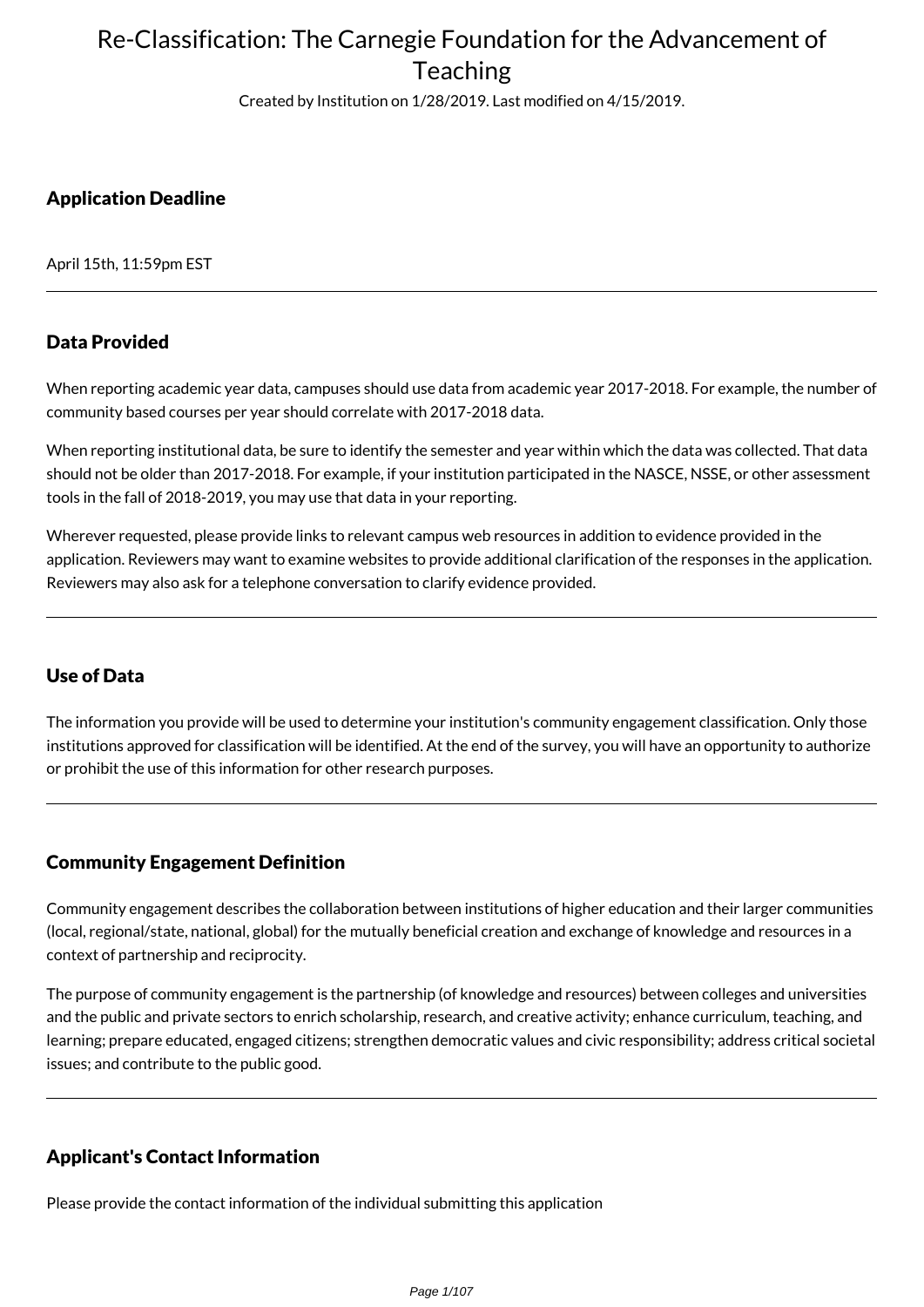Created by Institution on 1/28/2019. Last modified on 4/15/2019.

(for Carnegie foundation use only)

### **Title**

Lillian Wichinsky Ph.D., Director, Office of Community Engagement and Partnerships

### **Institution**

University of South Florida, Tampa

**Mailing Address 1** 4202 East Fowler Avenue, ALN 185

**Mailing Address 2** --empty--

**City** Tampa

**State** FL

**Zip Code** 33620

**Phone Number (e.g., 1-123-345-5678)** 813-974-6709

**Full Name of Institution's President/Chancellor** Dr. Judy Genshaft/ Provost Ralph Wilcox

**President/Chancellor's Mailing Address** 4202 E. Fowler Ave, CGS 401, Tampa, FL 33620

**President/Chancellor's Email Address** rcwilcox@usf.edu

## Campus and Community Context

## **A. Campus:**

Provide a description of your campus that will help to provide a context for understanding how community engagement is enacted in a way that fits the culture and mission of the campus. You may want to include descriptors of special type (community college, land grant, medical college, faith-based, etc.), size (undergraduate and graduate FTE), location, unique history and founding, demographics of student population served, and other features that distinguish the institution. You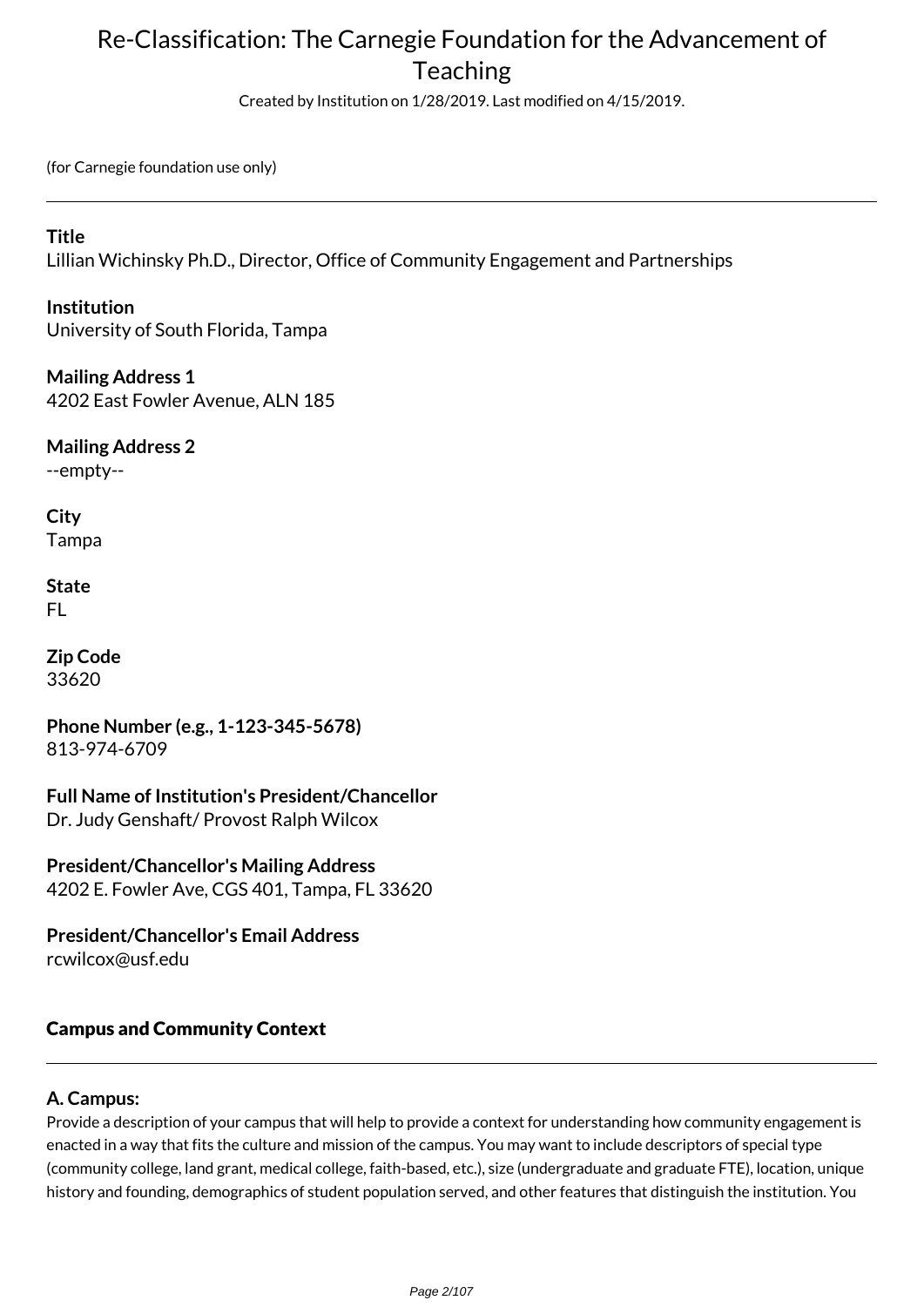Created by Institution on 1/28/2019. Last modified on 4/15/2019.

may want to consult your campus's IPEDS data (https://nces.ed.gov/ipeds/Home/FindYourCollege) and Carnegie Basic Classification data (http://carnegieclassifications.iu.edu/lookup/lookup.php).

Tampa, Florida lies more than 250 miles north of the state's southern tip; but in 1956, a new State University planned for Tampa would be the southernmost in the system — hence its name, the University of South Florida (USF). The new university was built on what had been a practice bombing range of an army airfield during World War II.

USF welcomed its first students in 1960, making it the first major state university planned, constructed, and opened in the 20th century. Fifty years later, the NSF and Carnegie Foundation recognized USF as being among the top research universities in the nation.

The USF System includes three institutions: USF St. Petersburg, USF Sarasota-Manatee, and USF — the applicant institution. These institutions currently are separately accredited by the Commission on Colleges of the Southern Association of Colleges and Schools (SACSCOC). Fourteen Colleges comprise USF:

College of the Arts College of Arts and Sciences College of Behavioral and Community Sciences Muma College of Business College of Education College of Engineering Patel College of Global Sustainability College of Graduate Studies Honors College College of Marine Science Morsani College of Medicine College of Nursing College of Public Health College of Pharmacy

With 43,542 students and 14,013 faculty and staff in academic year 2017-18, USF is a community within a community, and the region's seventh largest employer. Eighteen percent of undergraduate students live on campus, including 68% of new first-time-in-college students. More than 36,000 of USF students are Florida residents, 57% of whom collectively come from Hillsborough County — where USF is located — or neighboring Pinellas or Pasco Counties. More than 73% of USF's students are enrolled full-time.

The ethnic makeup of our student population increasingly reflects the diversity of our local communities: 53.8% White; 20.1% Hispanic; 11% African American; 7.5% Asian; 3.8% two or more; 3.4% not reported; 0.2% American Indian; and 0.2% Native Hawaiian or Pacific Islander. International students comprise 11% of USF Tampa's student population and represent 145 countries. The Education Trust ranks USF Tampa #6 nationally for eliminating the completion gap between black and white students; #4 nationally for Latino student success; and #1 in the state of Florida for both.

More than 30,000 USF students are undergraduates, 34% of whom receive Pell grants. In 2018, USF's six-year graduation rate for Pell recipients hit 68%, — 19 points higher than the national average. The Chronicle of Higher Education ranked USF Tampa as #1 for greatest improvement in 6-year graduation rates among 4-year public institutions (2017). Eighteen percent of USF undergraduates are first-generation students.

More than 1,800 military veterans are enrolled at USF. Between 2016 and 2019, USF was rated first or second in Military Times' annual "Best for Vets" four-year college rankings.

More than 10,000 USF Tampa students are graduate students,. The Carnegie Classification of Institutions of Higher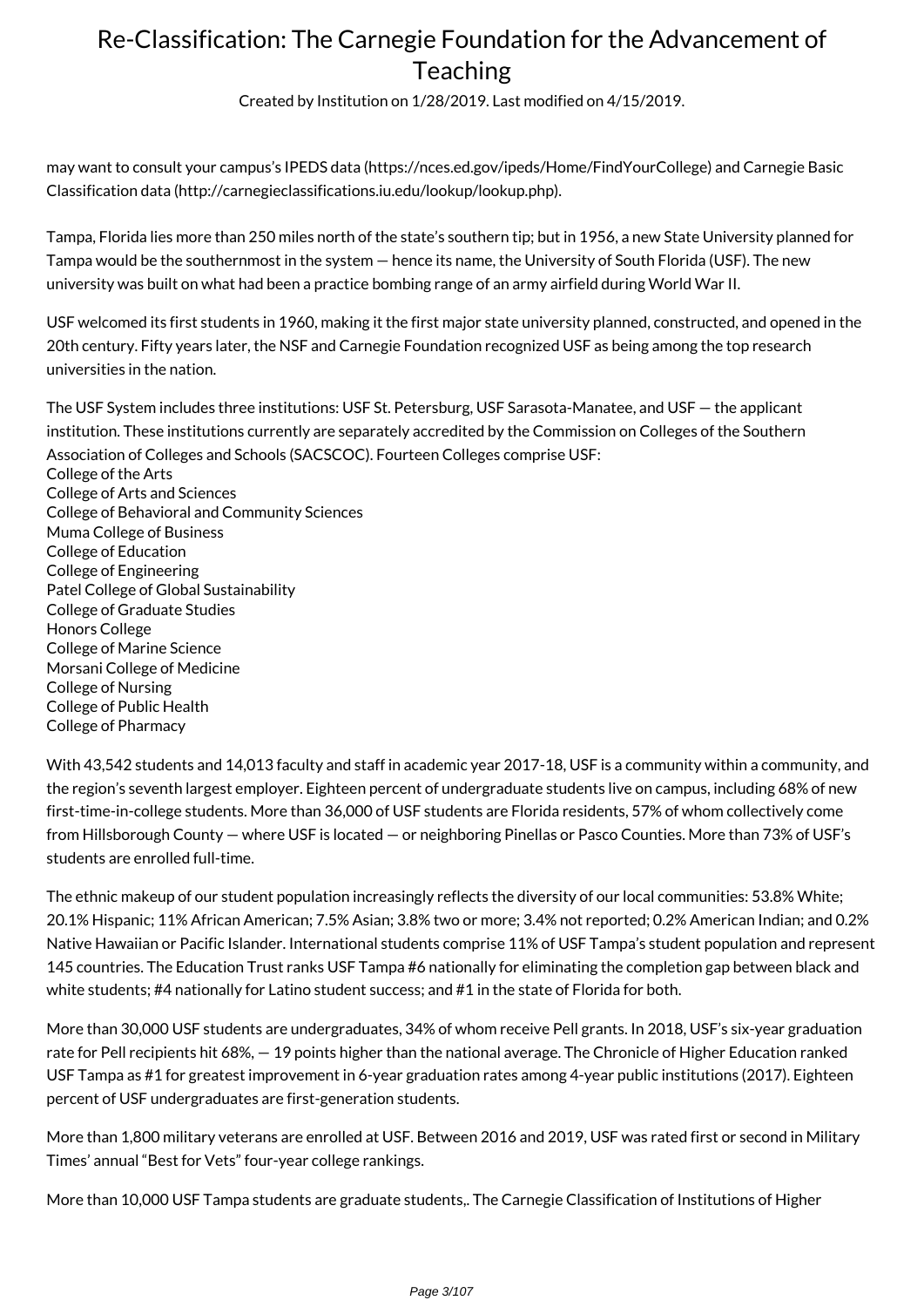Created by Institution on 1/28/2019. Last modified on 4/15/2019.

Education recognizes USF Tampa as Doctoral Universities: Highest Research Activity. Among graduate schools, USF Tampa ranked third nationally for Peace Corps volunteers in 2018, earning the "Top Producer" recognition. https://usf.app.box.com/s/5rp2hje2wbbqu0l9ngm0quouttrras84

### **B. Community:**

Provide a description of the community(ies) within which community engagement takes place that will help to provide a context for understanding how community engagement is enacted in a way that fits the culture and history of the partnership community(ies). You may want to include descriptors of special type (rural, urban, conservative, liberal, etc.), size (population), economic health, unique history, demographics of community population served/employed, and other features that distinguish the institution and community(ies). For local communities, you may want to consult your census data.

USF's main campus is located in Hillsborough County, Florida. Hillsborough's population is 1,418,032. Ethnic diversity is 50.3% White; 27.4% Latino; 15.5% African American; 3.9% Asian; 0.2% American Indian/Alaska Native; and 2.7% other. Hillsborough is part of the Tampa Bay area, also encompassing Pinellas, Hernando, and Pasco Counties. Tampa Bay's population is 3,112,599. With urban, suburban, and rural environments, Tampa Bay represents a microcosm of the U.S. It is a part of the "I-4 Corridor," connecting Tampa, Orlando, and Daytona Beach, a region that decides most state elections. Hillsborough in particular is a bellwether county, voting for the winner in all but two presidential elections since 1928. Regional characteristics influence the nature of USF's community partnerships: Income: Of 1,191,645 Tampa Bay households, 42% live at the poverty level or ALICE (asset limited, income constrained, employed) level. In 2016, 46% of Florida households could not afford basic needs such as housing, child care, food, transportation, and healthcare. On any given night, more than 7,000 Tampa Bay men, women, and children are homeless. Age: The region's growing senior population is now 19.2%, increasing demand for geriatric health services; Tampa Bay residents under age of 19 account for 22.9% of the population. Hillsborough's public school district is the nation's eighth largest, with 162 of its 250 schools classified as Title 1. U.S. Military: Hillsborough and Pinellas Counties rank #1 and #3 in Florida, respectively, for numbers of veterans, with collectively more than 188,000. Tampa's MacDill Air Force Base employs more than 15,000 military and civilian personnel. Migrant Farm Workers: Approximately 150,000 to 200,000 migrant and seasonal farm workers and their families annually travel within and work in Florida. Hillsborough is one of 12 Florida Counties collectively employing 80% of Florida's crop workers. Immigrants: One in five Florida residents are immigrants. Between 2014 and 2018, more than 190,000 entered the state as refugees. Tampa Bay is home to about 75,000 undocumented immigrants. Human Trafficking: With more than 2,100 reports last year, Florida ranks third nationally in human trafficking. Tampa is considered one of the nation's major trafficking "hub" cities. Substance Abuse: Substance abuse and addiction are the cause of significant public health and safety concerns in Florida. In 2016, there were 5,725 opioid-related deaths reported, which is a 35 percent increase (1,483 more). Environment: The Tampa Bay area includes coastal communities on the Gulf of Mexico or Tampa Bay, and this proximity is closely linked to the region's lifestyle, health, and economy. Risks include sea level rise resulting from climate change; destruction and storm surge resulting from tropical storms and hurricanes; and physical health, tourism, and fisheries negatively affected by Red Tide. Hurricane Irma, which hit Florida in 2017, is the fifth costliest hurricane on record. The 2010 BP oil blowout in the Gulf of Mexico has been ranked as the nation's worst sustainability disaster in social, environmental, and economic terms, with costs exceeding BP's \$62 billion payout. Faculty expertise in these issues positions USF to meaningfully respond to the needs of our community. USF's

### Foundational Indicators

Complete all questions in this section.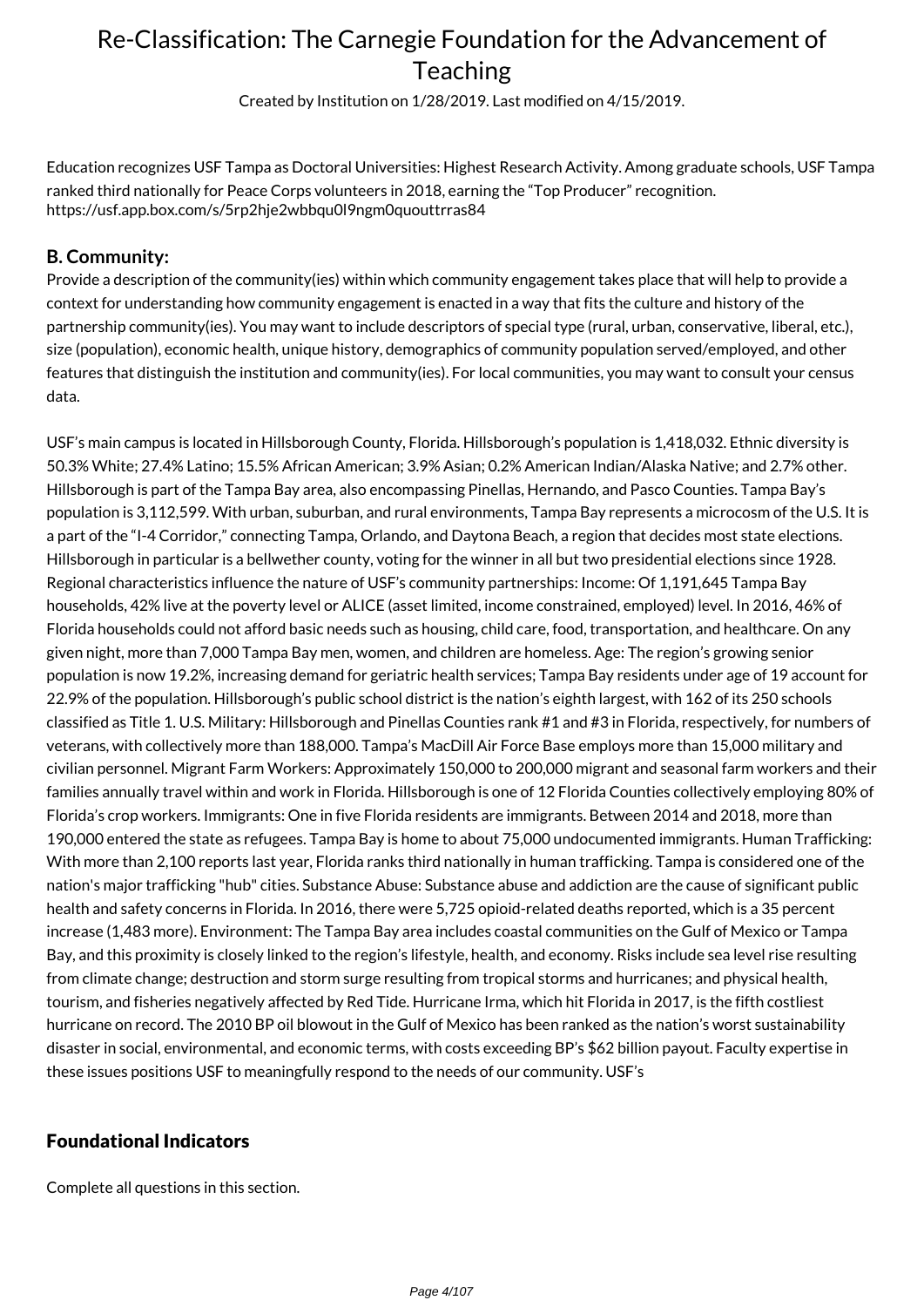Created by Institution on 1/28/2019. Last modified on 4/15/2019.

## A. President/Chancellor's Leadership Statement

### **A.1 Provide a letter from the President/Chancellor or Provost (Vice President for Academic Affairs) that:**

- Indicates their perception of where community engagement fits into their leadership of the institution,
- Describes community engagement's relationship to the institution's core identity, strategic direction, and practices, and
- Discusses how engagement is institutionalized for sustainability in the institution.

Please EITHER copy and paste the text of the letter in the following textbox OR upload a PDF copy of the letter below:

--empty--

## **A.1.1 Upload the letter from the President/Chancellor or Provost (Vice President for Academic Affairs)**

[President Genshaft Letter to Carnegie.pdf](https://www.givepulse.com/document/download?key=3fb7111b321b137dbc8f47c02f862b35)

## A.2 In addition to the letter, provide evidence of recent statements of affirmation of community engagement. In the grid below, provide excerpts from the relevant documents and a web link to the full document if it exists.

### **A.2.1**

Annual addresses/speeches:

Fall Address 2017 "Earlier this year our Board of Trustees approved a new USF System Strategic Plan that focuses on three areas: first, leveraging the USF System as a force-multiplier for each member institution; secondly, strengthening community engagement – especially with corporate partnerships; and third, creating a nationally and globally recognized brand. This has never been more important."

http://news.usf.edu/article/templates/?a=8032&z=220

"One way is by actively engaging with the communities we serve. This year we have opened a new Office of Corporate Partnerships that will proactively seek out practical business and industry connections. We have so much to offer, and also so much to gain...Meanwhile, we will gain new avenues to practically apply our research, leading to new discoveries and bestpractices. This collaboration is mutually beneficial, creating new economic opportunities and real-world problem solving."

FUSE Scholarship Fund, November 2017 "A little more than a year ago, we announced FUSE, a ground-breaking partnership with Hillsborough Community College, St. Petersburg College, and other regional institutions within the Florida College System. FUSE is making a meaningful difference for students by creating a seamless path to a bachelor's degree from USF…..We have outstanding partners who want a better tomorrow for our students, for their families, and for the Tampa Bay region. Together, we are providing world-class learning opportunities that will prepare students for success in careers and in life."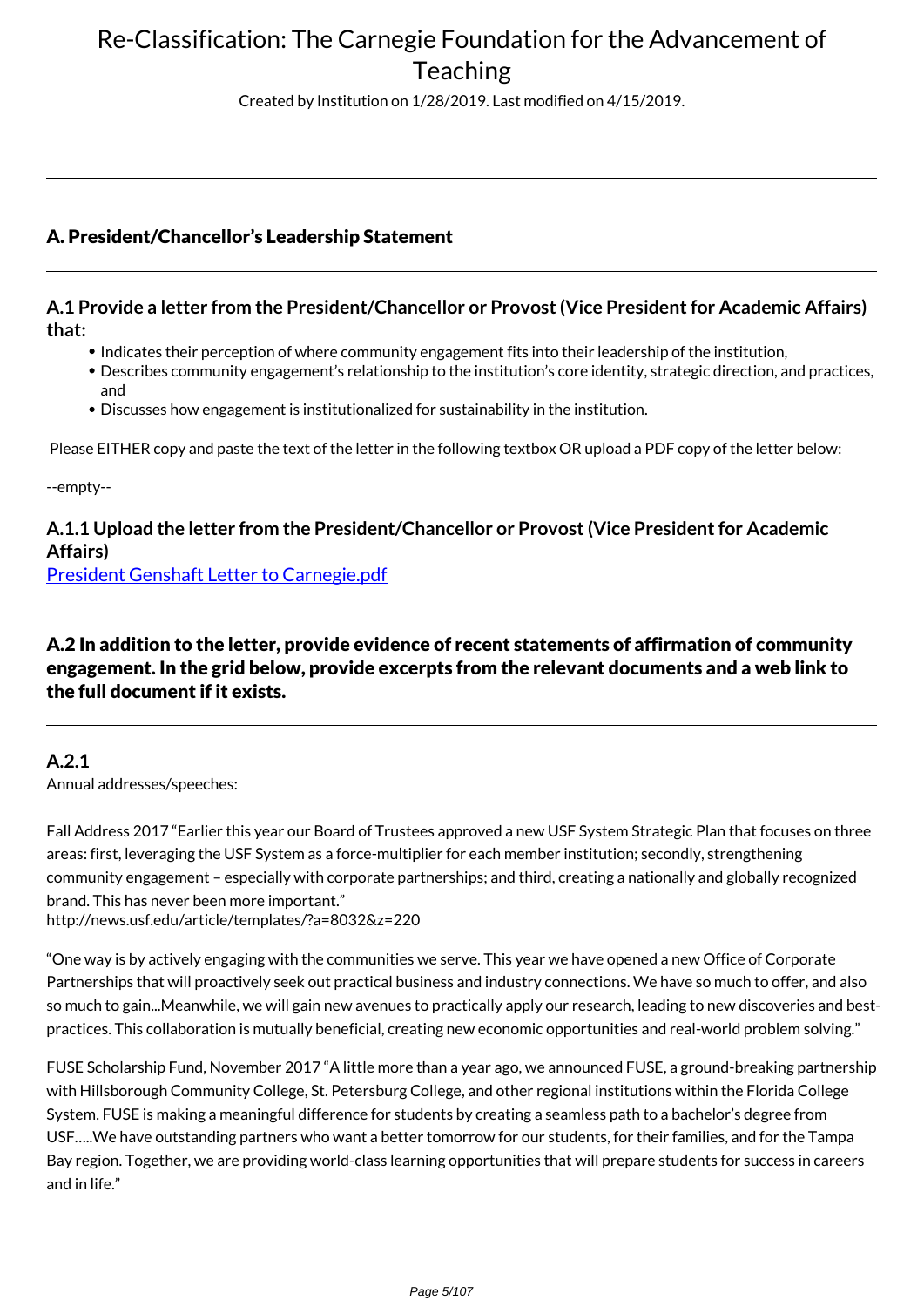Created by Institution on 1/28/2019. Last modified on 4/15/2019.

Path to Preeminence, June 2018 "This validates our efforts over more than a decade to transform USF into a premiere institution of higher education, rivaling peers twice our age," said USF System President Judy Genshaft. "This critical designation will have an exponential impact on our continued efforts to grow our research enterprise, provide the highestquality education to our students, strengthen our partnerships and help we make an even bigger difference in our community." http://news.usf.edu/article/templates/?a=8480&z=232&utm\_source=preeminence-062818&utm\_campaign= usfhomepage&utm\_medium=hero

Unlimited Potential 2018 "It's a new era at USF. In 2018, we achieved status as a Preeminent State Research University – transforming a bold vision into a bullish achievement. But this is just the beginning. With Preeminence comes the resources for USF to redouble our efforts in research, student and faculty recruitment, and community engagement." http://news.usf.edu/article/templates/?a=8457&z=232

Young Universities Changing the World, June 2018 "Young universities define themselves by the ways in which those who work and learn there look to solve problems. Whether those problems are down the street or on the other side of the world, these institutions are uniquely positioned to impact research, student success, and community engagement because, by their nature, they are creative, innovative and forward-thinking." http://news.usf.edu/article/templates/?a=8457&z=232

Fall Address 2018 "After years -- decades -- of working to raise the profile of our research, student success, teaching and community impact, we are making major strides across every unit, in every measure. We are being recognized by everyone from local supporters to state leaders to national and global higher education influencers. We are coming together in a closer way than ever before, as one united university." http://news.usf.edu/article/templates/?a=8457&z=232

## **A.2.1.1 Web Link (if available)**

--empty--

**A.2.2**

Published editorials:

Times Higher Education: Interview with Judy Genshaft, 09/27/18

"The Tampa Bay region is home to approximately 3 million people from all over the country and the world, and USF is the research university responsible for supporting its knowledge-based economy. USF provides talented graduates who are ready to be successful in the job market; research that is more relevant to urban issues; experts [who] serve as valuable resources on real-world challenges; and start-up companies that help our region continue to grow and thrive. It is no coincidence that Tampa Bay's growth and evolution over the past several decades have mirrored that of the university – with each entity benefiting from the other's success." http://news.usf.edu/article/templates/?a=8604&z=232

Tampa Bay Times, President's Retirement, who should be USF's next president? 11/26/18, "It's going to take a multifaceted individual…"Members first met Oct. 18, taking turns sharing ideas about what qualities the new president should bring to USF, proving the size of the hole Genshaft will leave. Community involvement and dedication to student success were common themes during the discussion, as was the university's goal to join the prestigious Association of American Universities." https://www.tampabay.com/education/who-should-be-usfs-next-president-its-going-to-take-a-multifacetedindividual-20181123/

U.S. Rep. Kathy Castor's statement on USF President Judy Genshaft's retirement, 9/10/18 U.S. Rep. Kathy Castor (FL14) released the following statement regarding the retirement announcement of University of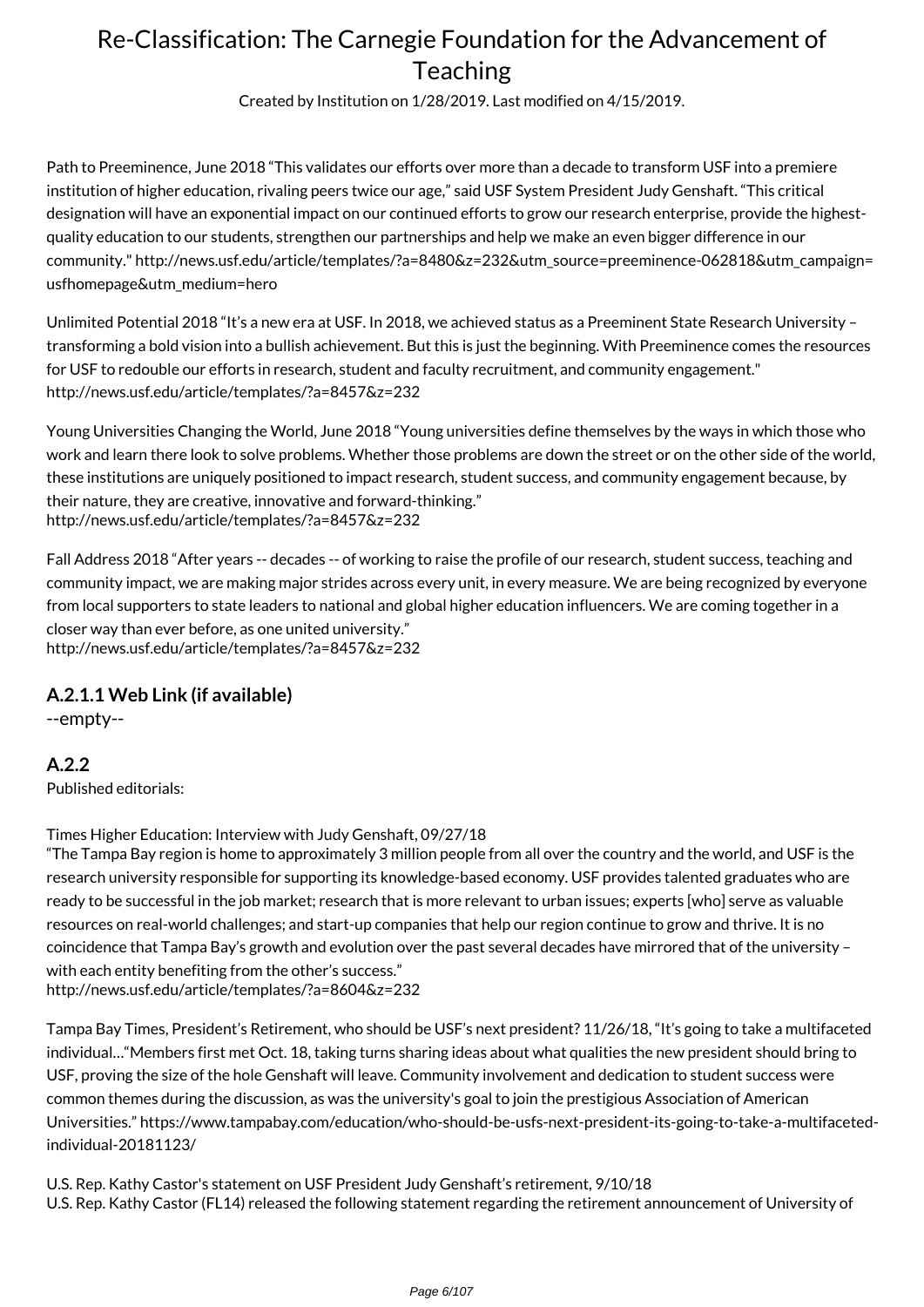Created by Institution on 1/28/2019. Last modified on 4/15/2019.

South Florida President Judy Genshaft:

"USF President Judy Genshaft has helped take the University of South Florida to the next level. Under her leadership, USF has risen to one of the top-tier public research universities in the country. The Tampa Bay area has evolved into one of the most dynamic communities for health innovation in America largely due to USF Health research, students and faculty. The diversity of the student body is one of USF's strengths and President Genshaft's commitment to Upward Bound, Latino scholarships and access to college has paid dividends. I will miss her approachable style and commitment to our community, and wish her, Steve and her sons well on behalf of a grateful community." https://castor.house.gov/news/documentsingle.aspx?DocumentID=398757

## **A.2.2.1 Web Link (if available)**

See above

**A.2.3**

Campus publications:

USF Magazine, Start of a New Era, Fall 2018 "As Florida's newest Preeminent University, USF joins the ranks of just two other Florida public institutions with this prestigious designation – both of which were founded more than 100 years before USF. Formally approved by the State University System of Florida Board of Governors, the title is the culmination of years of hard work and focus by the USF community to make the university a national leader in student success, research and community engagement."

https://www.usf.edu/magazine/documents/archives/2018-fall.pdf

USF Magazine, Fall 2018, "In Tampa Bay and across the country, the Yuengling family is known for its commitment to the community," said USF System President Judy Genshaft in a statement. "We are grateful to have such a well-known and reputable family associated with USF. We especially appreciate the efforts to promote corporate and social responsibility as part of this new affiliation."

http://news.usf.edu/article/templates/?a=8565&z=232

USF Helps Launch Unprecedented National Effort to Increase College Access, Equity and Postsecondary Attainment, 11/13/18

"At USF, we are driven by our desire to make a difference in the lives of our students, our communities and society at large," said USF System President Judy Genshaft. "Our institutional focus on student success has been central to these efforts, and we're proud to be at the forefront of developing positive changes on a national level. I'm confident this new APLU collaboration will help us make an even bigger impact, as well as build important new connections with our peers around the country." http://news.usf.edu/article/templates/?a=8674&z=232

USF News, USF System President Judy Genshaft announces plans to step down, effective July 2019 "The University of South Florida System is on a trajectory unlike ever before in its history. We are reaching milestones once reserved for universities twice our age. We are being recognized by everyone from local supporters to state leaders to national and global higher education stakeholders. We continue to make groundbreaking strides in research, student success, teaching and community impact."

https://www.usf.edu/system/president/the-president.aspx

#### Presidents Welcome

"We are a community of scholars, scientists and innovators who value excellence in all we do and work collaboratively with our partners to create healthy, prosperous, and sustainable communities."

https://www.usf.edu/about-usf/brand-boundless-community.aspx?utm\_source=boundless-

community&utm\_medium=image&utm\_campaign=faculty-recruitment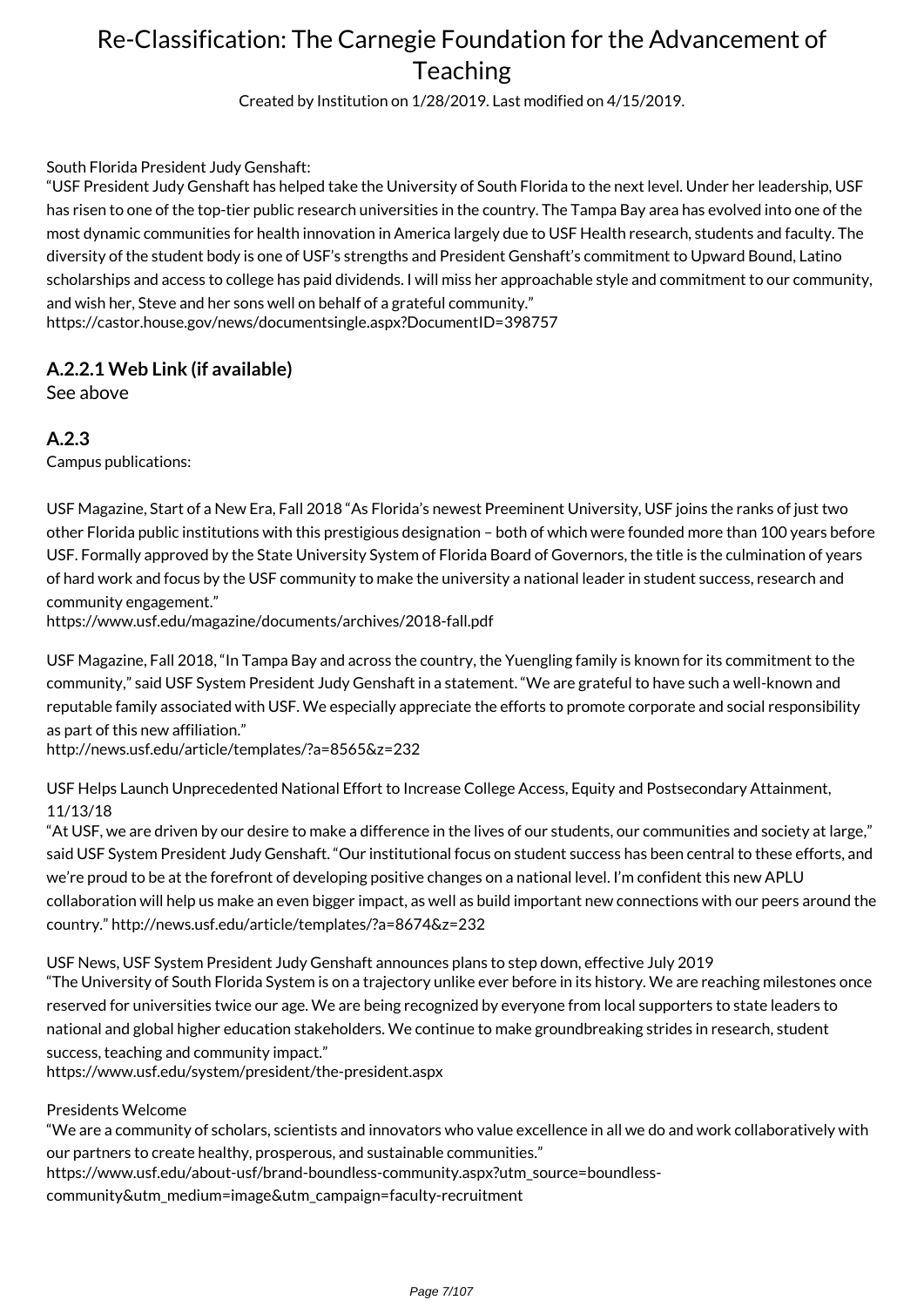Created by Institution on 1/28/2019. Last modified on 4/15/2019.

#### Presidents Bio

"President Genshaft has been instrumental in economic development efforts in the Tampa Bay region, serving as chair of The Greater Tampa Chamber of Commerce, the Tampa Bay Partnership, and the Greater Tampa Chamber of Commerce Committee of 100. In 2018, she will chair the Tampa Hillsborough Economic Development Corp. The university has been a catalyst for economic development; USF Tampa's innovation and economic development efforts alone generate more than \$400 million in statewide impact each year, sustain more than 3,000 jobs, and return more than \$52 million in tax revenue to local, state, and federal governments."

https://www.usf.edu/system/president/biography.aspx

#### Boundless Community, 2019

"As a globally engaged university committed to addressing the challenges of the 21st century, the work of the Peace Corps speaks directly to USF's strategic goal for positive societal change." – Judy Genshaft, USF System President https://www.us f.edu/about-usf/brand-boundless-community.aspx?utm\_source=boundlesscommunity&utm\_medium=image&utm\_campaign=faculty-recruitment

### **A.2.3.1 Web Link (if available)**

--empty--

## **A.2.4**

Other:

Over the last ten years, President Judy Genshaft and Provost Ralph Wilcox have worked collaboratively to support community engagement locally and globally. This commitment is demonstrated through funding, curriculum, outreach, faculty recognition, and student success efforts. This section of the application would not be complete without also providing Provost Wilcox's statements of affirmation for community engagement in his yearly address to faculty over the last five years.

2014 Address: "As you well know, I would thoroughly enjoy devoting this whole hour to highlighting equally significant contributions made by hundreds of USF professors and students to science, scholarship, and the betterment of society. Please know that every contribution you make has a positive impact on USF, Florida, and the lives of people across the world."

2015 Address: "To be clear, USF is a comprehensive research university wherein students, scholars and scientists – from the arts to medicine, from engineering to the humanities, along with the social sciences, natural sciences and mathematics are all expected to contribute to new knowledge and human betterment."

"Recruiting and enrolling high ability students is just the first step on our Road to Student Success. I ask that, from day one, you challenge our students to engage in high impact practices: undergraduate research, education abroad, service learning, internships, and other experiential and active-learning opportunities."

2016 Address: "Today, we can take pride in the university's first Research Strategic Plan…The plan identifies six areas of research focus aligned with national and global priorities…(4) Human security (including cybersecurity, global security, food and health security, promoting civil societies, and social networks), (5) Research translation (focusing on the commercialization of discoveries, partnerships with business and industry, and startups), and (6) Water (including marine science, natural hazards, and sustainability)."

2017 Address "This time last year, I challenged the Faculty Senate, and especially the General Education Council, to critically evaluate USF's core undergraduate curriculum, framed around the principles of student centeredness, intellectual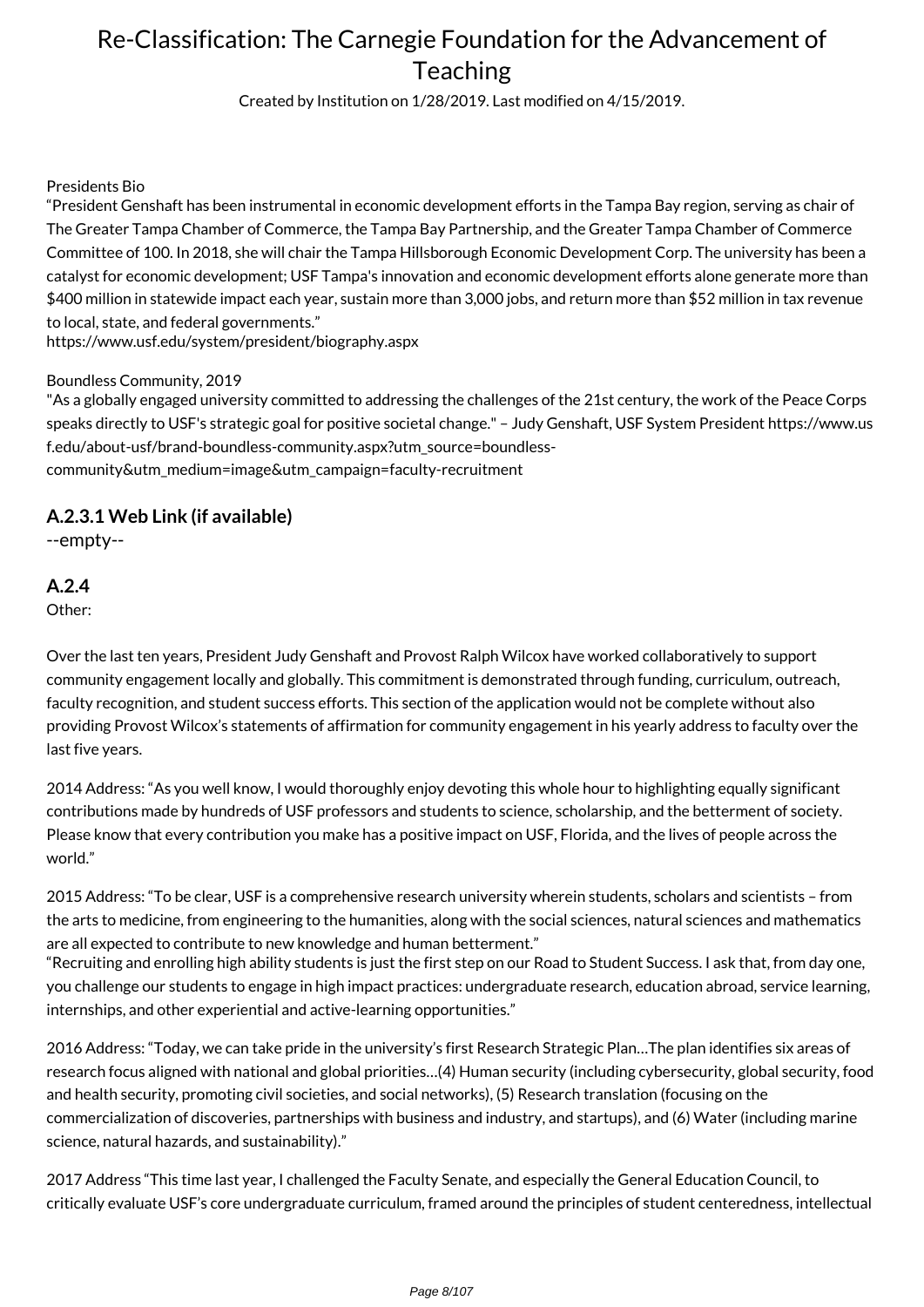Created by Institution on 1/28/2019. Last modified on 4/15/2019.

rigor, relevance, and curricular coherence… Their proposal blends the state mandated requirements at its foundation, with core elements in creative thinking, information literacy, along with human and cultural diversity each grounded in the liberal arts that will, in turn, support a problem based and interdisciplinary approach to ethical reasoning and civic engagement. The required completion of at least two intellectually robust high impact practices or HIPs, such as research, internships, education abroad, and service learning experiences, is intended to add even deeper relevance to our students' general education."

2018 Address "As you know, following passage through legislation earlier this year, the USF Board of Trustees has provided us with an important set of principles to guide our 19 plan for consolidation, a plan that will lead to one university geographically distributed across three campuses, with a shared mission, under a single regional accreditation by the Southern Association of Colleges and Schools, Commission on Colleges (SACSCOC), strengthening our stature as a Preeminent State Research University, and putting the needs of our students and communities foremost – all by July 1, 2020."

## **A.2.4.1 Web Link (if available)**

https://www.usf.edu/provost/resources/officedocuments.aspx

## B. Institutional Identity and Culture:

**B.1.1 Does the campus have an institution-wide definition of community engagement (or of other related terminology, e.g., civic engagement, public engagement, public service, etc.)?** Yes

## **B.1.1.1 Please identify the document or website where the institution-wide definition of community engagement appears and provide the definition:**

USF has adopted the Carnegie Foundation definition for Community Engagement and defines community engagement as "collaboration between institutions of higher education and their larger communities (local, regional/state, national, global) for the mutually beneficial exchange of knowledge and resources in a context of partnership and reciprocity.

The purpose of community engagement is the partnership of college and university knowledge and resources with those of the public and private sectors to enrich scholarship, research, and creative activity; enhance curriculum, teaching and learning; prepare educated, engaged citizens; strengthen democratic values and civic responsibility; address critical societal issues; and contribute to the public good." https://www.usf.edu/engagement/community/definitions.aspx

## Community-Engaged Learning (CEL)

Community-engaged learning occurs at the intersection of teaching and community- engagement. Key components are: (1) that it enhances understanding of course content and is tied to specific learning goals through consciously designed reflection, (2) that one of the learning goals is civic engagement, intended to enhance students' sense of personal responsibility to participate in the public realm to address current pressing social problems, and thus going beyond the academic or skill based goals of the course, and (3) it is based on a reciprocal relationship through which the activities are planned and implemented through collaboration with a community partner to meet the challenges identified by that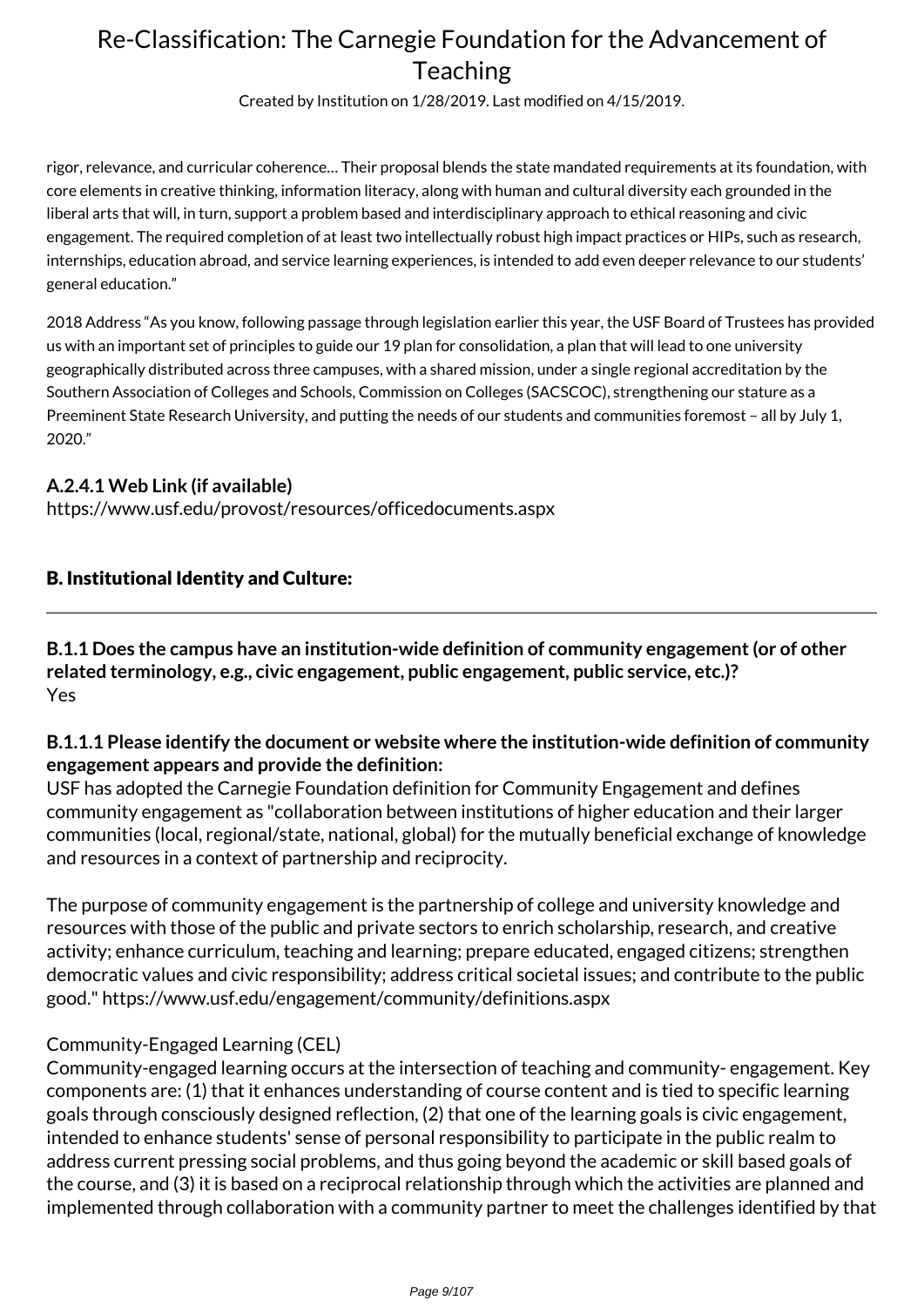Created by Institution on 1/28/2019. Last modified on 4/15/2019.

partner. Community-engaged learning must be an academically credited activity, requiring faculty guidance so the full learning potential is realized. Meaningful activities are related to course material through reflection activities such as directed writings, small group discussions, and class presentations.

## Ethical Reasoning and Civic Engagement (ERCE)

The ERCE requirement is designed to connect academic courses with civic engagement, which includes individual and collective actions designed to identify and address issues of public concern, and make a difference in the lives of our communities. Courses center on student engagement with global and national problems with relevance to the Tampa Bay area. The goal of the ERCE requirement is to prepare students for public lives as citizens, members of communities, and professionals in society. Students will demonstrate awareness of – and respect for – competing values. Moreover, students will express their values in action within our communities in a process of positive civic engagement. https://www.usf.edu/undergrad/general-education-council/gened-revision/proposed-program.aspx

## Community-Engaged Research and Scholarship

Community engaged research and scholarship consists of scholarly and pedagogical activities that are designed jointly and carried out in collaboration with potential benefit in local, regional, national, and global communities. Such engaged scholarship reflects a range of faculty work in communities from design and discovery to the integration and/or interpretation of discovery, to application with communities (locally and globally). Engaged scholarship is viewed broadly and with rigor.

## Community-Engaged Outreach and Partnerships

Community outreach efforts include a continuum of mutually-beneficial engagement with the community, ranging from one-time efforts (e.g., conducting a workshop, bringing expertise to a problem-solving discussion, providing clinical/medical services, sharing expertise in a community theatre, a student service day project), time-limited activities (e.g., conducting an evaluation, field placement, alternative spring break service project), to ongoing partnerships that result in mutual capacity

## B.1.2 How is community engagement currently specified as a priority in the institution's mission, vision statement, strategic plan, and accreditation/reaffirmation documents? Provide excerpts from the relevant documents and a web link to the full document if it exists.

#### **B.1.2.1** Mission or vision statement:

#### 2013-2018 Mission:

"The University of South Florida's mission is to deliver competitive undergraduate, graduate, and professional programs, to generate knowledge, foster intellectual development, and ensure student success in a global environment."

The current mission, vision, and strategic plan for USF was implemented in 2013. The purpose of this plan was to extend USF's reach in the U.S. and globally. Community engagement is specified as a priority in the mission, vision statement, strategic plan and accreditation/reaffirmation documents for the institution.

Three of four priorities emphasize a renewed commitment to outreach, engagement, and student success: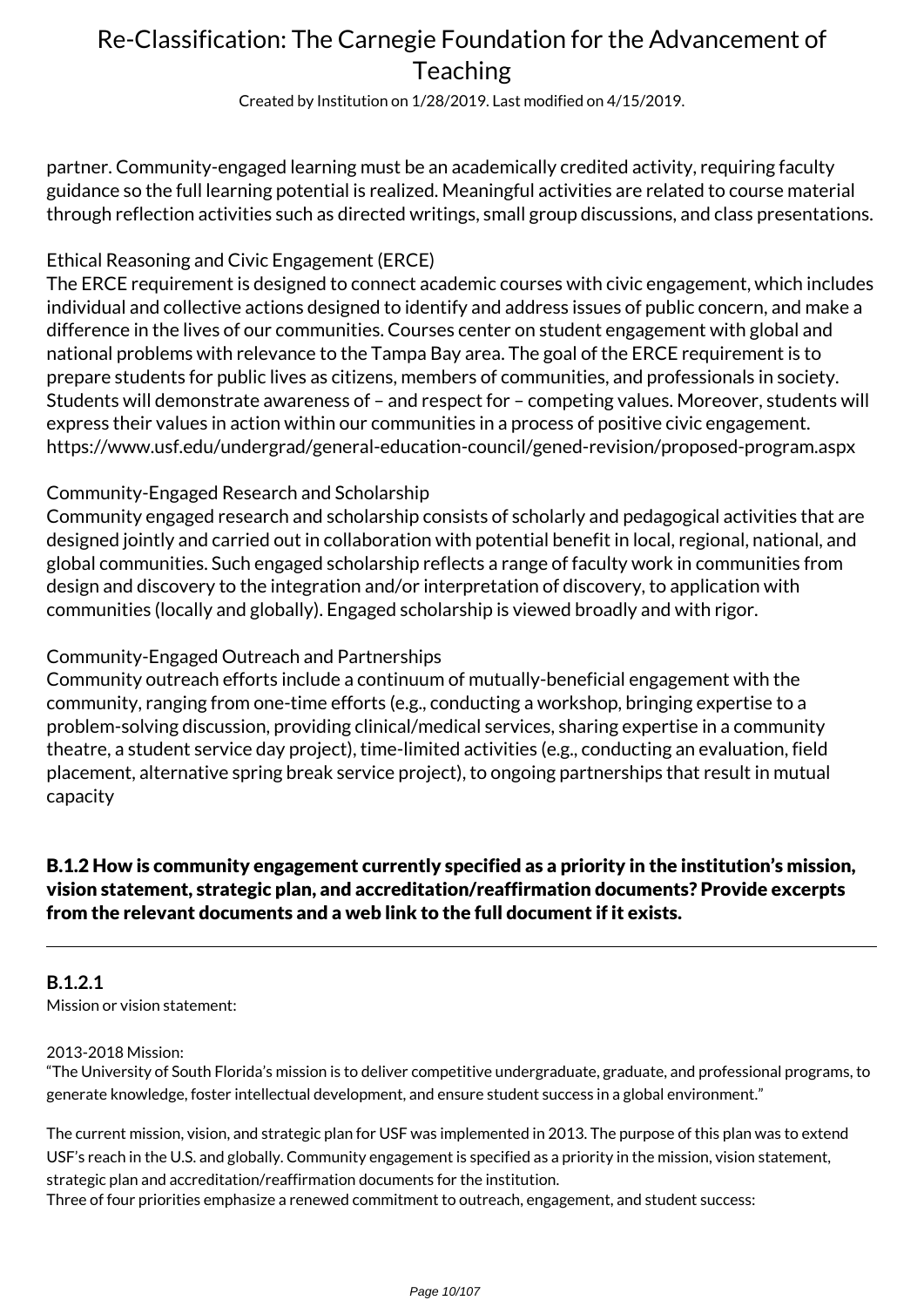Created by Institution on 1/28/2019. Last modified on 4/15/2019.

1. "USF will, through a continued commitment to student success, produce well educated global citizens 2. USF will, through its high-impact research and innovation, change lives for the better, improve health, and foster sustainable development and positive societal change

3. USF will, as a highly effective major economic engine, create new partnerships to build a strong and sustainable future for Florida in the global economy"

The strategic plan adopted in 2013 was to expire in 2018. USF Tampa developed a new strategic plan in 2017-2018 with renewed emphasis on student success through community engagement. This new plan forecast the direction of the university for the next five years. However, in February 2019, the USF Board of Trustees voted to extend the current strategic plan to July 1, 2020 as the three campuses undergo consolidation. This will allow USF to create a system-wide strategic plan with a representative voice from each campus.

Vision: The University of South Florida is a global research university dedicated to student success and positioned for membership in the Association of American Universities (AAU). As Florida's leading metropolitan research university, USF is dedicated to:

• Student access, learning, and success through a vibrant, interdisciplinary, and learner-centered research environment incorporating a global curriculum

• Research and scientific discovery to strengthen the economy, promote civic culture and the arts, and design and build sustainable communities through the generation, dissemination, and translation of new knowledge across all academic and health-related disciplines

• Partnerships to build significant locally-and globally-integrated university-community collaborations through sound scholarly and artistic activities and technological innovation.

Many of the colleges have also incorporated community engagement in their mission statements: The College of The Arts values community engagement and partnerships "as a means of discovery, expression, and reflection on our human experience and the world in which we live." The College of Arts and Sciences states "By conducting innovative, interdisciplinary research and scholarship, we advance knowledge in ways that prepare us to address vexing social problems and enhance quality of life for people and communities." https://www.usf.edu/arts/about-us/mission.aspx The College of Behavioral and Community Sciences, Mission is "to advance knowledge through interdisciplinary teaching, research, and service that improves the capacity of individuals, families, and diverse communities to promote productive, satisfying, healthy, and safe lives across the lifespan." https://www.usf.edu/cbcs/about-cbcs/our-mission.aspx The College of Education's Mission is to "promote transformative education and social justice through rigorous research, innovative teaching, as well as locally and globally engaged partnerships." https://www.usf.edu/education/about-us/missionvision.aspx

## **B.1.2.1.1 Web Link (if available)**

https://www.usf.edu/ods/documents/strategicplans/usf-strategic-plan-2013-2018.pdf

### **B.1.2.2**

Strategic plan:

"USF values cultural and ethnic diversity and access along with an enhanced understanding and appreciation of the global experience. From developing sources of clean energy to improving the quality of life for people with disabilities and leading the way on veteran's research and reintegration, USF research and innovation is directed toward creating local, national, and global solutions to society's most difficult problems.

In addition to being an important part of the Tampa Bay economy, USF undertakes ambitious community-engaged research and participates in mutually beneficial partnerships that enhance student access to academic programs, research, and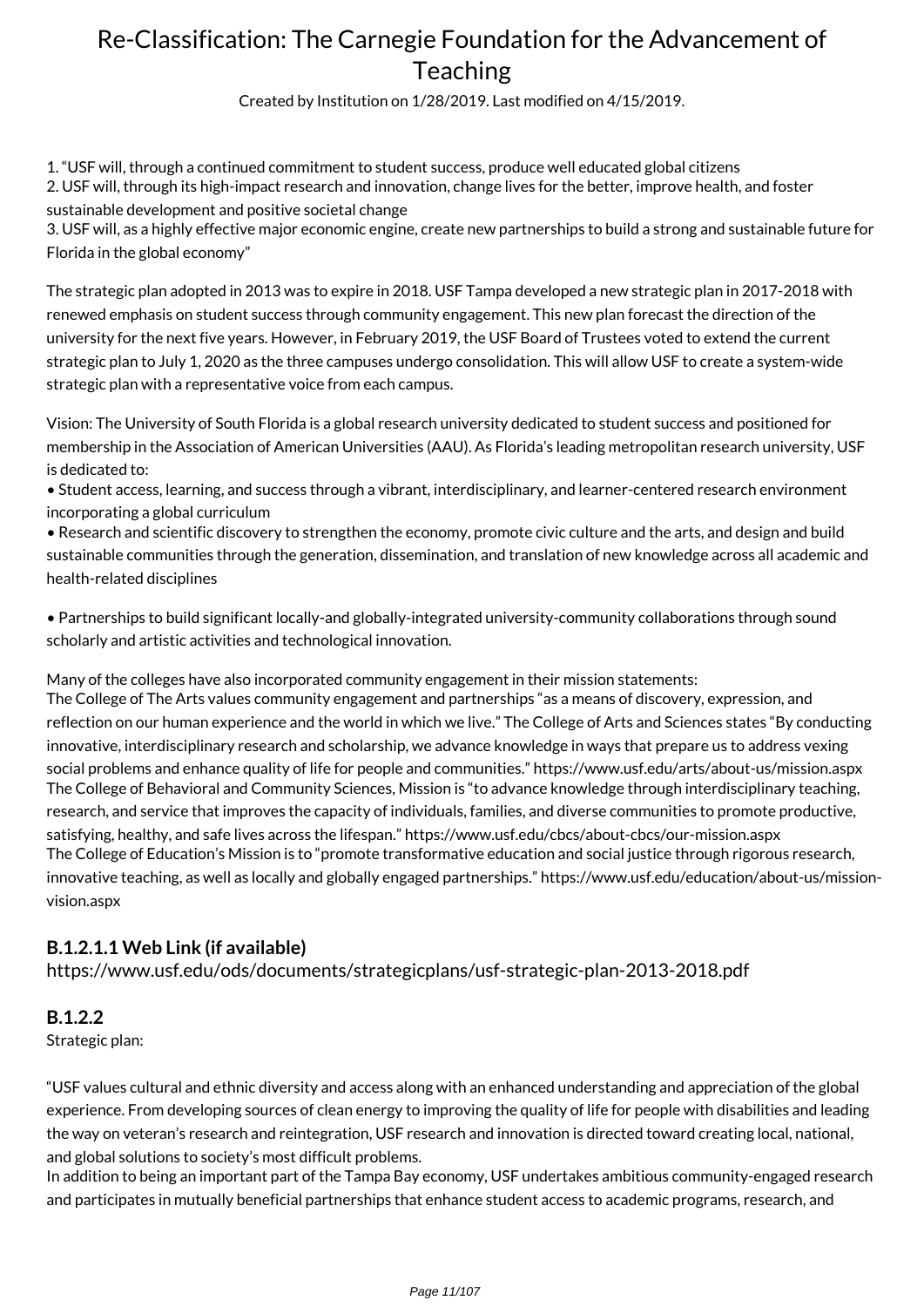Created by Institution on 1/28/2019. Last modified on 4/15/2019.

employment opportunities."

"And at the heart of the university is a fundamental commitment to student success." (p. 3)

The values and goals outlined in the USF Strategic Plan align with USF's commitment to student success and community engagement. These priorities can be seen in budget allocations, programming, and support for a community engagement infrastructure that emphasizes a broad-based, high-quality education that also focuses on civic responsibility. These values are reflected throughout this application.

The University of South Florida Values (p. 09):

- High-impact scholarship, research, and creative activities
- Diversity of students, faculty, and staff
- Affordable and accessible education
- Global research, community engagement, and public service
- Social, economic, and environmental sustainability
- A campus life with broad academic, cultural, and athletic opportunities

• Entrepreneurial spirit, partnerships, and innovation

For additional values, refer to the 2013-2018 Strategic Plan.

USF's Strategic Plan (2013-2018) is based on four goals, three which focus on student success through a commitment to leadership, societal change, partnerships, research, and innovation.

Linked Goals (p. 13)

1. "Well-educated global citizens through our continuing commitment to student success.

Educate competitive, highly skilled students prepared to excel in the global job market and to make meaningful and lasting contributions to society"

2. High-impact research and innovation to change lives, improve health, and foster sustainable development and positive societal change.

Promote community-engaged scholarship and creative activities to benefit all members of society

3. A highly effective, major economic engine, creating new partnerships to a build strong and sustainable future for Florida in the global economy.

Establish mutually beneficial partnerships (internal and external) that enhance student access to academic programs, research, and employment opportunities"

These goals were developed based on a number of factors including the diversity of our student body, the economic and sustainability challenges of the state of Florida, emphasis on educating students with a global worldview and the extensive research contributions of students, faculty and staff at USF.

USF's strategic priorities are fully aligned with those of the Florida State University System Board of Governors and those of the federal government. USF measures its progress by setting clear annual targets for a series of metrics and compares itself to its peer and aspirational peer institutions (p. 20).

https://www.usf.edu/ods/documents/strategicplans/usf-strategic-plan-2013-2018.pdf

## **B.1.2.2.1 Web Link (if available)**

https://www.usf.edu/ods/documents/strategicplans/usf-strategic-plan-2013-2018.pdf

### **B.1.2.3**

Accreditation/reaffirmation document/QEP:

Southern Association of Colleges and Schools Commission on Colleges (SACSCOC) Reaccreditation 3.3.1.5, USF's response to this section on "community/public service within its mission" provides a thorough review of its community service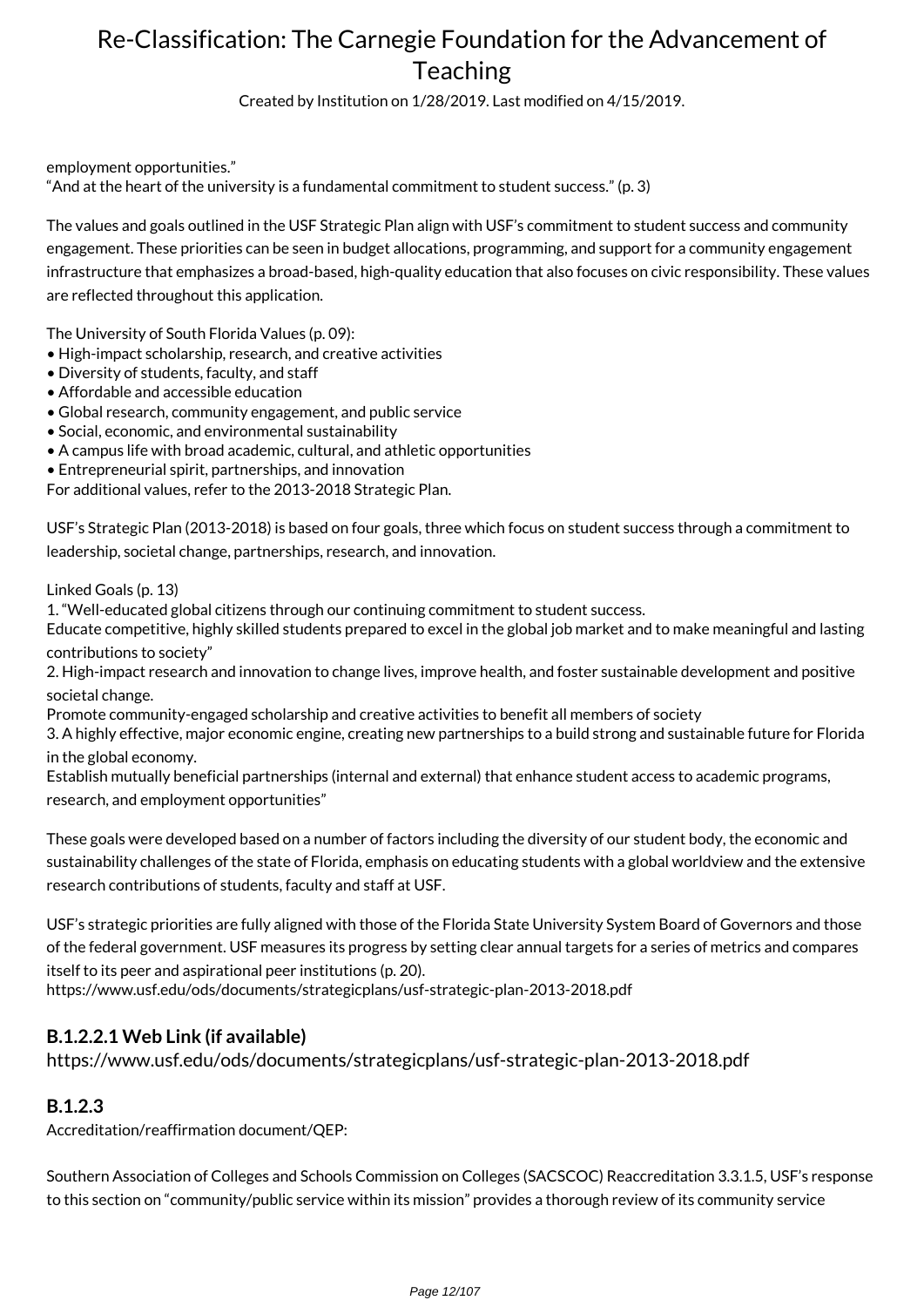Created by Institution on 1/28/2019. Last modified on 4/15/2019.

activities, systematically assesses the extent to which they are attained, and uses the results to improve services. Goal three of the USF Strategic Plan 2013-2018 challenges the University to become "a highly effective, major economic engine, creating new partnerships to build a strong and sustainable future..." with the objective of "establish[ing] mutuallybeneficial partnerships (internal and external) that enhance student access..." This commitment at the institutional level filters down through every level of university life. In fact, it is sufficiently central to USF activities that the University applied for and received the Carnegie Foundation classification as a Community Engaged and Research Intensive University…USF is one of only 40 public RU/VH, postsecondary institutions to receive this dual classification. It marks the intent of USF's commitment to balance high-level research with community engagement activities and, where possible, to make connections between the two endeavors."

"Formal units whose purpose is to coordinate community service programs and outreach have become embedded in the ongoing activities of the university…the public service mission of the University intersects with the educational mission of the various activities and programs in the major units of the University... These units facilitate the infusion of community/public service into faculty, staff, and student experiences through the programs they offer." … Specific professional/public services assignments for faculty are tracked by the Office of Decision Support and used as part of the faculty member's annual evaluation. In addition, service is tracked … including Academic Analytics [as illustrated in "Comprehensive Standard 3.3.1.4 (Institutional Effectiveness: Research)]". Recently, the faculty evaluation system, FAIR, added a public and community service section so that faculty engagement across teaching, research, and service could be captured.

"Service within the mission… is widely distributed throughout its many units, including the colleges and the units such as the Office of Community Engagement and Partnerships and the Center for Civic Leadership and Engagement… the activities of the University to promote service within its mission are extensive. They are intentionally planned and strategically directed by the University's Strategic Plan and by the plans of its units."

The QEP prepares students to lead meaningful and productive lives in a global society. Titled the Global Citizens Project, (GCP) the QEP advances USF's mission and strategic goals as a global research university through the establishment of curriculum and co-curriculum that enhance students' global competencies and improve their perceptions of globally related institutional opportunities. Students must demonstrate their ability to recognize and articulate global competencies and to make the connections among their experiences. Student learning gains are tied to student learning outcomes of Selfawareness, Willingness, Practice, Knowledge, Analysis, and Synthesis. Community engagement that strengthens and improves lives through service, research, and study abroad is a key component of the GCP. The GCP collaborates with the various high-impact practice units throughout the campus.

Links:

https://www.usf.edu/provost/offices/sacs.aspx https://www.usf.edu/provost/offices/sacs\_2015\_focused\_report.pdf https://www.usf.edu/gcp/documents/2015qepfull.pdf https://www.usf.edu/gcp/being-a-global-citizen/index.aspx

### **B.1.2.3.1 Web Link (if available)**

--empty--

**B.1.2.4** Other:

Leadership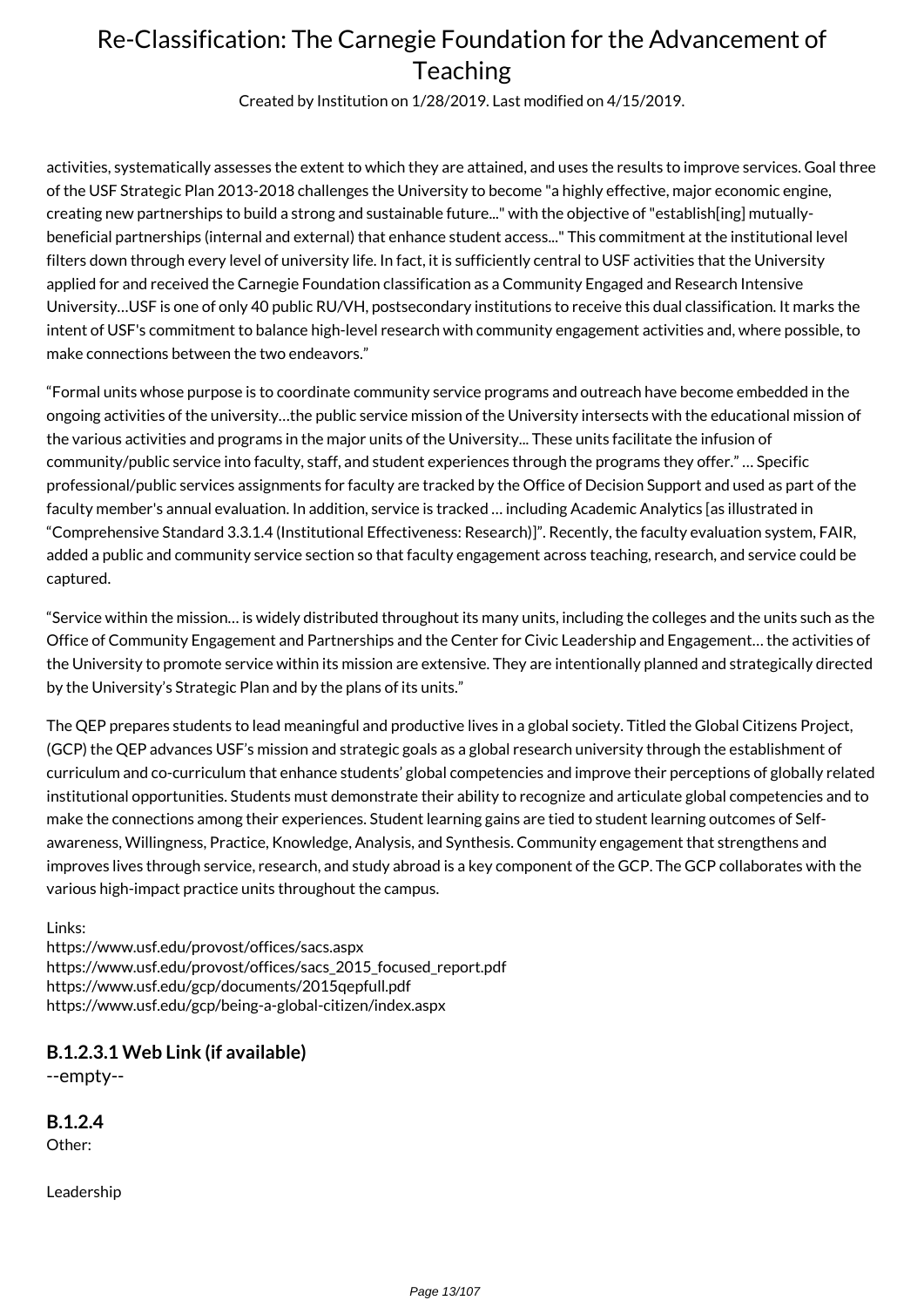Created by Institution on 1/28/2019. Last modified on 4/15/2019.

University of South Florida System President Judy Genshaft announced on September 10, 2018 her decision to step down from her position, effective July 1, 2019. Having been at USF since 2000, Dr. Genshaft is USF's longest-serving President. It is important to understand that although Dr. Genshaft is stepping down, the commitment to community engagement remains strong. This commitment was evidenced in the search description for the next President of the University of South Florida System and in the candidate chosen to serve as our next president, Dr. Steve Currall.

#### President Search

"They must also show a commitment to foster the growing national reputation of the University of South Florida, which consists of campuses in multiple locations in Tampa, St. Petersburg, and Sarasota-Manatee with synergy in all aspects of its education, research and service mission in a changing global economy and higher education environment… is committed to fostering an exceptional, well-balanced and varied student experience, i.e., undergraduate, graduate, and international; in academics; in research; in cocurricular opportunities; in diverse social, multicultural and service experiences; and in residential and work activities... Exercises the highest integrity at all times and demonstrates a commitment to the diverse needs of the university community… A proven strong commitment to inclusion, diversity and equity… Understands the complexity and interrelationships of university health science centers, affiliated teaching hospitals and practice groups, and the communities they serve, and has the vision to foster success in the academic health endeavor in a changing health care environment… Reflects visionary and transformative thinking and global perspectives about higher education and its role in society; thinks creatively about how to foster access, affordability, and excellence in education, including (a) leveraging innovative modalities, techniques and research to promote effective learning and student engagement, and (b) preparing students for success in all aspects of life and to make meaningful contributions to society… Has the vision and the commitment to include the university community in shaping the university's future."

#### Consolidation:

On March 11, 2018, Governor Scott signed legislation requiring the USF System to consolidate under a single accreditation. On March 5, 2019, the Board of Trustees for USF adopted an implementation plan that will allow USF to operate under a single institutional accreditation from the SACSCOC on July 1, 2020. Community engagement on each campus will be aligned, preserved, and expanded based on the context of the community but will be a coordinated effort. One of the key principles of consolidation is the equitable distribution of services to students for all campuses. Below are the principles designed to guide decision-making throughout the consolidation process and beyond: -Strengthen USF's stature as a Preeminent Research University with national and global prominence; -Embrace a model of "One University Geographically Distributed" while preserving campus identity; -Commit to "Students First," through expanding access and raising educational attainment while continuing USF's national best practice of student success and diversity;

-Establish a leadership structure that aligns accountability with authority and values shared governance; and -Enhance regional economic development.

https://issuu.com/usfucm2017/docs/3-final-digital-president\_brochure\_/46?ff https://www.usf.edu/system/documents/board/presidential-search-committee/qualifications.pdf https://www.usf.edu/system/board-of-trustees/system-consolidation

### **B.1.2.4.1 Web Link (if available)**

--empty--

### **B.2.1**

Briefly discuss any significant changes in mission, planning, organizational structure, personnel, resource allocation, etc. related to community engagement etc., since the last classification:

Community Engagement (CE) continues to be at the forefront of USF's mission. This is evidenced by the growth of office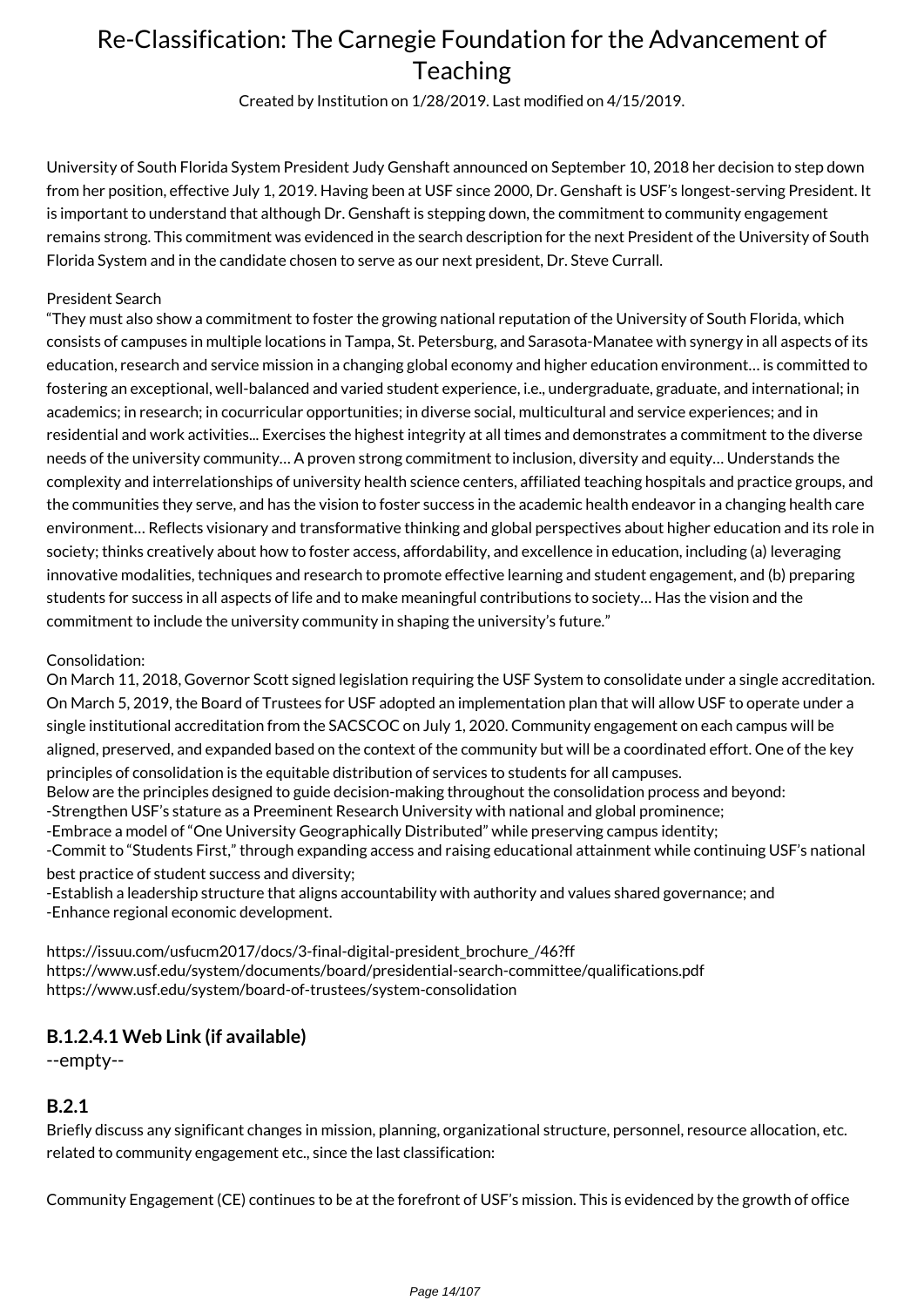Created by Institution on 1/28/2019. Last modified on 4/15/2019.

staff and personnel with CE expertise in the three coordinating offices, the implementation of a QEP that emphasizes community engagement, the establishment of a new organizational structure, and the implementation of an Enhanced General Education (EGE) that integrates high-impact practices, and most critically, adequate resource allocations to implement these changes.

The University of South Florida was a very different institution in 2005/2010 when we applied for the Carnegie Community Engagement Classification. At that time, USF applied as a system with multiple regional campuses: Sarasota-Manatee, St. Petersburg, Lakeland, and the main campus in Tampa. Since that time, Sarasota-Manatee and St. Petersburg became separately accredited, and the Lakeland campus is no longer part of the USF system. Data and information contained in this application pertains to the USF Tampa campus only. However, in March 2018, the Florida Legislature voted to consolidate the three USF campuses to be known as USF. (See description in 1.2 other).

Despite these changes, between 2010-2018, community engagement grew further in breadth and depth at USF and a new structure was implemented to support expanded curricular and co-curricular engagement efforts. The three offices primarily responsible for coordinating community engagement were established or expanded during this time: The Office of Community Engagement and Partnerships (OCEP), The Center for Leadership and Civic Engagement (CLCE), and The USF Health Office of Community Engagement (OCE). The Office of Corporate Partnerships was added in 2017 to support partnerships between nonprofit and business organizations and USF faculty research endeavors.

In 2015, USF hired a full-time doctoral level Director for OCEP who reported to the Vice President of Student Success. The new Director of OCEP (2016) now reports to the Associate Vice President of Community Engagement, Dr. Ruthann Atchley. This position was created in 2018 by President Genshaft and is situated in the Division of Community Engagement and Career Readiness, with ultimate reporting to the Vice President of Student Success, Dr. Paul Dosal. This structure allows for greater access and visibility. OCEP and the USF Health Office of Community Engagement are funded through state appropriations, while CLCE is funded through student fees. The budget and funding for OCEP and CLCE have doubled in dollars and personnel since the previous application.

The Director of the CLCE reports to the Dean of Students and Associate Vice President, Dr. Danielle McDonald, with ultimate reporting to the Vice President of Student Success, Dr. Paul Dosal.

The Director of the OCE at USF Health continues to report to the Associate Vice President for USF Health and has a support staff. The College of Public Health also has a Director of Community Engagement and a Director of Experiential Learning who work collaboratively to address public health challenges in the Tampa Bay region. These individuals report to the Dean of the College of Public Health.

https://health.usf.edu/care/patient-resources/outreach

#### **B.3.1**

Specify changes in executive leadership since classification and the implications of those changes for community engagement:

President Judy Genshaft and Provost Ralph Wilcox were in their current positions when USF applied for and received the Carnegie Community Engagement classification in 2005 and 2010. This continuity in leadership and commitment to community engagement is evidenced throughout this application. As President Genshaft stated in her 2008 fall address, "USF's areas of excellence match the areas of need for our communities and our state." This statement is as true today as it was in 2008. The leadership has not wavered in their commitment to the community and the role of USF as an integral partner. They have been highly supportive of innovative community engagement efforts throughout their tenure and have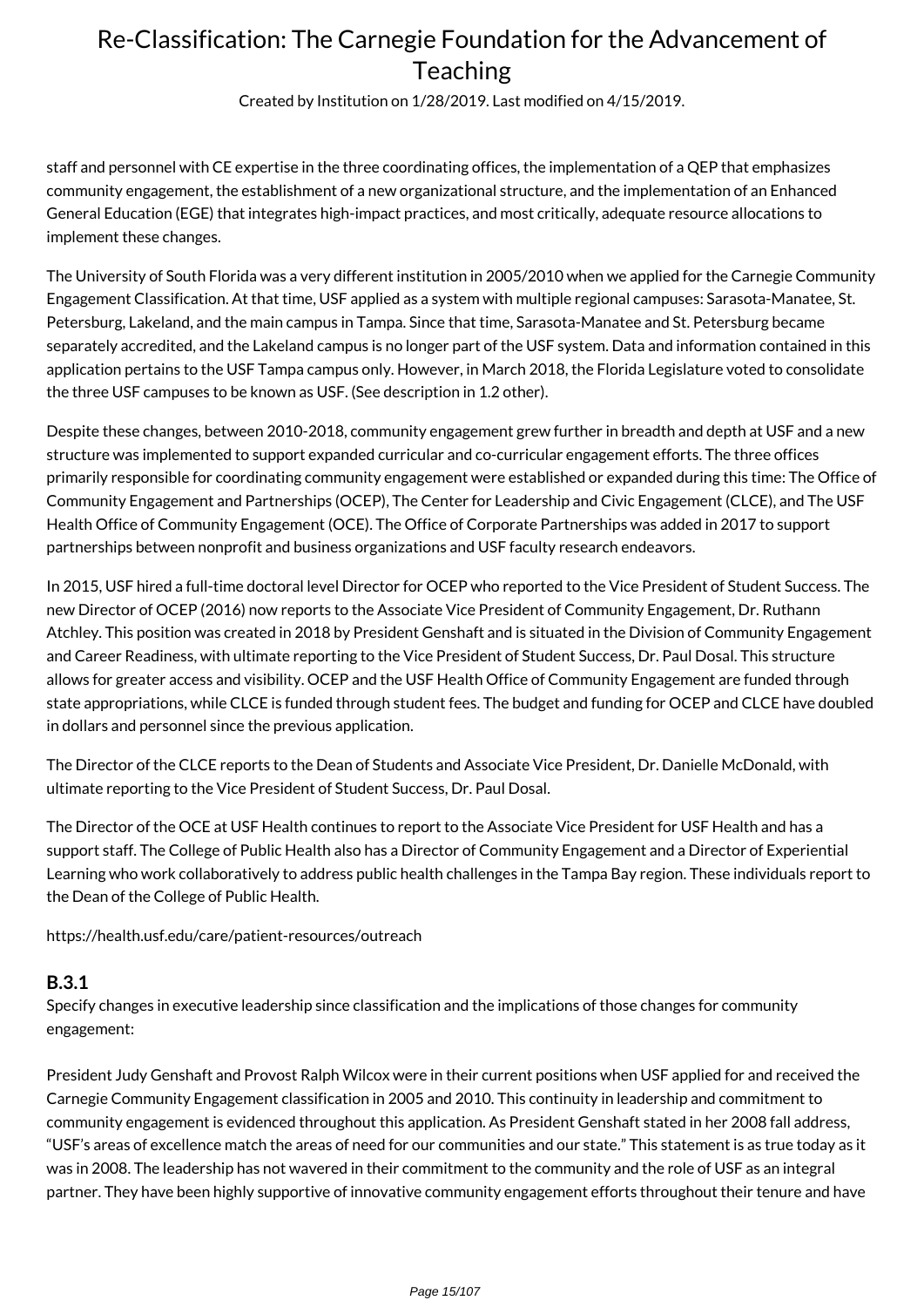Created by Institution on 1/28/2019. Last modified on 4/15/2019.

built a strong infrastructure at USF to boost meaningful partnership development and engagement, locally, regionally, and globally. As stated in other sections of this application, despite the economic downturn in 2009, President Genshaft and Provost Wilcox funded the creation of the Office of Community Engagement, now known as the Office of Community Engagement and Partnerships.

Since the previous classification in 2010, one major change in executive leadership has been the appointment of Dr. Paul Dosal as Vice President of Student Success in 2012. The implication of this change has been significant, since Dr. Dosal comes from a long professional history of community engagement and outreach and has ultimate leadership responsibility for most of the high-impact practice units [OCEP, Office of Undergraduate Research, Center for Leadership and Civic Engagement, Internships, as well the Global Citizens Project (QEP) and Veteran Affairs]. The appointment of Dr. Dosal has created a strong collaborative structure for community engagement and regular opportunities for working together campus-wide.

Dr. Dosal's commitment to championing community-based partnerships is well known. He understands the long-term value of these efforts to both the community and USF student success. Prior to taking on his current role, Dr. Dosal secured the success of initiatives such as Gear-Up and The Jim Walter Partnership, and was directly responsible for expanding the Florida College Access Network (FCAN) at USF (previously known as ENLACE, 2005 Carnegie Application). He is dedicated to supporting community engagement efforts. In 2015, Dr. Dosal initiated the formation of the Community Engagement Council, which is a permanent subcommittee of the Student Success Council to further collaborative community engagement efforts throughout the USF campus. In 2017, Dr. Dosal appointed the Director of OCEP to chair this committee. The committee is working together on a range of initiatives and will use the findings from this self-study to plan for the future. The impact of Dr. Dosal's efforts and support for community engagement has furthered USF's reputation as a reliable partner who works collaboratively to find innovative solutions to student success and community challenges. https://www.usf.edu/student-affairs success/documents/sass-orgchart-8-2018.pdf

## C. Institutional Commitment

#### Infrastructure

## **C.1.1**

As evidence for your earlier classification, you provided a description of the campus-wide coordinating infrastructure (center, office, etc.) to support and advance community engagement and you reported how it is staffed, how it is funded, and its reporting line.

For re-classification, describe what has changed, if anything, with this infrastructure, its mission, staffing, funding, and reporting since the last classification. If the campus has more than one center coordinating community engagement, describe each center, staffing, and purpose and indicate how the multiple centers interact with one another to advance institutional community engagement. Provide relevant links that support the narrative.

The 2005 Carnegie application was completed by the USF Academic Affairs and Educational Outreach Division. At that time, several units coordinated community engagement efforts. In 2010, the Director of the new Office of Community Engagement (OCE) submitted the Carnegie application for Curricular Engagement. OCE had a part-time Director,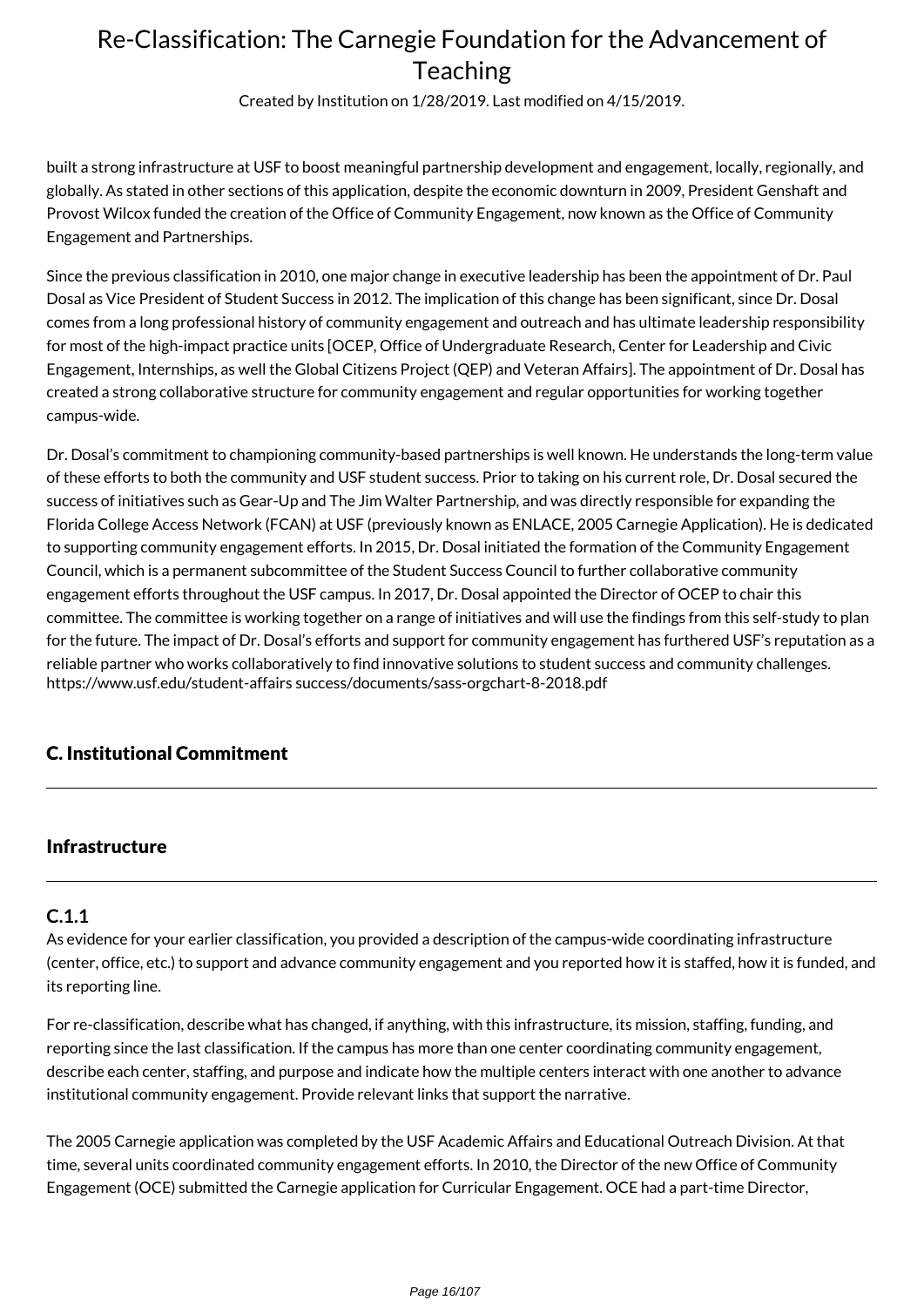Created by Institution on 1/28/2019. Last modified on 4/15/2019.

coordinator, and administrative assistant. OCE was funded by Provost Wilcox with reoccurring funds and in 2012 OCE received state appropriations. OCE's responsibilities expanded and was renamed the Office of Community Engagement and Partnerships (OCEP). OCEP's \$424,000 budget is funded through E&G funds. The mission of OCEP "is to expand and strengthen university–community engagement locally and globally in support of USF's strategic priorities: student success, research and innovation, partnerships, and sound financial management."

OCEP is staffed by a Doctoral-Level Director, masters-level Assistant Director, three masters-level Program Planners, and two graduate assistants. OCEP also has two social work interns, two FWS students, and administrative support. OCEP leads curricular engagement efforts and community-based faculty research and partnership development. Additionally, OCEP oversees the Community Sustainability Partnership Program (CSSP), which provides student learning through sustainability projects with Florida cities and Federal Work Study community placements. OCEP also works with local schools through the GEAR-up program. OCEP is located in the Division of Community Engagement and Career Readiness.

OCEP supports USF's curricular community engagement efforts in collaboration with the USF Health Office of Community Engagement. The Center for Leadership and Civic Engagement (CLCE) primarily leads co-curricular engagement efforts.

In 2008, CLCE (formerly known as the Center for Civic Engagement and Volunteerism) was created to oversee cocurricular leadership development and expand co-curricular civic engagement (CE). Since inception, CLCE has included a masters-level (Doctoral-level as of 2017) Director, two masters-level Associate Directors, a masters-level Assistant Director, a master-level Coordinator, four graduate assistants, FWS students (including management of USF's America Reads Work and Serve program), and administrative support. The CLCE's \$700,000 budget is funded by A&S fees.

CLCE CE experiences (aligning to United Nation's Sustainable Development Goals) include two annual days of service, regular service experiences, and domestic and international alternative service break experiences. The CLCE also serves as USF's student organization and volunteer clearinghouse connecting community partners with over 630 student organizations. The CLCE coordinates the Leadership Studies Program academic minor (LSP).

The USF Health Office of Community Engagement continues to work closely with the USF Health Community Advisory Board to connect faculty and staff with community leaders and groups to address community health challenges. One such relationship is the Community Health Advocacy Partnership, which teams USF Health faculty with the community in East Tampa.

The three primary coordinating units, as well as the Global Citizens Project (QEP), Office of Corporate Partnerships, Department of Athletics, Foundation Office, Office of Career Readiness, colleges and departments all participate on a campus-wide Community Engagement Council (CEC) that meets monthly. Chaired by the Director of OCEP, the CEC coordinates multidisciplinary partnerships and projects and supports a collaborative culture for community engagement.

https://www.usf.edu/engagement/about/mission.aspx https://www.usf.edu/engagement/about/index.aspx https://www.usf.edu/student-affairs/leadership-civic-engagement/ https://health.usf.edu/care/patient-resources/outreach https://health.usf.edu/publichealth/community-engagement www.usf.edu/CLCE www.usf.edu/BullSync (requires login) https://www.usf.edu/honors/current-students/community-service.aspx

## Funding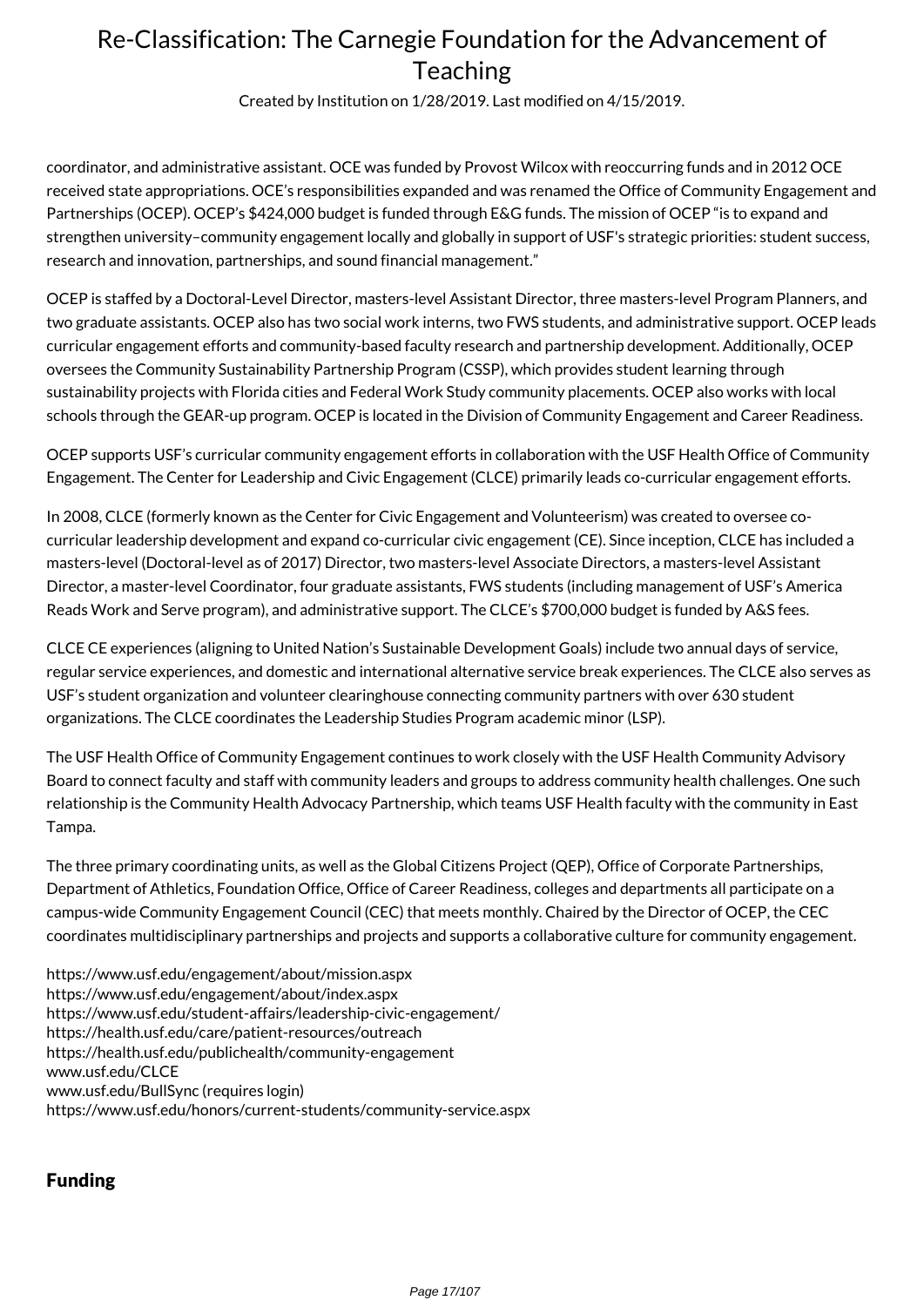Created by Institution on 1/28/2019. Last modified on 4/15/2019.

## **C.2.1**

As evidence provided for your earlier classification, you described internal budgetary allocations dedicated to supporting institutional engagement with community.

For re-classification, describe what has changed, if anything, with the internal budgetary allocations since the last classification.

At the time of the 2005 classification, community engagement efforts at USF was highly decentralized, with a number of offices providing outreach, engagement, partnership development, and service-learning course development in addition to other unit responsibilities. Together they had a total budget allocation of approximately \$1,040,520. The previous application included budget allocations to our regional campuses, which are not included in this document.

Over the past 15 years, USF has vastly expanded community engagement efforts. Permanent budgetary allocations were implemented in 2012 to the Office of Community Engagement and Partnerships (OCEP), and the Center for Leadership and Civic Engagement received additional funds from student fees. In 2017, the Office of Corporate Partnerships received budget allocations, and in 2017, the USF College of Public Health and Honors College were provided funding for designated staff as well.

Because USF has increasingly integrated community engagement throughout the curriculum, co-curricular activities and outreach efforts to more fully align with its mission, it would be extremely difficult to provide an accurate analysis of the full budgetary implications, allocations, and expenditures. Curricular activities also include faculty integration of CEL in their courses, outreach through multiple college units and centers, health outreach through USF Health and the Morsani College of Medicine, experiential learning through clinical practicums (public health, education, social work, pharmacy, nursing, public health, etc.); education abroad, the library, and the arts (Contemporary Art Museum); and the Global Citizens Project, to name a few. With the implementation of the Enhanced General Education Curriculum, we expect additional faculty time allocation for these efforts as well.

In the 2017-2018 academic year, the budgetary allocations for the offices supporting institutional engagement and partnership development with the community as their primary function was conservatively 2 million dollars. The budget allocations for OCEP and CLCE have doubled since the last application; USF Health OCE has increased; and new funding became available for the Office of Corporate Partnerships, Honors College, and College of Public Health. This budget includes the following units: Office of Community Engagement and Partnerships Center for Leadership and Civic Engagement USF Health Office of Community Engagement USF Office of Corporate Partnerships USF College of Public Health: Community Engagement and Experiential Education USF Honors College, Community and Experiential Education

## **C.2.2**

As evidence provided for your earlier classification, you described external budgetary allocations dedicated to supporting institutional engagement with community.

For re-classification, describe what has changed, if anything, with the external budgetary allocations since the last classification.

USF's basic Carnegie classification is Very High Research Activity, and over the last 15 years USF has increased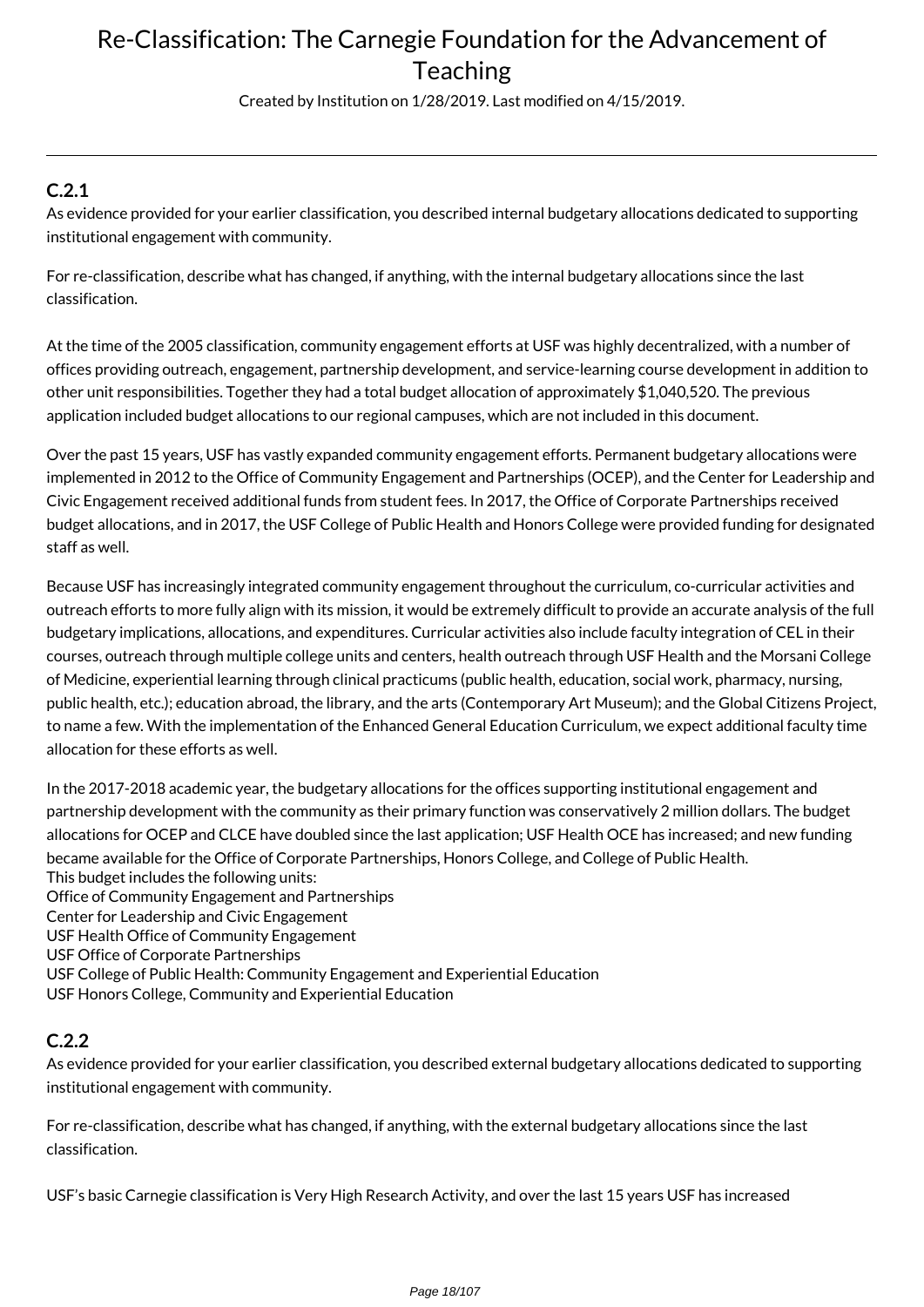Created by Institution on 1/28/2019. Last modified on 4/15/2019.

exponentially in research dollars and expenditures. In the 2005 classification, USF reported external funding for community engagement through five sources. In 2017-2018, USF was been awarded over \$100 million dollars in NSF and NIH funding for community-engaged research, development, training, and support for community partners, for external budgetary allocations. In addition to this funding, USF faculty and staff have received a range of grants and support from multiple public and private sources. These are only a few examples of grants and programs that support USF external engagement with the community.

-USF's Florida Linking Individuals Needing Care (Florida LINC) Project was awarded \$2,944,000 by the Florida Substance Abuse and Mental Health Division to focus on reducing youth suicides (10-24 years of age) by improving training, outreach, and service delivery standards for families and professionals who work with at-risk youth and their families. Prevention efforts target specific service sectors/settings, including substance abuse, mental health, schools, primary care, emergency departments, and inpatient psychiatric settings and with the following at-risk youth (10-24) populations: young adults not in school, youths involved with juvenile justice and foster care, military families, survivors of suicide attempts and loss, LGBTQ youth, American Indian/Alaskan Native and Latino youths.

-USF's Center for Autism & Related Disabilities (CARD) was awarded \$1,444,757 by the Florida Department of Education. CARD, a free community-based program, delivers services wherever families, professionals, schools, agencies, or businesses are located within a 14 county region in southwest Florida.

-In Fall 2017, Dr. Daniel Yeh in the College of Engineering received a two-year, \$1.14M grant from BMGF to continue the development of NEWgenerator and field test in Durban, South Africa. South Africa is among the countries that face tremendous challenges in providing sanitation coverage. Urban informal settlements often form rapidly and organically, creating difficulties for the local authorities to plan and provide proper infrastructure. Non-sewered sanitation technologies that can recycle water are in dire need. The NEWgenerator aims to fill that gap.

-USF, in collaboration with Hillsborough Community College, received \$2,592,872 in NSF funding to transform the culture of teaching in STEM departments. The goal is to make evidence-based teaching expected and the norm for science, mathematics, and engineering classes, with the anticipated outcome of enhanced student success.

-USF College of Nursing received a \$1,166,358 grant from the National Cancer Institute

to evaluate MBSR (BC), an intensive meditation-based stress reduction intervention, in order to determine its efficacy in improving cognitive functioning among breast cancer survivors. The study will (1) evaluate the extent to which MBSR(BC) compared to the Breast Cancer-Education Support (BCES) program or to which Usual Care (UC) improves cognitive functioning among breast cancer survivors off treatment; (2) determine if improvements in cognitive functioning achieved from MBSR(BC) are mediated through increased mindfulness and decreased rumination and stress; (3) evaluate genetic variants as moderators of MBSR(BC) on improvements in CI; and (4) determine the impact of MBSR(BC) on healthcare utilization and costs.

### **C.2.3**

As evidence provided for your earlier classification, you described fundraising directed to supporting community engagement.

For re-classification, describe what has changed, if anything, with fundraising activities since the last classification.

In 2018, the USF Foundation completed its \$1 billion Unstoppable campaign, through the contributions of more than 200,000 donors. More than two of every three dollars raised were applied to program enhancements.

The USF Foundation believes in donor-centric development, fostering long-term, meaningful relationships aimed at helping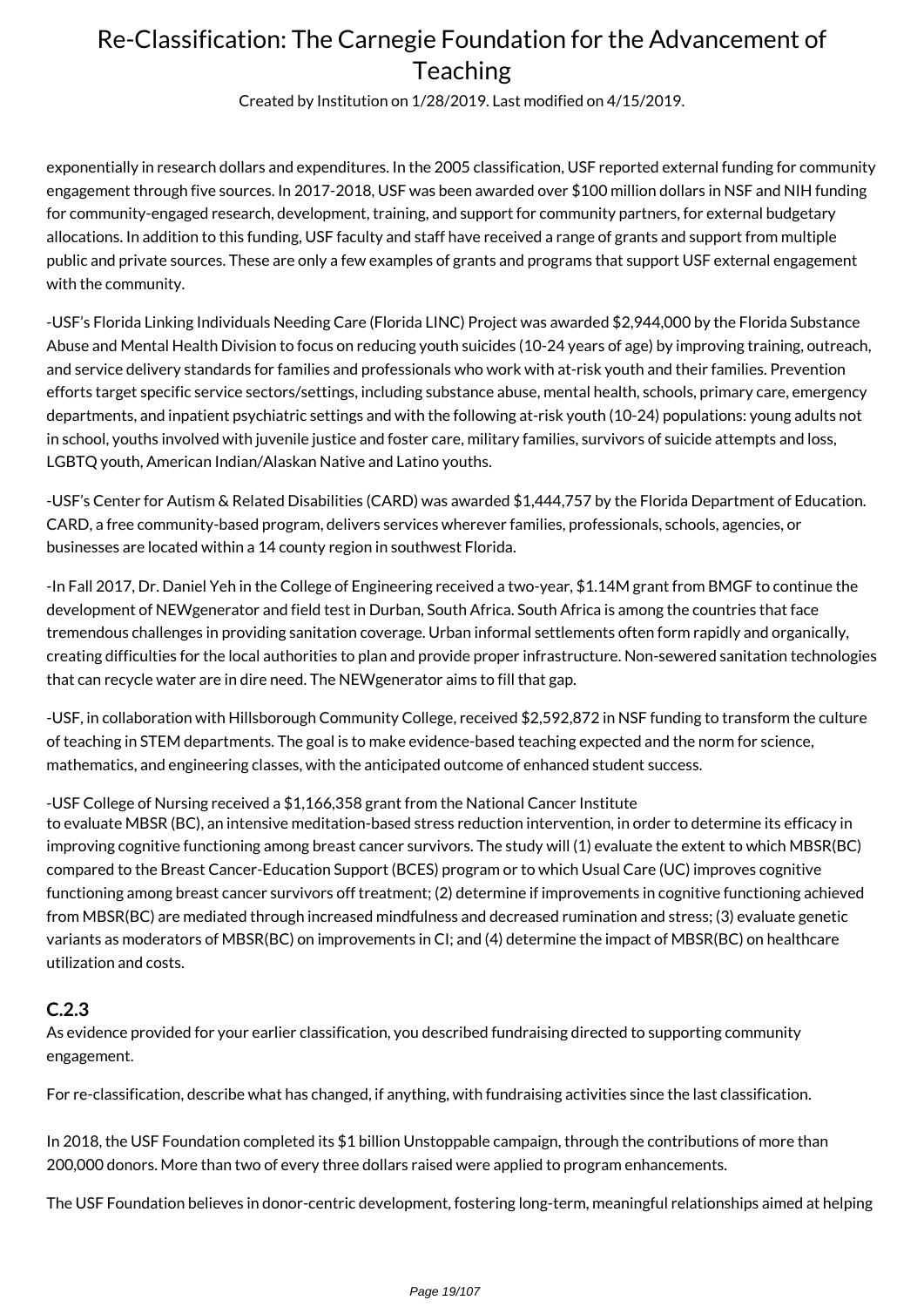Created by Institution on 1/28/2019. Last modified on 4/15/2019.

our partners to reach their philanthropic goals. Our foundation and corporate partners in particular increasingly focus their philanthropy on the communities in which they have a presence; and they increasingly seek community partnerships across all academic disciplines — to maximize impact and effect change. Moreover, corporations and foundations increasingly partner with each other to fund programs that they consider integral to community well-being.

The USF Foundation maintains more than 4,600 accounts supporting USF'S academic, research, and community engagement programs. These accounts are established to accept philanthropic contributions for specific, donor-directed uses throughout the USF System. Most support enhancements that extend USF programming beyond basic operating costs typically met through tuition and state appropriations. USF depends on these philanthropic investments for a wide variety of programs — including those with a direct community engagement component. Each of these 4,600 accounts may encompass multiple allowable expenses, including community engagement activities among other approved uses. It is therefore not possible to calculate the precise totals of philanthropic dollars applied exclusively to community engagement.

The following are examples of community-engaged programs that consistently receive philanthropic contributions at USF:

-Healthcare for underserved populations: USF Health programs, including Tampa Bay Street Medicine, BRIDGE Clinic, Ybor Youth Clinic, and Pediatric Outreach, serve homeless, uninsured, and underinsured populations.

-K-12 success: The USF College of Education offers programs such as The Gus A. Stavros Center for Free Enterprise and Economic Education, Tutor-A-Bull, and the Mort Teacher Leader Academy, providing resources and training to pre-service and in-service teachers, in turn transforming the educational experience of the many students they will serve.

-Education Advocacy: The Florida College Access Network (FCAN) advances education advocacy, policy, and research within Florida, in coloration with numerous stakeholders across the state.

-Business: The Muma College of Business provides free resources to the community, in the form of consulting services via the Small Business Development Center; and local, in-depth economic indicators via the annual State of the Region report.

-Summer Enrichment: STEM for Scholars and The Oceanography Camp for Girls are annual summer programs preparing local youth for academic life and careers in STEM fields. The WUSF Summer Arts program provides an educational enrichment experience to local at-risk youth.

-Military Veterans: The USF Office of Veteran Success helps our veteran students transition into civilian life through mentorship, academic support, and employment readiness.

-Community Scholarships: Numerous USF scholarship programs, some with a mentorship component, promote academic accessibility and success among historically underrepresented populations, for the benefit of the greater community. These include the Black Leadership Network; and the FUSE, Latino, First Generation, and USF Accessibility Scholarships. Research Partnerships: Numerous collaborations with local governments, school districts, and non-profits allow for the collection and dissemination of research on critical local and global issues.

### **C.2.4**

As evidence provided for your earlier classification, you described ways in which the institution invest its financial resources externally in the community for purposes of community engagement and community development? Describe the source of funding, the percentage of campus budget or dollar amount, and how it is used. Provide relevant links related to the results of the investments, if available.

Florida laws and policies restrict direct financial investment and redistribution of state funds. However, USF invests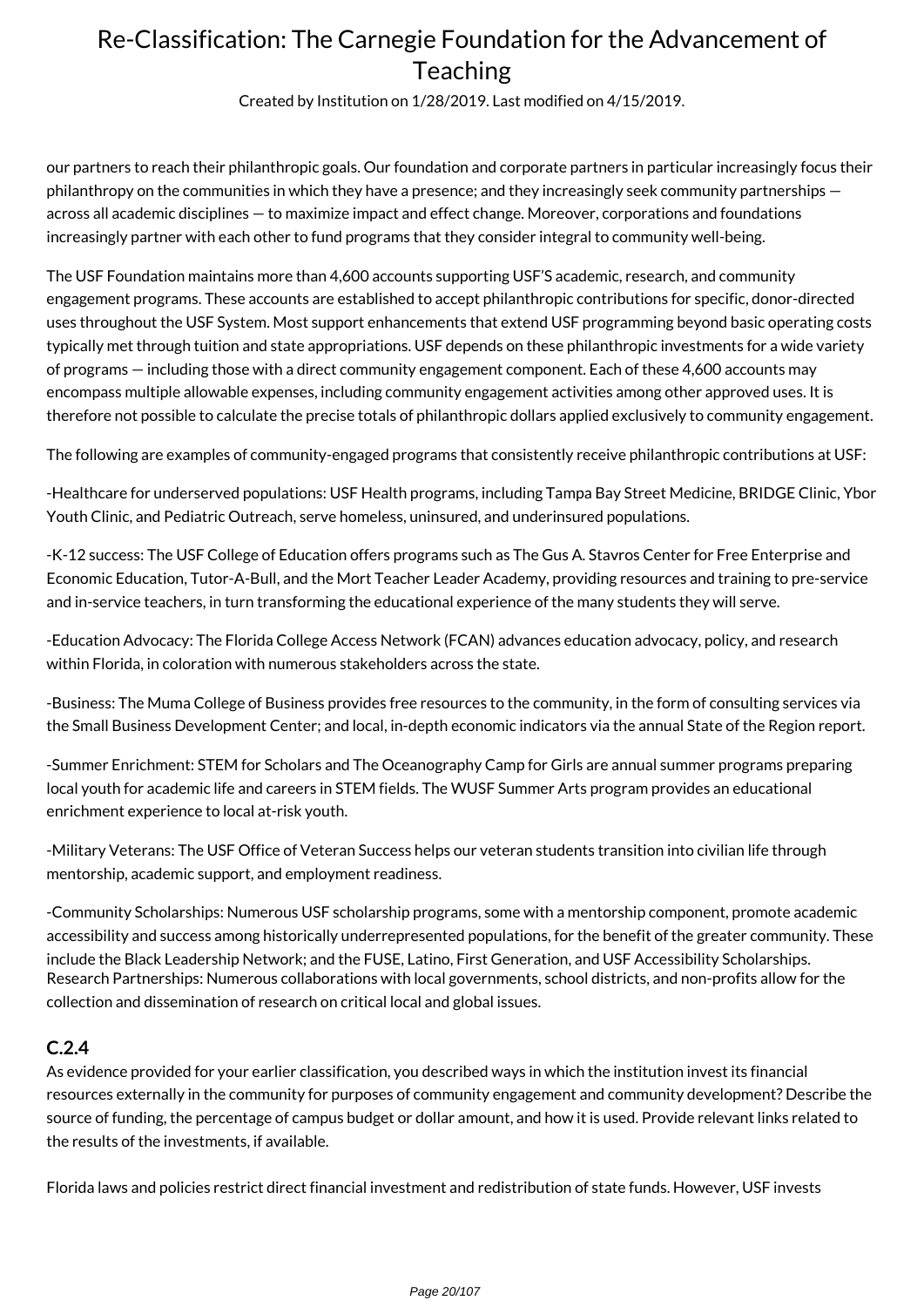Created by Institution on 1/28/2019. Last modified on 4/15/2019.

strategically in ways that have real economic and societal value to its communities including health care, sustainability, education, research, resource sharing, and development. .

1. The Florida College Access Network (FCAN) is a USF-hosted organization committed to increasing postsecondary access and attainment for Floridians traditionally underrepresented in higher education. FCAN evolved from ENLACE Florida (Carnegie Application 2005), a network between four Florida state universities to increase Latino student success.

FCAN's work combines research, policy analysis, advocacy, convening's, statewide initiatives, and support of local college access networks (LCANs). LCANs are regional "collective impact"-style coalitions working to increase postsecondary access and attainment in their communities. LCANs represent 78% of Florida's population, including counties in USF's geographical footprint. FCAN provides LCANs with technical assistance on coalition-building, data analysis, learning communities, and other resources.

Additionally, FCAN coordinates statewide initiatives and webinars to build a college-going culture in Florida schools: Apply Yourself Florida (part of the American College Application Campaign); Florida College Decision Day (inspired by the Michelle Obama's Better Make Room initiative), and the Florida FAFSA Challenge. Funding for FCAN comes from grants and resource sharing.

2. Cyber Florida: The Florida Center for Cybersecurity is a state-funded organization dedicated to positioning Florida as a national leader in cybersecurity through education, research, and community outreach. Hosted at USF, Cyber Florida (CF) works with all 12 State University System of Florida (SUS) institutions and industry, government and defense to build partnerships and develop programs that grow and strengthen Florida's cybersecurity industry.

There are currently more than 13,500 unfilled cybersecurity industry openings in Florida. In partnership with businesses, USF offers a cybersecurity rapid training program called New Skills for a New Fight (NSNF). This training program prepares students to fill entry-level cybersecurity analyst positions. U.S. Armed Forces Veterans are given special consideration. Cyber Florida has invested \$1.4 million to build and expand SUS cybersecurity education programs.

3. The Small Business Development Center (SBDC) at USF provides free consulting and low-cost seminars for start-up and existing businesses. SBDC services are extended to the public on a nondiscriminatory basis. Since 2011, the Florida SBDC Network has provided 513,107 hours of consulting to 74,669 client businesses, creating a significant impact on Florida's economy. For every \$1 invested in the Florida SBDC Network, \$57 is returned to the state in tax revenue.

Serving Hillsborough and nine neighboring counties, the SBDC has delivered substantial consulting and training services. Client diversity in consulting included: 755 or 46% women, 244 or 15% veterans, and 786 or 48% Minorities. 328 training events were conducted for 3,346 attendees. 3,441 jobs were created, retained, and saved while 50 new businesses were started. Capital Investment reached \$81.1 million with a total of \$449.6 million in sales generated. A total of \$41.5 million in government contracts were acquired. Lastly, professionally certified business consultants delivered 16,124 hours of consulting to 1,636 entrepreneurs and small business owners.

http://floridacollegeaccess.org/ https://cyberflorida.org/about/ https://cyberflorida.org/NSNF/?utm\_source=Cision&utm\_medium=Email&utm\_campaign=Veterans https://sbdctampabay.com/economic-impact/ https://sbdctampabay.com/missionvision/ https://sbdctampabay.com/partners-affiliates/

## **C.2.5**

Do the business operations of the campus as an anchor institution, align with local economic and community development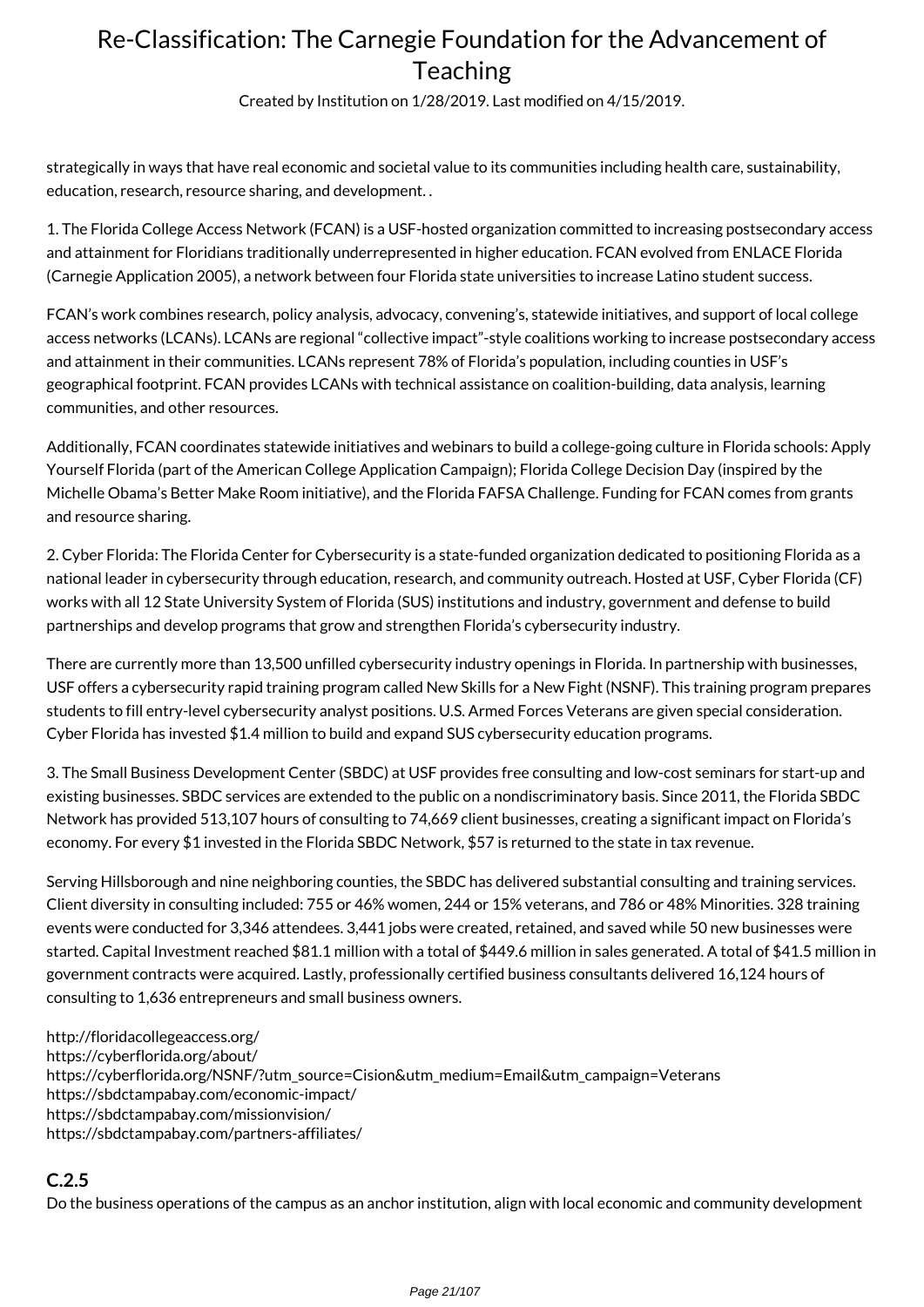Created by Institution on 1/28/2019. Last modified on 4/15/2019.

agendas through hiring, purchasing, and procurement in a way that contributes to an institutional commitment to community engagement?

Yes

### **C.2.5.a**

Please describe business operation practices tied to the local community:

#### Economic and Community Development

USF commercialization strategy's impact on Florida's economy, \$395 million of the USF Innovation Enterprise's annual impact, is found in the region, where approximately 1,550 people are directly employed. 1,467 related jobs are sustained among partner organizations and businesses providing goods and services to IE operations. The effort produces ~ \$149 million in household income.

In 2017, the Office of Corporate Partnerships (OCP) launched, making it easier for companies and organizations to work with USF collaboratively, problem solve, and continue growing Tampa Bay. USF's partners look for a range of mutual benefits – such as workforce development, sponsored research collaborations, generating new technologies, and creating companies. OCP provides a single point of entry into the university making it easier for external organizations to connect. OCP engaged 311 companies and 106 community, economic development, nonprofit, and government organizations in its first year alone, with more than 430 unique industry-related research contracts and grants executed.

In 2017, The USF Morsani College of Medicine and Heart Institute began construction on a new facility. This facility will bring approximately 1,800 students, faculty, and staff to live, work, and study along the downtown waterfront. It will be a key anchor in Water Street Tampa, which is planned to become one of the world's first Wellness districts. It will open space on USF's main campus to grow other health programs to address critical shortages in our state. USF at Water Street Tampa extends the patient-centered vision of integrated care by teaching clinical skills in a community-focused environment, creating a new partnership between the community, USF students, and faculty.

#### Purchasing and Procurement

USF is committed to engaging diverse businesses in the procurement of goods, services, and construction contracts. USF continues to pursue diverse businesses for contracting opportunities and is committed to serving the university and surrounding business community through educational and community outreach activities. The target market of the Office of Supplier Diversity (USFOSD) includes businesses owned by women, minorities, and veterans. Local businesses in these categories are preferred. Other target areas include all USF departments, academic units, and prime contractors who actively represent USF in the business community through involvement in business associations and organizations. The USFOSD is housed in the University Controller's Office under the direction of an Assistant Vice President. The AVP is responsible for monitoring, implementing, progress tracking, and adjustments to the university's diverse business utilization plan.

Within one year, the USFOSD has engaged, one on one, with 900+ total community stakeholder organizations and leaders, diverse business owners, supplier diversity professionals and business development organizations from across the state of Florida and nationally. This collaboration is exceptionally helpful in leveraging industry knowledge and gaining insight into industry best practices and ultimately connecting suppliers to the opportunities across USF. This engagement is also a conduit for sharing the transformational things happening across USF as it relates to supplier diversity and business development initiatives. In addition, 25 outreach and community business development education sessions have been hosted by the USFOSD.

http://www.research.usf.edu/ocp/index.html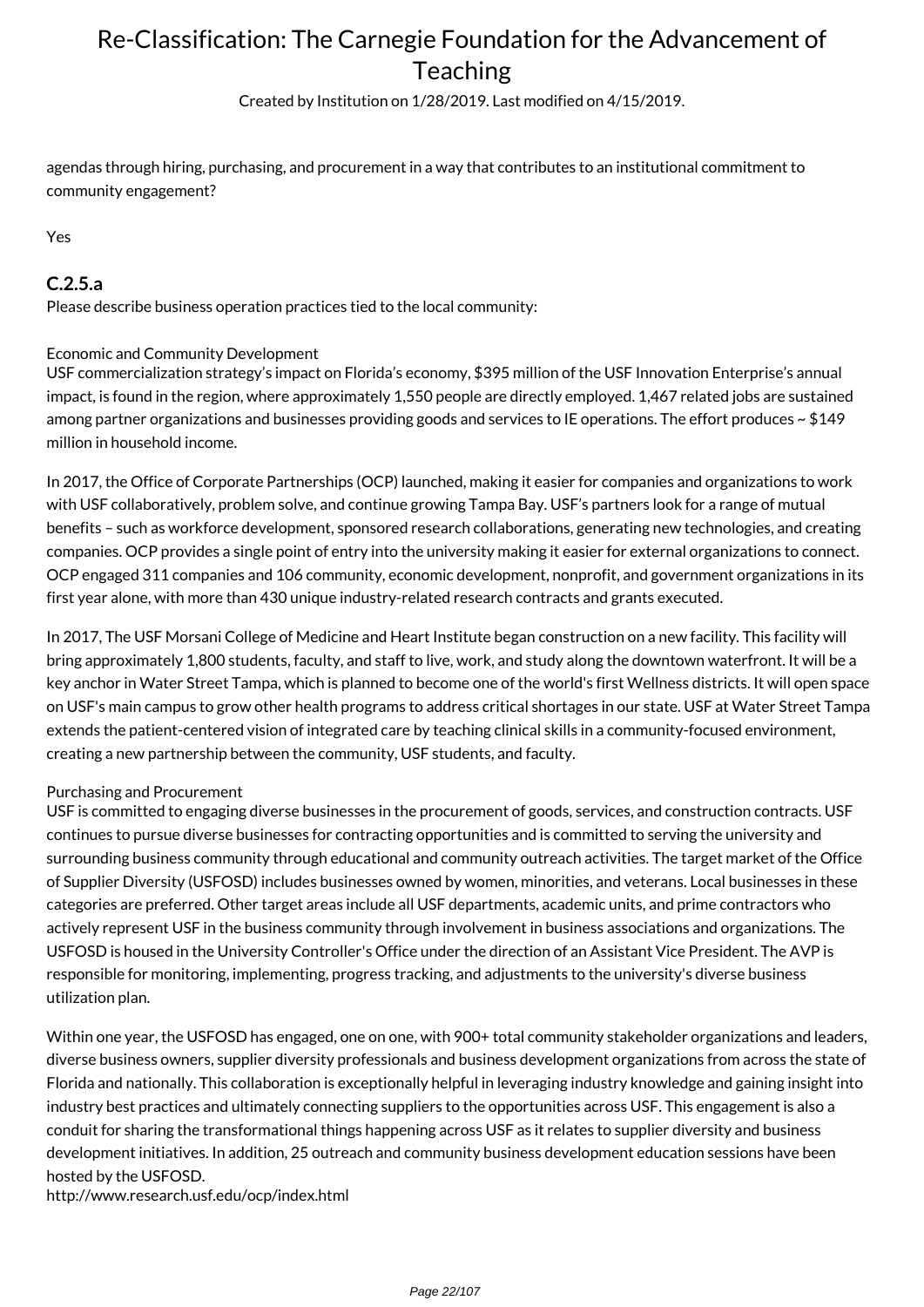Created by Institution on 1/28/2019. Last modified on 4/15/2019.

https://www.usf.edu/business-finance/supplier-diversity/about-osd/mission.aspx

### Tracking, Monitoring, and Assessment

3 . Provide narratives addressing the following:

### **3.1**

How does the institution maintain systematic campus-wide tracking or documentation mechanisms to record and/or track engagement with the community? Who is responsible for gathering data, how are the data managed, how often is it gathered, and how are the data used? What changes are apparent in this data since the last classification? What tracking or documentation mechanisms does the campus still need to develop? Provide relevant web links.

USF does not have a single system measuring/ tracking community engagement (CE) activities across the institution. However, the Office of Decision Support (ODS) was established prior to the previous application as a system-wide entity designed to coordinate reporting, collecting, and analyzing data; and to provide business solutions and related needs for USF. ODS' role is broader than CE; however, its facilitation of academic planning, support of the strategic planning efforts, and assurance of competitive performance and accreditation give it domain over tracking and monitoring CE.

Annually, ODS engages in an extensive Planning, Performance, and Accountability (PPA) format including goal-setting and monitoring of Key Performance Indicators with periodic updates for colleges. The process culminates with a compilation and delivery each spring semester of annual College Review data packets focused on a variety of data elements across multiple domains. As part of this accountability process, CE information/ data are captured, with this work being a continuous area of maturity from a data perspective. The data are used by each college to plan their academic offerings and other activities including those related to CEL goals.

Evolution of the quality of data captured and reported around CE is paramount and ongoing, however, USF has leveraged this continuous improvement approach by providing data to colleges and other stakeholders to engage all in improving the input data in the source systems, creating consistency.

With support from university leadership, OCEP collaborates across campus to address systems/ processes around gathering/organizing CE data. In addition to College Reviews, ODS and OCEP use these data for continuous assessment/ evaluation improvements and to identify/analyze the use and necessity of existing, more siloed sources of CE data. Moreover, these data are used for strategic planning and regional accreditation. The development of the Enhanced General Education (EGE), including HIP curriculum, is a prime example of this collaboration.

Annually, ODS gathers college to student-level data for community engaged learning (CEL) from the registrar. Other sources of student CEL data are also collected by ODS National Survey of Student Engagement (every 2 years), Graduating Senior Survey, the First Destination Survey (via semester), and Beginning College Survey of Student Engagement (BCSSE) (annually). FAIR systems collects faculty information including CE, which if grant-funded, would also be reported and managed by Sponsored Research.

USF's previous applications included very little information about the collection/ analysis of CE data (formerly servicelearning). USF added to the quantity of CEL courses since the last application and to the quality by improving SLO's, adding an EGE approval process for CEL, a CEL academy, and other professional development for faculty. Since the last application, USF has identified a number of gaps in the CE information and in the instruments used to gather the data. USF plans to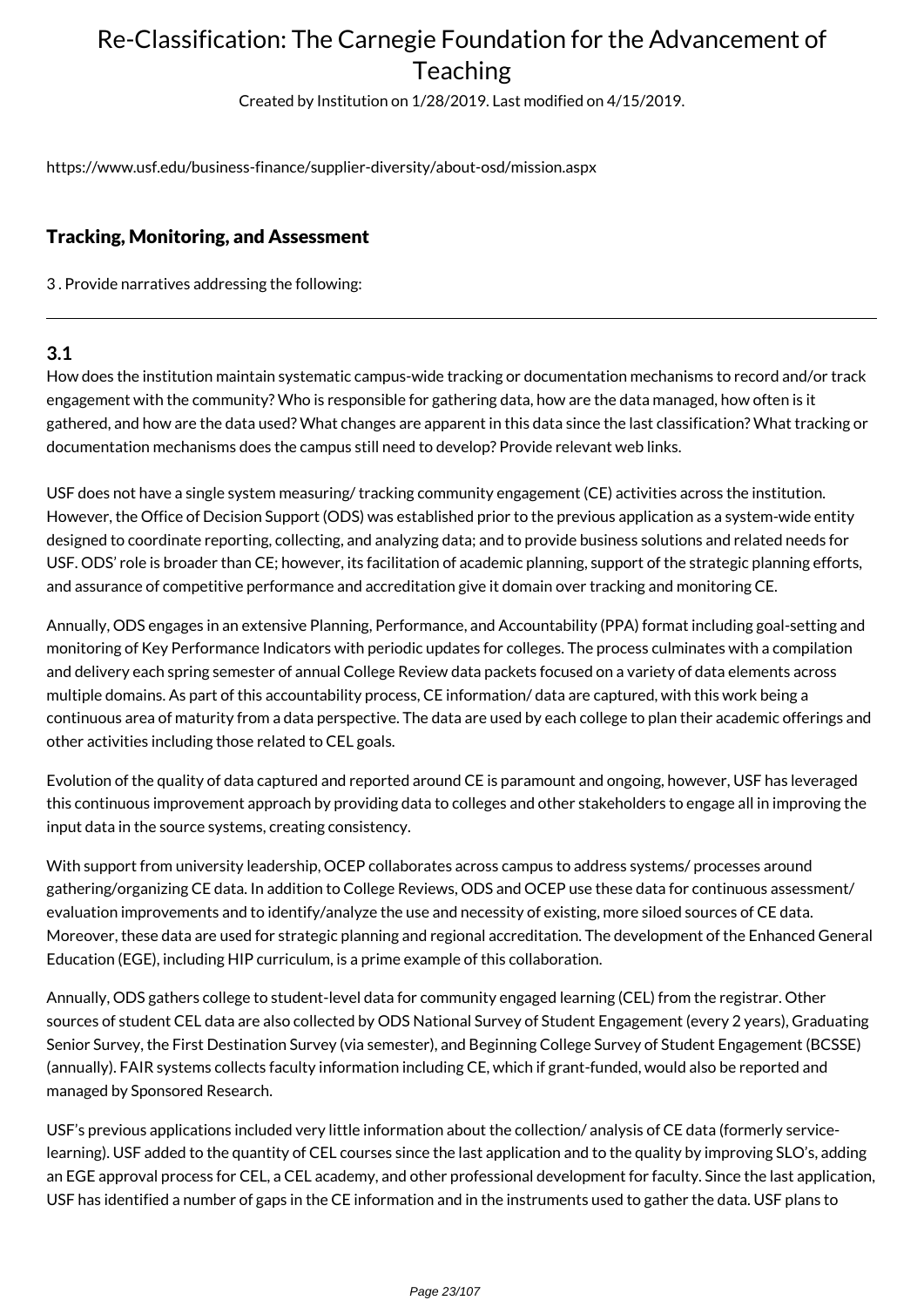Created by Institution on 1/28/2019. Last modified on 4/15/2019.

improve tracking and documentation by formalizing assessment for community partnerships, for data collection related to CEL courses falling outside the EGE, and monitoring student learning outcomes. These efforts will complement the EGE and allow for continuous improvement. https://www.usf.edu/ods/

#### **3.2**

Describe the mechanisms used for systematic campus-wide assessment and measurement of the outcomes and impacts of institutional engagement. Who is responsible for gathering data, how are the data managed, how often is it gathered, and how are data used? What assessment and measurement mechanisms does the campus still need to develop? Provide relevant web links.

USF collects curricular data about institutional engagement through Banner, USF's enterprise planning and student information system managed by the registrar. This information is collected each semester to update curricular unit's progress towards goals. The data are collected and aggregated each spring for the PPA report to curricular units, via the Provost's office, to acknowledge accomplishments, initiate changes to keep efforts in pace with strategic goals, and inform goal-setting and academic planning for the upcoming year. A portion of the data is generated by the Enhanced General Education (EGE), in which high-impact courses, including community-engaged learning, are embedded throughout the majors of each college. The remaining CEL courses exist outside the EGE, and associated data are captured directly in Banner from the department. These courses, formerly designated as service-learning, have been managed in this way prior to the adoption of the EGE.

Assessment of the EGE curriculum is used by the General Education Council for refining the curriculum to support student learning and achievement in reaching the eight student learning outcomes (SLOs). The SLOs are assessed at the institutional level using standardized rubrics (see links). Faculty assessment in Enhanced General Education courses occurs each semester. The assessment data are presented in the general education data dashboard and are accessible year-round; however, the General Education Council will review the data collectively only on a yearly basis and make curricular tweaks to ensure students are achieving desired learning outcomes.

Faculty engagement efforts are collected through multiple sources. USF does not have a single system to capture all of the community-engaged work faculty are carrying out. The Faculty Academic Information Reporting (FAIR) system consists of modules for the collection of information about faculty and instructional staff. This information is used for mandatory effort reporting, annual evaluations, and institutional awards. Individual course evaluations are conducted by faculty and departments as well. Additionally, data pertaining to research are collected and managed by Research and Innovation. These data are used for continuous improvement, reporting for funding, SACSCOC accreditation, and various other state and federal requirements.

USF collects student data about community engagement through several mechanisms: The Graduating Senior Survey (annually), NSSE (every two years), and BCSSE (annually), all administered by the Assessment unit, a subunit of Institutional Effectiveness. This approach ensures the ongoing collection, review, and documentation of continuous quality improvement assessments for academic programs and student services units. The data are used to improve student learning outcomes, measure progress towards strategic goals, and to deploy predictive analytics for early intervention. USF's QEP, the Global Citizens Project, assesses students' competencies as well (See Accreditation and QEP). The GCP course assessment is administered each semester to assess impact on learning objectives.

The mechanism(s) the institution needs to develop and implement should expand and complement that of the EGE to more accurately capture the breadth and depth of community engagement efforts throughout USF and the region. This becomes even more imperative as USF moves forward in the consolidation of the three campuses.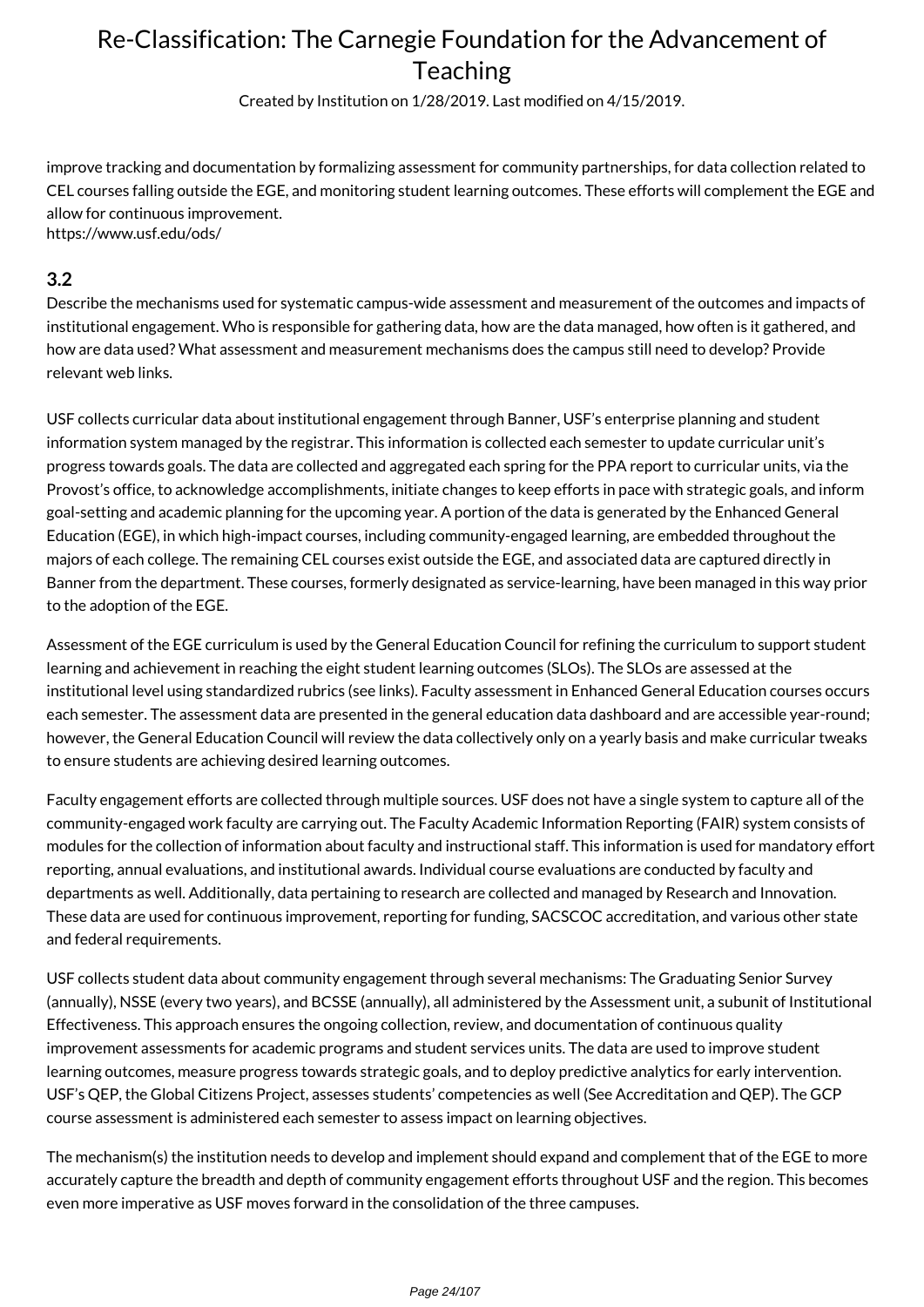Created by Institution on 1/28/2019. Last modified on 4/15/2019.

https://www.usf.edu/undergrad/general-education-council/gened-revision/rubrichcd.pdf https://www.usf.edu/undergrad/general-education-council/gened-revision/rubricerce.pdf

### **3.3**

What are the current findings from the mechanisms used for systematic campus-wide assessment and measurement: and how are these different from the findings since the last classification?

In 2010, USF reported on a number of mechanisms used for systematic campus-wide assessment and measurement of community engagement. These included findings focused on surface level data such as the number of courses, faculty, and students involved in community engaged activities. Faculty research awards were reported as well. Over the past decade, as USF has expanded research and engagement efforts it has worked to continuously improve these mechanisms (See 3.2) by increasing the quality, quantity, and depth of information gathered locally, regionally and globally.

Exemplifying these improvement efforts is the assessment of learning outcomes related to the QEP: Global Citizens Project (GCP). In 2013, USF developed the GCP, an initiative aimed at enhancing undergraduate students' global competencies through enhanced curricular and co-curricular experiences. A global research university, USF is dedicated to student success. Goal #1 of the 2013-2018 Strategic Plan was to prepare "well-educated and highly skilled global citizens through our continuing commitment to student success." The GCP is one framework USF uses to advance this goal.

Most USF graduates attribute their education to enhancing their understanding of global constructs: global issues (99%), critical analysis of global ideas, (98%), other people, cultures and backgrounds (95%) and placing people and events in historical context (92%). GCP found 2:3 students participating in the Global Citizens Award transcript designation score perform community service and score significantly higher than their counterparts, for both Food Systems and Paid Maternity Leave, variables focusing on United Nations Sustainability Goals 2 and 8.

Students (98%) entering USF expect to be politically engaged in college, and 97% expect to participate in socially responsible activities. Connectively, graduating students (83%) report satisfaction with the offices and programs directly involved in advancing these engagement activities. Thirteen and 2% report post-graduation careers with nonprofit organizations and in public service, respectively. Regarding GCP data, USF graduates report their university experiences and education contribute to their ability to be globally competitive. These students (96%) indicate an obligatory sense to positively impact society.

USF student engagement is tracked by multiple programs using various approaches. The Center for Leadership and Civic Engagement recorded 2,038 service experiences in 2017-2018, totaling 8,903.75 hours (4.36 hours per experience) in 9 areas distinguished by the UN Sustainable Development Goals. USF fraternities and sororities logged 37,853 hours of service by 2,362 members.

Through USF Health Service Corp, students engage with the community in seven categories: (I) Health Fairs; (II) Health Clinics for underserved populations; (III) Special Events; (IV) Fun Fundraising Events; (V) Teaching and Mentoring Opportunities; (VI) Special Health Needs Camps; (VII) Collection Drives. In 2017– 2018, students devoted 38,484 community service hours, provided free services to 32,199 people and raised \$39,839 for health focused initiatives.

Faculty documented community engagement activities in six classifications: Teaching and training, Research, Creative/ Performing, Professional Services, Honors, and other (catch-all). While 2,389 faculty reported community engagement activity, 777 reported doing so in teaching and training, 617 in research and 90 received honors for their efforts. Research funding is reported elsewhere in this application.

https://health.usf.edu/ahec/usfhealthservicescorps/annual-reports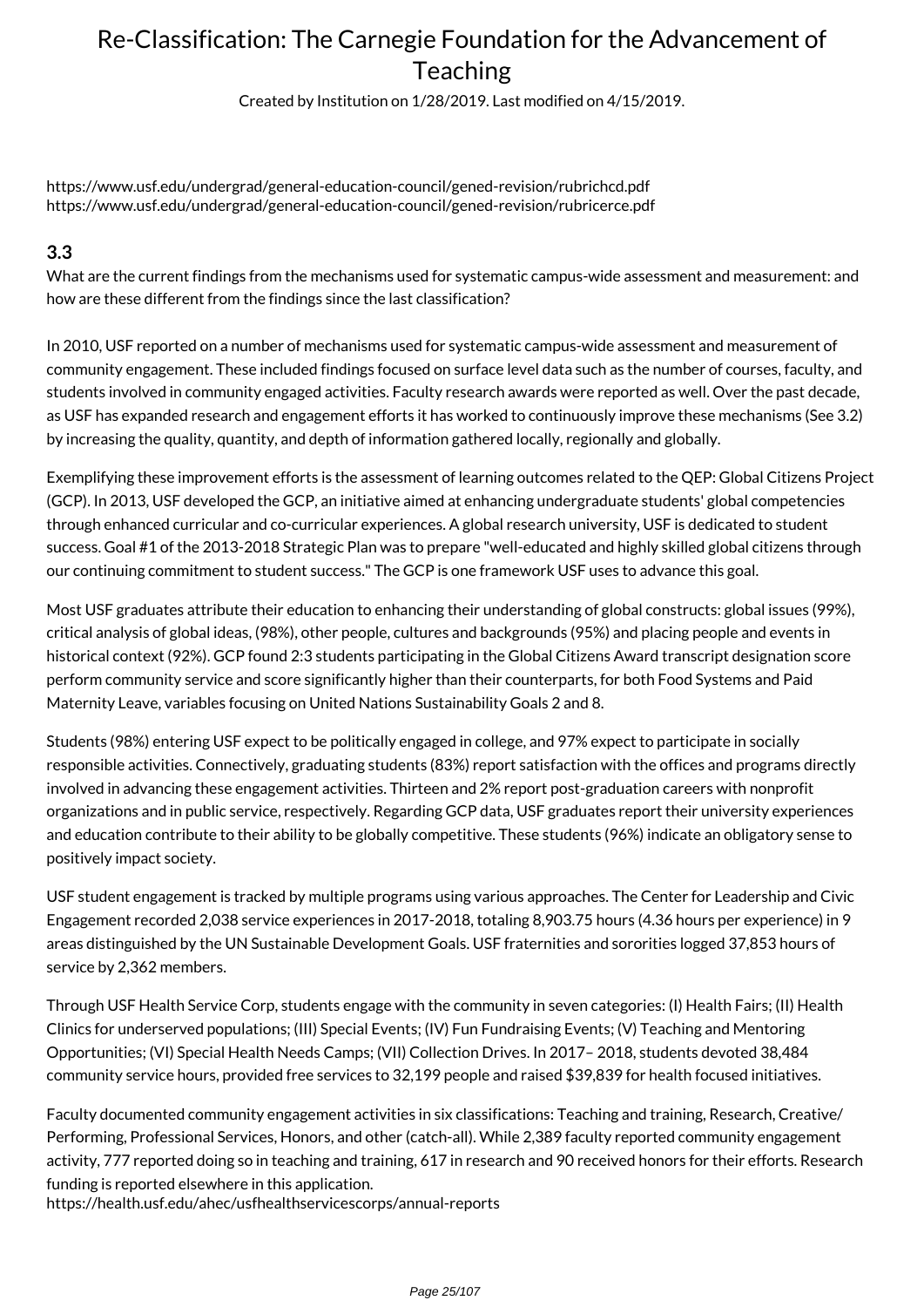Created by Institution on 1/28/2019. Last modified on 4/15/2019.

https://www.usf.edu/gcp/documents/gcp-2017-2018-executive-summary.pdf https://www.usf.edu/gcp/about-us/gcp-summary-of-global-programming-impact.pdf

## **3.4**

Are there mechanisms for defining and measuring quality of community engagement built into any of the data collection or as a complementary process?

Yes

## **3.4.a - Describe the definition and mechanisms for determining quality of the community engagement. How is quality determined?**

USF does not have a formal definition for determining the quality of data collected for community engagement. Moreover, the size of the university, its thirteen colleges and number of mechanisms through which community engagement is collected effectuates complications in having a single definition to frame quality engagement. However, there are clear mechanisms built into several of the mechanisms to ensure a programmatic level of quality. The Enhanced General Education (EGE) has several layers of quality control. The EGE has established institution-wide student-learning objectives, student learning outcomes, and standardized rubrics. These assessments are scored by faculty, with a random sample rescored by faculty groups and reviewed annually by the General Education Council for curricular and course improvement.

The FAIR and FIS each contain information regarding community engagement activities of faculty entered for the purpose of annual evaluation and/or tenure/promotion. The quality control of these activities is vetted at the departmental level and when appropriate at the college level. The BCSSE and NSSE are both designed to capture self-report data; however, USF can authenticate the administration, collection, and analysis of these measures through university systems.

Course information whether community engaged or not, is collected in Banner, managed by the Registrar and authenticated by the Office of Decision Support. This would include the number of service-learning/Community Engaged Learning (CEL) courses.

The Global Citizens Project (GCP), the university's QEP, collects data primarily through Qualtrics. The data is received directly from students and managed in-house by the GCP office and scored on standardized rubrics.

Student involvement data across campus is collected through several methods, Banner for class participation, sign or swipe-in at events or self-report. The latter of these providing the least accountability of data collected. The university is adding Give Pulse to our platform to increase this level of accountability.

Banner Password protected FAIR Password protected FIS Password protected Graduating Senior Survey Password protected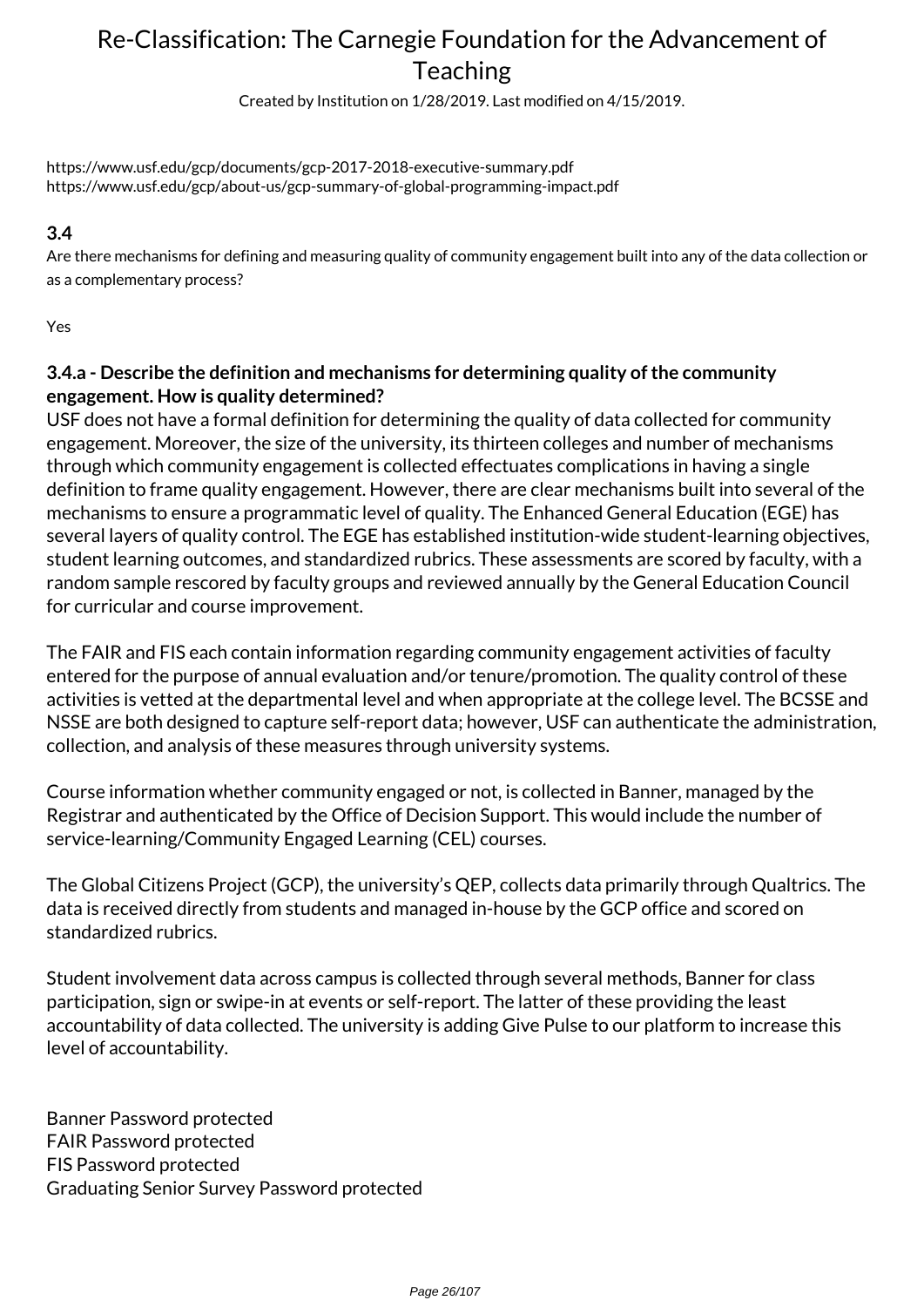Created by Institution on 1/28/2019. Last modified on 4/15/2019.

# Beginning College Student Password protected

GCP https://www.usf.edu/gcp/documents/2015qepfull.pdf https://www.usf.edu/gcp/documents/qepexecutivesummary.pdf

## **3.5**

#### Outcomes and **Impacts on students**

Describe one key finding from current data and indicate how you arrived at this finding:

USF's institutional participation in the National Survey of Student Engagement (NSSE), the Beginning College Survey of Student Engagement (BCSSE), and Senior Survey provide a broader picture of students at the University of South Florida. The assessment survey developed by the Office of Community Engagement and Partnerships provides course level information about student's perceptions towards community engaged learning. Current data from graduating students suggests USF students have gained an increased understanding of the contributions they can make in the community and their responsibility to positively impact society. Additionally, 59% of graduating students felt strongly about this contribution. We have found statistically significant increases in student interest in taking more community engaged courses

These finding align with data from the BCSSE which indicate students entering USF expect to be politically engaged (98%) and socially responsible (97%). Findings from data mechanisms and student enrollment in CEL/SL courses substantiate student interest and desire to participate in community engaged learning both in and out of the classroom (education abroad, undergraduate research and internships). Students are eager to apply skills learned in classroom to make a difference in the community. This self-study highlights the extent of community engagement efforts being undertaken by USF students in curricular activities. Additional community engagement efforts are reported throughout this application that highlight student contributions and interest in engagement through leadership in programs, research and service.

The Enhanced General Education Assessment Plan will provide data about the EGE and allow USF to track and assess student learning outcomes resulting from the EGE and the High Impact Practices integrated into the curriculum. https://www.usf.edu/undergrad/general-education-council/gened-revision/assessment.aspx

## **3.6**

#### Outcomes and **Impacts on faculty**

Describe one key finding from current data and indicate how you arrived at this finding:

A key finding is the increase in CE courses and scholarship activity carried out by faculty. The number of courses offered prior to the implementation of the EGE demonstrates this increase. Several factors influenced this level of activity. Changes instituted in tenure and promotion guidelines following the 2010 Carnegie application acknowledge faculty CE efforts. By using a CE approach, faculty can engage with the community using expertise to address societal challenges, while connecting theory to practice for students. The increased desire to teach using a CE approach is demonstrated through attendance at the CEL Academy offered by OCEP and increased course development for the EGE.

Acknowledgement of faculty's community engagement efforts extends to recognition through colleges, departments and USF leadership. This is a result of an increased focus on community engagement in the faculty reporting system capturing more accurately efforts in this arena. Prior to changing the faculty reporting system, community engagement was vastly under reported. While faculty engagement may still be underreported, there are ongoing efforts to work with colleges and departments to improve reporting and increase recognition for these efforts. Faculty of all employment status are encouraged to use community engaged pedagogy.

Passion for using community engaged methods is evidenced by qualitative data provided in faculty evaluations.

"My service-learning course invigorated me and gave me a new sense of purpose. I had been at USF for 13 years and reached the point where I was looking for something else, a new challenge. My SL course on Florida's Weather and Climate gave me that opportunity. Preparation for the course was different than other courses and I enjoyed the different type of assignments created and the interaction between the community and students. It instilled in me the joy of teaching. I loved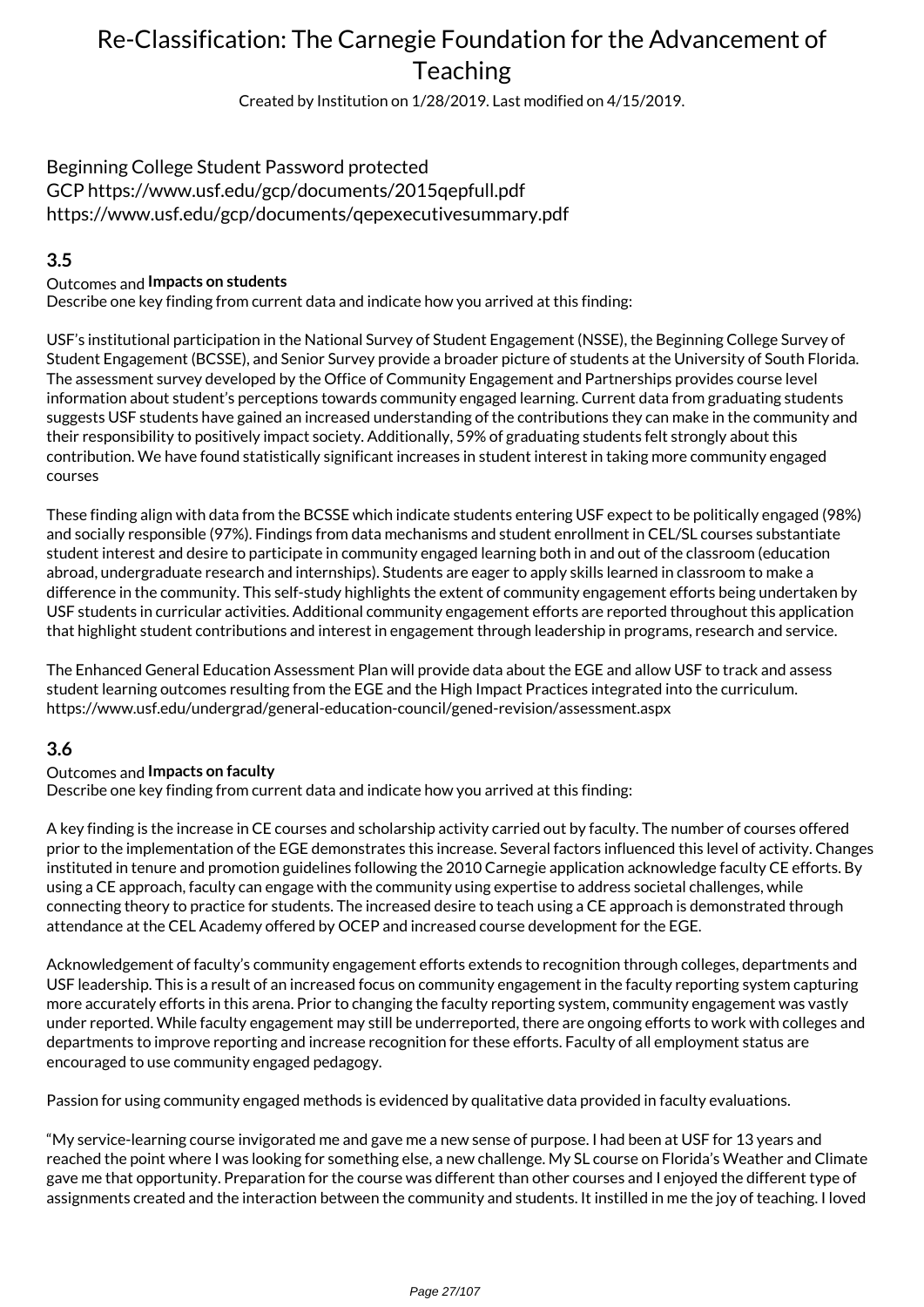Created by Institution on 1/28/2019. Last modified on 4/15/2019.

to see the student's reaction to the class and noted how they were more engaged with the class material because of the SL component. Due to the success of this course, I am looking forward to my 2nd service-learning offering where I will put a slightly different twist on it yet again." --J. Collins, Ph.D.

"OCEP transformed my teaching practice! After participating in the 2017 Service-Learning Academy, I was inspired to think creatively about how my students and I could use our skills to meet the needs of our neighbors. OCEP helped me find community partners, and provided pedagogical and financial resources that enabled me and my students to connect with our community and accomplish remarkable things. In the past two years, I've developed four service-learning courses and involved more than 150 students in meaningful endeavors, from digitizing vulnerable historical archives to providing therapeutic interactions with art for individuals with dementia. The students remark on how much more they feel they learn by doing, and reflect on how these courses help them understand the practical application and value to the community that their education represents. As for me, community engagement has added richness and deeper purpose to my teaching" C. Wilkins, Ph.D.

https://www.usf.edu/provost/faculty-info/faculty-awards.aspx

https://www.usf.edu/student-affairs-success/about/ss-awards.aspx

https://www.usf.edu/engagement/faculty/feature-stories/gaines-engineering-design-course.aspx

#### **3.7**

#### Outcomes and **Impacts on community**

Describe one key finding from current data and indicate how you arrived at this finding:

The impact of engagement in the community can be seen in the educational, health, social justice and economic outcomes described within this application. Here are three examples of community engagement efforts that are moving the needle.

-In 2018, 232 schools (out of 660) in 27 (out of 67) districts participated in FCAN's College Application Week, a 55.7% oneyear increase. Florida College Decision Day saw a 141% increase (239 schools from 27 counties). Florida FAFSA Challenge participation grew 77%, (291 schools in 35 districts). This helped drive Florida to the third-highest FAFSA improvement rate in the country in 2017 and the 12th-highest in 2018. Local college access networks (LCANs) contributed to these gains: School districts supported by LCANs saw 12% higher FAFSA completion rates in 2017, and 10% higher rates in 2018 compared to districts without LCANs. http://floridacollegeaccess.org/

-The College of Education demonstrates its commitment to the community school model by partnering with the University Area Community Development Corporation, Tampa Family Health Centers, and Tampa Innovation to provide support and resources to community schools to continue the growth and improvement of the surrounding community. USF has multiple residency partnership schools where great strides have been made. One example of this effort can be seen at a previously low-performing school (Mort Elementary) in Hillsborough County, with which USF entered into a 25-year agreement. At Mort, 99% of the more than 800 students who attend the school are eligible for free and reduced-price lunch. The overall grade awarded to the school by the Florida Department of Education was an "F" in the 2013-14 school year. -Mort has seen two significant gains from these collective impact efforts---the school's overall grade moved first from a "D" rating in 2016 to a "C" rating in 2018. The second impact is the effect of teacher vacancies. Prior to the partnership, Mort had 16 teacher vacancies that remained the entire year. Each day, children in those 16 classrooms either had a substitute or were divided up among other classrooms. Today, there is a waiting list to teach at Mort.

-Dr. Kathleen Moore and colleagues from the Department of Mental Health Law and Policy (MHL & P) develop and evaluate interventions through problem-solving courts known as Drug Court, Veterans Treatment Court, and Family Dependency Treatment Court. Dr. Moore collaborates with numerous community partners, including the Pinellas County Drug Court, the Hillsborough County Anti-Drug Alliance, and the Tampa Hillsborough Homeless Initiative. Findings from these projects indicate that participants exhibited significant reductions in alcohol and illegal drug use and had less involvement with the criminal justice system following drug court interventions. In a related study with substance-abusing parents, participants were more likely to be reunified with their children. Additionally, children were less likely to re-enter foster care within 12 months after reunification. Each of these projects impacts many children and families in three counties as well as MHL & P students who are training for careers in this discipline.

https://www.usf.edu/education/about-us/news/2016/2016-mort-community-school-partnership.aspx https://www.usf.edu/education/areas-of-study/elementary-education/research/residency-partnership-schools.aspx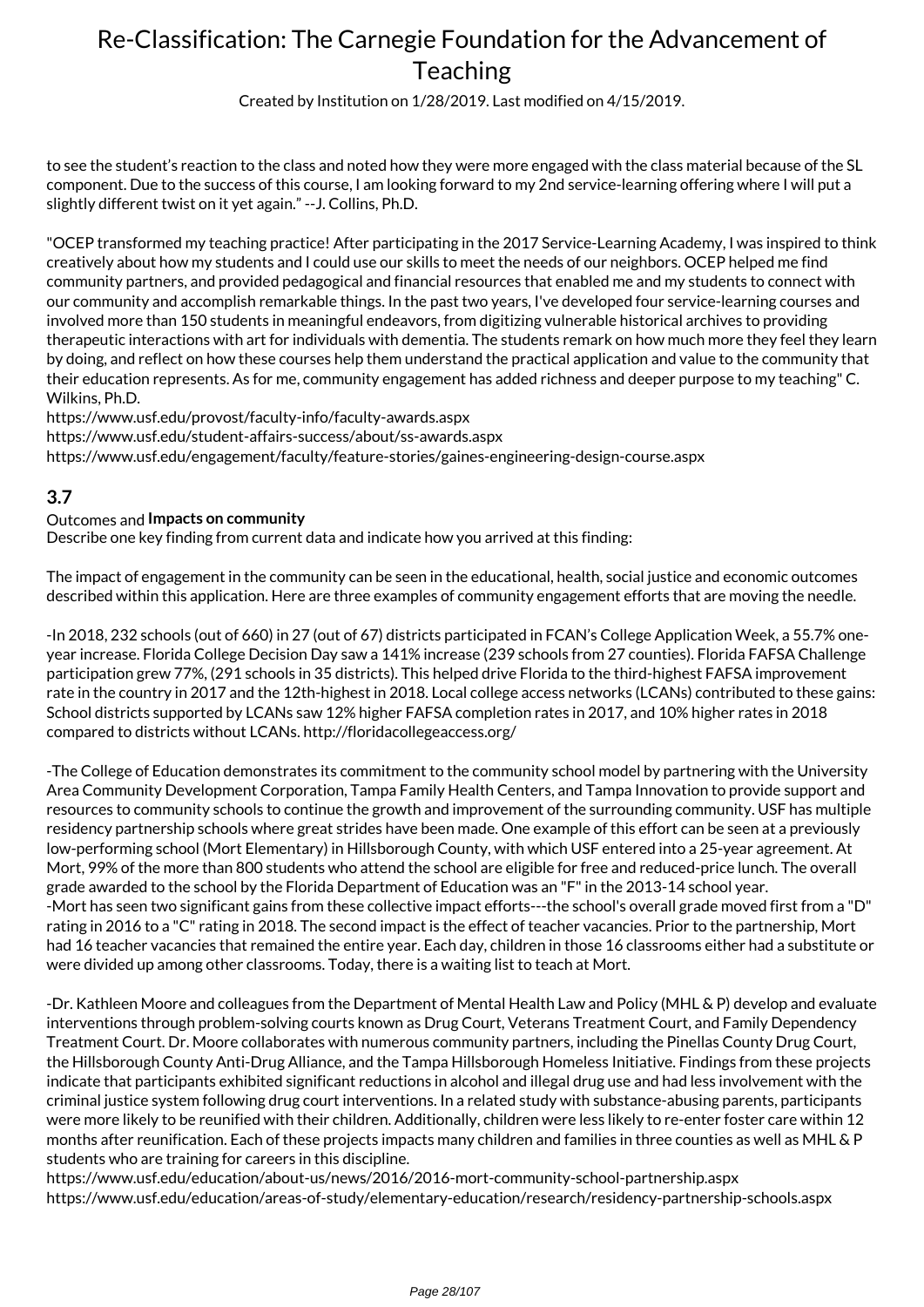Created by Institution on 1/28/2019. Last modified on 4/15/2019.

#### **3.8**

#### Outcomes **Impacts on institution**

Describe one key finding from current data and indicate how you arrived at this finding:

Current data on community engagement in research, teaching, and service not only reflects an increase in the quantity and quality of work in each of these areas at the University of South Florida but has also led to the recognition of USF as a crucial and reliable partner addressing critical societal challenges (education, health care, housing, sustainability, water quality, emergency management, etc.). There are increased requests for partnering from the community around these and other issues as USF's reputation has grown along with the quality of the programs and projects. Additionally, the implementation of the CEL Academy and the rapid growth of CEL courses has led to requests from other universities for expertise in creating a similar infrastructure.

Acknowledgement for these efforts is substantiated further through awards given by community partners and organizations such as the City of Dunedin who partnered with the USF Community Sustainability Partnership Program on projects such as sea level rise and historic preservation and awarded USF the City's Community Partner Award. Another Community Partner Award was presented to the USF Office of Community Engagement and Partnerships by the Skills Center for supporting literacy with underserved youth and partnering through work study, service-learning and research. Additionally, Florida Campus Compact has recognized USF over the past few years; in 2016, USF was recognized as Most Engaged Campus, and in 2018 received several awards, the Partnership Award for efforts in improving school outcomes at Mort Elementary, the Faculty Educator Award for Dr. Catherine Wilkins, for her work in Digital Archiving, and the Community Engaged Educator Award to Dr. Lillian Wichinsky, Director of OCEP.

The revision of the Tenure and Promotion Guidelines in 2014 has led to an increase in faculty community engaged scholarship and course development. Faculty productivity in research funding for community engagement has increased significantly over the past 8 years (66%) as well. There were over 500 grants awarded for CE research in 2017-2018. This has a significant impact on our institution and community.

Another key finding is the recognition of USF's community engagement efforts by the faculty, USF administrative leadership, and the Board of Governors (BOG) for the State of Florida. The BOG has demonstrated the value of community engagement in the 2025 Strategic Plan by mandating every university in the State University System of Florida apply for the Carnegie Foundation Community Engagement Classification. USF was awarded the classification prior to this mandate.

USF has a robust student success initiative which has demonstrated significant impact on student retention and graduation rates. Community engaged methods are seamlessly integrated into these efforts as demonstrated by the integration of CE into the Enhanced General Education (EGE), and the designation of the OCEP Director as Chair of the Community Engagement Council (subcommittee of the Student Success Council). Each of these findings further supports USF's institutional commitment to community engagement. https://www.flbog.edu/pressroom/\_doc/2025\_System\_Strategic\_Plan\_Amended\_FINAL

### **3.9**

In the past 5 years, has your campus undertaken any campus-wide assessment of community engagement aimed at advancing institutional community engagement?

Yes

### **3.9.a - Describe what was the nature of the assessment, when was it done, and what did you learn from it.**

In 2015, the former Director of OCEP, in collaboration with the Community Engagement Council (CEC), undertook a year-long assessment of CE at USF. The committee was charged to "ensure that every student has the opportunity to participate in a high-impact practice (service-learning, undergraduate research, education abroad, etc.) that leads to student success and the development of global-minded citizenship in a way that embeds engagement into each college, department, and unit so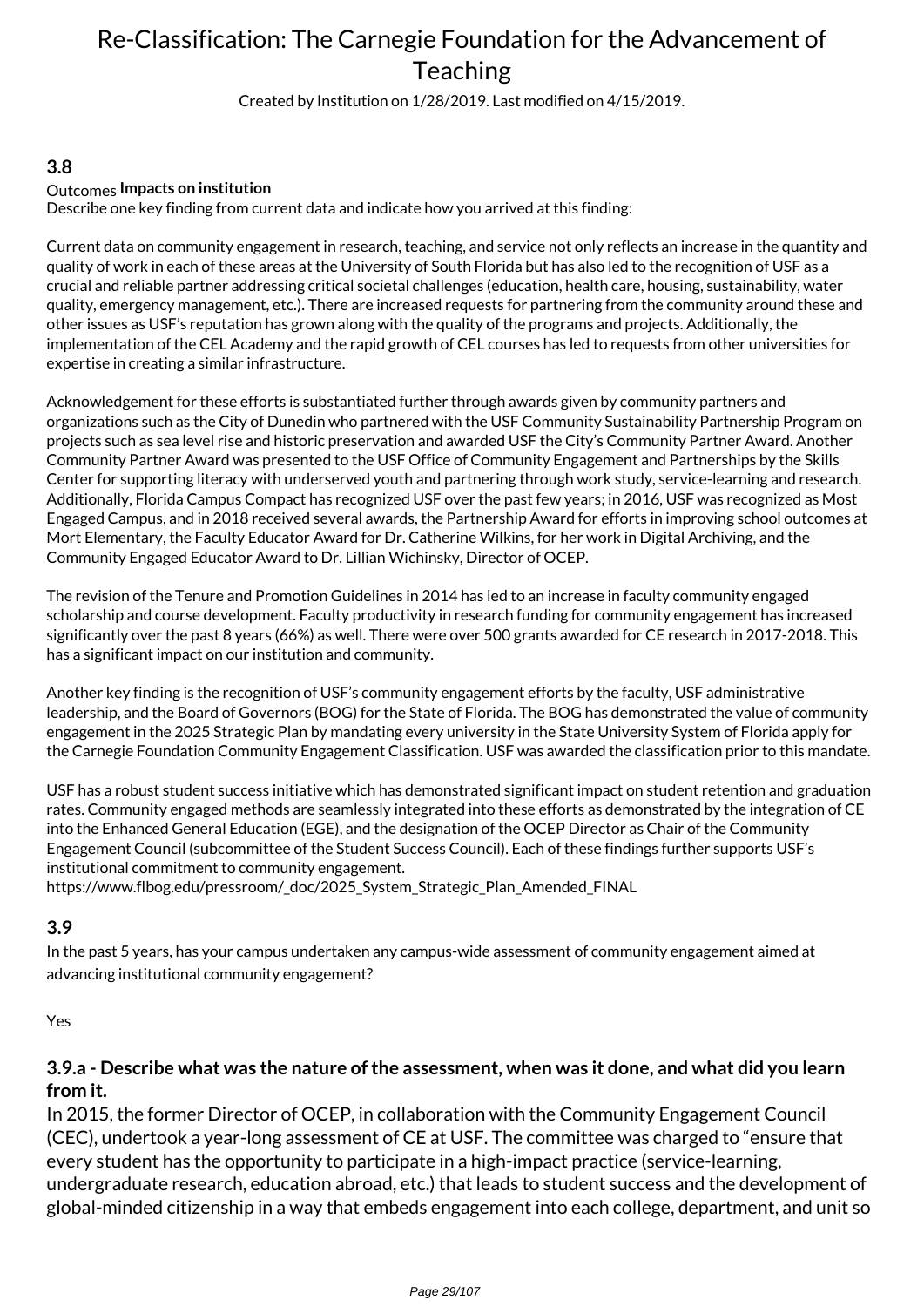Created by Institution on 1/28/2019. Last modified on 4/15/2019.

that the institution meets its strategic goals." CEC members were asked to participate on one of five working groups:

-Group 1: Review software systems currently in use for communicating with students and community partners and available analytics;

-Group 2: Review available materials and develop a plan for identifying performance metrics and measures for annual reports relating to community engagement;

-Group 3: Develop a plan for supporting inclusion of quality community engagement into Tenure & Promotion applications and review processes at department and college levels;

-Group 4: Produce a set of guiding questions for community partners to be distributed to multiple audiences/constituents in the community. Group 4 was to develop an action plan for obtaining community input over time and on a regular basis;

-Group 5: In order to embed engagement into each college, department, and unit, this working group was to take a three-pronged approach involving non-academic and non-student affairs units, centers and institutes, and student organizations, and develop a plan for inclusion of such units in community engagement efforts.

## Findings from Group 1, 3 & 5

Group 1 found CE research was under-reported in terms of the number and amounts of communityengaged grant proposals/awards, dollars proposed/awarded, and expenditures. The data did not allow for determination or extent to which projects met established criteria for community-engaged research, including reciprocity, mutual benefits, shared responsibility for the conduct of research, and dissemination to both academic and community audiences.

OCEP began working with OSP to track grants and awards specifically focused on external outreach and engagement.

Group 3 found that while USF Institutional Guidelines (2014) included community-engaged research, teaching and service in the tenure and promotion (T& P) of faculty and instructors, by 2015, seven colleges had not revised their guidelines to align with this change.

The OCEP worked with colleges and departments to revise T & P guidelines, and 100% of the colleges now include language that supports community-engaged teaching, research, and service. We continue to work with departments to revise and implement guidelines.

Findings from Group 5 had the most impact on students and laid the foundation for a new Enhanced General Education implemented in Fall 2018. The new curriculum includes two required courses prior to graduation; a civic-engagement and ethical reasoning course (ERCE) and a High Impact Practice Course (CEL is a designated HIP course).

The Community Engagement Council members will continue to utilize the findings from this assessment to improve coordination, services, training, partnership development, and facilitation of faculty promotion and tenure guidelines within departments.

## Professional Development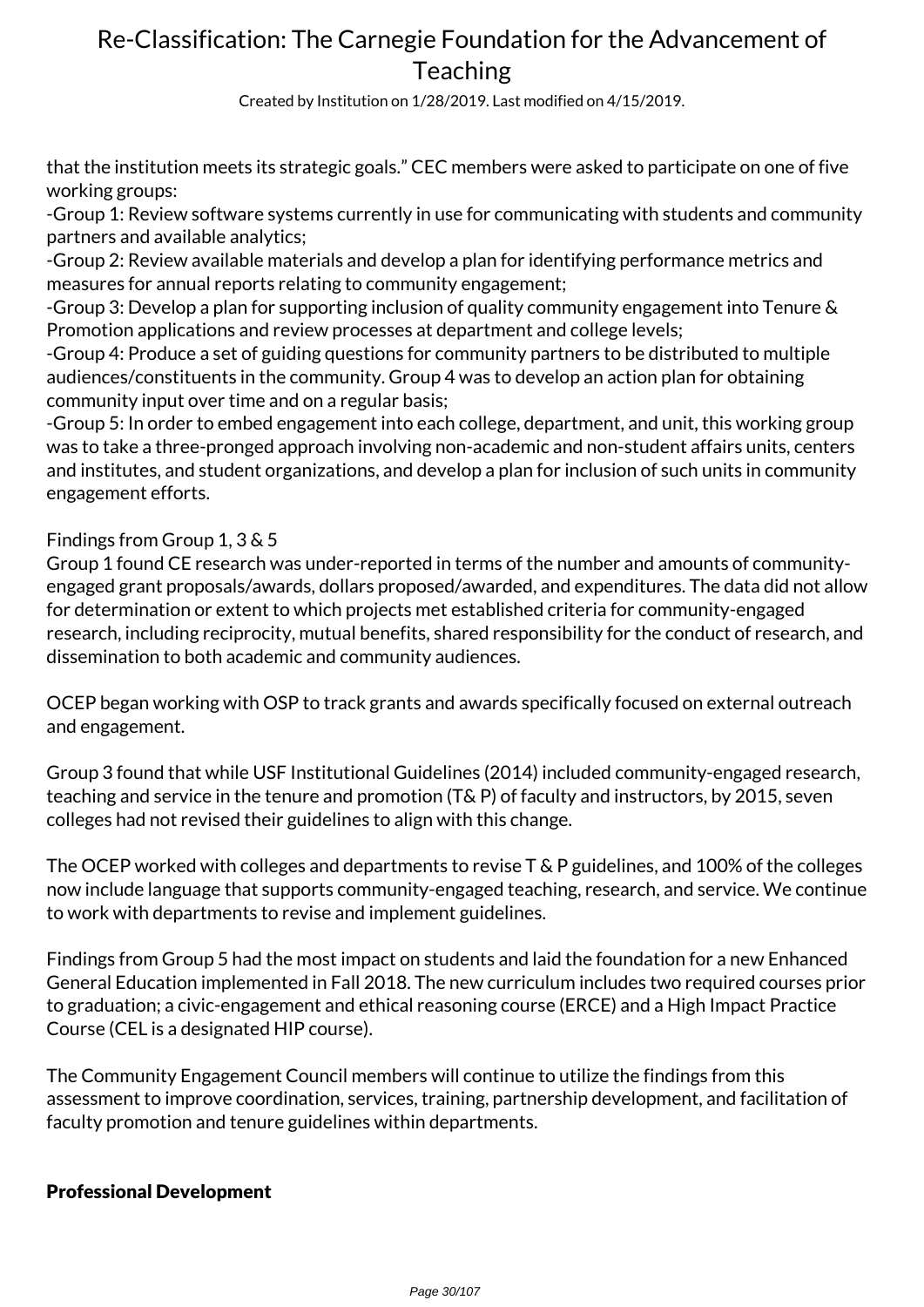Created by Institution on 1/28/2019. Last modified on 4/15/2019.

### **4.1**

As evidence provided for your earlier classification, you described the ways the institution offers professional development support for faculty in any employment status (tenured/tenure track, full time non-tenure track, and part time faculty), staff, and/or community partners who are involved with campus-community engagement.

For re-classification, describe what has changed, if anything, with professional development for community engagement. How have the content, program, approaches, or audience for professional development changed since the last Carnegie classification? What have been the results?:

Since the 2005/2010 classification, professional development opportunities for community engagement (CE) have expanded for community partners, students, and faculty of all employment statuses. As a direct result, all the colleges have additional faculty teaching high-quality CEL courses and undertaking community-based research, outreach and service; students engaging with the community meaningfully; and many more community partners seeking opportunities to partner with USF.

In May 2017, OCEP formalized CEL education by implementing a Service-Learning Academy (renamed CEL Academy). The academy is a multi-day workshop held twice a year for ~25 staff, graduate students, and faculty of any status to facilitate CEL course development and scholarly work. Participants receive education related to pedagogy, course construction, development of mutually beneficial partnerships, student learning outcomes, assessment, and cultural humility. Community partners attend and can develop partnerships with faculty. Faculty receive support during the year from the OCEP team.

OCEP and the Academy of Teaching and Learning partner to provide workshops to enhance faculty development for the Ethical Reasoning and Civic Engagement (ERCE) requirement in the Enhanced General Education Curriculum. Faculty attend workshops for developing high-quality course syllabi to meet student learning outcomes. Additionally, OCEP provides workshops throughout the year on CE research and scholarship, partnership development, assessment, and facilitating student learning through CE.

The Contemporary Art Museum offers a unique professional development and community engagement opportunity to faculty and K-12 teachers. The USF Institute for Research in Art, InsideArt program offers an innovative arts-based learning program combining social studies and art to discuss pressing social issues. Professional workshops are attended by faculty in the Colleges of Education and Arts and Sciences, and the Hillsborough County School Board to provide teachers and USF faculty with the tools to integrate controversial issues into their teaching practices.

The Provost Office sponsors professional development for faculty, professional staff, and community members on topics related to STEM education. Most recent workshops focused on integrating high-impact practices into STEM education and communicating on STEM to the public. These workshops are part of an ongoing series to enhance STEM understanding, interest, and skills in community-engaged teaching and research.

Individual and departmental consultation is available for faculty and instructors from the OCEP team. Staff provide grant identification, project design, partnership development, and course development expertise in individual meetings. In addition, the OCEP team provides departmental workshops on topical issues and multi-disciplinary opportunities when requested.

OCEP offers community partner interactive workshops and forums through match-up events. These events provide community organizations opportunities to learn about USF offices, departments, and units; the work they do; and ways in which organizations can partner with USF for research, consultation, internships, and program development.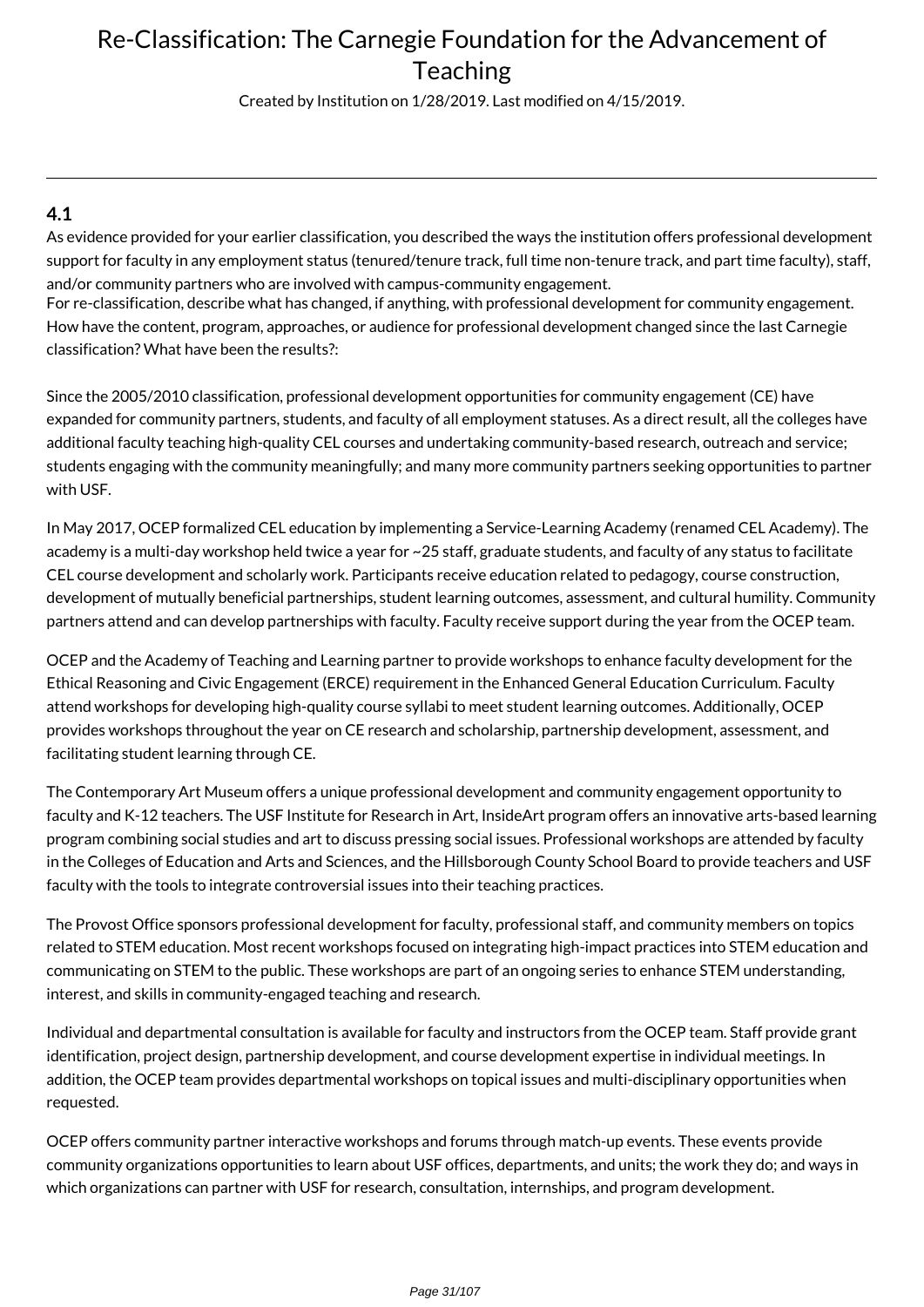Created by Institution on 1/28/2019. Last modified on 4/15/2019.

All Colleges offer professional development and support around CEL. For example, in 2018, the College of Engineering began a new faculty initiative for broadening engineering education, titled ADE2. In 2018, the COE brought the director of the EPICS program (Engineering Projects in Community Service) from Purdue University to USF for a workshop on a multidisciplinary approach to community-engaged learning. Faculty from multiple colleges attended.

## 4.2

In the context of your institution's engagement support services and goals, indicate which of the following services and opportunities are provided specifically for community engagement by checking the appropriate boxes.

| <b>Employment Status</b>                                                          | Tenured or   | Full-time non-tenure | Part time  | Professional staff |
|-----------------------------------------------------------------------------------|--------------|----------------------|------------|--------------------|
|                                                                                   | tenure track | track                |            |                    |
| Professional development programs                                                 | Yes          | Yes                  | Yes.       | Yes                |
| Facilitation of partnerships                                                      | Yes          | Yes                  | Yes        | Yes                |
| Student teaching assistants                                                       | Yes          |                      |            |                    |
| Planning/design stipends                                                          | Yes          | Yes                  |            |                    |
| Support for student transportation                                                | Yes          | Yes                  | Yes.       | Yes                |
| Eligibility for institutional awards                                              | Yes          | Yes                  | Yes.       | <b>Yes</b>         |
| Inclusion of community engagement in<br>evaluation criteria                       | Yes          | Yes                  |            | Yes                |
| Program grants                                                                    | <b>Yes</b>   | <b>Yes</b>           |            | <b>Yes</b>         |
| Participation on campus councils or committees<br>related to community engagement | <b>Yes</b>   | Yes                  | <b>Yes</b> | Yes                |
| Research, conference, or travel support                                           | <b>Yes</b>   | Yes                  |            | <b>Yes</b>         |
|                                                                                   |              |                      |            |                    |
| Other                                                                             | Yes          |                      |            | Yes                |

### **G.2.1 If Yes to "Other": Please describe other support or services:**

We also have Graduate Assistants and Federal Work Study Students who work with professional staff and full-time faculty to support community engagement efforts. This is can be seen in each of the coordinating offices (OCEP, CLCE, OCE, Corporate Partnerships, etc.) as well in specific departments such as sociology, teacher education, nursing, sustainability, biology and public health.

### Faculty Roles and Rewards

**5.1 Does the institution have search/recruitment policies or practices designed specifically to encourage the hiring of faculty in any employment status (tenured/tenure track, full time nontenure track, and part time faculty) and staff with expertise in and commitment to community engagement?**

Yes

**5.1.a Describe these specific search/recruitment policies or practices and provide quotes from**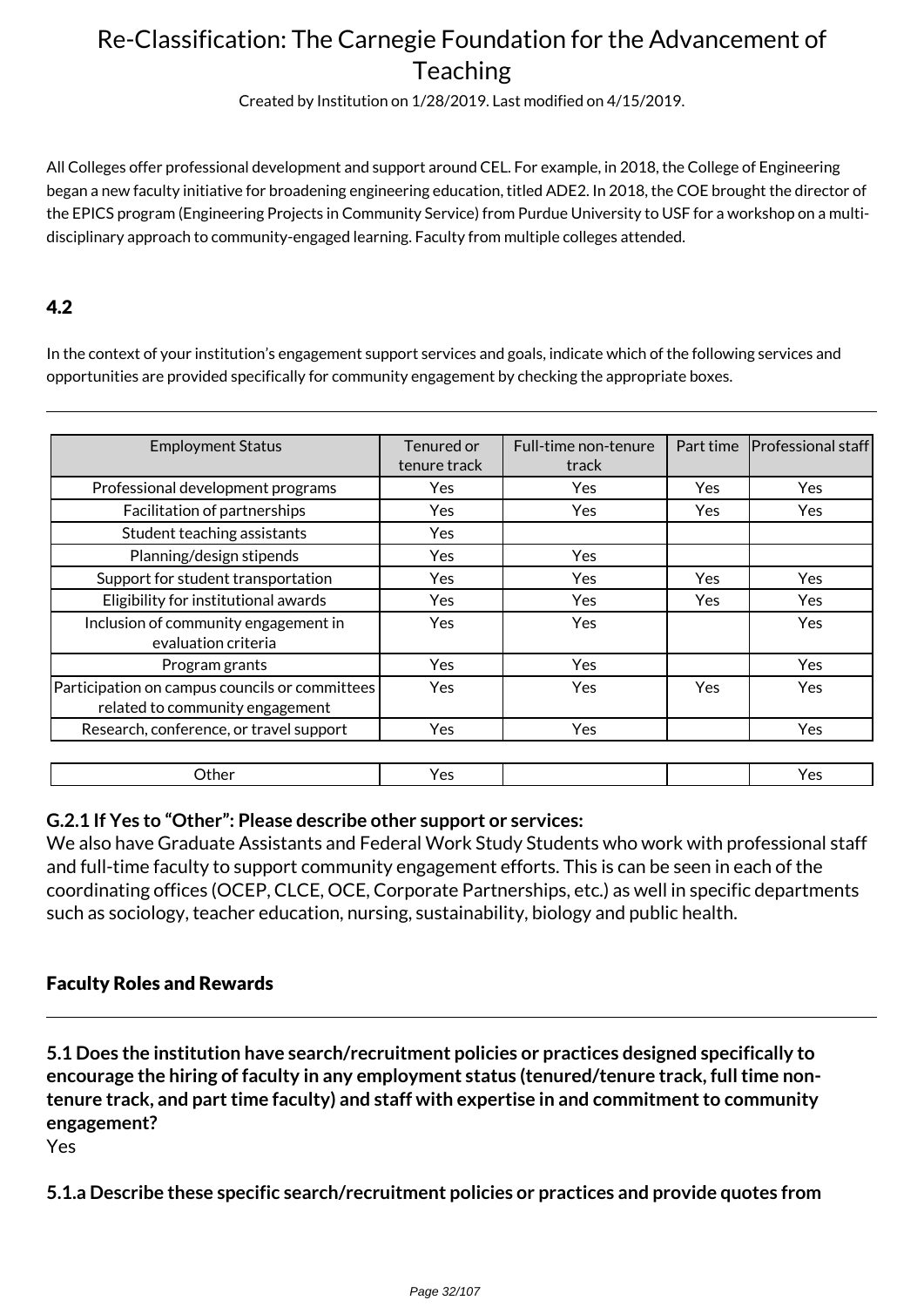Created by Institution on 1/28/2019. Last modified on 4/15/2019.

### **position descriptions:**

Search and recruitment policies and practices vary highly across units, colleges, and departments. Colleges, such as The College of Behavioral and Community Sciences, The Honors College, The College of Education, and The Patel College for Global Sustainability; and departments such as Sociology, Public Administration and Anthropology specifically state in their position descriptions they seek candidates with experience in community engaged work. As the Enhanced General Education curriculum becomes fully integrated into the University, we expect the colleges' respective recruitment policies to reflect CE expertise specific to the discipline.

### **Staff**

Search and recruitment policies/practices for staff in the units/departments (CLCE, OCEP, OCE USF Health, and OCP, etc.) primarily designated to provide support for community engagement, civic engagement, and experiential education seek expertise in and commitment to CE in their position descriptions.

## OCEP, Program Planner Analyst

"Experience in community outreach and partnership building; experience in a university setting; knowledge of Tampa Bay area nonprofit and government agencies… experience with service-learning and community engagement."

### Faculty

College of Behavioral and Community Sciences

### Assistant or Associate Professor

"Applicants with demonstrated contributions to professional outreach related to behavioral health services who are interested in developing collaborative research partnerships with University colleagues, as well as local, state and federal agencies are encouraged to apply…Record of collaborative work with both academic and community partners"

College of Education: Assistant/Associate Professor "Experience with external partnerships and community engagement"

## Patel College of Global Sustainability:

Recruitment for Dean

"The Patel College of Global Sustainability was… designed to foster sustainable urban environments by nurturing collaborative research and education across the university and meaningful engagement with communities locally and globally. The College employs a small core faculty and staff, but its real strength is its ability to provide the hub for a network of scholars and professionals interested in working together to generate new knowledge and prepare a new generation of professionals to help communities, municipalities and businesses reduce their ecological footprint while improving their form and function to make them healthier, more livable and resilient."

### Honors College

Recruitment for Faculty,

"Experience with establishing and managing student internships, service-learning projects, and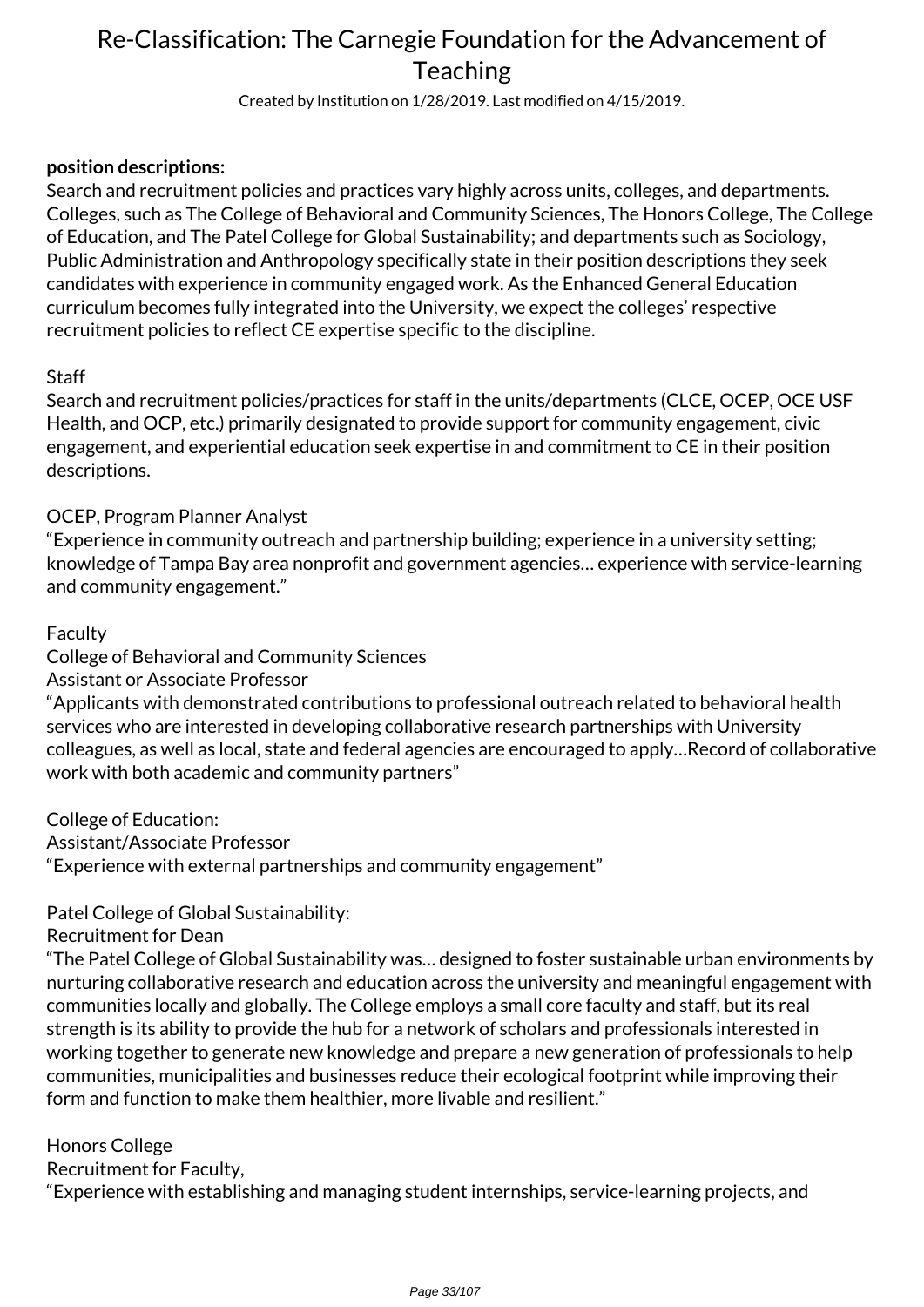Created by Institution on 1/28/2019. Last modified on 4/15/2019.

curricular practicums; demonstrable effectiveness as a teacher at the university level…. Teaching load is 2/2, plus honors thesis mentoring, internship/service-learning development and liaison to campus and external entities..."

An ability to teach classes with an international and/or comparative perspective is highly desired, as is a demonstrated record of community engagement and an interest in interdisciplinary inquiry. Applicants should have experience teaching high-ability students, and be comfortable working in a liberal arts setting that fosters faculty collaboration and student engagement both inside and outside the classroom."

### **5.2**

In the period since your successful classification, what, if anything, has changed in terms of institutional policies for promotion (and tenure at tenure-granting campuses) that specifically review, evaluate, and reward faculty scholarly work that uses community-engaged approaches and methods? If there are separate policies for tenured/tenure track, full time non-tenure track, and part time faculty, please describe them as well.

The University of South Florida is a tenure-granting institution. During the 2005/2010 Carnegie application period, community-engaged approaches and methods were not specifically recognized and rewarded in the policies for tenure and promotion at the institutional level for faculty of any status. In 2014, USF faculty and leadership approved new guidelines for tenure and promotion that specifically include and reward community-engaged approaches and methods for faculty scholarship, whether faculty are tenured or non-tenured. There are no specific institutional guidelines for communityengaged approaches and methods for part-time faculty. These institutional policies utilize the Carnegie definition for community engagement.

https://www.usf.edu/provost/documents/faculty-awards/t-and-p-guidelines-2014.pdf

### **5.3**

If current policies do not specifically review, evaluate and reward community engagement, describe the work in progress to revise policies specifically for tenured/tenure track, full time non-tenure track, and part time faculty promotion to ensure a full and fair review and assessment of faculty scholarly work that uses community-engaged approaches and methods.

The institutional policies of the University of South Florida include language which supports the review and evaluation of community-engaged teaching, research, and service. All the colleges include this language as well. The process to fully integrate and implement these policies in all departments is ongoing.

### **5.4**

Since your previous classification, have there been any changes in the institution-wide definition of faculty scholarly work that uses community-engaged approaches and methods?

Yes

### **5.4.a**

Describe and identify the policy or other document where this appears and provide the definition.

In the previous application, it was reported that faculty and administrators were provided workshops that focused on faculty scholarly work using a community-engaged approach and methodology. Additionally, faculty received grants with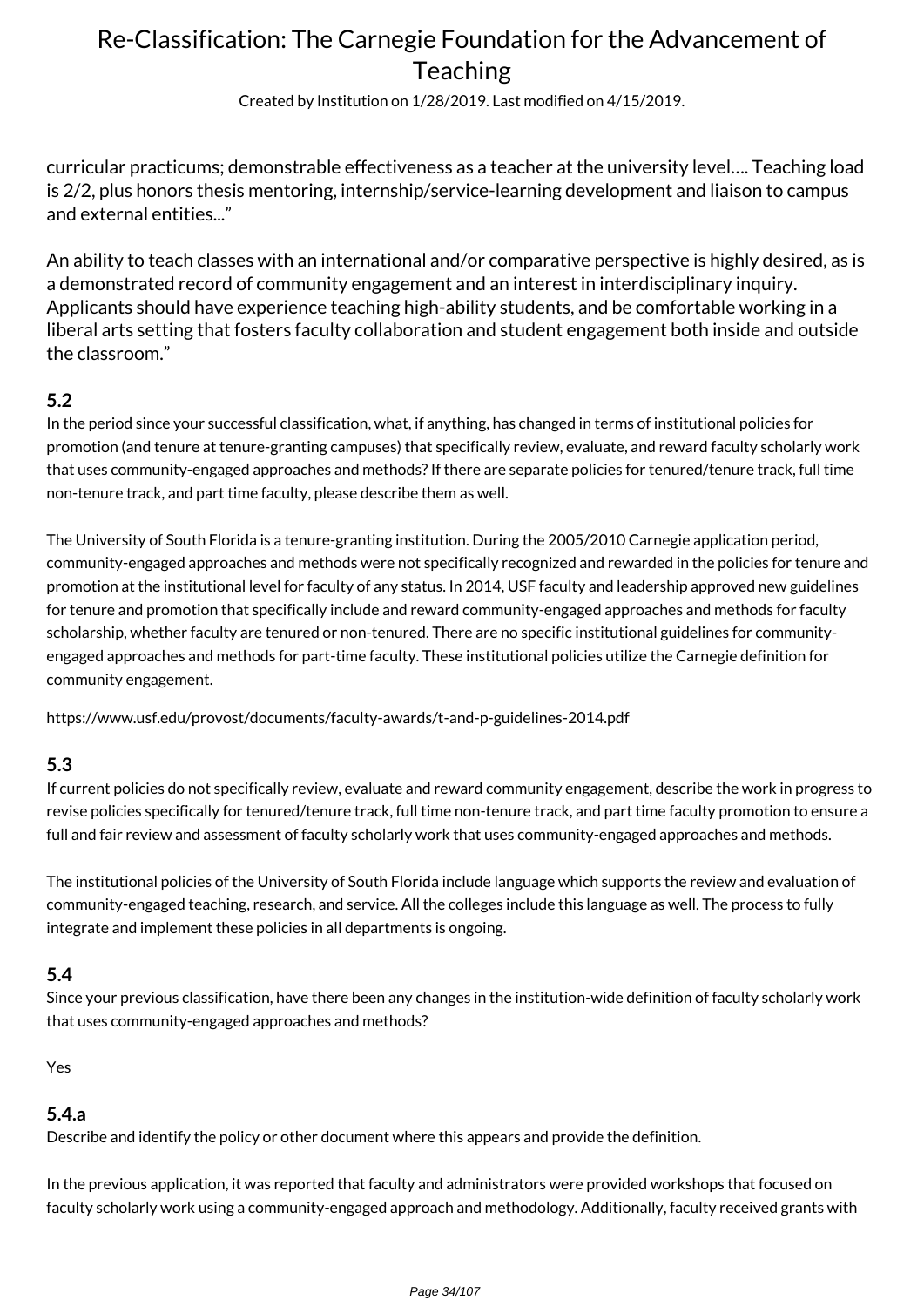Created by Institution on 1/28/2019. Last modified on 4/15/2019.

training on financial reporting, problem-solving, and IRB procedures, with individual consultation and service-learning workshops. However, in 2016, defining faculty scholarly work became more formalized with the implementation of the Community Engaged Learning Academy offered through the Office of Community Engagement and Partnerships. As part of the curriculum, best practices in community-engaged approaches and methods were integrated to educate faculty for working with community partners in a mutually beneficial approach. OCEP provides guidance for defining faculty scholarly work that uses community-engaged approaches and methods on their website, through consultation, and in the Community Engaged Learning Academy (Formerly Service-learning Academy). Additionally, each college defines community-engaged scholarly work as it correlates to their discipline and the context in which they work. During the workshop, faculty and community partners also receive criteria to more accurately assess their efforts.

OCEP defines engaged scholarship as follows:

"Engaged scholarship consists of scholarly and pedagogical activities that are designed jointly, carried out in collaboration and with potential benefit for groups and organizations in local, regional, national, and global communities related to the university. Such engaged scholarship reflects a range of faculty work in communities from design and discovery to the integration and or interpretation of discovery, to application with communities (locally and globally). Engaged scholarship is viewed broadly and with rigor. Community engagement can be documented to:

2. Contribute to the definition or resolution of a relevant social problem or issue using state-of-the-art knowledge to facilitate change in organizations or institutions;

3. Use disciplinary or interdisciplinary expertise to help groups/organizations in conceptualizing and solving problems;

4. Set up intervention programs to prevent, ameliorate, or remediate persistent negative outcomes for individuals or groups or to optimize positive outcomes;

5. Contribute to the evaluation of existing practices or programs

6. Make substantive contributions to public policy."

https://www.usf.edu/engagement/community/definitions.aspx

## 5.5.1 Institutional Level

Please provide link(s) to text of current policies which describes how community-engaged approaches are conceptualized and evaluated in faculty promotion and tenure (at tenure granting institutions) review and reward processes or a narrative describing how these policies and processes are implemented. Provide links to policies specifically for tenured/tenure track, full time non-tenure track, and part time faculty.

### **5.5 a Community engagement is rewarded as a form of teaching** Yes

### **5.5 a Teaching**

Provide link or descriptive text

"Evaluation of teaching must take into consideration an academic unit's instructional mission; an instructor's assignment of duties within unit; class size, scope, and sequence within the curriculum; as well as format of delivery and the types of instructional media utilized. Evaluation of teaching effectiveness should consider the wide range of factors that impact student learning and success. Moreover, effective teaching and its impact on learning can take place in a variety of contexts: in campus classrooms; team teaching; online; in the field; in clinical settings; workshops; panels; through service-learning activities, community engagement and internships; in laboratories; within on- and off-campus communities, in organizations, in education abroad settings, such as field schools, and through mentoring of students, including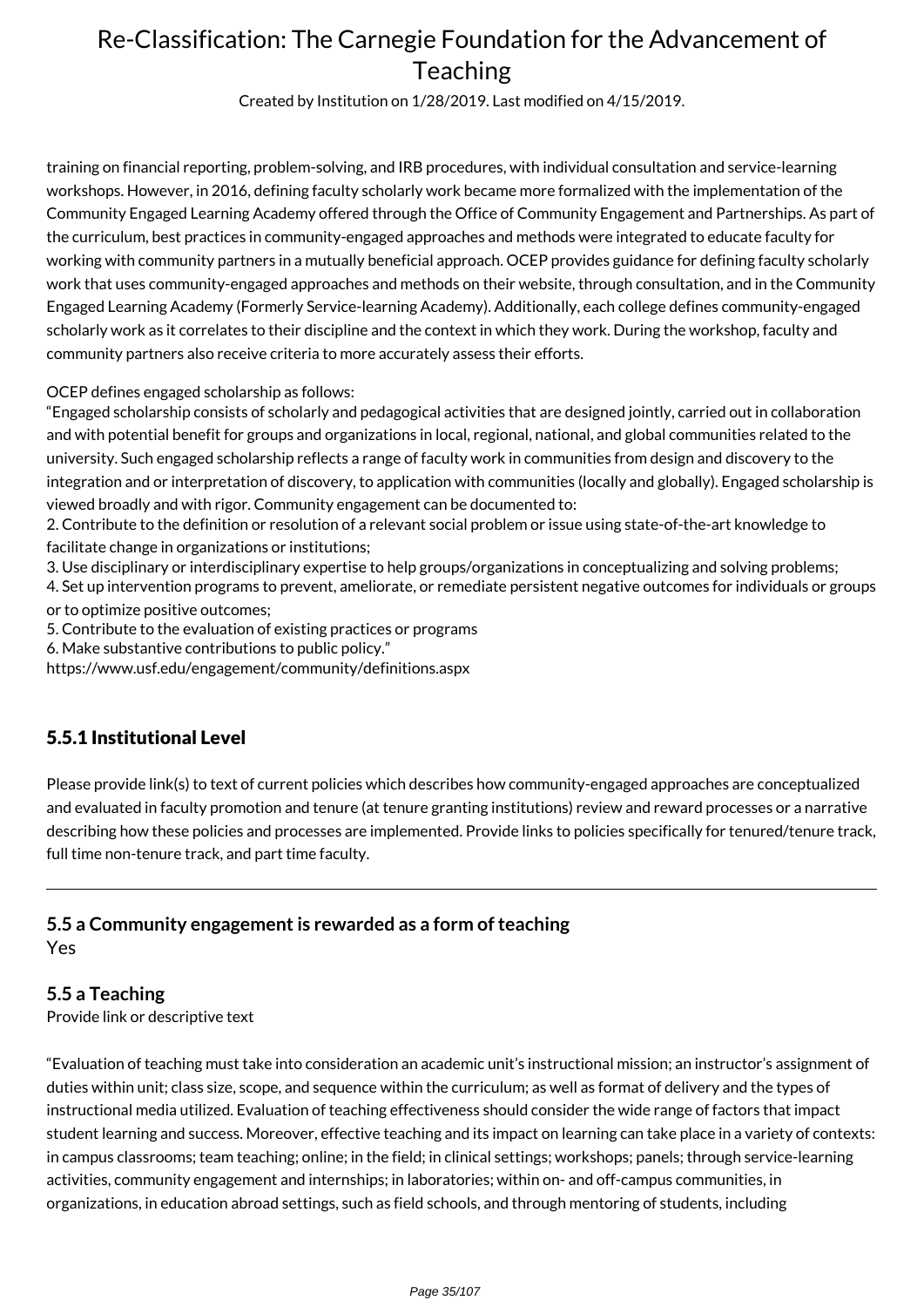Created by Institution on 1/28/2019. Last modified on 4/15/2019.

undergraduate and graduate student research. Evaluation of teaching effectiveness in formats and settings outside the classroom should include consideration of the impact of student learning on practice, application, and policy." P. 3 https://www.usf.edu/provost/documents/faculty-awards/t-and-p-guidelines-2014.pdf

#### **5.5 b Community engagement is rewarded as a form of research** Yes

### **5.5 b Research**

Provide link or descriptive text

"Scholarship takes many forms, including independently conducted research and/or creative works and collaboratively generated contributions to the knowledge base, community improvement or the arts. These activities in various disciplines across the University of South Florida units range from research (creation and attainment of new knowledge, whether basic or applied) to creation of artistic products. The purpose of research and creative scholarship is the substantive advancement of a field of inquiry or practice, whether by generation of new knowledge or production of new creative works and technologies. The record of activities leading to tenure and promotion must provide evidence of excellence in one or more of these forms. In order to attain tenure, a faculty member is expected to have established an original, coherent and meaningful program of research and/or creative scholarship and to have demonstrated and clearly documented a continuous and progressive record of research and creative scholarship indicative of potential for sustained contribution throughout his or her career.

"The peer review process is the best means of judging quality and impact of the candidate's research and creative scholarship. Evaluation at the unit level should include an assessment of the quality of the candidate's work and consider discipline-appropriate evidence of the significance of research and creative activity, as well as the candidate's assignment of duties within unit. A candidate may present the following kinds of documentation of a significant research program: reviews of books and articles; records of competitive honors and awards, grants, and fellowships; criticism and reviews of creative work; reviews of grant applications; citations of the candidate's work; evidence of impact on policy and practice; the quality and significance of journals, series, and presses by which the candidate's work is published or of other venues in which it appears; invited, refereed, or non-refereed status of publications; research awards and acknowledgements; and invitations and commissions. Like teaching portfolios, the kinds of documentation will vary among fields, units, and individuals, and candidates should not be expected to provide forms of documentation that are not typical in their disciplines. Where appropriate, consideration will be given to external peer recognition, as demonstrated by a record of funded research, and to the demonstrable impact of research through inventions, development and commercialization of intellectual property, and technology transfer. Objective peer review of the candidate's work by scholars/experts external to the University is required.

"In addition, the candidate's chair or director and dean must conduct independent evaluative reviews. It is noted that in some areas of scholarship, publications or other products may appear only after lengthy or extensive effort and may appear in a wider range of venues, both of which can be particularly true of community-engaged and/or interdisciplinary work at the local, nation, and/or international levels. Community-engaged scholarship may be demonstrated by high-profile products such as reports to local, national, or international agencies and formal presentations, or by other products as designated by the unit, as well as by peer review." P. 3.

https://www.usf.edu/provost/documents/faculty-awards/t-and-p-guidelines-2014.pdf

#### **5.5 c Community engagement is rewarded as a form of service** Yes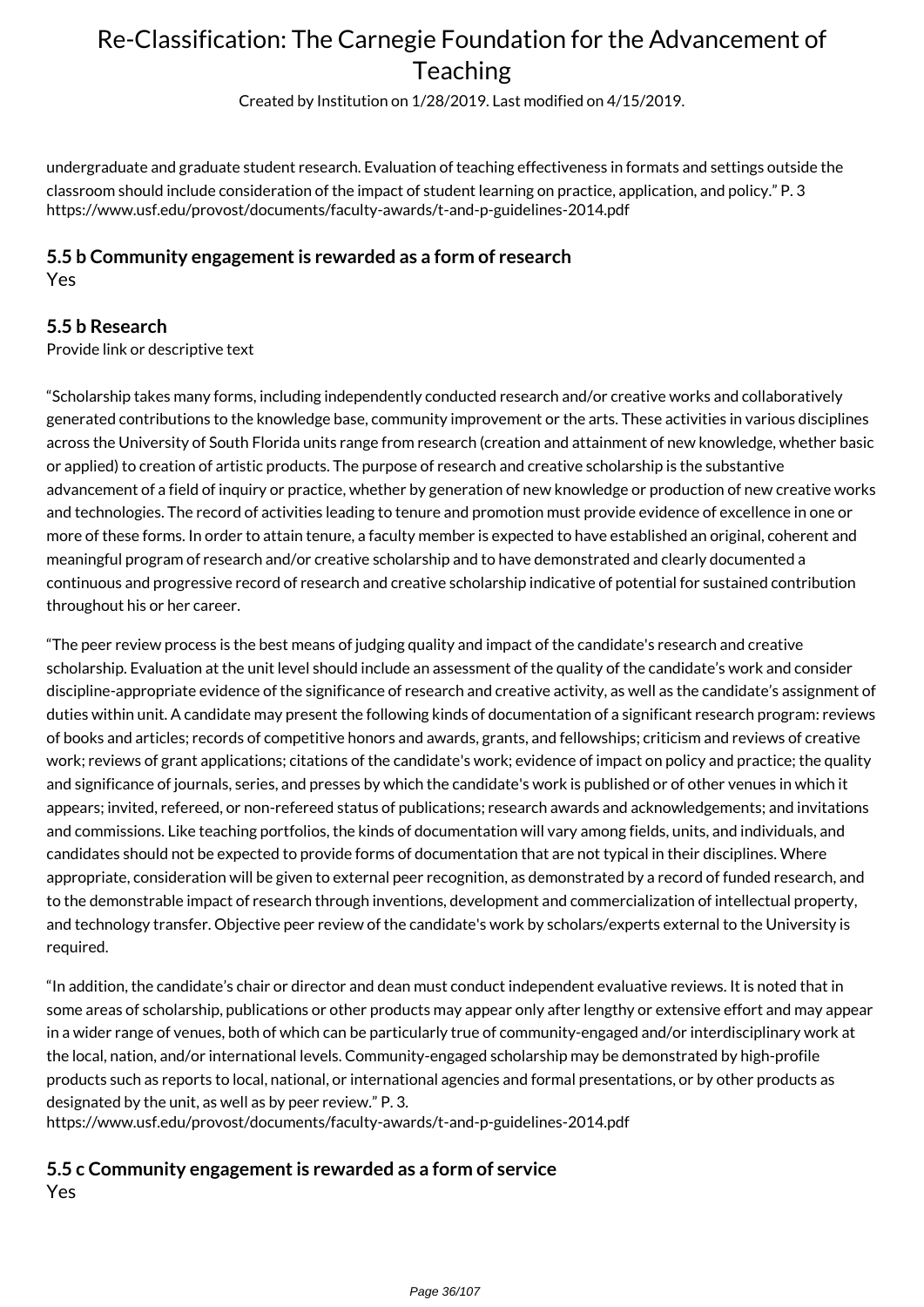Created by Institution on 1/28/2019. Last modified on 4/15/2019.

#### **5.5 c Service**

Provide link or descriptive text

"The third component to be evaluated includes the categories of service to the University, the professional field or discipline, and engagement with the community. Candidates for tenure must have made substantive contributions in one or more of these areas. Evaluation of administrative and other professional services to the University, including service on the USF Faculty Senate and Councils, should go beyond a simple enumeration to include an evaluation of the extent and quality of the services rendered. Public service may include work for professional organizations and local, state, federal or international agencies and institutions. It must relate to the basic mission of the University and capitalize on the faculty member's special professional expertise; the normal service activities associated with good citizenship are not usually evaluated as part of the tenure and promotion process. Because of the diverse missions of different units and variations in the extent and character of their interaction with external groups, general standards of public and professional service will vary across units. Evaluation of service will include an examination of the nature and degree of engagement within the University and in the local, regional, national and global communities.

"Service as such is differentiated from engagement with communities and external organizations that is undertaken in support of teaching or of research/creative/scholarly work, the latter generally termed community-engaged scholarship. As defined by the Carnegie Foundation for the Advancement of Teaching, 'community engagement describes collaboration between institutions of higher education and their larger communities (local, regional/state, national, [international,] global) for the mutually beneficial exchange of knowledge and resources in a context of partnership and reciprocity.'

"Any of the three categories of faculty activity could entail community engagement, and any could in some way 'address critical societal issues and contribute to the public good;' but community engagement that is undertaken by faculty to 'enhance curriculum, teaching and learning and prepare educated, engaged citizens' may be included and evaluated as part of teaching, and community engagement undertaken to 'enrich scholarship, research, and creative activity may be included and evaluated as part of a research/creative/scholarly faculty assignment.'" P. 4.

#### Professor (or University Librarian)

"A record of substantial contribution of service to the university and to the field, profession or community as appropriate to the mission and goals of the department, college and/or university. Expectations about the level of meaningful service contributions for candidates for professor are significantly higher than those for attaining the Associate rank." P. 6 https://www.usf.edu/provost/documents/faculty-awards/t-and-p-guidelines-2014.pdf

### 5.5.2 School/Division

### **5.5.2 a Community engagement is rewarded as a form of teaching** Yes

### **5.5.2 a**

Provide link or descriptive text

There are a number of colleges that have policies which describe how community-engaged approaches are conceptualized and evaluated in faculty promotion and in tenure review and reward processes. These policies are intertwined with policies for promotion and tenure.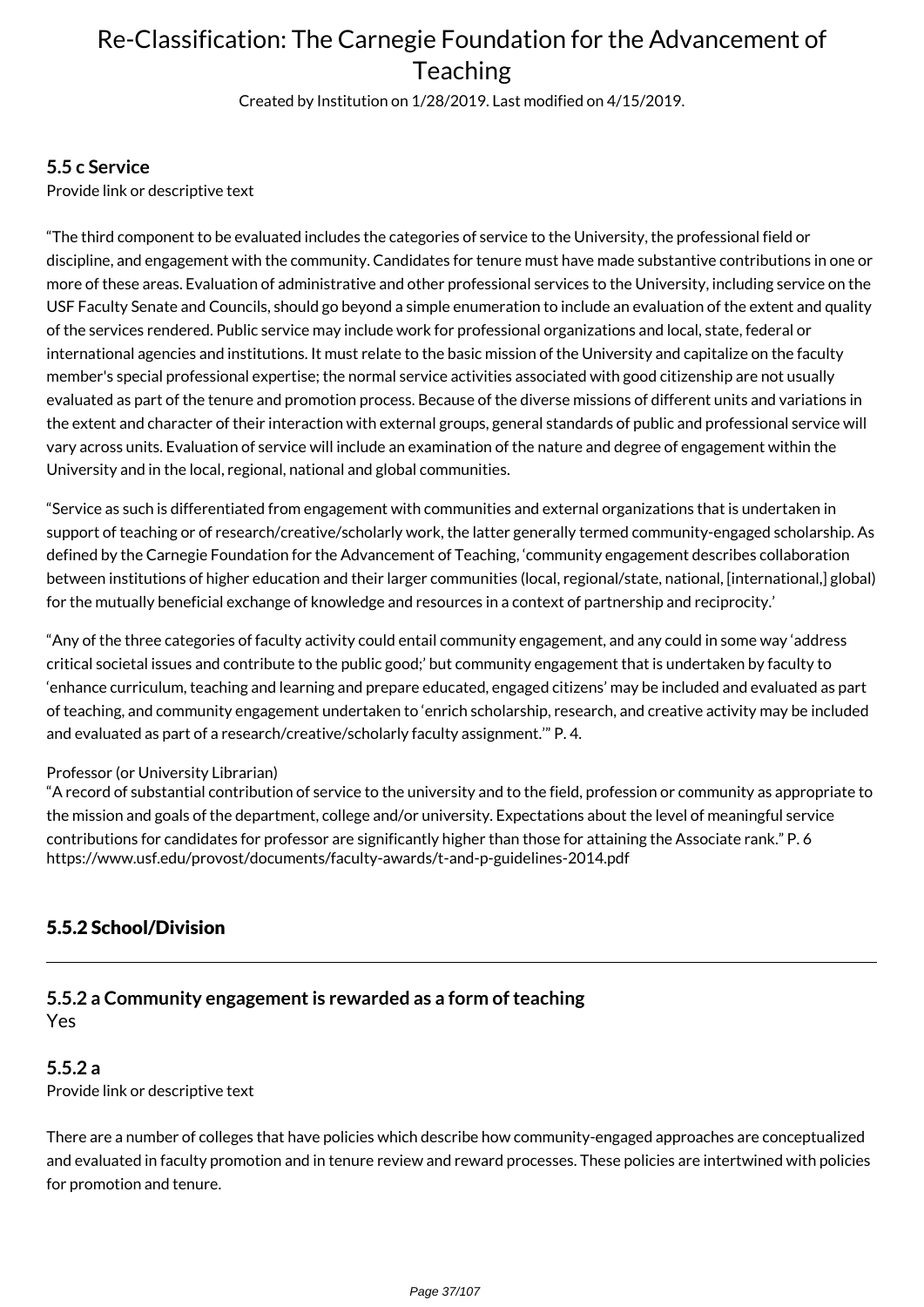Created by Institution on 1/28/2019. Last modified on 4/15/2019.

College of Education: COEDU encourages "all teaching strategies that enhance student learning, particularly critical thinking, higher-order reasoning, and problem-solving skills, and encourages a wide array of student learning opportunities, including community-engaged teaching, international experiences, and other diverse modalities and settings" (COEDU, Tenure & Promotion Guidelines, p. 2). "Moreover, effective teaching and its impact on learning can take place in a variety of contexts: in campus classrooms; team teaching; online; in the field; in clinical settings; workshops; panels; through service learning activities, community engagement and internships; in laboratories; within on- and off-campus communities, in organizations, in education abroad settings, such as field schools, and through mentoring of students, including undergraduate and graduate student research. Evaluation of teaching effectiveness in formats and settings outside the classroom should include consideration of the impact of student learning on practice, application, and policy." p. 3.

College of Behavioral and Community Sciences: Evaluation of teaching must take into consideration several elements: an academic unit's instructional mission; an instructor's assignment of duties within unit; class size, scope, and sequence within the curriculum; as well as format of delivery and the types of instructional media utilized. Evaluation of teaching effectiveness should consider the wide range of factors that impact student learning and success. Moreover, effective teaching and its impact on learning can take place in a variety of contexts: in campus classrooms; team teaching; online; in the field; in clinical settings; workshops; panels; through service-learning activities, community engagement and internships; in laboratories; within on- and off-campus communities, in organizations…." P. 3

College of Public Health "Evaluation of teaching must take into consideration an academic unit's instructional mission; proportion of an individual's assignment in teaching, class size, scope, and sequence within the curriculum; as well as format of delivery and the types of instructional media utilized. Evaluation of teaching effectiveness should consider the wide range of factors that impact student learning and success. Moreover, effective teaching and its impact on learning can take place in a variety of settings; workshops; panels; through service-learning activities, community engagement and internships; in laboratories; within on<br>
land off campus communities; in organization abroad settings, such as field schools; and through mentoring of students, including undergraduate and graduate student research. Engaging the community to enhance curriculum, teaching and learning and prepare educated, engaged citizens is a strategic goal of the University and College. Evaluation of teaching effectiveness in formats and settings outside the classroom should include consideration of the impact of student learning on practice, application, and policy." P. 17

https://health.usf.edu/~/media/Files/Nursing/APT%20Committee%20Operating%20Guidelines.ashx?la=en https://health.usf.edu/~/media/Files/Public%20Health/Faculty%20Affairs/Appointment\_Promotion\_and\_Tenure\_Guidelin es.ashx

http://intra.cbcs.usf.edu/common/file/CBCS%20TP%20Guidelines.pdf

### **5.5.2 b Community engagement is rewarded as a form of research**

Yes

#### **5.5.2 b**

Provide link or descriptive text

Many of the USF colleges consider community engagement as a form of research a high priority for promotion and tenure and in the reward processes.

College of Education defines scholarship broadly: "Scholarship takes many forms, including independently conducted research and/or creative works and collaboratively generated contributions to the knowledge base in respective disciplines" (p. 3).

"Engagement with communities and external organizations that is undertaken in support of teaching or of research/creative/scholarly work is generally termed community-engaged scholarship which includes collaboration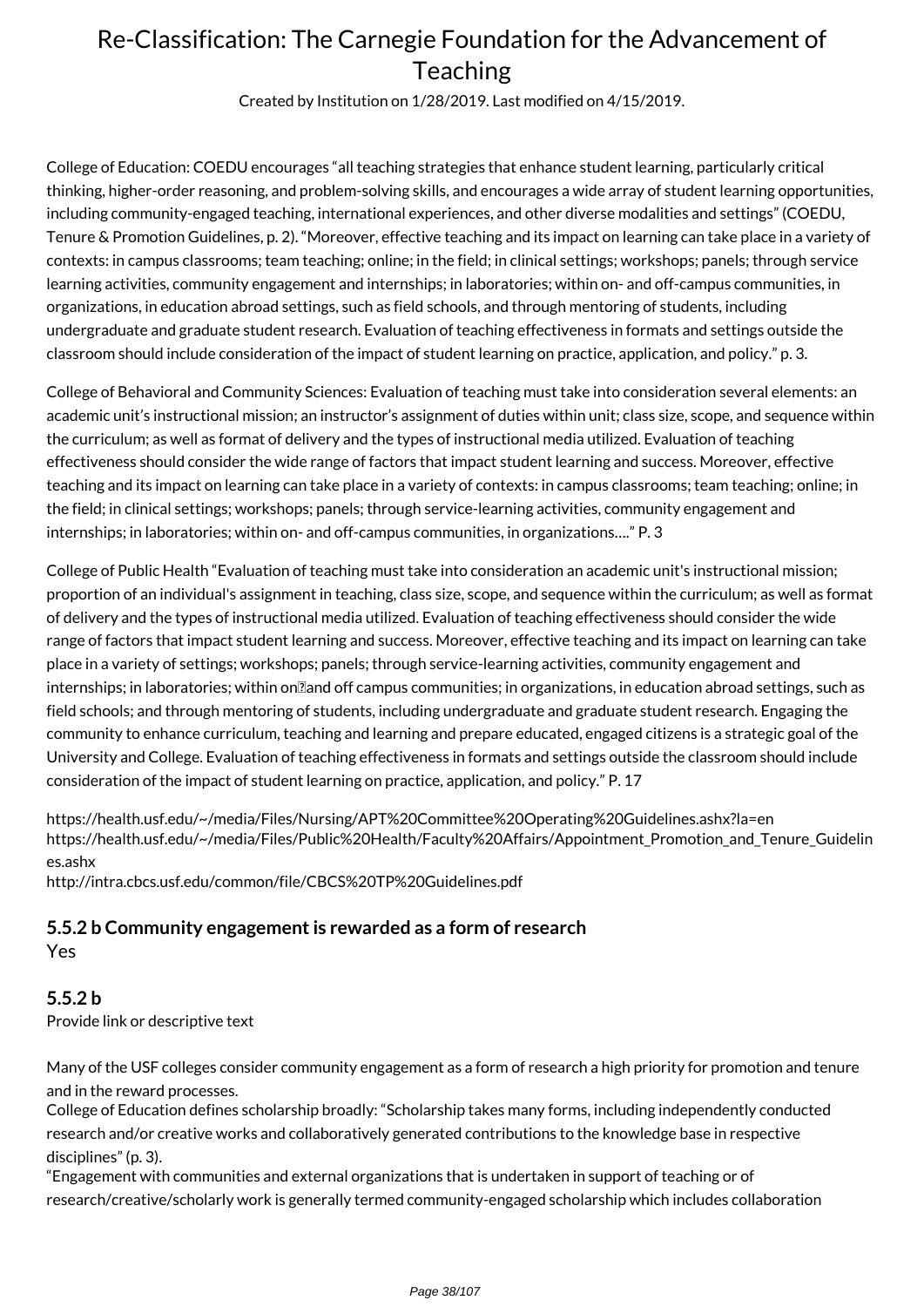Created by Institution on 1/28/2019. Last modified on 4/15/2019.

between institutions of higher education and their larger communities (local, regional/state, and national, international, global) for mutual benefit. Any of the three categories of faculty activity could entail community engagement." p. 4.

College of Behavioral and Community Sciences states that "Scholarship takes many forms, including independently conducted as well as collaboratively- generated research and scholarly projects, contributions to new knowledge, community improvement, and consensus-driven or evidence-based practice. These activities in the many different disciplines in CBCS range from research (creation and attainment of new knowledge, whether basic or applied) to the development/implementation of community engagement activities/programs and improved standards of practice. The purpose of research and scholarly work is the substantive advancement of a field of inquiry or practice, whether by the generation of new knowledge and technologies or consensus-driven and evidence-based practices within the discipline. The record of activities leading to tenure and promotion must provide evidence of excellence in one or more of these forms."

Muma College of Business states the following for tenure and promotion: "It is noted that in some areas of scholarship, publications or other products may appear only after lengthy or extensive effort and may appear in a wider range of venues, both of which can be particularly true of community-engaged and/or interdisciplinary work at the local, national and/or international levels. Community-engaged scholarship may be demonstrated by high- profile products such as reports to local, national, or international agencies and formal presentations, or by other products as designated by the unit, as well as by peer review."

http://intra.cbcs.usf.edu/common/file/CBCS%20TP%20Guidelines.pdf https://www.usf.edu/business/documents/about/tenure-promotion-new.pdf

#### **5.5.2 c Community engagement is rewarded as a form of service** Yes

#### **5.5.2 c**

Provide link or descriptive text

The College of Education: "Engagement with communities and external organizations that is undertaken in support of teaching or of research/creative/scholarly work is generally termed community-engaged scholarship which includes collaboration between institutions of higher education and their larger communities (local, regional/state, national, international, global) for mutual benefit. Any of the three categories of faculty activity could entail community engagement" (p. 4). Departments follow the College of Education Tenure & Promotion Guidelines and the Pathway to Instructor Promotion Guidelines for the College of Education. As the COEDU Faculty Policy Council review the policies on communityengaged partnerships this academic year (2018-2019) to further develop this area, it is likely that the departments will be asked to do so as well.

College of Behavioral and Community Sciences: specifies that "Service, as such, is differentiated from engagement with communities and external organizations undertaken in support of teaching or of research/scholarly work, the latter generally termed community-engaged scholarship." As defined by the Carnegie Foundation for the Advancement of Teaching, "community engagement describes collaboration between institutions of higher education and their larger communities (local, regional/state, national, [international,] or global) for the mutually beneficial exchange of knowledge and resources in a context of partnership and reciprocity." P. 6

College of Engineering states that for promotion from Associate Professor to Full Professor requires "substantial contribution of service to the university and to the field, profession, or community, as appropriate to the mission and goals of the department, college and/or university. Expectations about the level of meaningful service contributions for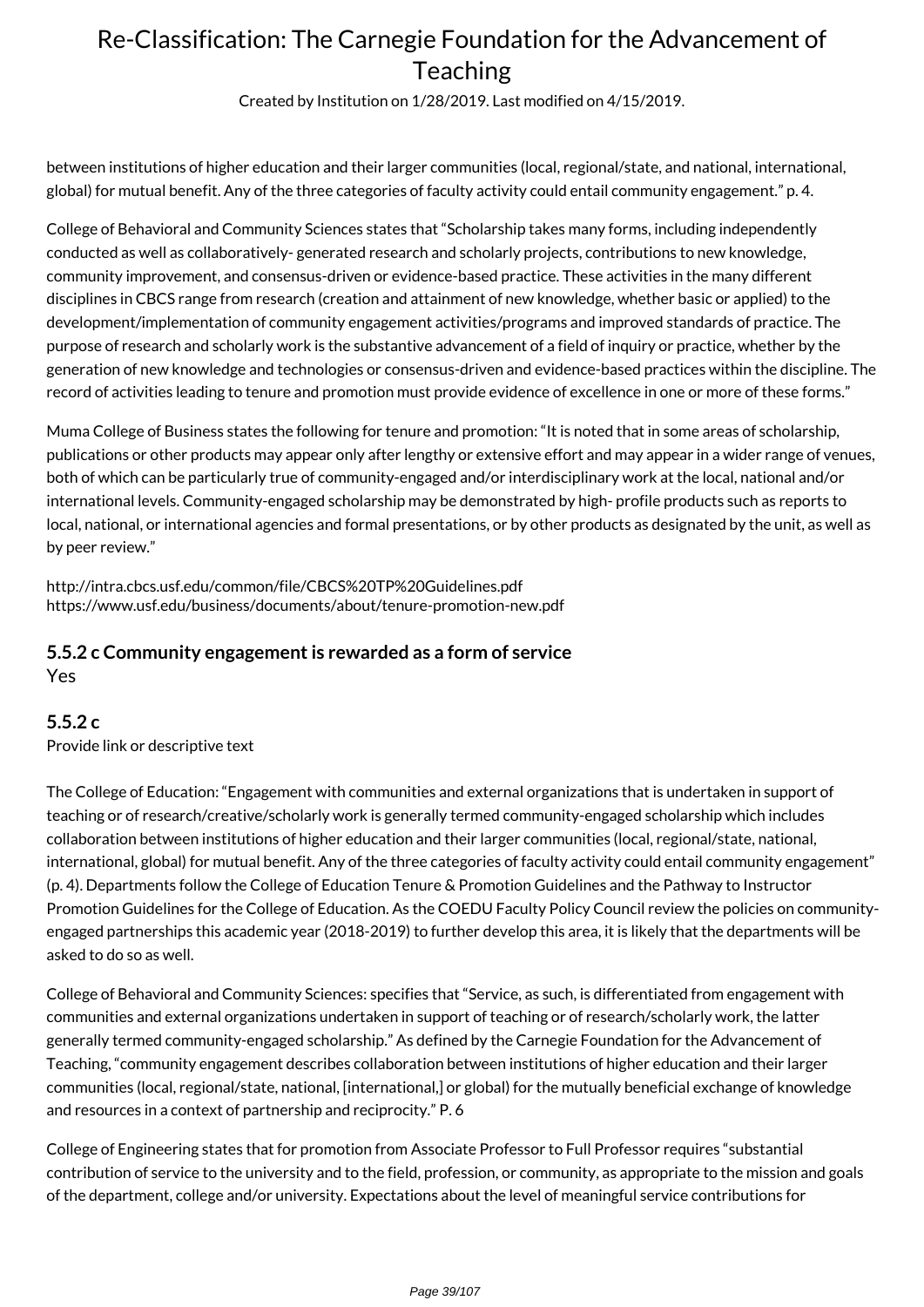Created by Institution on 1/28/2019. Last modified on 4/15/2019.

candidates for Professor are significantly higher than those for attaining the Associate rank as specified in individual's department tenure and promotion guideline." P.5

The College of Nursing policies and procedures for Appointment, Promotion and Tenure specify community service requirements for all faculty, including instructors and ranked faculty. The requirements are delineated by tenured, tenure earning, or non-tenure earning ranks. Service is required for all faculty. Service to the community is particularly evaluated for faculty seeking tenure and/or promotion. The non-tenure track guidelines specifically include community-engaged approaches to service as exemplars. P. 17

Promotion; Ranked faculty, Non-Tenure Track "Associate professors have all of the qualifications for assistant professor, and normally are promoted to associate professor after five (5) years at the assistant professor rank. Associate professors have a high level of competence in teaching; have demonstrated significant scholarly productivity; have leadership and mentorship experiences and strengths as well as strong participation in professional, academic and community service activities." P. 21

Non-Tenure Track Service and Practice, Participates in activities of professional organizations. Participates in community service aligned with educational mission. P. 22

https://health.usf.edu/~/media/Files/Nursing/APT%20Committee%20Operating%20Guidelines.ashx?la=en http://intra.cbcs.usf.edu/common/file/ProposedGuidelines/ProposedGuidelines-SAS.pdf

### 5.5.3 Department

#### **5.5.3 a Teaching**

Community engagement is rewarded as a form of teaching

Yes

#### **5.5.3 a**

Provide link or descriptive text

School of Social Work, "We recognize that some areas of scholarship, publications or other products may appear only after lengthy or extensive effort and may appear in a wider range of venues, both of which can be particularly true of communityengaged and/or interdisciplinary work at the local, national and/or international levels. Community-engaged scholarship and interdisciplinary work may be demonstrated by high- profile products such as reports to local, national, or international agencies and formal presentations." P. 3

School of Aging Studies: "Local and global engagement through service-learning courses taught are recognized for the scholarship of teaching." (P. 10)

Department of Anthropology: "Successful candidates for tenure must demonstrate excellence in teaching as outlined by the criteria below. The assessment of excellence in teaching occurs primarily at the departmental level, and should draw on documentation generated throughout the candidate's tenure-earning years. The record of teaching activities leading to tenure and promotion must provide evidence of excellence in teaching as specified in the discipline of anthropology. Typical records specific to anthropology and the applied anthropology mission of our department include (but are not limited to): service-learning classes, online classes, field and lab-based research projects involving students, field schools, student-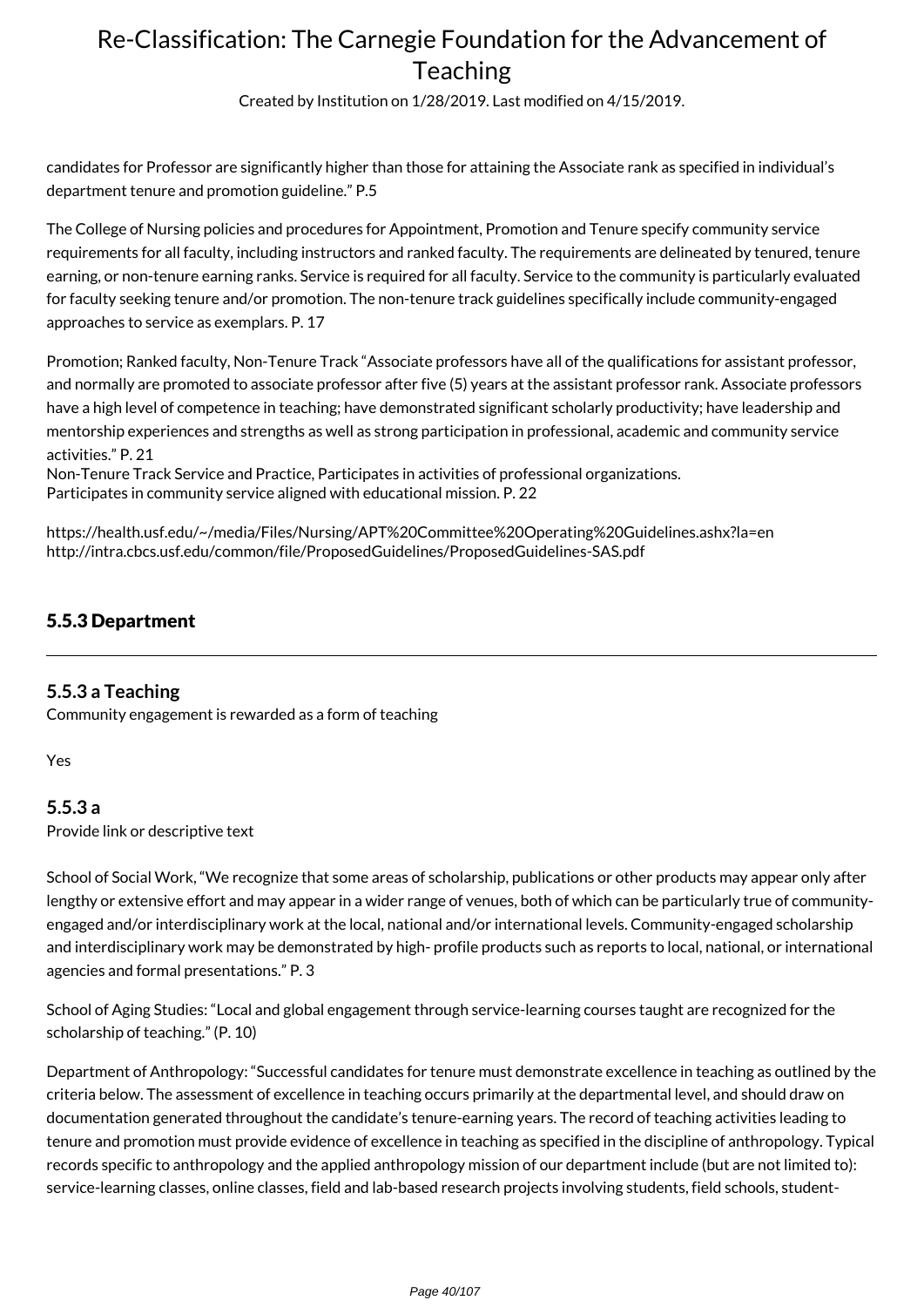Created by Institution on 1/28/2019. Last modified on 4/15/2019.

focused workshops, and mentoring activities" P. 1

Department of Mental Health Law and Policy, "Any of the three categories of faculty activity (scholarship, teaching, and service) could include community engagement, address critical societal issues and contribute to the public good. But community engagement that is undertaken by faculty to enhance curriculum, teaching and learning and prepare educated, engaged citizens may be included and evaluated as part of teaching, and community engagement undertaken to enrich scholarship, research, and creative activity may be included and evaluated as part of a research/creative/scholarly faculty assignment. In sum, community engagement should be described in the application in the section most relevant to the community engagement – research, teaching, and/or service." P. 7

The School of Public Affairs, located in the College of Arts and Sciences has implemented the following criteria for applicants for tenure and promotion: "Teaching occurs in a variety of settings and a variety of ways. While teaching does occur in the traditional classroom, it also occurs in a number of other less traditional venues such as online settings. Graduate teaching also occurs in the context of research projects, and in practice settings/service-learning/community engagement. Teaching also occurs when faculty supervise other forms of student directed research, and field training activities. Faculty must demonstrate "Evidence of impact of all forms of teaching (e.g. classroom and online teaching, supervising students in research and community engagement/service-learning/applied research), such as practitioner adoption of students' recommendations from class projects" P. 6

https://www.usf.edu/arts-sciences/documents/faculty-staff/t-and-p/departmental-tenure/school-public-affairs.pdf https://www.usf.edu/arts-sciences/documents/faculty-staff/t-and-p/departmental-tenure/anthropology.pdf http://intra.cbcs.usf.edu/common/file/ProposedGuidelines/ProposedGuidelines-SSW.pdf http://intra.cbcs.usf.edu/common/file/ProposedGuidelines/ProposedGuidelines-MHLP.pdf http://intra.cbcs.usf.edu/common/file/ProposedGuidelines/ProposedGuidelines-SAS.pdf

### **5.5.3 b Community engagement is rewarded as a form of research**

Yes

### **5.5.3 b**

Provide link or descriptive text

School of Public Affairs

The application of research and scholarship guidelines for applied research and community engagement to the disciplines in the School of Public Affairs is important and complex. For this reason the School of Public Affairs created specific guidelines:

• Adoption of the faculty member's models for problem resolution, intervention programs, instruments, or processes by others who seek solutions to similar problems;

- Contribution of applied research activity will contribute to the improvement of community/agencies;
- The ability to incorporate new developments in the discipline and apply knowledge to current problems;
- Documentation that the practice contributions have had important effects on policy, and/or on a community, agency, or program;
- The likelihood that the practice activities will involve or result in the creation or development of new service delivery
- systems or similar systems for the improvement of a community/agency.

• The likelihood that new knowledge, methods, or policies will derive from the candidate's scholarship/practice that have diffused to other communities/agencies; ….

- Identification of new areas or application of new methods or approaches in practices that assist community agencies; …
- Presentation at disciplinary or interdisciplinary meetings that advance the scholarship of community outreach." P. 7

Department of Anthropology: "Scholarly work in anthropology includes independent and collaborative/interdisciplinary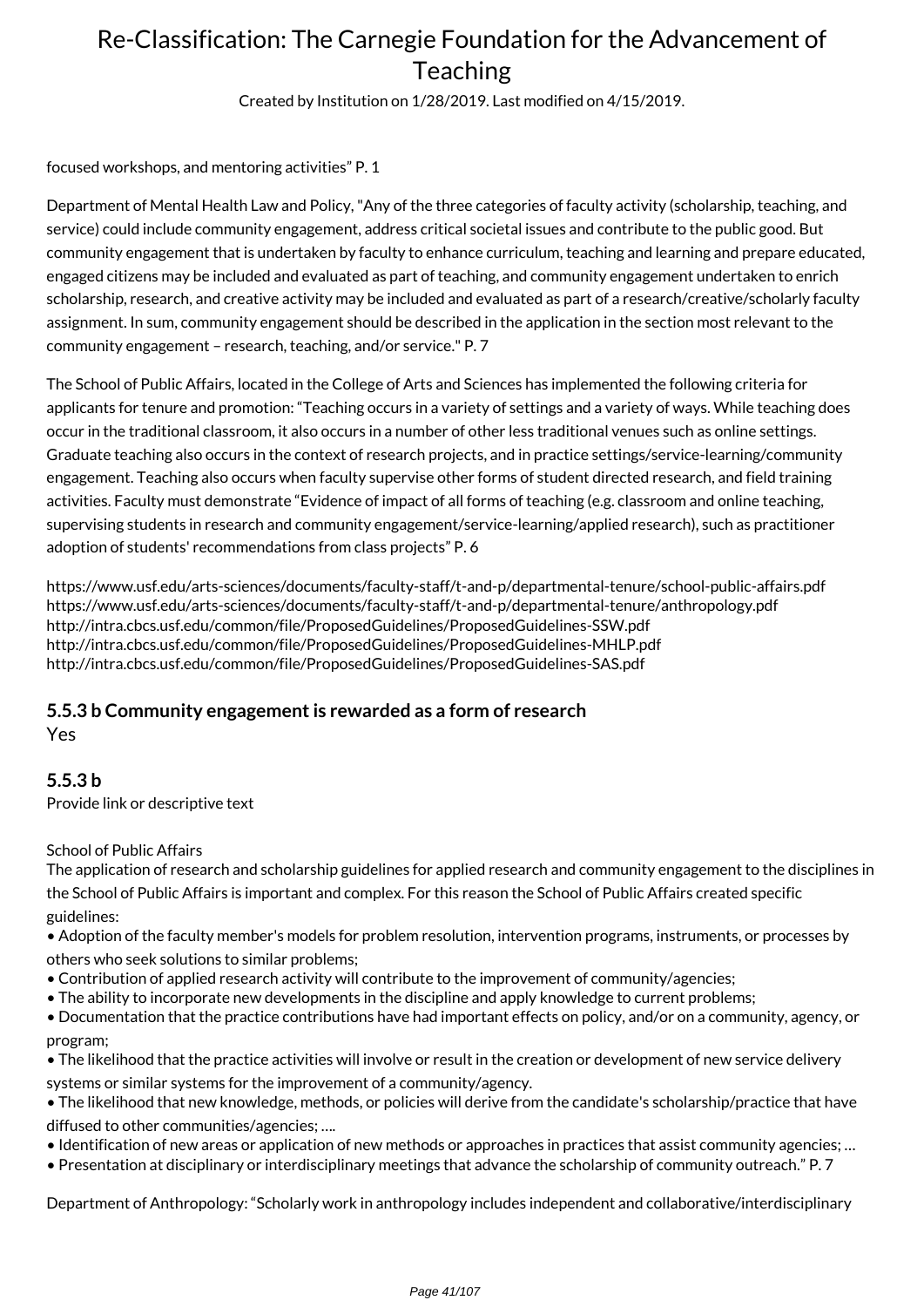Created by Institution on 1/28/2019. Last modified on 4/15/2019.

research, basic and applied research, and community- and lab-based research. The purpose of research/creative/scholarly work is the substantive advancement of the field of inquiry or practice, whether by the generation of new knowledge or production of new research approaches and methodology. It is recognized in applied anthropology that community-based research takes time to organize and carry out, and that the production of scholarship may take different forms beyond refereed articles, peer-reviewed book chapters, and books. Where appropriate, these different forms of scholarship need to be taken into account in the tenure decision. The record of activities leading to tenure must provide evidence of excellence in one or more of these forms of research/creative/ scholarly work." P. 2

School of Social Work, situated in the College of Behavioral and Community Sciences: "We recognize that some areas of scholarship, publications or other products may appear only after lengthy or extensive effort and may appear in a wider range of venues, both of which can be particularly true of community-engaged and/or interdisciplinary work at the local, national and/or international levels. Community-engaged scholarship and interdisciplinary work may be demonstrated by high- profile products such as reports to local, national, or international agencies and formal presentations." P. 3 https://www.usf.edu/arts-sciences/documents/faculty-staff/t-and-p/departmental-tenure/school-public-affairs.pdf http://intra.cbcs.usf.edu/common/file/ProposedGuidelines/ProposedGuidelines-SSW.pdf

#### **5.5.3 c Community engagement is rewarded as a form of service** Yes

#### **5.5.3 c**

Provide link or descriptive text

Department of Criminology: Service expectations for tenure and promotion include "positive contributions to the department and programs within it, to the college, to the university and the campus, to the profession, and to the community."… "Activities related to criminology in the community such as consulting with community agencies, media interviews, and public lectures relevant to the discipline. Evidence of service impact must address involvement in important policy decisions, administrative responsibility, and particularly effective outcomes." P. 6

Department of Communication Sciences and Disorders: "Service to the community is evaluated relative to an understanding of:

1. The community involved (e.g. global, national, regional/state, local)

2. The extent of curricular engagement between university and community (e.g. address community-identified needs, deepen students' civic and academic learning, enhance community well-being, and enrichment to the scholarship of the institution)

3. Articulation of the type of community activity

a. Outreach activity (i.e. provision of institutional resources for community use with benefits to both campus and community)

b. Partnership activity (e.g. collaborative interactions with community and related scholarship for the mutually beneficial exchange, exploration, and application of knowledge, information, and resources such as research, capacity building, economic development, etc.)

c. Community groups/programs in area of professional expertise" P. 36

The School of Aging Studies: "The faculty and students of the SAS share their knowledge and expertise related to aging via service to individuals, community organizations, professional societies, state and federal agencies, and other units at the University of South Florida. Service activities include lectures, workshops, consultations, community engagement, memberships on boards and committees, and other efforts to promote knowledge about aging and improve the well-being of older persons. Our highest priority for service activities are those that enhance our primary mission of recognition as a center for excellence in applied aging research and education." P. 7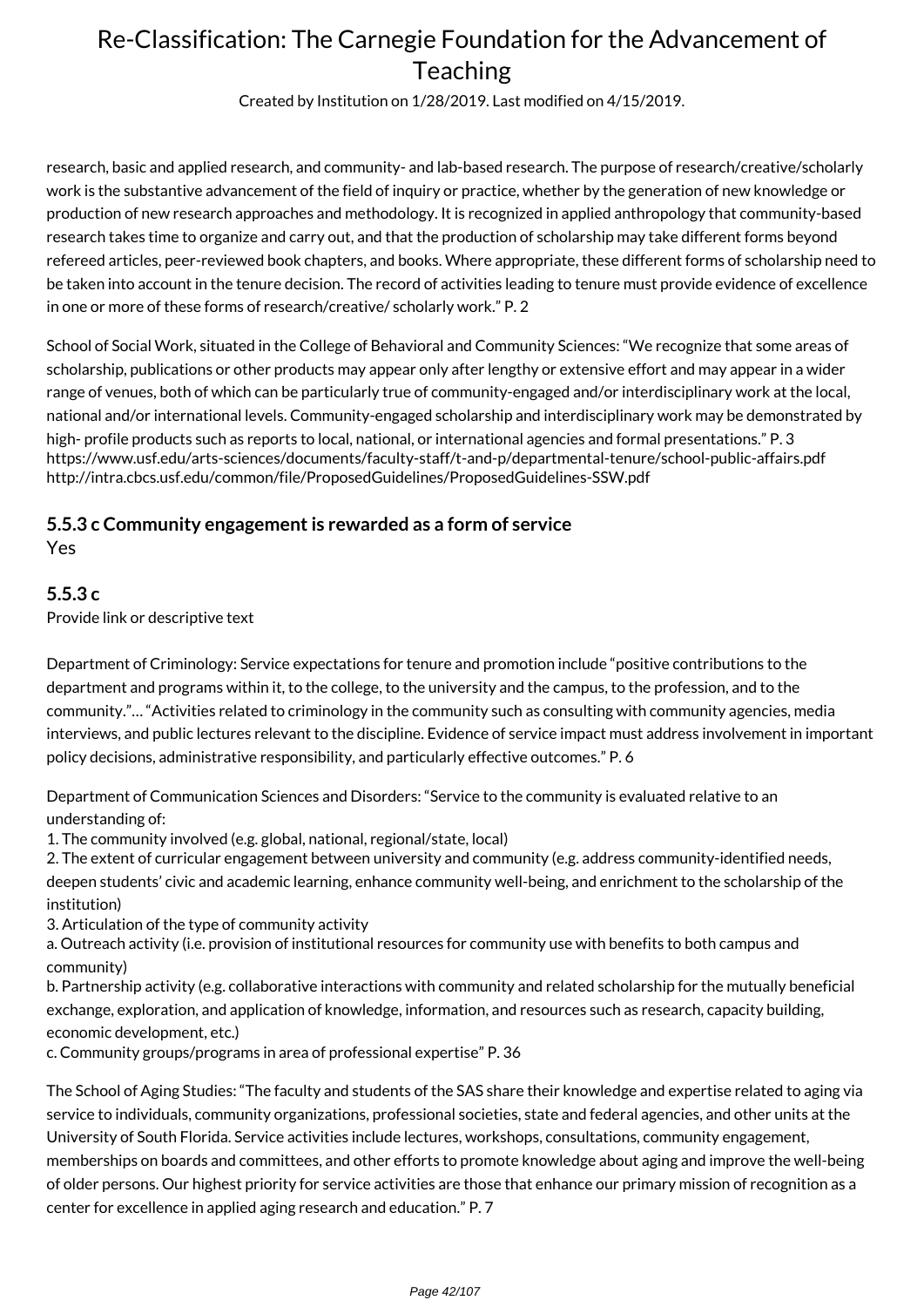Created by Institution on 1/28/2019. Last modified on 4/15/2019.

Department of Psychology: "Service includes service to the department, college and campus; it also includes service to the scientific and professional community; and, in areas where it is appropriate, it includes service to the community…. In the case of service to the community, we are talking about service in one's capacity as a psychologist. To run for election to the school board is not counted as professional public service; to be a psychological consultant to the school board would be included. The impact and recognition consequent on the faculty member's achievements in research/scholarship, teaching and service is a critical element in evaluation." P. 2

Zimmerman School of Advertising: "Involvement in service-learning activities; participation in community outreach efforts; participation in local, regional, or national government or civic organizations that capitalizes on faculty professional expertise." P. 7

Religious Studies: "The Department expects the faculty to use their special professional expertise for the betterment of the community at large. Examples of public service include: aid to local, state, federal or international organizations and institutions; aid to public schools and community colleges; contribution to the education of the community through publicly engaged scholarship and public presentations." (P. 4) http://intra.cbcs.usf.edu/common/file/ProposedGuidelines/ProposedGuidelines-SSW.pdf http://intra.cbcs.usf.edu/common/file/ProposedGuidelines/ProposedGuidelines-Criminology.pdf http://intra.cbcs.usf.edu/common/file/CSDGovernance.pdf http://intra.cbcs.usf.edu/common/file/ProposedGuidelines/ProposedGuidelines-SAS.pdf http://psychology.usf.edu/policies/forms/fac\_evaluation\_doc.pdf https://www.usf.edu/arts-sciences/documents/faculty-staff/t-and-p/departmental-tenure/world-language.pdf

### **5.5**

Provide narrative describing the implementation of these policies and processes:

In 2013, the USF Faculty Senate formed a campus-wide committee to carry out a charge from the Provost to revise T&P guidelines that had been in effect since 1998. The earlier guidelines had included no mention of community engagement, which became an increasingly important aspect of the University's mission during the intervening years. However, that recognition was still evolving, in that some faculty continued to construe community engagement as almost exclusively a service function. Accordingly, the new guidelines were very explicit in locating these activities as important features of both teaching and research, and language from the Carnegie Foundation definition was included to make the distinction abundantly clear. The new document was approved by the USF Faculty Senate in the spring of 2014 and received final approval by the Provost, Vice President for USF Health, and President.

As this application is submitted, the USF System is preparing for consolidation of its three institutions into one. As part of that process, a committee is now most of the way through the task of integrating the three sets of T&P guidelines. The 2014 Tampa version had served as a template for the other two, which therefore also incorporated the guiding language on community engagement. There is no doubt that this feature will remain in the new 2019 guidelines.

The second major component of updating the USF T&P process was the recent development of an electronic system for applications, using Archivum. Between 2014 and 2018, candidates had been encouraged to designate separately the community engagement contributions in the various sections of the paper copies they prepared. This method had the goal of increasing opportunity for recognition where relevant but nonetheless carried the risk of diluting the salience of community engagement as such in the packet. With the new electronic system, which went into effect with 2018 applications, there is now a dedicated section for community engagement, linking to other related sections.

The net result of these two enhancements is that USF's commitment to community engagement is even more securely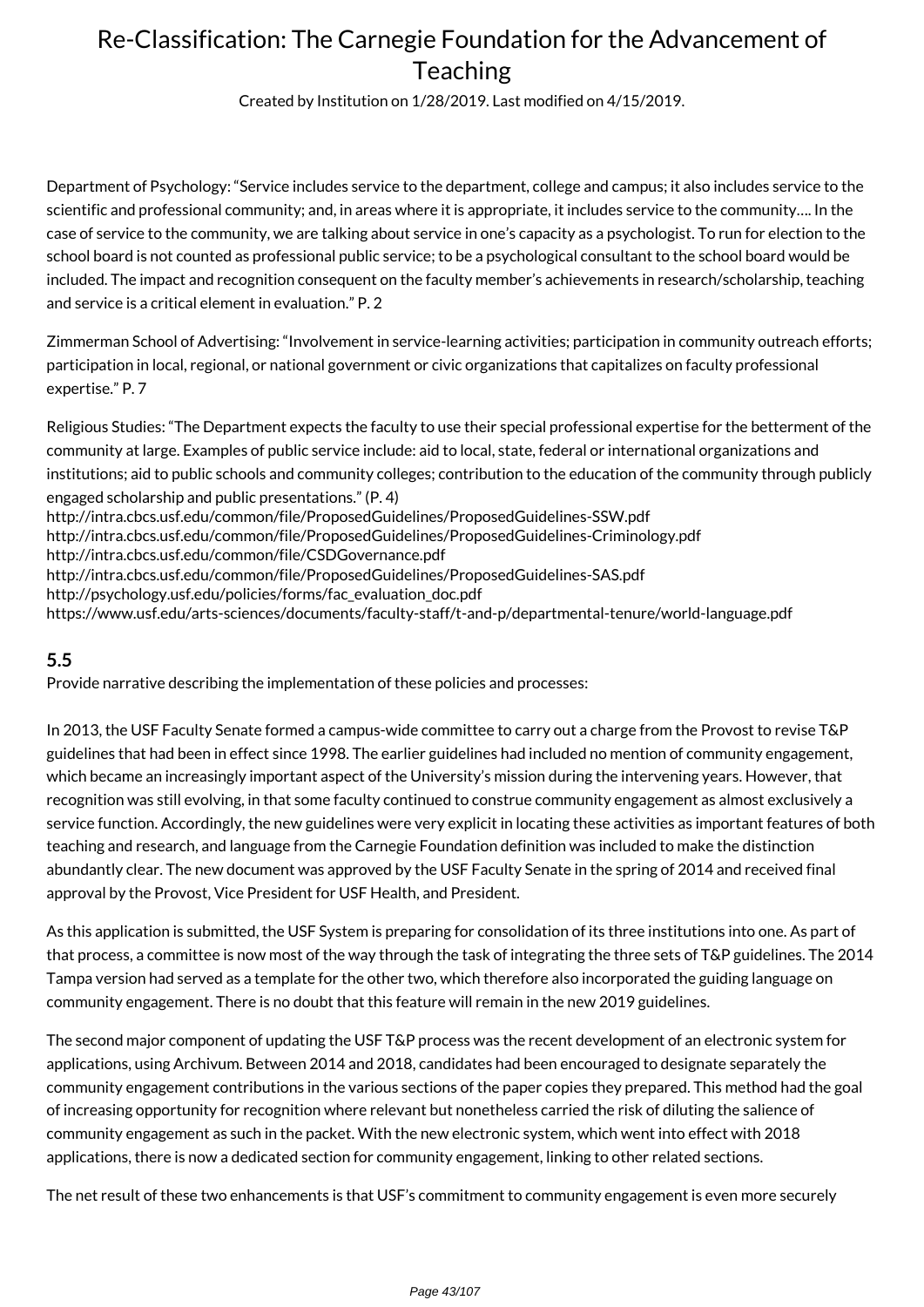Created by Institution on 1/28/2019. Last modified on 4/15/2019.

embedded in the institution's tenure and promotion practices. Community engagement activities are explicitly recognized as contributions that count toward tenure and/or promotion considerations. In the university's electronic Tenure & Promotion Application, specific subsections are provided in each section where Teaching, Research and Creative Activity, and Service contributions are listed. Because of vast disciplinary differences, accomplishments in this area are not required for every faculty member as part of the content of the portfolio. However, the presence of such is considered an important, value-added component that contributes to the strength of the portfolio. Those community engagement activities for which evidence of demonstrated outcome is provided receive greatest weight.

#### **5.6**

If there are **college/school and/or department level policies** for promotion (and tenure at tenure-granting campuses) that specifically reward faculty scholarly work that uses community-engaged approaches and methods, describe the policies, and indicate whether they are for tenured/tenure track, full time non-tenure track, and part time faculty in reappointment or promotion considerations.

USF is one of only 40 public RU/VH, postsecondary institutions to receive the Carnegie Foundation classification as a Community Engaged and Research Intensive University. It marks the intent of USF's commitment to balance high-level research with community engagement activities and, where possible, to make connections between the two endeavors. Although highly valued, it is unlikely faculty and instructors would be rewarded with tenure and/or promotion based solely on community-engaged scholarship. Additionally, emphasis on scholarly work that uses community-engaged approaches and methods varies across colleges and departments. The institution relies on the expertise of each discipline to determine the level of recognition and policies which reward these efforts. For example, in the fields of sociology, sustainability education, and anthropology, traditionally higher levels of community engaged methods are utilized for scholarship. However, the campus culture, especially in the fields of engineering, environmental sciences, and business, are evolving, as demonstrated in college and departmental policies.

School of Public Affairs states "community engagement, research-based scholarship shared with or conducted in partnership with the larger non-academic community may be a significant component of the candidate's research record. Scholarship includes community needs assessments; research reports or papers for institutes, government agencies, or community groups; evaluations of impact of public policies on local communities; documentation and analysis of innovative public affairs programs for dissemination to other communities. Community-engaged scholarship in and of itself does not substitute for a successful record of peer-reviewed research; therefore, the candidate who produces high quality and impactful community engaged scholarship is still expected to publish 7-8 high quality refereed journal articles, book chapters, and other publications…. It is incumbent upon the candidate to demonstrate the impact of their community engaged scholarship through factors including but not limited to visibility, circulation, impact on policies and procedures, citations, and research quality."

Department of Sociology: T & P criteria states "research-based scholarship shared with the larger non-academic community which may not have been published in peer-reviewed outlets is not necessary for tenure and promotion but does merit consideration as a component of the candidates research record. Examples of such scholarship are a) public sociology activities such as community needs assessments, evaluations of impact of public policies on local communities, and documentation and analysis of innovative community development programs for dissemination to other communities nationwide, and b) public sociology outcomes such as research reports, articles or papers for institutes, government agencies, or community groups; op-ed pieces in newspapers or other media outlets; or widely disseminated documentary films or videos."

College of Behavioral and Community Sciences highly values community-engaged approaches and methods for teaching, research, and service for reappointment or promotion. "Any of the three categories of faculty activity could entail community engagement, and any could in some way address critical societal issues and contribute to the public good…Community engagement undertaken to enrich scholarship, research, and creative activity may also be included and evaluated as part of a research/scholarly faculty assignment." P. 5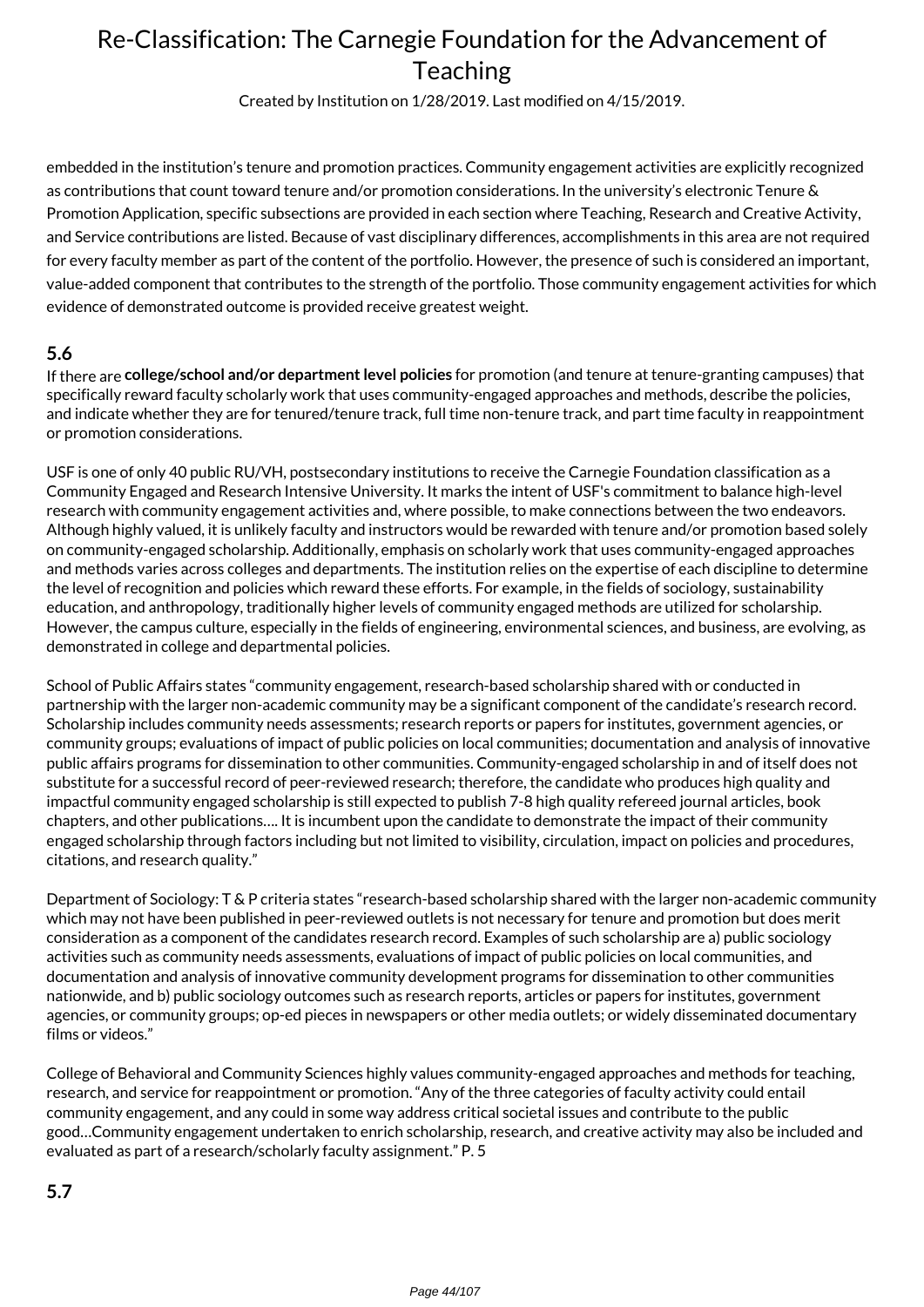Created by Institution on 1/28/2019. Last modified on 4/15/2019.

List the colleges/schools and/or departments.

1. College of The Arts 2. College of Arts and Sciences 3. College of Behavioral & Community Sciences 4. Muma College of Business 5. College of Education 6. College of Engineering 7. Patel College of Global Sustainability 8. College of Public Health 9. Morsani College of Medicine 10. College of Marine Science 11. College of Nursing: 12. College of Pharmacy 13. Honors College

#### **5.8**

What percent of total colleges/schools and/or departments at the institution is represented by the list above?

100%

#### **5.9**

Please cite three examples of college/school and/or department-level policies, taken directly from policy documents, that specifically reward faculty scholarly work using community-engaged approaches and methods; if there are policies specifically for tenured/tenure track, full time non-tenure track, and part time faculty, please cite one example.

1. Muma College of Business: For tenured faculty, "it is noted that in some areas of scholarship, publications or other products may appear only after lengthy or extensive effort and may appear in a wider range of venues, both of which can be particularly true of community-engaged and/or interdisciplinary work at the local, national and/or international levels. Community-engaged scholarship may be demonstrated by high- profile products such as reports for local, national, or international agencies and formal presentations, or by other products as designated by the unit, as well as by peer review."

2. The College of Public Health has specific "practice pathways for faculty in non-tenure earning positions. Ranked faculty from the public health or healthcare professions with non tenure earning appointments who are primarily engaged in practice Trelevant teaching/workforce development and community engagement activities, are also expected to engage in some practice relevant research/scholarship activities. This pathway is intended for public health or healthcare professionals in academic settings who do not have an academic assignment or for allied (affiliate) professionals in community settings." P. 7

"As members of the public health faculty, it is expected that faculty engage with the community in all aspects of their work. Engagement with the community is defined as collaboration between a faculty member and their larger communities (local, regional/state, national, international) for the mutually beneficial exchange of knowledge and resources to improve public health practice and the overall health of those communities. Engagement with the community is integral to the teaching, research and service missions of the College and University and is a strategic goal for both." P. 16 & 23

3. School of Social Work: For promotion from Associate Professor to Full Professor, it is "expected that a faculty member is already a leading scholar in their area(s) of specialization at the national or international level, that he or she has established a record of excellence in both teaching and scholarly research, and that he or she has a record of substantial contributions in service to the profession, university, and community, where appropriate. The indicators of excellence used to assess the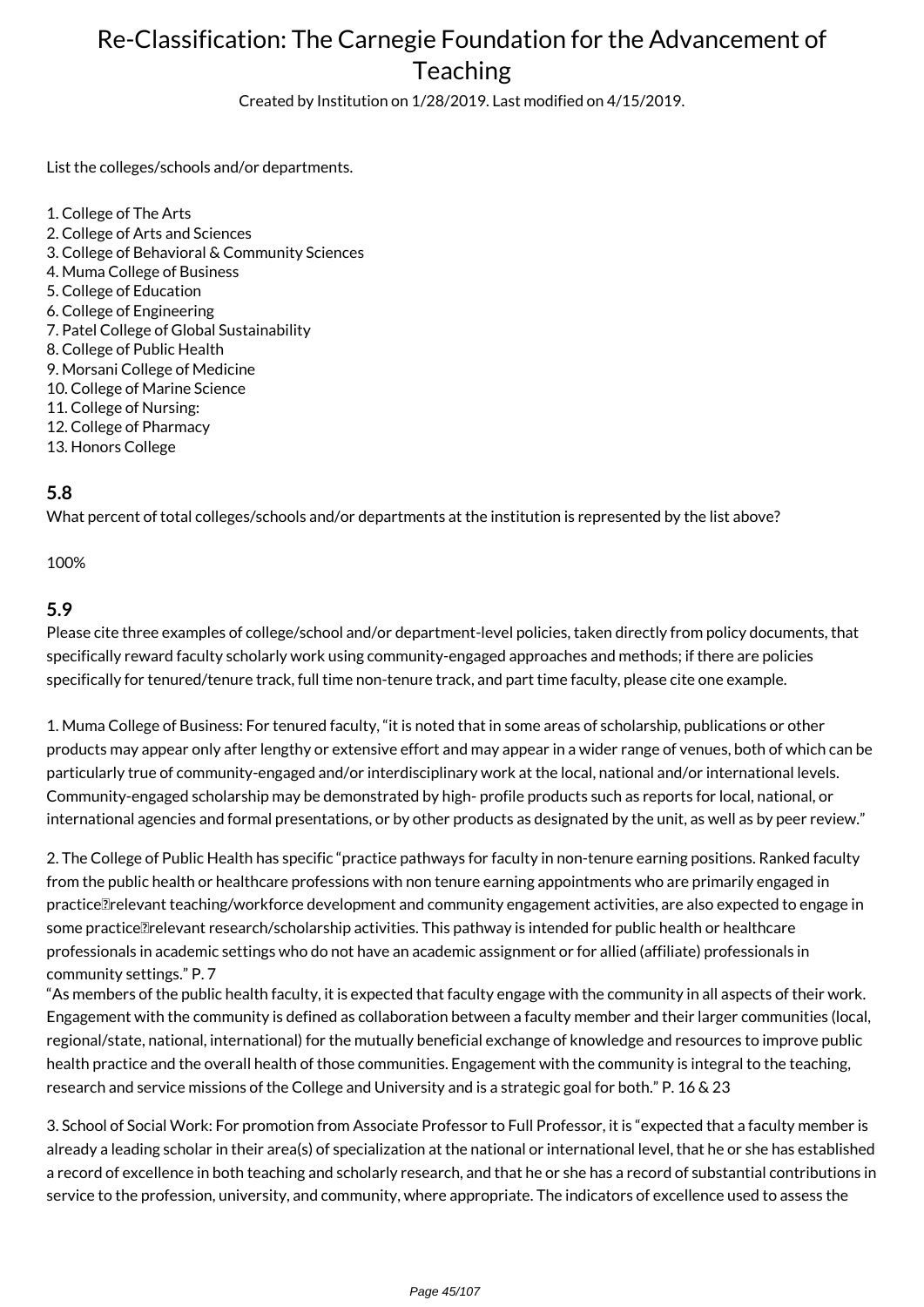Created by Institution on 1/28/2019. Last modified on 4/15/2019.

viability of tenure applications are used for promotion to Full Professor, as well as the indication of sustained high quality work." P. 4

4. The College of Education T & P Guidelines (adopted 2015) address community engagement in several places as part of the review and evaluation criteria. The COEDU Faculty Policy Council will be reviewing the policies on community-engaged partnerships this academic year (2018-2019) to further develop this area. "Community engagement is viewed as embedded in all three areas of faculty work, teaching, research/scholarship, and service, are considered for tenure and/or promotion. Any of the three categories of faculty activity could entail community engagement, p. 4). Engagement with communities and external organizations undertaken in support of teaching or of research/creative/scholarly work is generally termed community-engaged scholarship which includes collaboration between institutions of higher education and their larger communities (local, regional/state, and national, international, global) for mutual benefit."(Password Protected Link).

#### **5.10**

Please describe any professional development offerings that your institution provides for faculty and administration to facilitate consistency in approaches to the documentation, review, and evaluation of community-engaged scholarly work as an aspect of promotion and tenure (at tenure granting institutions) processes.

In 2014, USF tenure and promotion guidelines were revised to include community-engaged scholarly work. "Communityengaged scholarship may be demonstrated by high profile products such as reports to local, national, or international agencies and formal presentations, or by other products as designated by the unit, as well as by peer review." Each college must make its own decision about the quality of the scholarly work as defined by their academic discipline, so there is much variability among the departments and colleges.

Following the integration of the new T & P Guidelines in 2014, the OCEP director and staff offered a series of workshops and consultations for college and departmental leadership to refine their own specific guidelines to facilitate high-quality work. These efforts have continued despite the change in OCEP leadership. Some unevenness still exists in the definition of high-quality scholarly work for some of the departments. OCEP continues to play a key role in providing guidance and resources for the documentation, review, and evaluation of high-quality community-engaged scholarly work by offering a number of professional development opportunities and resources throughout the year to deans, department chairs, faculty and students.

### Professional Development

#### Examples

• Academy for Teaching and Learning (ATLE) offers faculty workshops on topics related to community-engaged scholarship on the first Friday of each month during the fall and spring semesters.

• The OCEP Community Engaged Learning Academy is offered twice a year. The academy focuses on a range of topics to facilitate CEL and to assist faculty with scholarly resources to achieve professional growth for tenure and promotion.

• USF Research Symposiums offered through each college encourage faculty and administration to participate in peerreviewed community-engaged research forums and workshops.

• Orientation for new faculty provides professional staff from the Office of Community Engagement and Partnerships the opportunity to participate in order to facilitate the development of community-engaged scholarly work as an aspect of promotion and tenure.

### Categories of Community Engagement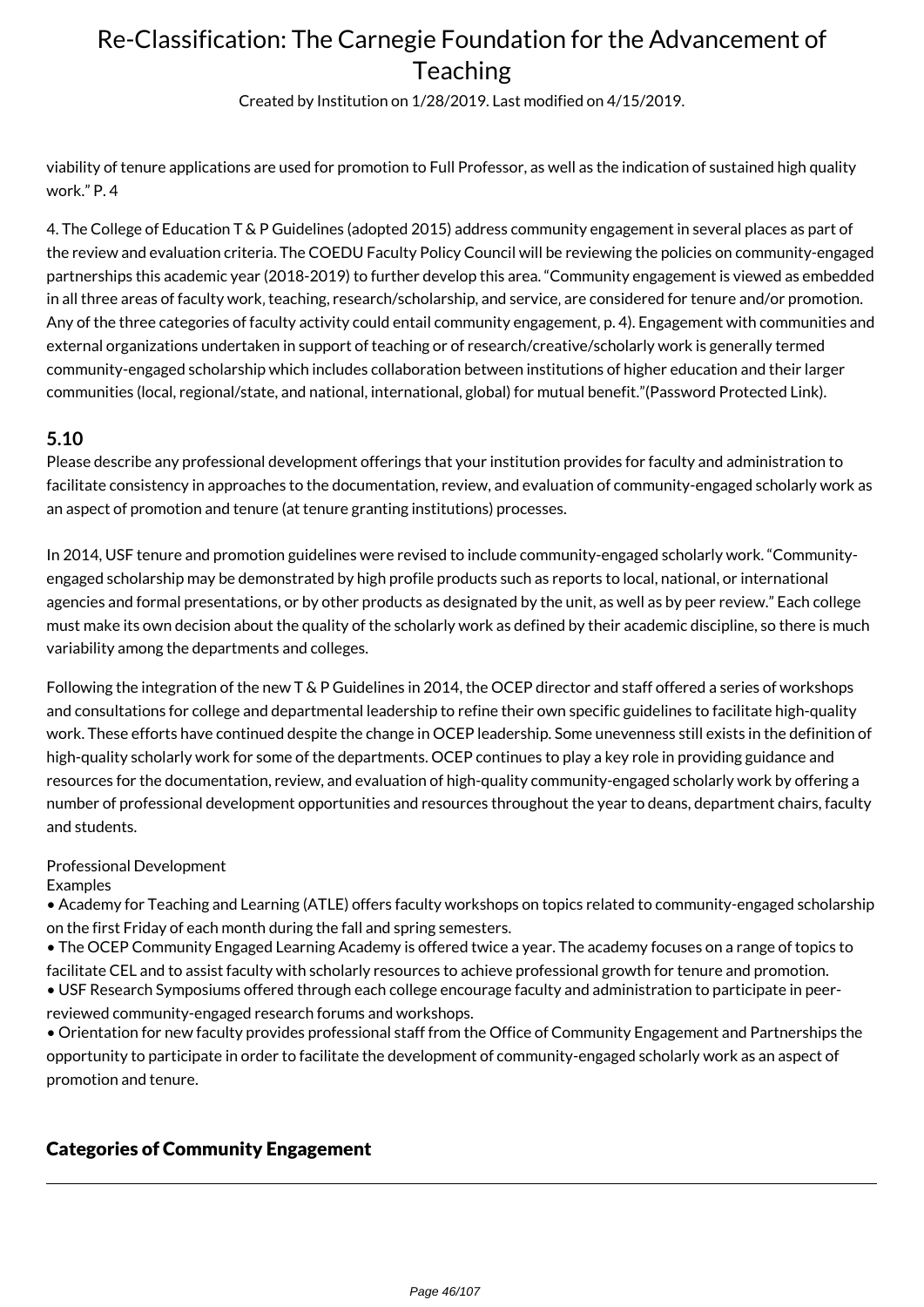Created by Institution on 1/28/2019. Last modified on 4/15/2019.

### A. Curricular Engagement

Curricular Engagement describes the teaching, learning, and scholarship that engages faculty, students, and community in mutually beneficial and respectful collaboration. Their interactions address community identified needs, deepen students' civic and academic learning, enhance community well-being, and enrich the scholarship of the institution.

The questions in this section use the term "community-engaged courses" to denote academically based communityengaged courses. Your campus may use another term such as service-learning, academic service learning, community-based learning, public service courses, etc.

### A.1 Teaching and Learning

As evidence provided for your earlier classification, you described an institution-wide definition community engaged courses used on campus.

### **A.1.1**

For re-classification, describe what has changed, if anything, with the definition of community engaged courses and explain the purpose of the revisions.

For the 2010 application, it was stated that in 2009, service-learning (now CEL) criteria was formally adopted and used to guide course development. The criteria were widely circulated to faculty. The criteria for course development have been revised to align with the Enhanced General Education, and the use of the term Community Engaged Learning (CEL) accepted by the General Education Council in 2018 replaces the term service-learning.

The following criteria are used to define curricular Community Engaged Learning (CEL) for course development at USF. "Community-engaged learning occurs at the intersection of teaching and community engagement. Key components are: (1) That it enhances understanding of course content and is tied to specific learning goals through consciously designed reflection,

(2) that one of the learning goals is civic engagement, intended to enhance students' sense of personal responsibility to participate in the public realm to address current pressing social problems, and thus going beyond the academic or skill-

based goals of the course, and

(3) It is based on a reciprocal relationship through which the activities are planned and implemented through collaboration with a community partner to meet the challenges identified by that partner.

(4) Community-engaged learning must be an academically credited activity, requiring faculty guidance so the full learning potential is realized.

(5) Meaningful activities are related to course material through reflection activities such as directed writings, small group discussions, and class presentations."

For courses to be considered as part of the Enhanced General Education Curriculum, additional criteria may be applied. \*Adapted from: Michigan State University – Center for Service-Learning and Civic Engagement Service-Learning Toolkit

and Stanford Teaching Commons Community Engaged Learning for Faculty https://www.systemacademics.usf.edu/proposals/ (Login by USF NetID required)

**A.1.2**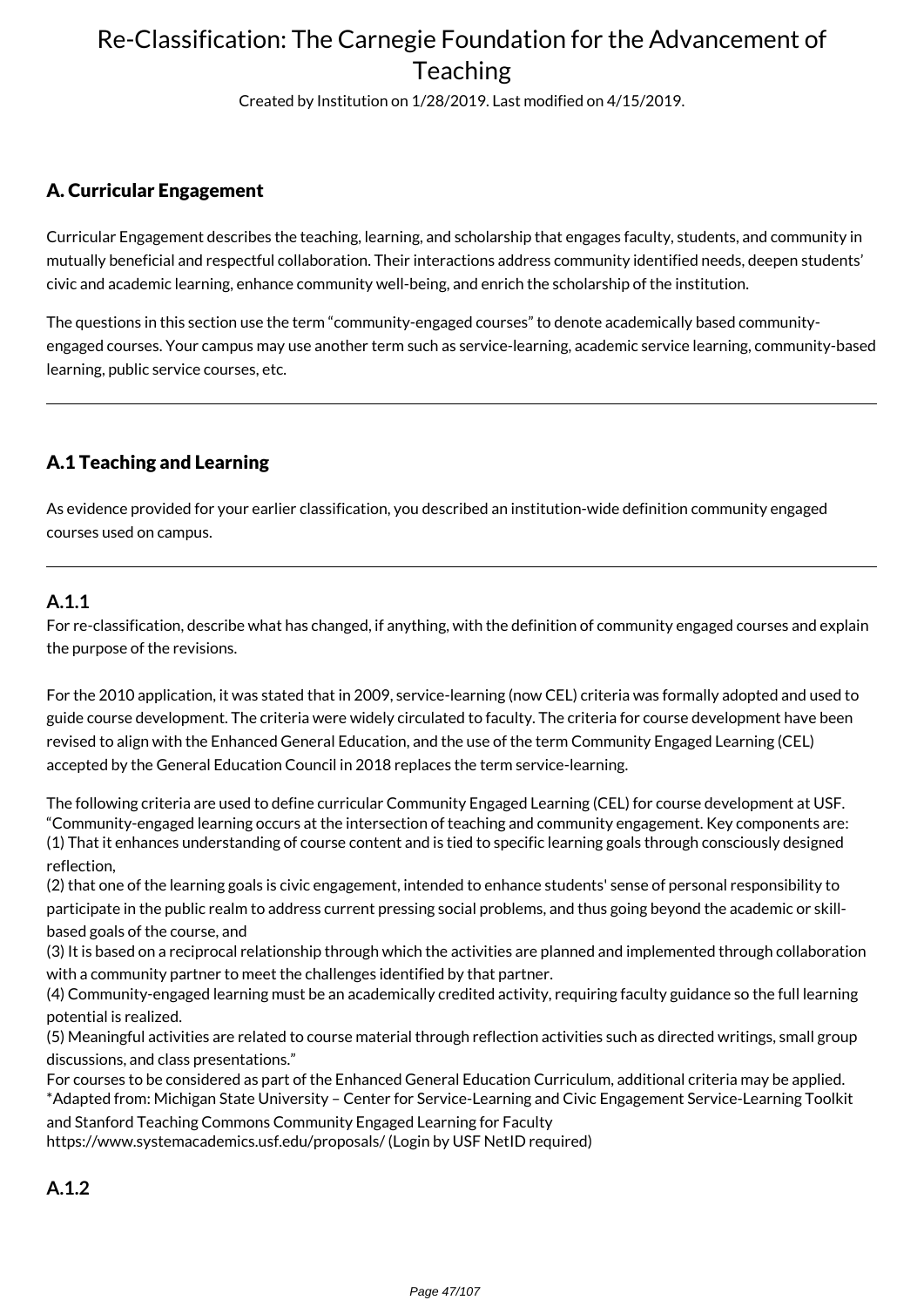Created by Institution on 1/28/2019. Last modified on 4/15/2019.

If there is a process for identifying or approving a community engaged course as part of a campus curriculum, explain the process; if there have been changes in that process since the last application, please explain the changes.

Prior to 2016, when faculty wanted to designate a course as service-learning (SL), they notified the department's scheduler, who reported to the Office of the Registrar, and courses were given the SL attribute and listed in Banner. This included community based internships. While faculty received guidance and support from OCEP, no formal review process was in place for courses. Two important changes have taken place in the identification and approval of community-engaged courses since the last application in 2010. These changes will provide guidance for understanding the data provided for the number of courses listed in the table below.

1. A large number of courses across the campus were reported to be SL prior to 2016. Among the many courses designated as SL in the previous course designation process were 100 Academic Foundation courses. In 2016, the new director of OCEP underwent a review of all courses and instituted specific high-quality criteria to be used by staff and faculty in order for a course to be designated as Service-learning (SL). This eliminated many academic foundation courses previously reported as SL. Only courses which fulfilled the CEL criteria remained (see part a). From 2016 to 2018, new courses submitting for the SL designation came through OCEP. Most of these courses are developed with faculty who have attended the Service-learning Academy. The academy uses curriculum titled "Engaged Faculty Institute Curriculum," developed by Seifer & Connors, and has been adapted to fit within the unique USF context. Faculty continue to develop and teach these courses, which will soon have a CEL designation in lieu of SL that will be separate from the high impact courses described below.

2. In 2018, the USF General Education Council (GEC) sunsetted the General Education requirements, Foundations of Knowledge and Learning (FKL), for incoming students and adopted The Enhanced General Education (EGE). EGE curriculum's distinction from the FKL pertaining to community engagement is a requirement of two High Impact Practice (HIP) courses. Community Engaged Learning (CEL) courses is one of the HIPs offered under the EGE. If a faculty member wishes to certify a course as a general education CEL course, they must formally propose the course via the online proposal system. This involves answering standardized questions about the course, including how and why it was created. Once the course is submitted, it must be approved first by the faculty's department (if relevant) and then the faculty member's college. Prior to the EGE, the university's community-engaged courses had an informal and optional review, consultation, and attribute designation process. With the EGE adoption, these courses undergo an additional formal approval by the Office of Community Engagement and Partnerships (OCEP). Proposed courses are then forwarded for a final faculty approval by the GEC. At any of these steps, the course can be returned to the faculty member to make revisions, as recommended by OCEP and/or the GEC. Once the GEC approves the course, it moves forward for administrative and state reviews and then finally becomes an official course.

### A.1.3

Fill in the tables below using:

- data from the most recent academic year (2017-18)
- data based on undergraduate FTE
- Percentage = when asked use decimal input, e.g., don't use .9 or .2, use instead 90% or 20%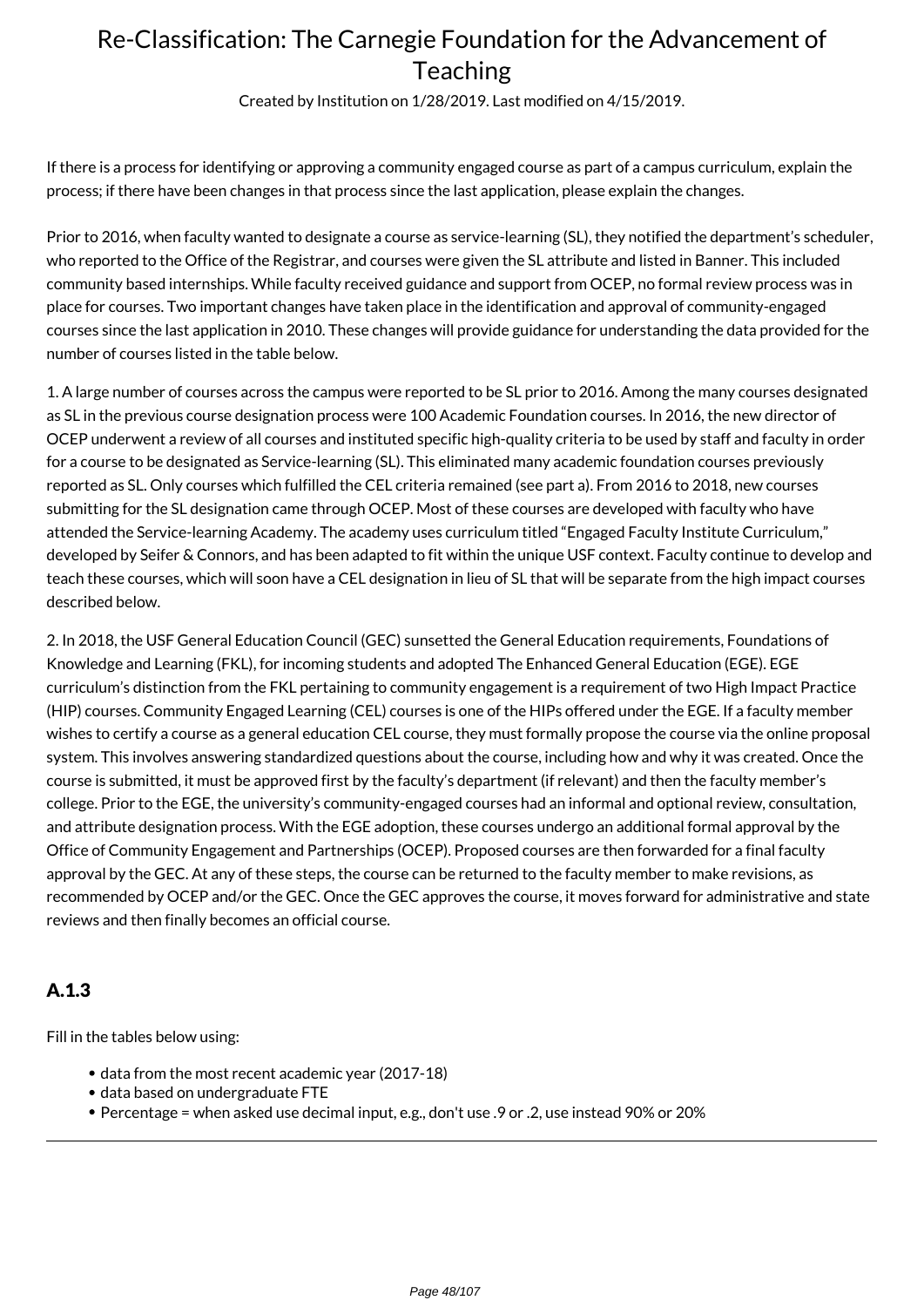Created by Institution on 1/28/2019. Last modified on 4/15/2019.

| Number of community<br>engaged courses                                                      | Change in number of<br>courses since last<br>application                                     | Percentage of total courses        | Percent change in courses<br>since last application                                              |
|---------------------------------------------------------------------------------------------|----------------------------------------------------------------------------------------------|------------------------------------|--------------------------------------------------------------------------------------------------|
| 111                                                                                         | 11                                                                                           | 1.1%                               | $+46%$                                                                                           |
| Number of departments<br>represented by community-<br>engaged courses                       | Change in number of<br>departments since last<br>application                                 | Percentage of total<br>departments | Percent change in<br>departments since last<br>application.                                      |
| 9 Colleges                                                                                  | N/A                                                                                          | N/A                                | N/A                                                                                              |
| Number of faculty who<br>taught community engaged<br>courses                                | Change in number of faculty<br>since the last application                                    | Percentage of total faculty        | Percent change in number<br>of faculty since last<br>application                                 |
| 92                                                                                          | 16                                                                                           | 5.2%                               | .1%                                                                                              |
| Number of tenured and<br>tenure-track faculty who<br>taught community engaged<br>courses    | Change in number of<br>tenured and tenure-track<br>faculty since the last<br>application     | Percentage of total faculty        | Percent change in number<br>of tenured and tenure-track<br>faculty since last application        |
| 27                                                                                          | N/A                                                                                          | 1.6%                               | N/A                                                                                              |
| Number of full-time, non<br>tenure-track faculty who<br>taught community engaged<br>courses | Change in number of full-<br>time, non tenure-track<br>faculty since the last<br>application | Percentage of total faculty        | Percent change in number<br>of full-time, non tenure-<br>track faculty since last<br>application |
| 60                                                                                          | N/A                                                                                          | 3.43%                              | N/A                                                                                              |
| Number of part-time faculty<br>who taught community<br>engaged courses                      | Change in number of part-<br>time faculty since the last<br>application                      | Percentage of total faculty        | Percent change in number<br>of part-time faculty since<br>last application                       |
| 5                                                                                           | N/A                                                                                          | .28%                               | N/A                                                                                              |
| Number of students<br>participating in community<br>engaged courses                         | Change in number of<br>students since last<br>application                                    | Percentage of total students       | Percent change since last<br>application.                                                        |
| 2,347                                                                                       | 401                                                                                          | 10.8%                              | $+6.9%$                                                                                          |

### **1.4**

Provide a description of how the data above is gathered and used (how it is compiled, who gathers it, how often, how it is used, etc.). Provide relevant links.

Community Engaged Learning (CEL) courses formerly called service learning (SL) at USF are designated as such in Banner, the university's enterprise planning and student information system managed by the registrar. There are currently two attributes identifying these courses until the service learning term and SL attribute are phased out. These attributes are used by the Office of Decision Support to obtain CEL/ SL data from the registrar and is verified by the Office of Community Engagement and Partnerships (OCEP).

Since the last application it is important to note changes in some college structures have taken place. The Colleges of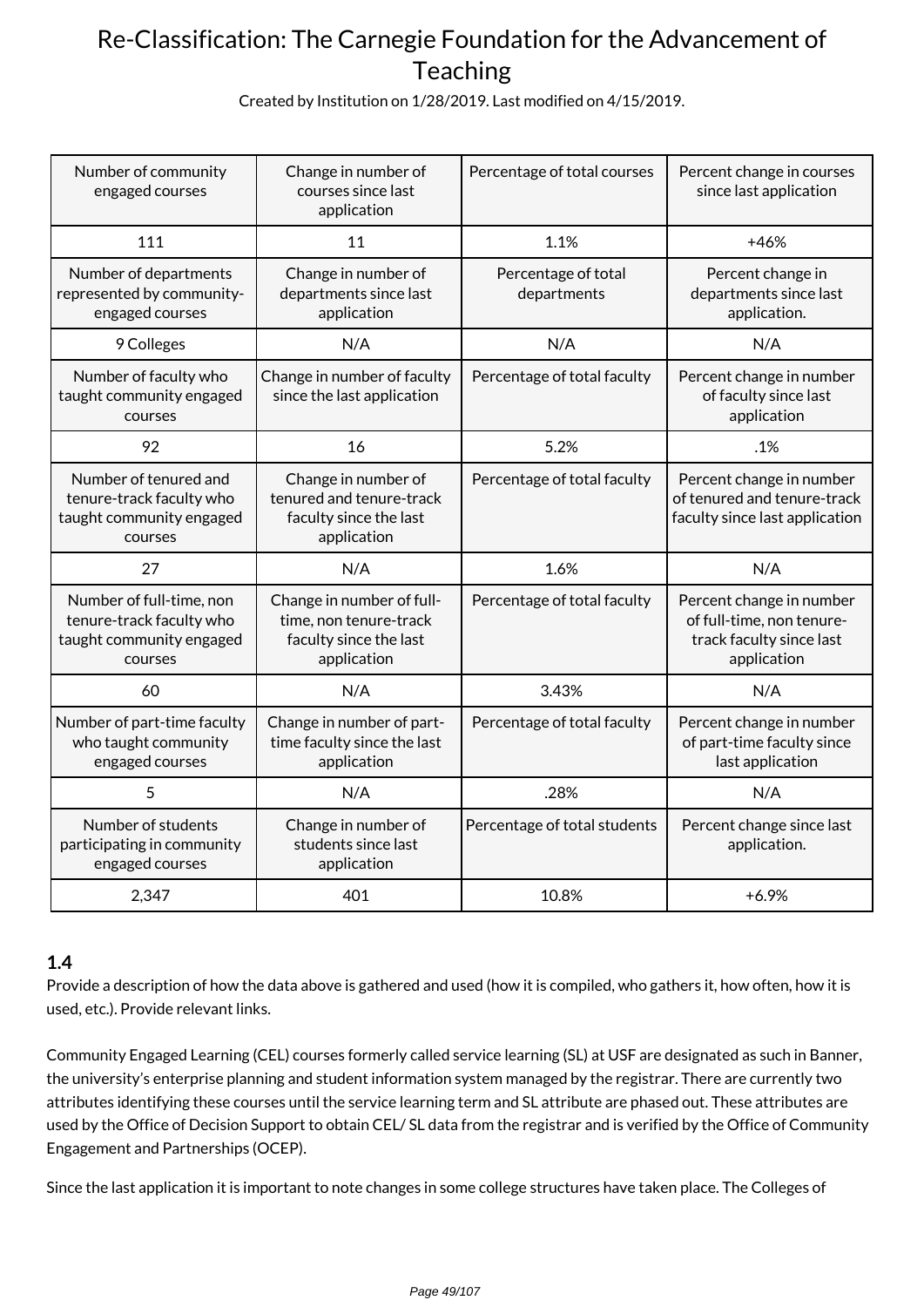Created by Institution on 1/28/2019. Last modified on 4/15/2019.

Nursing, Public Health, Medicine, Pharmacy, and the Patel College of Global Sustainability no longer have individual departments or schools. Given this change, community engaged learning courses reported in question 1.3 are at the college level.

The CEL/SL is gathered for Planning, Performance, and Accountability discussed in section 3.1 of this application. The information is used for goal-setting and monitoring of Key Performance Indicators with periodic updates for colleges and, is a data element in the College Review packets. As part of this accountability process, CEL/ SL information is captured for use by colleges for planning academic offerings and other activities.

This data is also used by the OCEP and CLCE units to identify faculty and community partners for awards on an off campus. There are several established community engagement awards at the University of South Florida, for example, The Provost's Community Engagement Award, The Office of Student Success: Best Collaborator Award; Center for Leadership and Civic Engagement: Community Partner of the Year, Community Partner Ultimate Bull Award, and the Good Neighbor Partner Award. OCEP also awards faculty with the Community Engaged Educator Award and community partners with the Community Engaged Co-Educator Award.

Based on the information about college efforts related to curricular community engagement confirmed for the PPA, OCEP plans and implements strategies to build CEL capacity within colleges. This information also leads to mapping community partner and university contact points for understanding community engagement, outreach and partnerships efforts.

### **1.5**

As evidence requested for your earlier classification, you were asked whether you have institutional (campus-wide) learning outcomes for students' curricular engagement with community.

For re-classification, describe what has changed, if anything, regarding assessment of institutional learning outcomes associated with curricular engagement. What are the outcomes, how are these outcomes assessed, and what are the results of the assessment? Provide relevant links.

For the 2010 Classification, USF reported no institutional learning outcomes (SLO's) for curricular engagement. In 2018, all disciplines, community-engaged courses (previously referred to as service-learning) awarded the CEL attribute must have SLOs associated with curricular engagement. With the adoption of the new EGE, faculty leadership in collaboration with the Directors from the Offices of Undergraduate Research, Education Abroad, and Internships; Academy of Teaching and Learning; and Office of Community Engagement and Partnerships developed general SLOs for all HIP courses, including CEL. The EGE was implemented in Fall 2018, and an assessment plan have been approved by the General Education Council for future reporting of HIP SLOs.

OCEP developed specific student learning outcomes for CEL courses not included in the EGE curriculum. Faculty have access to a pre- and post-assessment tool to measure five attributes of community-engaged learning with their students. Each faculty member is encouraged to use this tool. The measure focuses on the following:

- 1. The value of CEL on student learning;
- 2. The value of CEL to/for the community;
- 3. The value of CEL on the students' career aspirations;
- 4. The value CEL on the development of skills;
- 5. The value of CEL on the students' sense of civic/social responsibility and values.

In 2017, a pre- and post-test assessment of 376 first-year engineering students for the five student-learning outcomes demonstrated a statistically significant increase between student's sense of civic and social responsibility and values after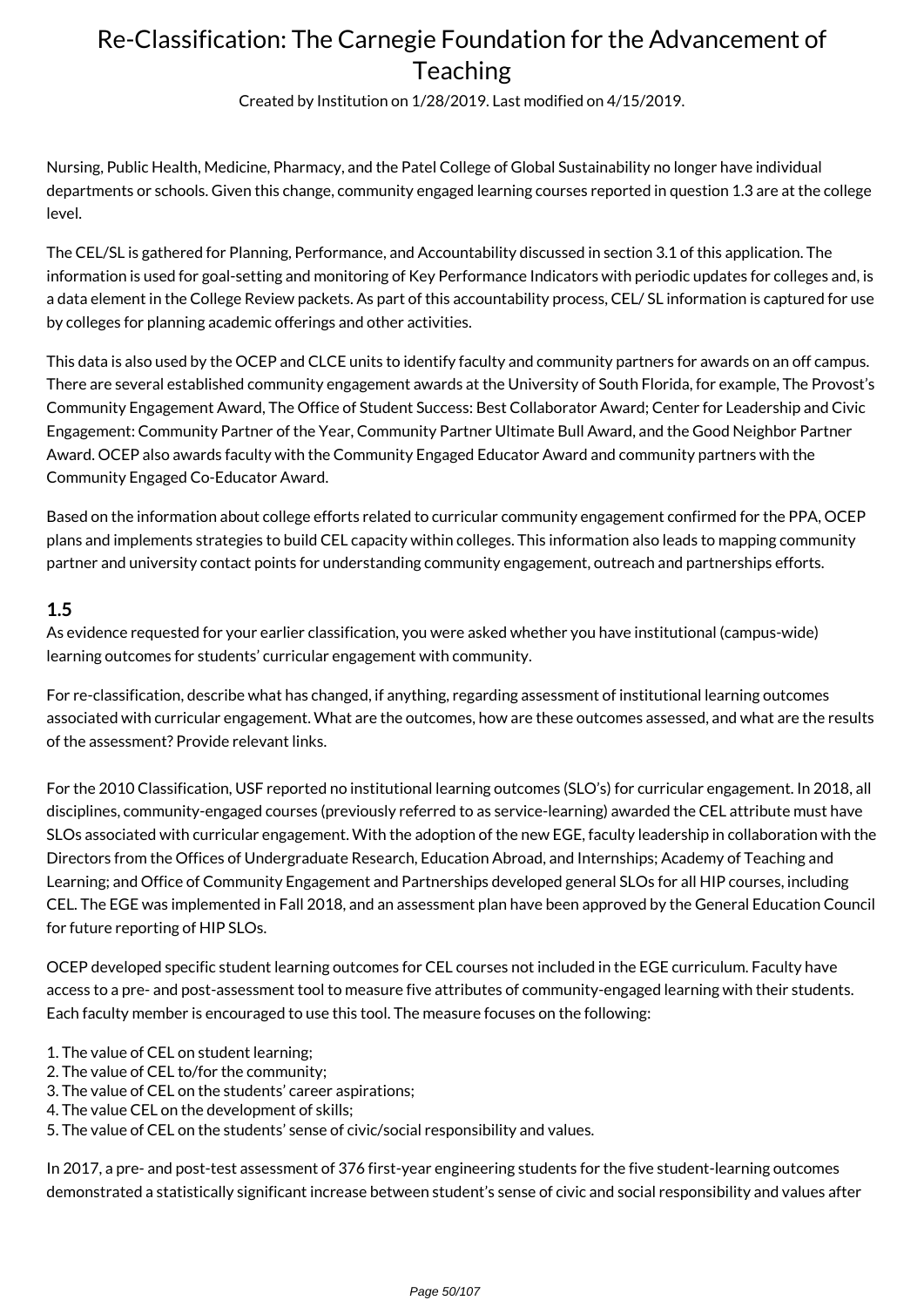Created by Institution on 1/28/2019. Last modified on 4/15/2019.

participating in the course. The data suggest that CEL increased student learning after participating in the course. The data also suggest that students expected the CEL course to contribute to career skill attainment, and post-test findings suggested students believed the course had contributed to the attainment of these skills.

High Impact Practice courses must include the following student learning outcomes:

1. Students will demonstrate the ability to engage in meaningful critical reflection in required coursework.

2. Under professional oversight, students will demonstrate the ability use contextually-appropriate behaviors, tools, techniques and/or dispositions.

3. Students will demonstrate the ability to integrate discipline-specific knowledge into the contextualized experience.

4. Students will synthesize discipline-appropriate learning via a culminating assignment.

All Ethical Reasoning and Civic Engagement courses must include 3 of the 6 learning outcomes:

1. Students will demonstrate the capacity to collect data within and apply explanatory and predictive models to local communities.

2. Students will connect and extend knowledge (facts, theories, etc.) from their own academic fields of study to civic

engagement and their own participation in civic life, politics, and government.

3. Students will demonstrate the ability to comprehend, express, and adapt to ideas based on others' perspectives.

4. Students will work across and within community contexts to achieve a civic aim.

5. Students will independently and accurately apply ethical perspectives and concepts to ethical questions or civic projects,

as appropriate, and demonstrate the ability to consider the full implications of this application.

6. Students will demonstrate an ability to recognize ethical and professional responsibilities.

https://www.usf.edu/undergrad/general-education-council/gened-revision/assessment.aspx

https://www.usf.edu/undergrad/general-education-council/gened-revision/assessment.aspx

### 2. Curriculum

For each curricular activity listed below, indicate whether or not community engagement is integrated into it, and then describe what has changed since the last classification. Provide relevant links if available.

| Is Community<br>Engagement<br>integrated into this<br>area? | Yes                                                                                                                                                                                                                                                                                                                                                                                                                                                                                                                                                                                                                                                                                                                                                                                                                                                                                                                                                |
|-------------------------------------------------------------|----------------------------------------------------------------------------------------------------------------------------------------------------------------------------------------------------------------------------------------------------------------------------------------------------------------------------------------------------------------------------------------------------------------------------------------------------------------------------------------------------------------------------------------------------------------------------------------------------------------------------------------------------------------------------------------------------------------------------------------------------------------------------------------------------------------------------------------------------------------------------------------------------------------------------------------------------|
| What has changed<br>since the last<br>classification?       | In 2010, the USF Office of Undergraduate Research (OUR) sponsored course-based and mentor-<br>led credit courses, 10 that involved collaborative community-based research, and eight which<br>received NSF grants related to hurricane preparedness.<br>Since the last classification, OUR has vastly expanded and deepened their efforts to integrate<br>community-engaged learning into undergraduate research. OUR strongly encourages students<br>to pursue projects with societal impact primarily through the Global Citizens Project, which<br>focuses on the UN's Sustainable Development Goals. There is an increased awareness among<br>students regarding research opportunities with a community engagement component. This has<br>occurred primarily through research workshops focused on community engagement, funding<br>opportunities to incentivize projects, and partnerships with student organizations to spread the<br>word. |

#### **Curricular Activity: 2.1 Student Research**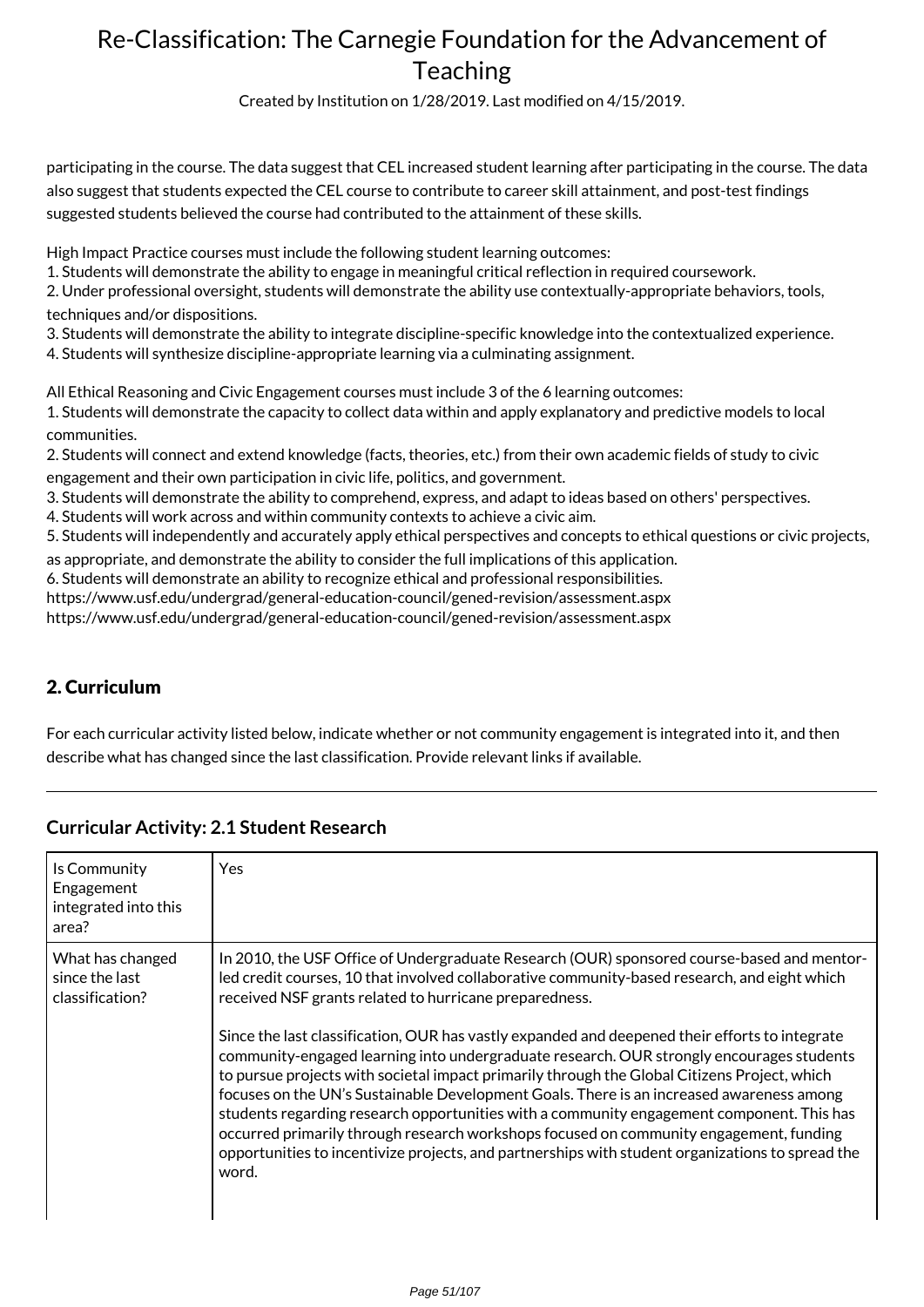Created by Institution on 1/28/2019. Last modified on 4/15/2019.

|                         | The mission of the Office for Undergraduate Research (OUR) is to engage students – from<br>admissions to graduation $-$ in the pursuit of undergraduate research: an inquiry or creative<br>project that makes an original contribution to their discipline. Herein, an outline for OUR's<br>strategic approach, featured activities, and key partnerships is provided. Underlying each is a<br>commitment to OUR students, OUR community, and OUR future through targeted activities to<br>generate meaningful narratives for inspiring exemplary support. In this, USF empowers the next<br>generation of citizen scholars, equipped with 21st-century workforce skills for a global<br>environment, to fulfill USF's vision for students: lifelong success.                                                                                                                                                     |
|-------------------------|--------------------------------------------------------------------------------------------------------------------------------------------------------------------------------------------------------------------------------------------------------------------------------------------------------------------------------------------------------------------------------------------------------------------------------------------------------------------------------------------------------------------------------------------------------------------------------------------------------------------------------------------------------------------------------------------------------------------------------------------------------------------------------------------------------------------------------------------------------------------------------------------------------------------|
|                         | Students have carried out various research projects in partnership with the community and<br>campus. Students studied various transportation issues in partnership and collaboratively with<br>USF Parking & Transportation, such as: "Implementation of Hybrid Transit-Oriented<br>Development at USF, Carbon Emissions @USF, USF Car Volume, Transportation between IQ<br>Apartments and USF Campus, and Bus Services for Disabled and Injured Bus Riders."<br>Subsequently, students presented their findings to their partner and at the Undergraduate<br>Research Symposium.                                                                                                                                                                                                                                                                                                                                  |
|                         | Another research project that turned into a community engagement effort and improved<br>teaching and learning occurred through the course. "Changemaking and Wicked Problems". OUR<br>worked with the community partner, Tampa Innovation Alliance, to explore transit in the Tampa<br>Bay Region. Student projects were provided to the community partner for use in advancing<br>discourse about challenges in the community. Students were able to gain valuable, real-world<br>experiences interacting with the CEO of HART, a representative from TBARTA, as well as a local<br>Urban Planner and Lawyer focused on municipal codes. Students interviewed residents who<br>utilized public transportation to advise city partners about transportation challenges.<br>Undergraduate Research is one of the high impact practices now integrated into the new<br>Enhanced General Education curriculum at USF. |
| Web Link (if available) | http://www.arcgis.com/apps/MapJournal/index.html?appid=e81f706928cd42168f0bde70ea91<br>cab <sub>0</sub><br>https://www.arcgis.com/apps/Cascade/index.html?appid=f58a88c310f9448ebf6d40f5b6f4915<br>8                                                                                                                                                                                                                                                                                                                                                                                                                                                                                                                                                                                                                                                                                                               |
|                         | https://kumu.io/lee-ever/usf-car-volume#current-parking-system<br>https://www.arcgis.com/apps/MapJournal/index.html?appid=7c8689b431a34b1c86d4f27dc6d<br>85fca<br>http://www.arcgis.com/apps/MapJournal/index.html?appid=55e3d19429f44b39815ea2bfb991<br>0d05                                                                                                                                                                                                                                                                                                                                                                                                                                                                                                                                                                                                                                                      |
|                         | https://www.usf.edu/ons/past-winners/amberstory.aspx<br>https://nationalcenterforexcellenceinhomelessservices.wordpress.com/2017/04/09/the-future-<br>of-innovation-lies-in-collaboration-usf-social-work-and-engineering-students-pave-the-way/                                                                                                                                                                                                                                                                                                                                                                                                                                                                                                                                                                                                                                                                   |

### **Curricular Activity: 3.1 Student Leadership Courses**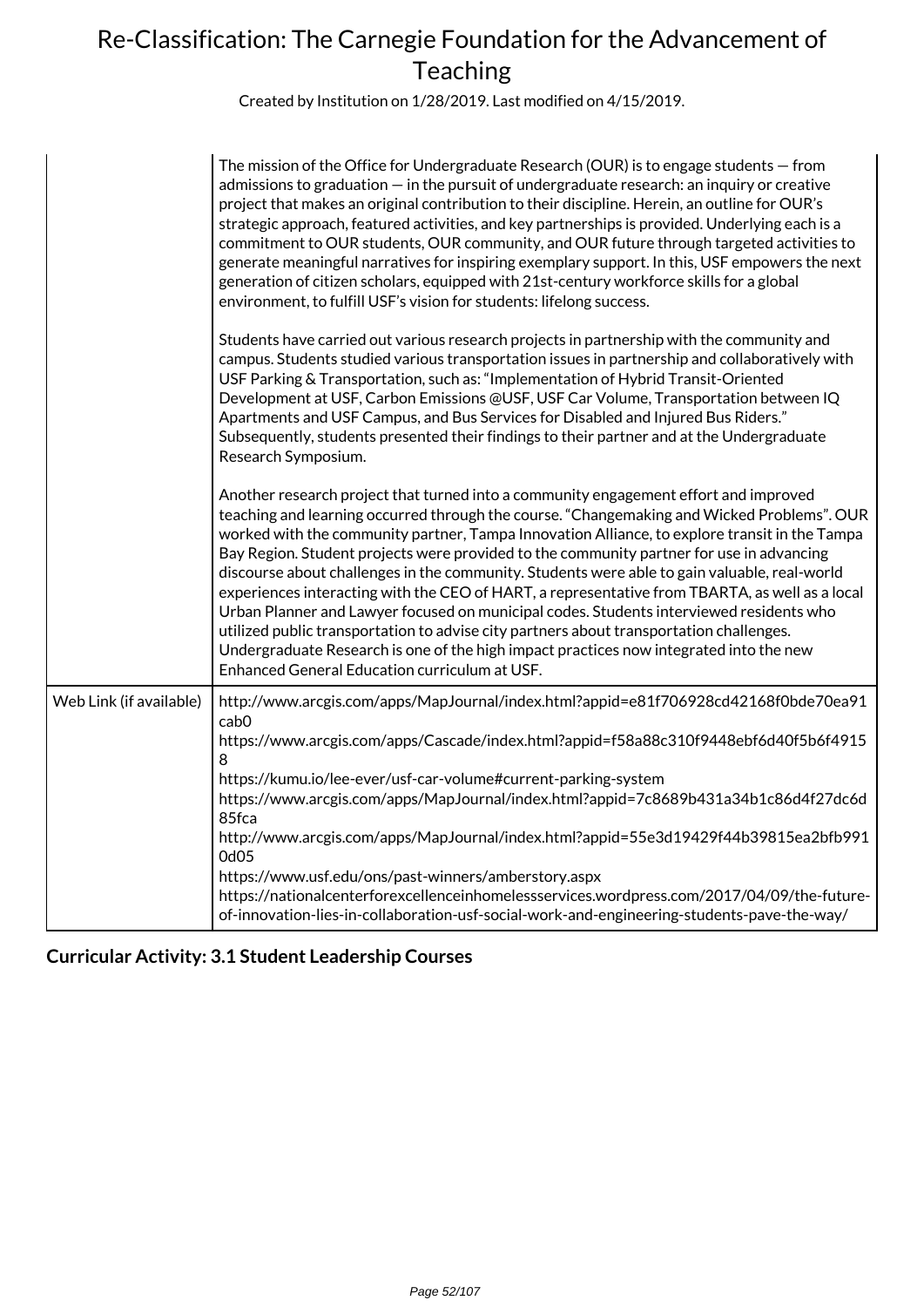Created by Institution on 1/28/2019. Last modified on 4/15/2019.

| Is Community<br>Engagement<br>integrated into this<br>area? | Yes                                                                                                                                                                                                                                                                                                                                                                                                                                                                                                                                                                                                                                                                                                                                                                                                                                                                                                                                                                                                                                                                                                                                                                                                                                                                                                                                                                                                                                                                                                                                                                                                          |
|-------------------------------------------------------------|--------------------------------------------------------------------------------------------------------------------------------------------------------------------------------------------------------------------------------------------------------------------------------------------------------------------------------------------------------------------------------------------------------------------------------------------------------------------------------------------------------------------------------------------------------------------------------------------------------------------------------------------------------------------------------------------------------------------------------------------------------------------------------------------------------------------------------------------------------------------------------------------------------------------------------------------------------------------------------------------------------------------------------------------------------------------------------------------------------------------------------------------------------------------------------------------------------------------------------------------------------------------------------------------------------------------------------------------------------------------------------------------------------------------------------------------------------------------------------------------------------------------------------------------------------------------------------------------------------------|
| What has changed<br>since the last<br>classification?       | In the 2010 application, the USF Center for Leadership and Civic Engagement (CLCE) offered<br>students opportunities for leadership through three main programs. One of these programs was<br>a three-credit undergraduate course. Today, USF has expanded leadership opportunities through<br>a variety of service programs and 630 registered student organizations.<br>CLCE now offers a Leadership Minor that is offered in collaboration with Undergraduate Studies.<br>The Leadership Studies Program is interdisciplinary in nature and is of significant benefit to<br>students in all areas of study. Courses are designed to give students a theoretical and practical<br>grasp of leadership relying upon the basic assumption that leadership can be learned and,<br>therefore, taught. The program takes a unique approach to leadership education that combines<br>practical application of leadership theories and opportunities for students to study the<br>characteristics of authority, leadership, social dynamics, political processes, and the values that<br>orient human behavior. Effective Fall 2017, the minor in Leadership Studies consists of a<br>minimum of 12 credit hours, three of which are situated in a Leadership Capstone Seminar. The<br>goal of the course is to assist students in the integration of their academic study of leadership<br>and their leadership experiences in preparation for their roles as members of the work force. The<br>capstone provides students with an opportunity to reflect and act on what they have learned<br>about leadership. |
| Web Link (if available)                                     | https://www.usf.edu/student-affairs/leadership-civic-engagement/leadership-<br>development/leadership-studies-minor.aspx                                                                                                                                                                                                                                                                                                                                                                                                                                                                                                                                                                                                                                                                                                                                                                                                                                                                                                                                                                                                                                                                                                                                                                                                                                                                                                                                                                                                                                                                                     |

**Curricular Activity: 4.1 Internships/Co-ops**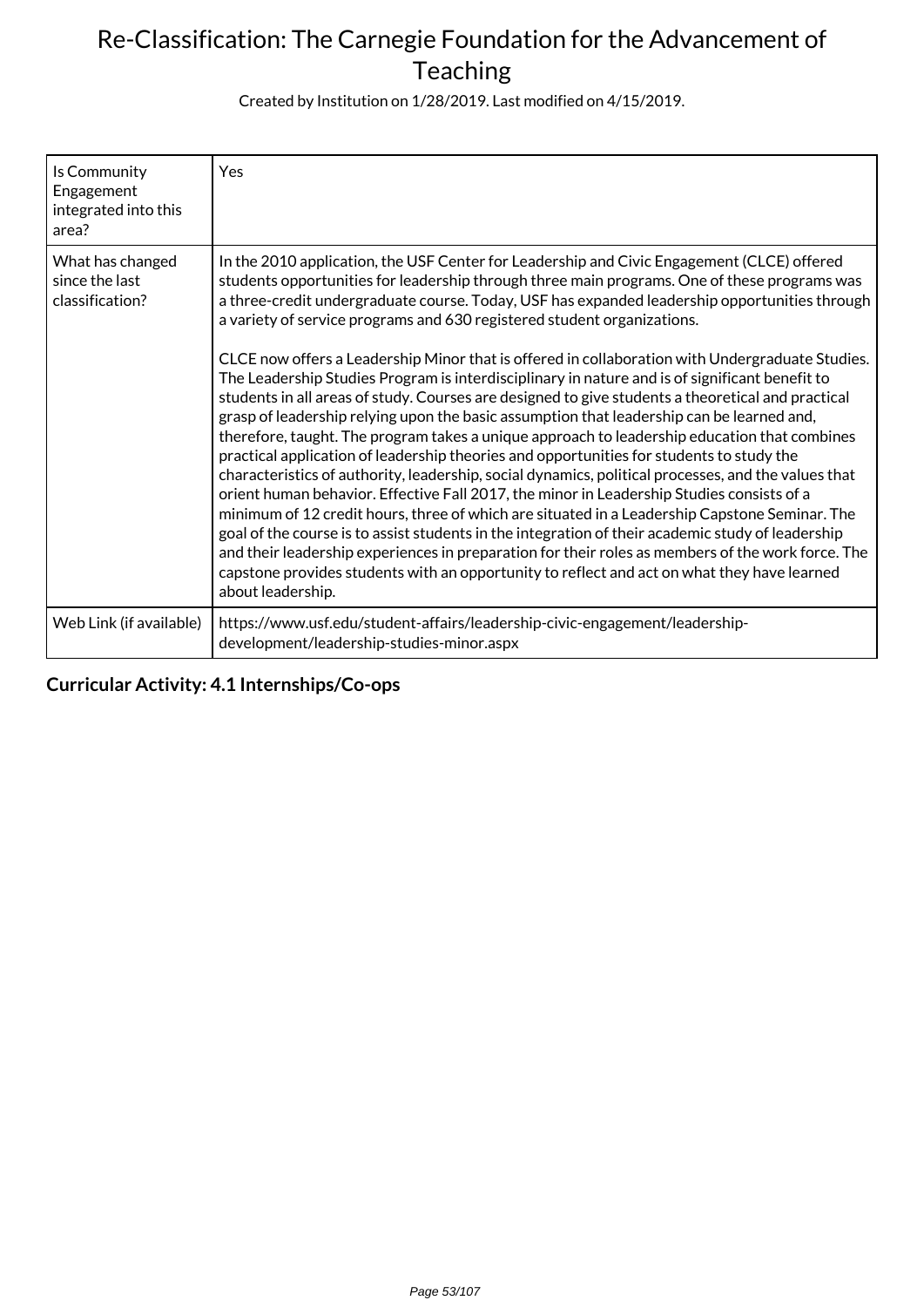Created by Institution on 1/28/2019. Last modified on 4/15/2019.

| Is Community<br>Engagement<br>integrated into this<br>area? | Yes                                                                                                                                                                                                                                                                                                                                                                                                                                                                                                                                                                                                                                                                                                                                                                                                                                                                                                                                                                                                                                                                                                                                                                                                                                                                                                                                                                                                                                                                                                                                                                                                                                                                           |
|-------------------------------------------------------------|-------------------------------------------------------------------------------------------------------------------------------------------------------------------------------------------------------------------------------------------------------------------------------------------------------------------------------------------------------------------------------------------------------------------------------------------------------------------------------------------------------------------------------------------------------------------------------------------------------------------------------------------------------------------------------------------------------------------------------------------------------------------------------------------------------------------------------------------------------------------------------------------------------------------------------------------------------------------------------------------------------------------------------------------------------------------------------------------------------------------------------------------------------------------------------------------------------------------------------------------------------------------------------------------------------------------------------------------------------------------------------------------------------------------------------------------------------------------------------------------------------------------------------------------------------------------------------------------------------------------------------------------------------------------------------|
| What has changed<br>since the last<br>classification?       | Just as described in 2010, USF continues to make extensive use of internships and cooperative<br>learning. Through the Office of Internships and Career Readiness, approximately 200 students<br>per year take the generic internship course, and over 4,500 USF students pursue internships<br>each year. A significant portion of these internships are completed in the community at nonprofit<br>organizations in support of both the student's goals and the organization's mission. In addition,<br>many colleges offer internships abroad, such as the College of Engineering, which offers an<br>internship for both graduate and undergraduate students in the Netherlands; The College of<br>Public Health practicum in Panama; and The School of Art and Art History, which offers a<br>community engagement internship locally or abroad. In addition, business units provide students<br>with internship opportunities that are community engaged. For example, the USF Department of<br>Emergency Management provides internship opportunities to students to work within the<br>emergency management program on the Tampa campus. Students commit 16 hours per week<br>and engage with various sectors on campus to prepare the campus for emergencies. The School<br>of Social Work provides ~50 undergraduate student internships each semester in local<br>nonprofits throughout the Tampa Bay region. The field placement requirement is 460 clock<br>hours or approximately 32 hours per week for 15 weeks. Additionally, social work students<br>complete 30 hours of co-curricular community service as part of the Bachelor in Social Work<br>program. |
|                                                             | In Spring 2016, the USF Department of Psychology began offering formal coursework tied to<br>undergraduate internships (CLP 4941-Community Practicum in Mental Health). Since then, they<br>have added another option whereby students can receive credit through supervised internships<br>in the community without any coursework (IDS 4942-Community Internship, 1 to 4 credits).<br>Since the Spring of 2016, 568 undergraduate students have served in internships at a variety of<br>community agencies. In the academic year 2017-2018, a total of 178 students have enrolled in<br>these courses. Additionally, 15 students participated in non-credit bearing internships. In<br>general, students can either find a community agency in which to compete an internship (IDS<br>4942) after approval from a faculty member or they can have an internship assigned to them<br>based on their interests (CLP 4941). For the Fall of 2018, there were 52 community agencies<br>hosting one or more undergraduate psychology interns.                                                                                                                                                                                                                                                                                                                                                                                                                                                                                                                                                                                                                                   |
| Web Link (if available)                                     | https://www.usf.edu/campus-life/internships-student-employment.aspx                                                                                                                                                                                                                                                                                                                                                                                                                                                                                                                                                                                                                                                                                                                                                                                                                                                                                                                                                                                                                                                                                                                                                                                                                                                                                                                                                                                                                                                                                                                                                                                                           |

**Curricular Activity: 5.1 Study Abroad**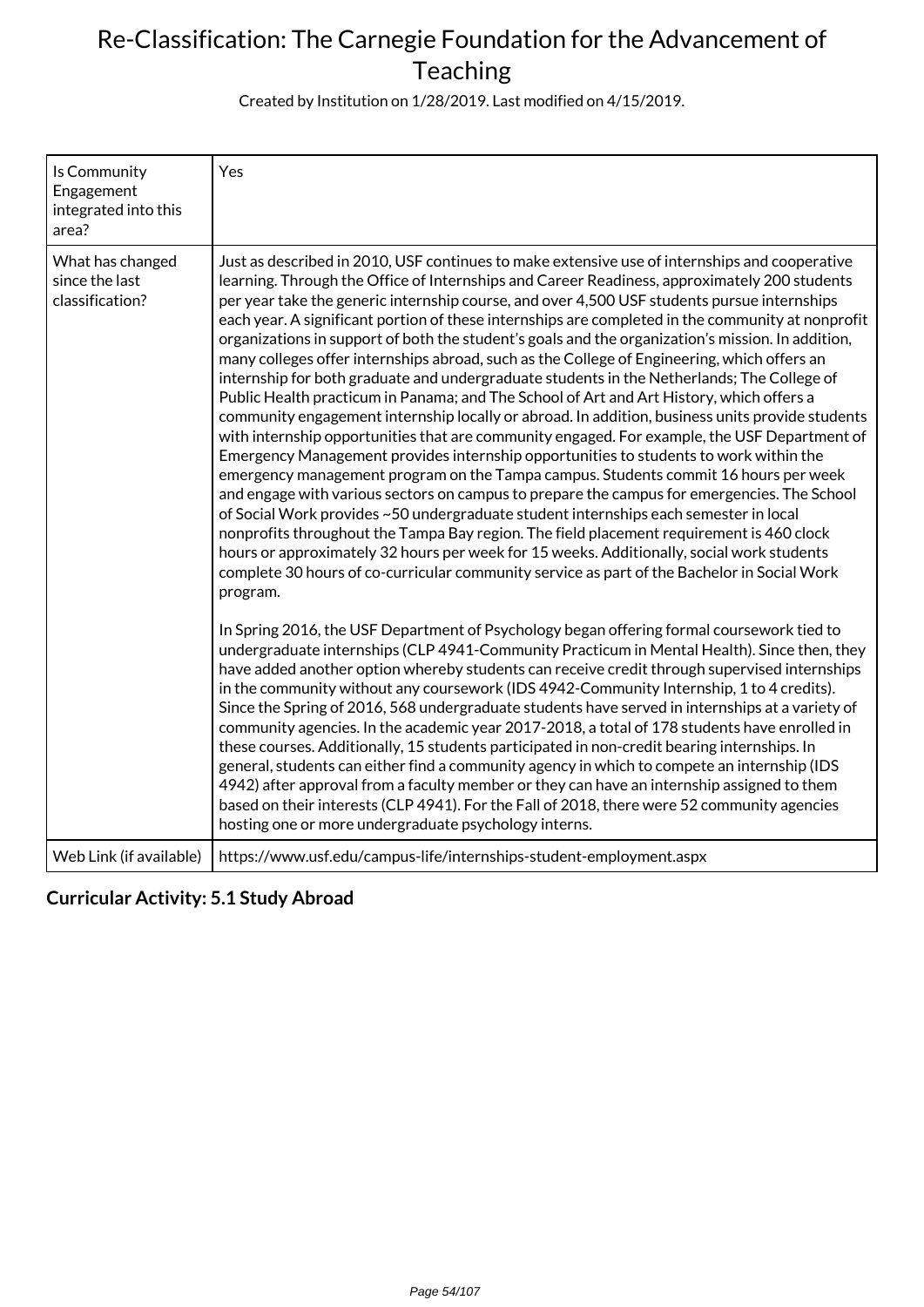Created by Institution on 1/28/2019. Last modified on 4/15/2019.

| Is Community<br>Engagement<br>integrated into this<br>area? | Yes                                                                                                                                                                                                                                                                                                                                                                                                                                                                                                                                                                                                                                                                                                                                                                                                                                                                                                                                                                                                                                                                                                                                                                                                                                                                                                                                                                                                                                                                                                                                                                                                                                                                                                                                                                                                                                                                                                                                                                                                                                                                                                                                                                                                                                                                                                                                                                                                                                                                                                                                                                                                                                                                                                                                                                                                                                                                                                                                                                                                                                                                                                                                                                                                                                                                                                                                                                                                                                                                                                                                                                                                                                                                                                            |
|-------------------------------------------------------------|----------------------------------------------------------------------------------------------------------------------------------------------------------------------------------------------------------------------------------------------------------------------------------------------------------------------------------------------------------------------------------------------------------------------------------------------------------------------------------------------------------------------------------------------------------------------------------------------------------------------------------------------------------------------------------------------------------------------------------------------------------------------------------------------------------------------------------------------------------------------------------------------------------------------------------------------------------------------------------------------------------------------------------------------------------------------------------------------------------------------------------------------------------------------------------------------------------------------------------------------------------------------------------------------------------------------------------------------------------------------------------------------------------------------------------------------------------------------------------------------------------------------------------------------------------------------------------------------------------------------------------------------------------------------------------------------------------------------------------------------------------------------------------------------------------------------------------------------------------------------------------------------------------------------------------------------------------------------------------------------------------------------------------------------------------------------------------------------------------------------------------------------------------------------------------------------------------------------------------------------------------------------------------------------------------------------------------------------------------------------------------------------------------------------------------------------------------------------------------------------------------------------------------------------------------------------------------------------------------------------------------------------------------------------------------------------------------------------------------------------------------------------------------------------------------------------------------------------------------------------------------------------------------------------------------------------------------------------------------------------------------------------------------------------------------------------------------------------------------------------------------------------------------------------------------------------------------------------------------------------------------------------------------------------------------------------------------------------------------------------------------------------------------------------------------------------------------------------------------------------------------------------------------------------------------------------------------------------------------------------------------------------------------------------------------------------------------------|
| What has changed<br>since the last<br>classification?       | For the 2010 application, USF provided information about CE curricular education abroad (EA)<br>opportunities. These offerings have increased in discipline and depth and will continue to grow.<br>The QEP had a major impact, awarding 186 EA scholarships totaling \$408,000 since inception.<br>EA offers students CE courses in over 25 countries in programs ranging from one week to one<br>year. Additionally, USF earned national recognition for increasing diversity in EA programs and<br>was named a 2017-2018 Gilman Greatest Growth Institution in the category of racial and ethnic<br>minority students. This honor comes from the U.S. Department of State's Bureau of Education<br>and Cultural Affairs' Benjamin A. Gilman International Scholarship and stems from USF's<br>innovative and strategic efforts to increase diverse study abroad participation. Launched in<br>2014, the program has generated a 34% increase in study abroad participation by Hispanic<br>students, a 49% increase in participation by multi-racial students, and a 55% increase in black<br>student participation. Course Offerings:<br>-The College of Education offers two leadership and service courses in Panama and the<br>Dominican Republic; both programs work with At-Risk Children.<br>-The Honors College began partnering with the Kerolle Initiative for Community Health in Sosúa,<br>Dominican Republic in 2016. Through this partnership, students have participated in global<br>health internships and conducted community-based research with the Kerolle Initiative.<br>-USF College of Engineering offers an eight-week summer program that allows students to<br>research and develop innovative technologies in water and waste water to meet the Millennium<br>Development Goals. It builds on USF's continuing relationship with the world's leading water<br>authorities at UNESCO-IHE Water Laboratory in Delft, Netherlands. USF is the only university in<br>the U.S. that has an existing Memorandum of Understanding (MoU) with UNESCO-IHE, Institute<br>for Water Education to pursue opportunities to collaborate on research and education.<br>-International Health Education is a practicum-style course in which students prepare online in<br>early spring for a community immersion in Panama. Students work in groups to develop real<br>health education interventions for a community, focusing on community needs and reality. Each<br>student group works on various topics, ranging from maternal and child health to tropical<br>diseases and vaccination.<br>-Community Nursing: Once or twice a year, groups of approximately 20 students from the<br>College of Nursing participate in a two-week community practicum learning about community<br>health and clinical processes in rural areas of Panama.<br>-Public Health Practicum/Seminar: This immersive experience allows undergraduate and/or<br>graduate students to evaluate Panama's public health care system, conduct community needs<br>assessments, experience cultural immersion with an indigenous group. Participants receive an<br>introduction to and history of the Panama Canal and learn its critical relevance to public health<br>measures in the region.<br>-University Collaborations: For the past six years, the USF Panama Program coordinated a global<br>health practicum in alliance with the University of Southern California's Keck School of Medicine.<br>For two weeks, a group of students in epidemiology, health education, health policy, global<br>health, and other public health tracks work on practical experience at a semi-rural community in<br>Panama. |
| Web Link (if available)                                     | http://news.usf.edu/article/templates/?a=8824&z=220&fbclid=IwAR1ipOEmKYDioQI8BfyeG-<br>skoQmymOW1DkVagfVx3TcsDVkI8KBkhQwet_k                                                                                                                                                                                                                                                                                                                                                                                                                                                                                                                                                                                                                                                                                                                                                                                                                                                                                                                                                                                                                                                                                                                                                                                                                                                                                                                                                                                                                                                                                                                                                                                                                                                                                                                                                                                                                                                                                                                                                                                                                                                                                                                                                                                                                                                                                                                                                                                                                                                                                                                                                                                                                                                                                                                                                                                                                                                                                                                                                                                                                                                                                                                                                                                                                                                                                                                                                                                                                                                                                                                                                                                   |

### **Curricular Activity: 6.1 Alternative Break tied to a course**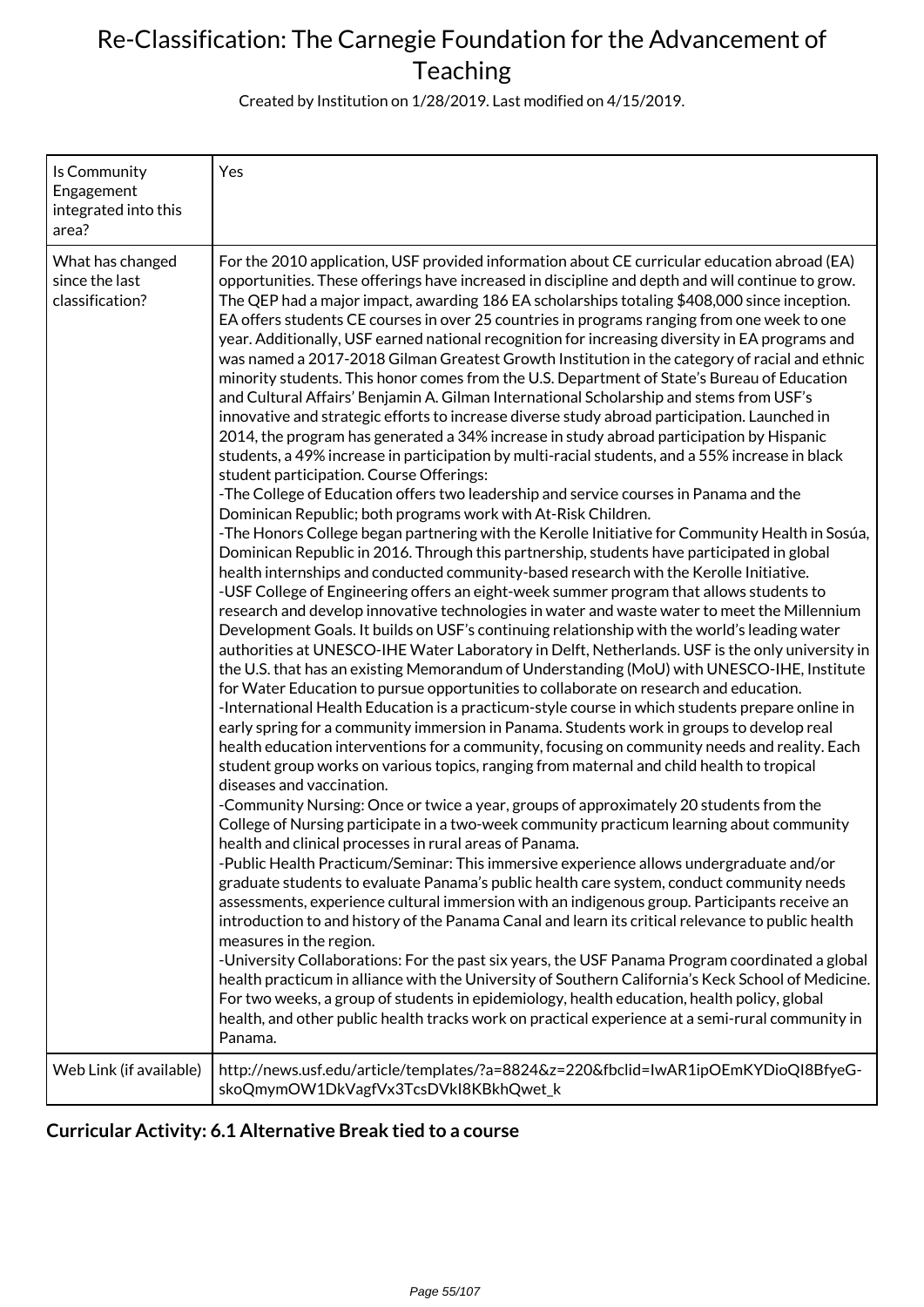Created by Institution on 1/28/2019. Last modified on 4/15/2019.

| Is Community<br>Engagement<br>integrated into this<br>area? | Yes                                                                                                       |
|-------------------------------------------------------------|-----------------------------------------------------------------------------------------------------------|
| What has changed<br>since the last<br>classification?       | At the present time there are no Alternative Break trips tied specifically to a credit bearing<br>course. |
| Web Link (if available)                                     |                                                                                                           |

### Curricular Activity: 7.1 Other. (Please specify in the " What has changed... " text box to **the right.)**

| Is Community<br>Engagement<br>integrated into this<br>area? | Yes                                                                                                                                                                                                                                                                                                                                                             |
|-------------------------------------------------------------|-----------------------------------------------------------------------------------------------------------------------------------------------------------------------------------------------------------------------------------------------------------------------------------------------------------------------------------------------------------------|
| What has changed<br>since the last<br>classification?       | A number of Doctoral Students in the College of Education have focused their research on the<br>impact of community engagement on student learning. Students in Engineering have partnered<br>with faculty to understand the impact of CE on Engineering Education. Other colleges are<br>encouraging doctoral students to explore this field of study as well. |
| Web Link (if available)                                     |                                                                                                                                                                                                                                                                                                                                                                 |

### 2.1.

For each curriculum area listed below, indicate whether or not community engagement been integrated into the curriculum at the institutional level, and then describe what has changed since the last classification. Provide relevant links if available.

### **Curriculum: 2.1 Core Course**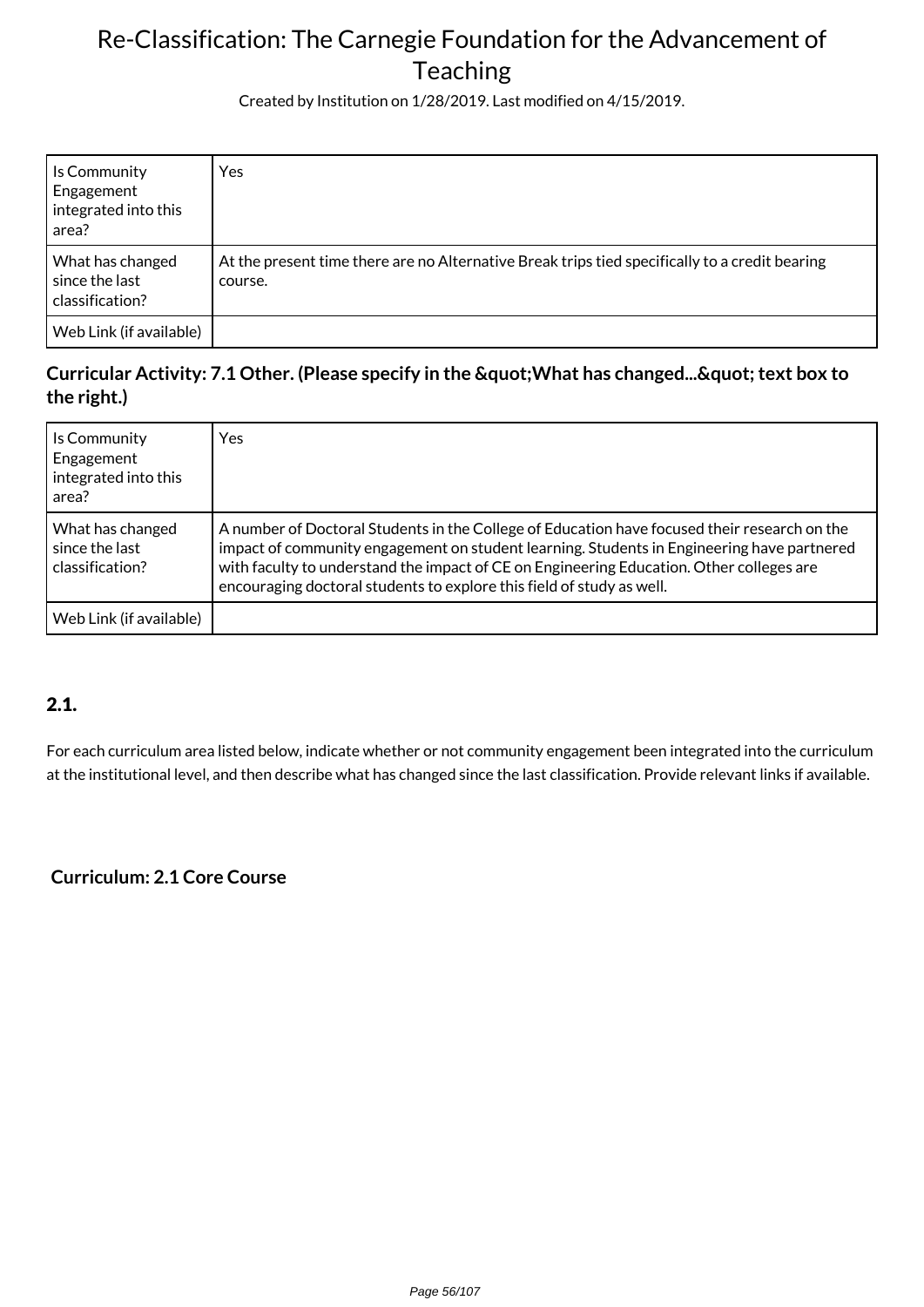Created by Institution on 1/28/2019. Last modified on 4/15/2019.

| Is Community<br>Engagement<br>integrated into this<br>area? | Yes                                                                                                                                                                                                                                                                                                                                                                                                                                                                                                                                                                                                                                                                                                                                                                                                                                                                                                                                                                                                                                                               |
|-------------------------------------------------------------|-------------------------------------------------------------------------------------------------------------------------------------------------------------------------------------------------------------------------------------------------------------------------------------------------------------------------------------------------------------------------------------------------------------------------------------------------------------------------------------------------------------------------------------------------------------------------------------------------------------------------------------------------------------------------------------------------------------------------------------------------------------------------------------------------------------------------------------------------------------------------------------------------------------------------------------------------------------------------------------------------------------------------------------------------------------------|
| What has changed<br>since the last<br>classification?       | As previously discussed there has been a major shift in the curriculum requirements at USF. In<br>2017, the University of South Florida faculty reviewed, drafted, and adopted the Enhanced<br>General Education (EGE), which encompasses four years of curriculum with a High Impact<br>Practice course. The developmental model focuses the first two years of core courses on<br>Knowledge and Intellectual & Practical Skills, while the last two years focus on Personal & Social<br>Responsibility and Integrative and Applied Learning. The EGE curriculum is an institutional-<br>level requirement in all majors. All USF students must take an ethical reasoning course in their<br>junior year and High Impact Practice course in their senior year. This new curriculum still allows<br>for faculty to teach CEL and civic engagement courses outside the High Impact Practice<br>requirements as well. Students are encouraged to participate in community-engaged<br>internships, work study, and CEL courses in their freshman and sophomore year. |
| Web Link (if available)                                     | https://www.usf.edu/undergrad/general-education-council/gened-revision/proposed-<br>program.aspx                                                                                                                                                                                                                                                                                                                                                                                                                                                                                                                                                                                                                                                                                                                                                                                                                                                                                                                                                                  |

### **Curriculum: 3.1 General Education**

| Is Community<br>Engagement<br>integrated into this<br>area? | <b>Yes</b>                                                                                                                                                                                                                                                                                                                                                                                                                                                                                                                                                                                                                                                                                                                                                                                                                                                                                                                                                                                    |
|-------------------------------------------------------------|-----------------------------------------------------------------------------------------------------------------------------------------------------------------------------------------------------------------------------------------------------------------------------------------------------------------------------------------------------------------------------------------------------------------------------------------------------------------------------------------------------------------------------------------------------------------------------------------------------------------------------------------------------------------------------------------------------------------------------------------------------------------------------------------------------------------------------------------------------------------------------------------------------------------------------------------------------------------------------------------------|
| What has changed<br>since the last<br>classification?       | As described in previous sections of this application, there has been a major shift in the<br>curriculum requirements at USF. In 2017, the University of South Florida faculty reviewed,<br>drafted, and adopted the Enhanced General Education. The curriculum was implemented in Fall<br>2018. The new EGE requires a High Impact Practice course as an institutional level requirement<br>in all majors in the senior year. This new curriculum still allows for faculty to teach CEL and civic<br>engagement courses outside the High Impact Practice requirements as well. However, the new<br>curriculum also requires students to take one HIP course within their discipline, of which CEL is<br>included but not required. In addition, students in all disciplines are required to take an Ethical<br>Reasoning and Civic Engagement (ERCE) course in their junior year. This course includes a High<br>Impact Practice as well. Many students take more than one of these courses. |
| Web Link (if available)                                     | https://www.usf.edu/undergrad/general-education-council/gened-revision/proposed-<br>program.aspx                                                                                                                                                                                                                                                                                                                                                                                                                                                                                                                                                                                                                                                                                                                                                                                                                                                                                              |

### **Curriculum: 4.1 First Year Experience Courses**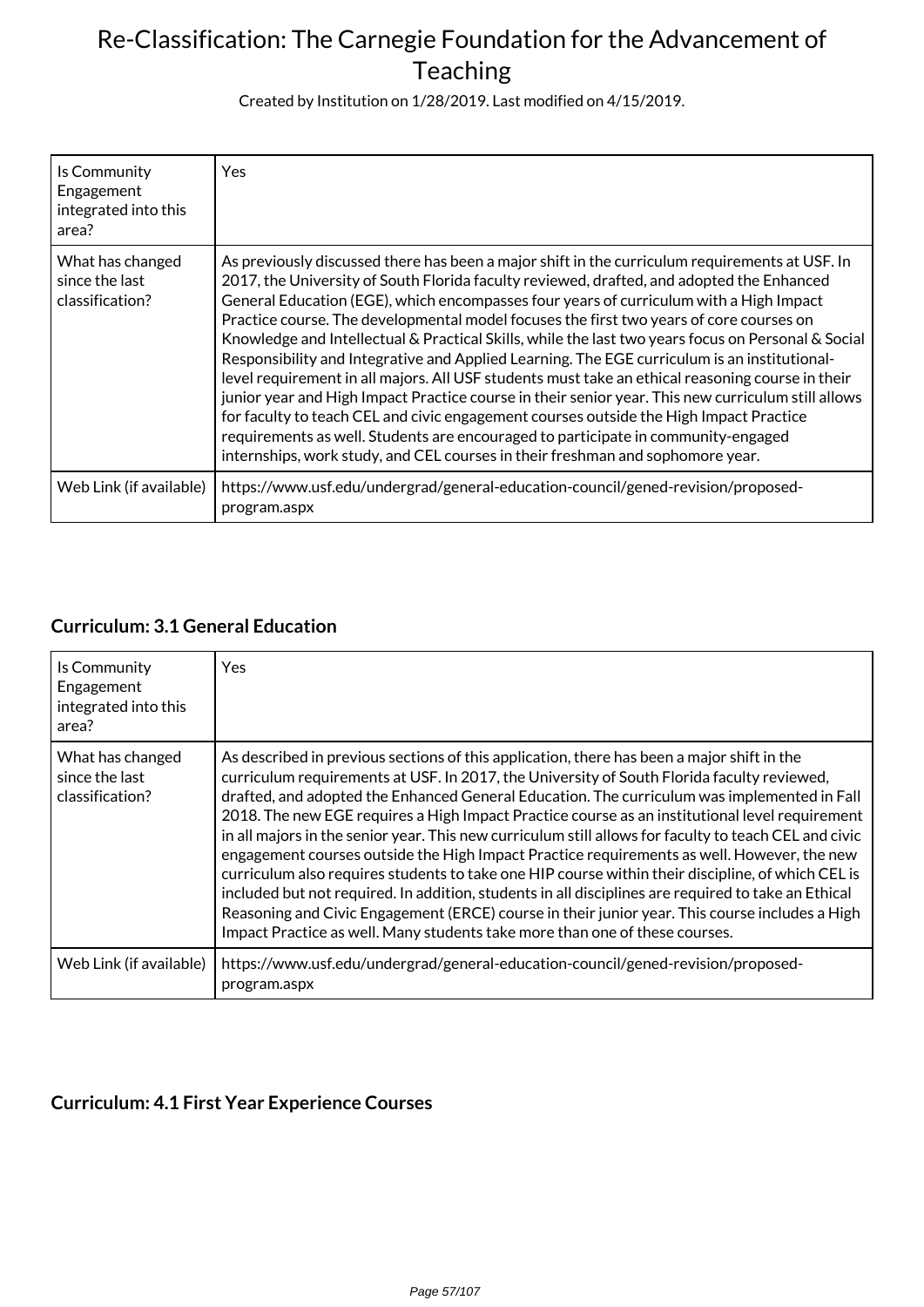Created by Institution on 1/28/2019. Last modified on 4/15/2019.

| Is Community<br>Engagement<br>integrated into this<br>area? | <b>Yes</b>                                                                                                                                                                                                                                                                                                                                                                                                                                                                                                                                                                                                                                                                                                                                                                                                                                                                                                                                           |
|-------------------------------------------------------------|------------------------------------------------------------------------------------------------------------------------------------------------------------------------------------------------------------------------------------------------------------------------------------------------------------------------------------------------------------------------------------------------------------------------------------------------------------------------------------------------------------------------------------------------------------------------------------------------------------------------------------------------------------------------------------------------------------------------------------------------------------------------------------------------------------------------------------------------------------------------------------------------------------------------------------------------------|
| What has changed<br>since the last<br>classification?       | In the previous application, the First Year Experience Courses included a service-learning<br>project or experience; however, in 2016, a review of all service-learning courses was<br>undertaken simultaneously with the revision of the curriculum for the First Year Experience<br>Courses. The service-learning designation was removed from most of these courses, as they did<br>not meet the revised high-quality criteria for service-learning designation. The First Year<br>Experience course was renamed Academic Foundations, and these courses are no longer<br>required to be designated as service-learning, though instructors may choose to include<br>community-engaged learning and have done so. Faculty who teach these courses and wish to<br>designate their course as CEL receive consultation and training, submit course proposals to<br>OCEP, and work with professional staff to meet quality standards for designation. |
| Web Link (if available)                                     |                                                                                                                                                                                                                                                                                                                                                                                                                                                                                                                                                                                                                                                                                                                                                                                                                                                                                                                                                      |

### **Curriculum: 5.1 Capstone (Senior Level Project)**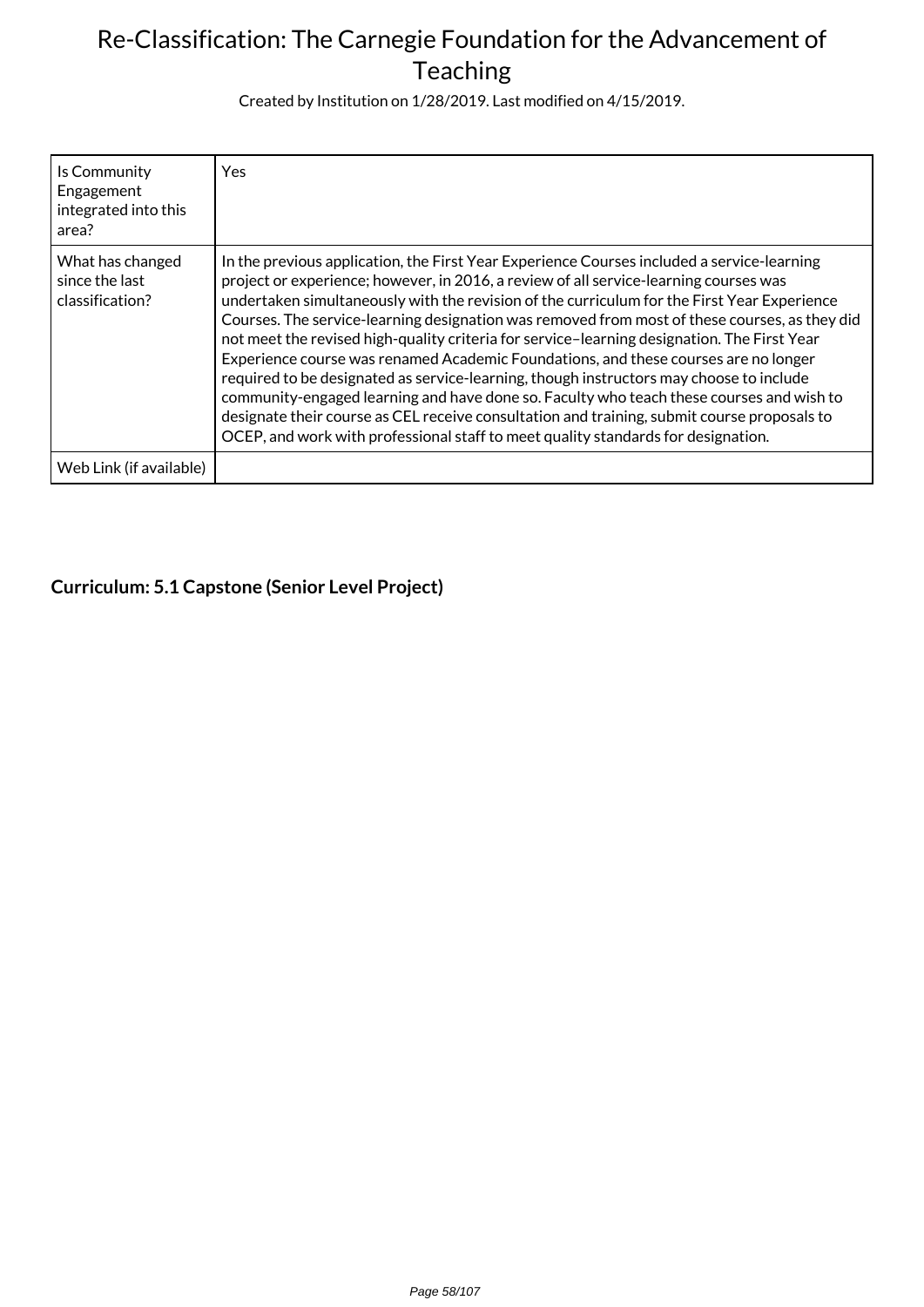Created by Institution on 1/28/2019. Last modified on 4/15/2019.

| Is Community<br>Engagement<br>integrated into this<br>area? | Yes                                                                                                                                                                                                                                                                                                                                                                                                                                                                                                                                                                                                                                                                                                                                                                                                                                                                                                                                                                                                                                                                                                                                                                                                                                                                                                                                                                                                                                                                                                                                                                                                                                                                                                                                                                                                                                                                                                                                                                                                                                                                                                                                                                                                                                                                                                                                                                 |
|-------------------------------------------------------------|---------------------------------------------------------------------------------------------------------------------------------------------------------------------------------------------------------------------------------------------------------------------------------------------------------------------------------------------------------------------------------------------------------------------------------------------------------------------------------------------------------------------------------------------------------------------------------------------------------------------------------------------------------------------------------------------------------------------------------------------------------------------------------------------------------------------------------------------------------------------------------------------------------------------------------------------------------------------------------------------------------------------------------------------------------------------------------------------------------------------------------------------------------------------------------------------------------------------------------------------------------------------------------------------------------------------------------------------------------------------------------------------------------------------------------------------------------------------------------------------------------------------------------------------------------------------------------------------------------------------------------------------------------------------------------------------------------------------------------------------------------------------------------------------------------------------------------------------------------------------------------------------------------------------------------------------------------------------------------------------------------------------------------------------------------------------------------------------------------------------------------------------------------------------------------------------------------------------------------------------------------------------------------------------------------------------------------------------------------------------|
| What has changed<br>since the last<br>classification?       | There have been significant changes in the integration of community engagement in the<br>curriculum throughout the campus since the last application, and capstone projects are no<br>exception. A number of colleges and departments encourage faculty to integrate community<br>engagement into the capstone courses. This is particularly evident in the College of Behavioral<br>and Community Sciences (Social Work, Child and Family Studies, Aging Studies), College of Arts<br>and Sciences (Sociology, Anthropology, Environmental Sciences, and Religious Studies) and the<br>College of Engineering (Mechanical, Electrical, Civil and Environmental). Additionally, while<br>capstones are included in the new Enhanced General Education as a High Impact Practice, many<br>colleges and departments recognize the importance of a community-engaged component to the<br>capstone course. Capstones may also take place as internships, in which students work in the<br>community with nonprofit agencies and organizations to carry out assessments, strategic<br>planning, or research projects that are identified by community partners.<br>Examples<br>In the Capstone Water Resources/Environmental Design Course for seniors in Civil and<br>Environmental Engineering, students work on real-world industrial and domestic water<br>treatment, water transport systems, and hydraulic systems to improve these systems in the<br>Tampa Bay Region.<br>In the Mechanical Engineering Capstone course, students often work on projects that enhance<br>the lives of people with disabilities, particularly focused on the challenges faced by individuals in<br>wheelchairs. Projects have ranged from modifications for Off-Road Design for a manual<br>wheelchair, to a Rotational Sliding Seat Mechanism, to a Portable Mobility Lift for<br>Transportation. Mechanical Engineering students have built and repaired lifts across the<br>campus and often consult with the ADA office and OCEP to identify meaningful projects.<br>The Senior Seminar in Early Childhood Education focuses on helping the student synthesize<br>university coursework and experiences in a full-time Pre-K and primary teaching placement.<br>Emphasis is placed on planning and implementing developmentally appropriate teaching-<br>learning experiences. |
| Web Link (if available)                                     | http://carrt.eng.usf.edu/education.htm<br>https://www.systemacademics.usf.edu/course-<br>inventory/?output=detail&subj=EEC#=4936                                                                                                                                                                                                                                                                                                                                                                                                                                                                                                                                                                                                                                                                                                                                                                                                                                                                                                                                                                                                                                                                                                                                                                                                                                                                                                                                                                                                                                                                                                                                                                                                                                                                                                                                                                                                                                                                                                                                                                                                                                                                                                                                                                                                                                    |

### **Curriculum: 6.1 In the Majors**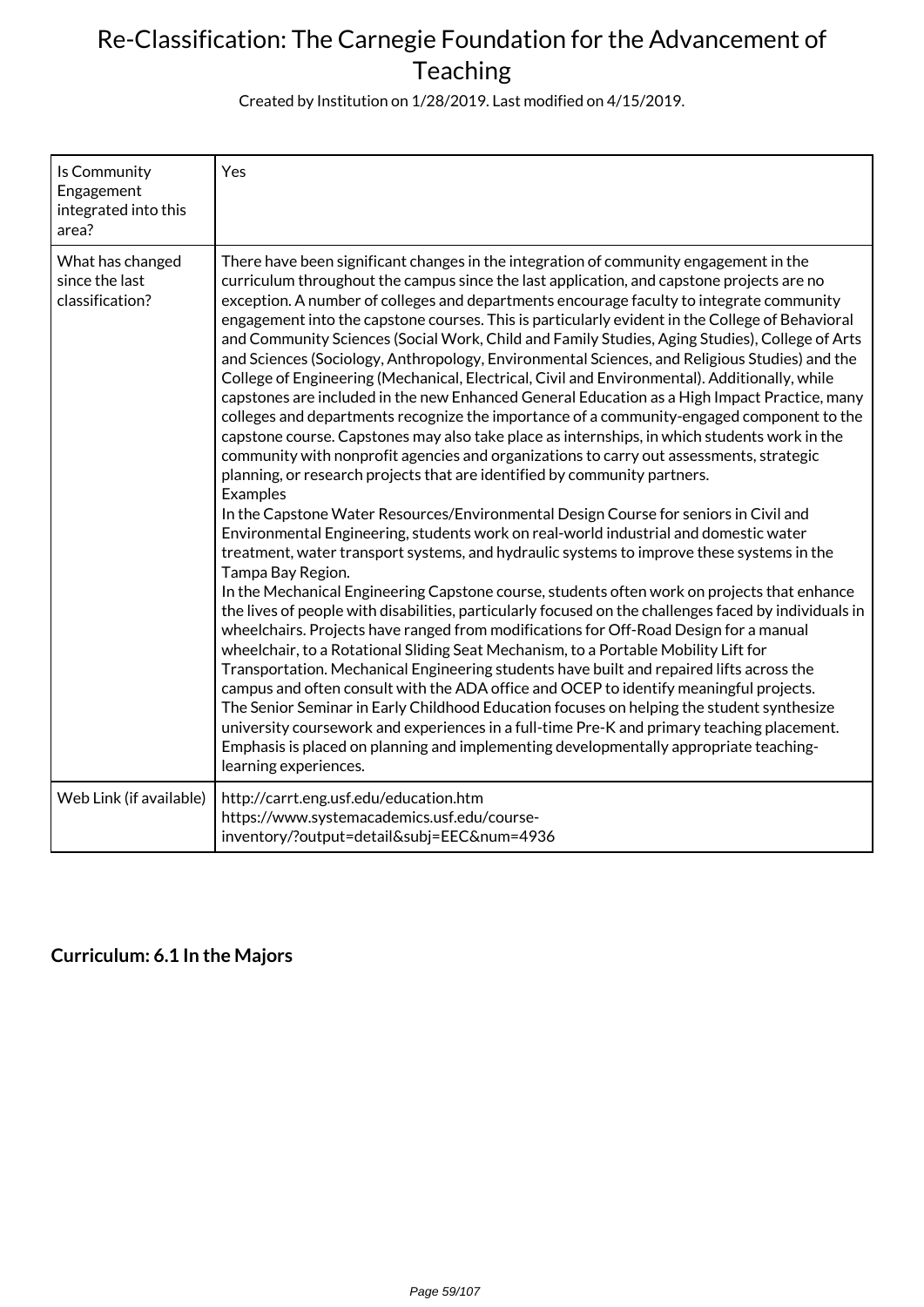Created by Institution on 1/28/2019. Last modified on 4/15/2019.

| Is Community<br>Engagement<br>integrated into this<br>area? | Yes                                                                                                                                                                                                                                                                                                                                                                                                                                                                                                                                                                                                                                                                                                                                                                                                                                                                                                                                                                                                                                                                                                                                                                                                                                                                                                                                                                                                                                |
|-------------------------------------------------------------|------------------------------------------------------------------------------------------------------------------------------------------------------------------------------------------------------------------------------------------------------------------------------------------------------------------------------------------------------------------------------------------------------------------------------------------------------------------------------------------------------------------------------------------------------------------------------------------------------------------------------------------------------------------------------------------------------------------------------------------------------------------------------------------------------------------------------------------------------------------------------------------------------------------------------------------------------------------------------------------------------------------------------------------------------------------------------------------------------------------------------------------------------------------------------------------------------------------------------------------------------------------------------------------------------------------------------------------------------------------------------------------------------------------------------------|
| What has changed<br>since the last<br>classification?       | As described in previous sections of this application, there has been a major shift in the<br>curriculum requirements at USF. In 2017, the University of South Florida faculty drafted and<br>adopted the new Enhanced General Education. High Impact Practice's is an institutional-level<br>requirement in all majors. This new curriculum still allows for faculty to teach CEL and civic<br>engagement courses outside the High Impact Practice requirements as well. However, the new<br>curriculum also requires students to take one HIP course within their discipline, of which CEL is<br>included but not required. In addition, students in all disciplines are required to take an Ethical<br>Reasoning and Civic Engagement (ERCE) course in their junior year. This course includes a high-<br>impact component. Many students take more than one of these courses.<br>As previously described, the QEP, Global Citizens Project requires students to participate in<br>community engagement as part of the service and curricular requirements to receive the Global<br>Citizens Award. Service-learning (CEL) courses (credit-bearing) and community service (non-<br>credit-bearing) can be used to fulfill some of the award requirements. Faculty and students are<br>encouraged to work with OCEP to identify or create credit-bearing options or to work with the<br>CLCE to find non-credit-bearing options. |
|                                                             | To graduate from the USF Honors College, students need to carry out 50 hours of community<br>service. Students must document their hours through the reporting platform BullSync used by<br>the USF Center for Leadership and Civic Engagement. By reporting through BullSync, students<br>are able to print out a Co-Curricular Transcript when completed. In addition to the service<br>requirement, the Honors College is a champion of community-engaged learning through their<br>recruitment of faculty and awarding of mini-grants to faculty for implementing these practices<br>(transportation, supplies, etc.). Most recently, Interim Associate Dean Catherine Wilkins<br>received the Outstanding Engaged Faculty Award from Florida Campus Compact for her work<br>with students on historic preservation with local museums. This is an ongoing effort. Dr. Wilkins<br>has taught a number of courses with the S-L attribute and serves as a mentor to other Honors<br>College faculty.                                                                                                                                                                                                                                                                                                                                                                                                                             |
| Web Link (if available)                                     | https://www.usf.edu/undergrad/general-education-council/gened-revision/proposed-<br>program.aspx<br>https://www.usf.edu/gcp/faculty-staff/award-faculty-staff.aspx                                                                                                                                                                                                                                                                                                                                                                                                                                                                                                                                                                                                                                                                                                                                                                                                                                                                                                                                                                                                                                                                                                                                                                                                                                                                 |

### **Curriculum: 7.1 In Minors**

| Is Community<br>Engagement<br>integrated into this<br>area? | <b>Yes</b>                                                                                                                                                                                                                                                                                                                                                               |
|-------------------------------------------------------------|--------------------------------------------------------------------------------------------------------------------------------------------------------------------------------------------------------------------------------------------------------------------------------------------------------------------------------------------------------------------------|
| What has changed<br>since the last<br>classification?       | Students are encouraged and offered CE courses throughout the curriculum. While CE is not a<br>specific requirement in the minors, it is integrated into the curriculum at an institutional level,<br>and many departments are encouraged to certify their courses as CEL and provide<br>opportunities for students to enroll in CEL courses throughout their education. |
| Web Link (if available)                                     |                                                                                                                                                                                                                                                                                                                                                                          |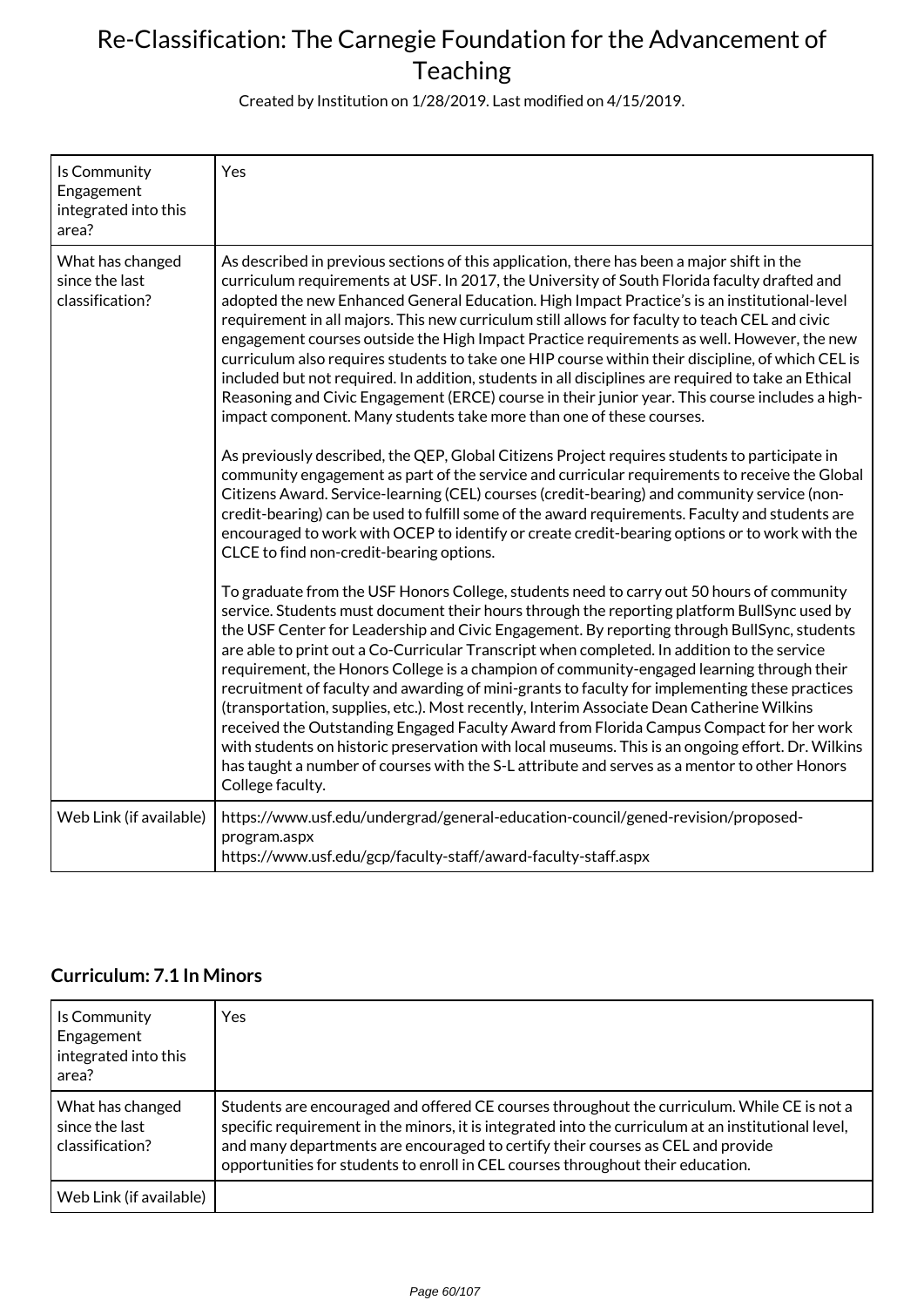Created by Institution on 1/28/2019. Last modified on 4/15/2019.

| Is Community<br>Engagement<br>integrated into this<br>area? | Yes                                                                                                                                                                                                                                                                                                                                                                                                                                                                                                                                                                                                                                                                                                                                                                                                                                                                                                                                                                                                                                                                                                                       |
|-------------------------------------------------------------|---------------------------------------------------------------------------------------------------------------------------------------------------------------------------------------------------------------------------------------------------------------------------------------------------------------------------------------------------------------------------------------------------------------------------------------------------------------------------------------------------------------------------------------------------------------------------------------------------------------------------------------------------------------------------------------------------------------------------------------------------------------------------------------------------------------------------------------------------------------------------------------------------------------------------------------------------------------------------------------------------------------------------------------------------------------------------------------------------------------------------|
| What has changed<br>since the last<br>classification?       | Community engagement is a component of Masters and Doctoral education across USF. While<br>not all colleges use a CE approach, it can be seen in graduate programs in colleges and programs<br>such as Business, Urban Planning, Sociology, Psychology, Medicine, Education, and Social Work.<br>Graduate students also participate in the Community Sustainability Partnership Program<br>(CSSP) offered through OCEP in partnership with local cities through the Patel College of<br>Global Sustainability, College of Engineering, and the College of Arts and Sciences.                                                                                                                                                                                                                                                                                                                                                                                                                                                                                                                                              |
|                                                             | The Graduate program in the Muma College of Business offers a community engagement<br>course entitled Ethics, Law and Sustainable Business Practices (aka the "S" Lab). In the "S" Lab,<br>graduate students work with real companies and non-profit organizations to create sustainable<br>business plans during a 12 week time frame. Students can select an organization of their choice<br>and the faculty leader takes requests for projects as well. Projects may involve a single student,<br>teams or the entire class. All projects follow the same template and approach:<br>Assess-What sutainability related initiatives has the organization undertaken to date?<br>Vision-What would the organization look like if it were 100% sustainable?<br>Plan - Construct a plan that describes how the organization can become sustainable.<br>Students complete a comparison analysis on similar organizations to search for best practices.<br>Recommendations are provided to the organization to address sustainability challenges around<br>the energy, waste, water, transportation, marketing and resources. |
|                                                             | The Psychological Services Center (PSC) at the University of South Florida is a teaching,<br>research, and service clinic. The PSC offers affordable outpatient mental health services to the<br>Tampa Bay community while providing graduate students in the Doctoral Program in Clinical<br>Psychology experience in the assessment and treatment of psychological problems. The PSC is<br>equipped to provide assessment and therapeutic services for adults, children, families, and<br>couples. Clinical psychology students provide a needed service to the community through this<br>clinic.                                                                                                                                                                                                                                                                                                                                                                                                                                                                                                                       |
|                                                             | The Masters Program in Social Work places 186 masters level students in local nonprofits,<br>hospitals and clinics throughout the Tampa Bay region. The requirements for successful<br>completion of an MSW degree include a field education component. USF requires a minimum of<br>900 total hours of field placement. Full-time students are in the field 20 hours per week for<br>three semesters; part-time students are in the field for 12 hours per week for five semesters.                                                                                                                                                                                                                                                                                                                                                                                                                                                                                                                                                                                                                                      |
|                                                             | The integration of community engagement into graduate education is growing and can be<br>evidenced through multiple course offerings in both masters and doctoral programs as well as<br>the awarding of NSF GRFP Fellows from Biomedical Engineering, Marine Science, Biographical<br>Oceanography, Chemical Education, Chemical Oceanography, Energy Engineering, Microbial<br>Biology, Computational Methods, Computer Security and Privacy, Social Science<br>Communication, Environmental Engineering, Ecology, and Biological Anthropology.                                                                                                                                                                                                                                                                                                                                                                                                                                                                                                                                                                         |
| Web Link (if available)                                     | http://psc.usf.edu/ClinicalServices.aspx<br>https://www.usf.edu/cbcs/social-work/programs/field-program/mswfieldprogram.aspx                                                                                                                                                                                                                                                                                                                                                                                                                                                                                                                                                                                                                                                                                                                                                                                                                                                                                                                                                                                              |

### **Curriculum: 8.1 Graduate Studies**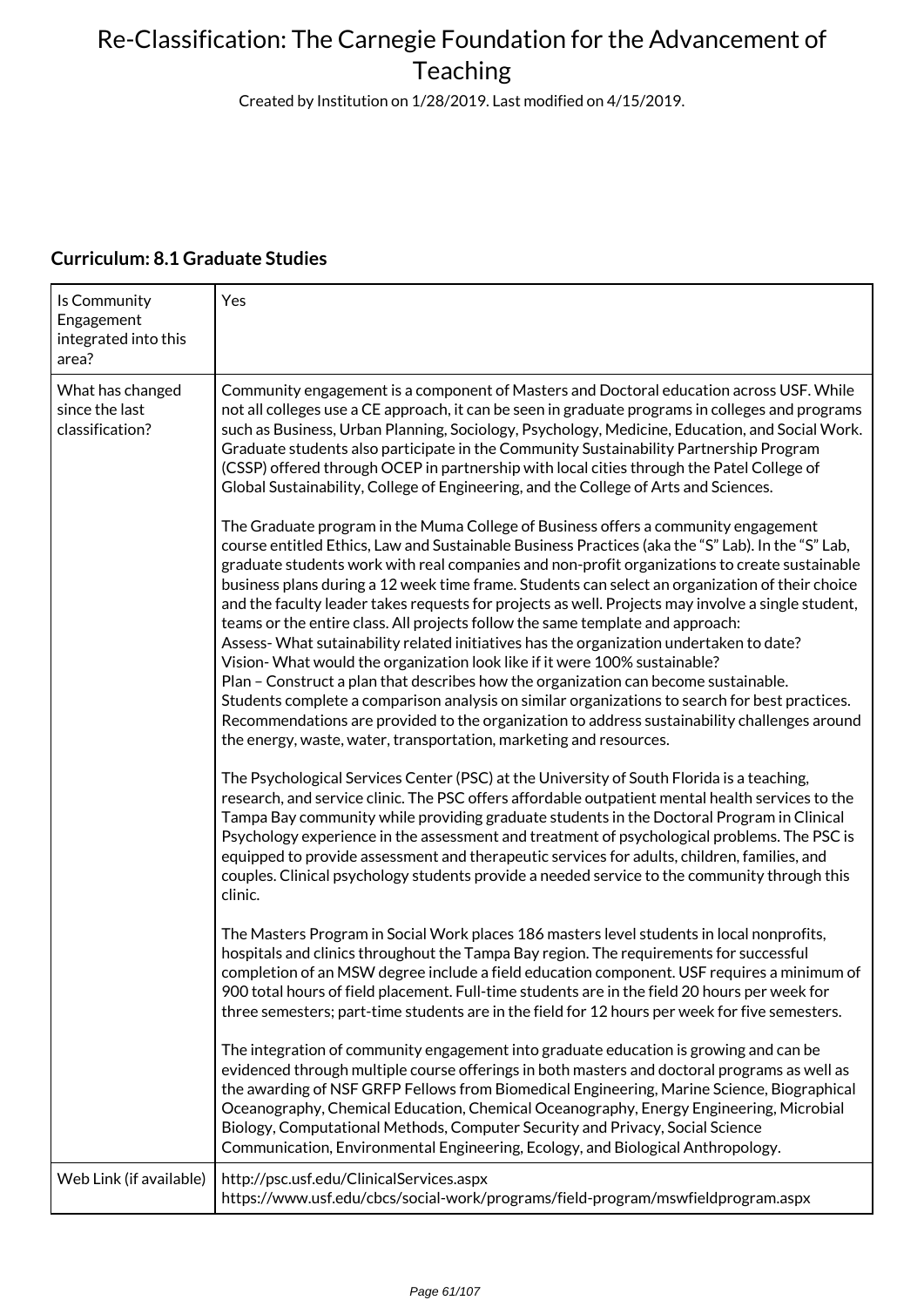Created by Institution on 1/28/2019. Last modified on 4/15/2019.

### **Curriculum: 9.1 Other. (Please specify in the " What has changed... & quot; text box to the right.)**

| Is Community<br>Engagement<br>integrated into this<br>area? | <b>Yes</b>                                                                                                                                                                                                                                                                                                                                                                                                                                                                                                                                                                                                                                                                                                                                                                                                                                                                                                                                                                                                                                                                                                                                                                                                                                                           |
|-------------------------------------------------------------|----------------------------------------------------------------------------------------------------------------------------------------------------------------------------------------------------------------------------------------------------------------------------------------------------------------------------------------------------------------------------------------------------------------------------------------------------------------------------------------------------------------------------------------------------------------------------------------------------------------------------------------------------------------------------------------------------------------------------------------------------------------------------------------------------------------------------------------------------------------------------------------------------------------------------------------------------------------------------------------------------------------------------------------------------------------------------------------------------------------------------------------------------------------------------------------------------------------------------------------------------------------------|
| What has changed<br>since the last<br>classification?       | "Collaborative Assignments and Projects" has been approved by the USF General Education<br>Council as a High Impact Practice for use in the Enhanced General Education implemented in<br>2018. Not all collaborative assignments have a CE component but many of these course<br>projects do address real world problems presented by a community partner in the classroom.<br>For courses with large class sizes, this approach becomes manageable and promotes community<br>engagement. For example, in a Land Use Planning course, students wrote policy<br>recommendations for a local municipality. This was not a feasible task individually, but working<br>as a team they were able to complete the project and present their findings to the partner.<br>The General Education Council defines collaborative learning as follows: "Collaborative<br>learning combines two key goals: learning to work and solve problems in the company of others,<br>and sharpening one's own understanding by listening seriously to the insights of others,<br>especially those with different backgrounds and life experiences. Approaches range from study<br>groups within a course, to team-based assignments and writing, to cooperative projects and<br>research." |
| Web Link (if available)                                     | https://www.usf.edu/atle/teaching/hips.aspx                                                                                                                                                                                                                                                                                                                                                                                                                                                                                                                                                                                                                                                                                                                                                                                                                                                                                                                                                                                                                                                                                                                                                                                                                          |

#### **2.2.**

Provide a summary narrative describing overall changes and trends that have taken place related to curricular engagement on campus since the last classification. In your narrative, address the trajectory of curricular engagement on your campus – where have you been, where are you now, where are you strategically planning on going? Provide relevant links.

In reviewing the 2005/2010 Carnegie Application for Engagement, it is apparent that curricular engagement at the University of South Florida has been on an upward trajectory that substantiates USF's commitment to both students' education and community well-being.

In 2010, USF reported that 76 faculty across all four campuses were teaching service-learning courses to 1,946 students. This included students participating in practicums and internships. At that time, there was no formalized faculty training or criteria for certifying service-learning courses. In 2017, there were 92 faculty teaching service learning courses at USF Tampa, and today (2019), USF Tampa has approximately 150 faculty teaching ~4,000 students located on one campus only. These courses are certified using rigorous criteria. With the implementation of the Community Engaged Learning Academy in 2017, faculty receive training to ensure the development of high-quality courses and the advancement of mutually beneficial partnerships. While there are many community-based practicums and internships offered through the various academic disciplines at USF which are community engaged, these experiential opportunities are not certified as CEL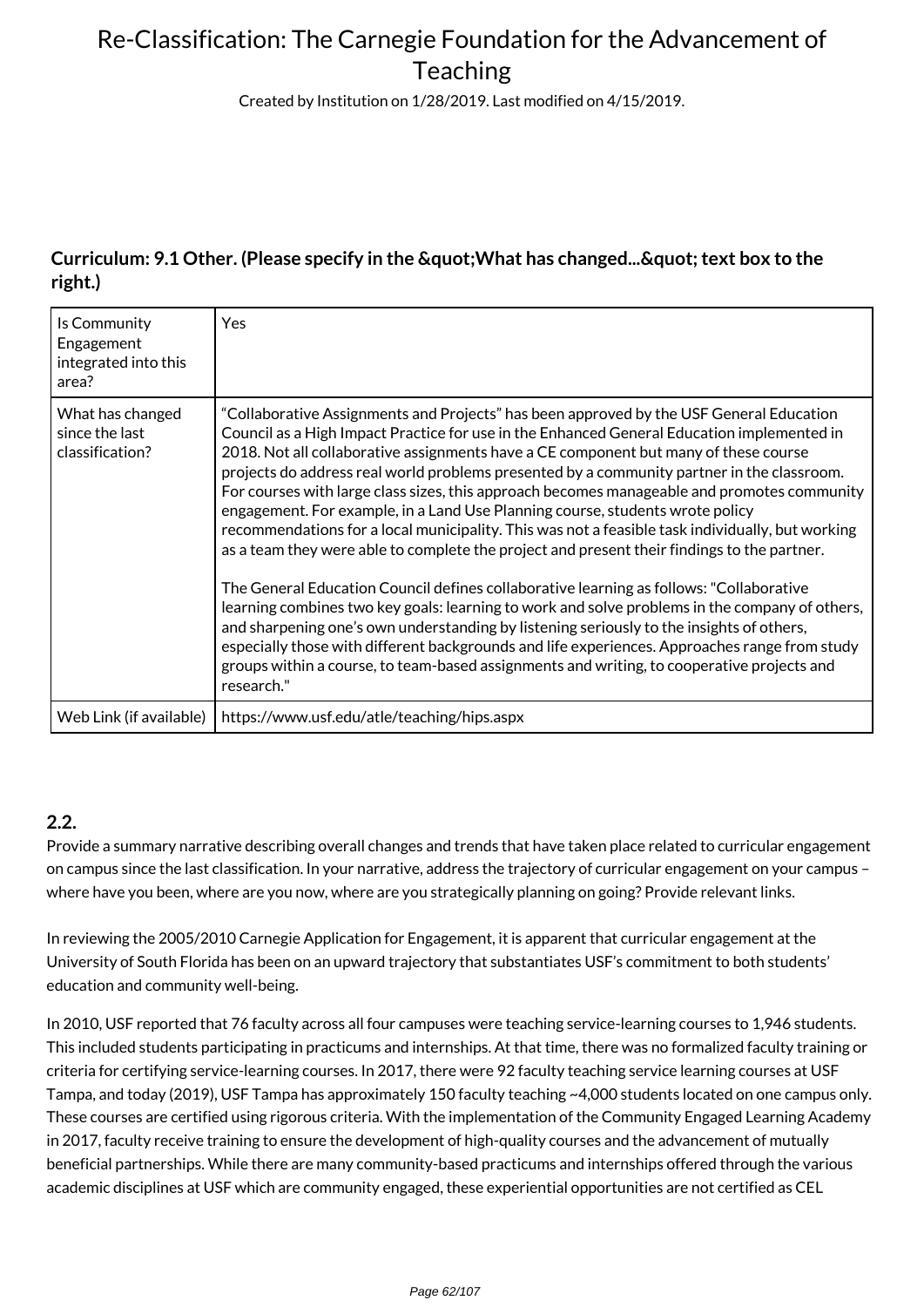Created by Institution on 1/28/2019. Last modified on 4/15/2019.

courses nor included in the reporting of CEL courses in this application.

It is important to note that as curricular engagement as grown, so has recognition for teaching CEL courses. This is evidenced in the recruitment of faculty with CE experience; awards for CE teaching at the institutional, college, and departmental levels; and in the revision of tenure and promotion guidelines in 2014. These changes encourage faculty creativity and willingness to develop and teach community-engaged courses.

Beginning in 2017, USF faculty carried out a year-long review of the USF General Education Curriculum. The result of this effort was the development of an Enhanced General Education (EGE) supported by both USF faculty and leadership. The revised curriculum highlights the significance of civic responsibility in the education of students as well as the importance of community engagement and other high-impact practices that enhance student learning. The curriculum was implemented in 2018-2019. This new curriculum will ensure that USF students in all colleges will have access to high-quality communityengaged curriculum in their junior and senior years of study. The curriculum does not negate the CEL courses offered outside the EGE, but rather supports the pedagogy throughout. This is evident in data that showed the growth of CEL prior to the implementation of the EGE curriculum.

In 2018, the Florida Legislature mandated that USF consolidate the three separately accredited campuses (Tampa, St. Petersburg and Sarasota-Manatee) into a single accredited university by 2020. This will mean that services to students on all campuses will be equitably distributed, including the integration of the Enhanced General Education Curriculum and the expansion of curricular engagement course offerings. This compels us to work collaboratively to provide quality CEL courses, partnerships, and faculty education for all USF students. We expect curricular engagement to be an integral component throughout USF and recognize opportunities for growth in new areas of engagement. https://www.usf.edu/engagement/faculty/outstanding-community-engaged-teaching-award.aspx https://www.usf.edu/undergrad/general-education-council/gened-revision/proposed-program.aspx https://www.usf.edu/system/board-of-trustees/system-consolidation/

### B. Co-Curricular Engagement

Co-curricular Engagement describes structured learning that happens outside the formal academic curriculum through trainings, workshops, and experiential learning opportunities. Co-curricular Engagement requires **structured reflection** and **connection to academic knowledge** in the context of **reciprocal, asset-based community partnerships**.

| Co-Curricular<br>Engagement                | Selected   | Description                                                                                                                                                                                                                                                                                                                                                                                                                                                                                                                                                                                                                                                                                                                                                                                                                                                                                                                                                                                                                                                        |
|--------------------------------------------|------------|--------------------------------------------------------------------------------------------------------------------------------------------------------------------------------------------------------------------------------------------------------------------------------------------------------------------------------------------------------------------------------------------------------------------------------------------------------------------------------------------------------------------------------------------------------------------------------------------------------------------------------------------------------------------------------------------------------------------------------------------------------------------------------------------------------------------------------------------------------------------------------------------------------------------------------------------------------------------------------------------------------------------------------------------------------------------|
| Social Innovatio<br>n/entrepreneur<br>ship | <b>Yes</b> | Since 2012, the USF Student Innovation Incubator has operated as a partnership between<br>the USF Center for Entrepreneurship and USF Office of Research & Innovation. The<br>center's faculty, staff, and alumni support and mentor student companies through<br>education, training, and connection to the business community.<br>Since inception, more than 100 student companies have been nurtured, accelerated, and<br>launched. These new ventures create opportunities for students and recent alumni to<br>chart their own careers. The new businesses create employment opportunities for the<br>student founders as well as others in the community. While not all of these innovation<br>projects developed include co-curricular engagement, some student entrepreneurs have<br>developed companies that are reciprocal, asset-based, and tied to academic knowledge.<br>For example, Education Rebound is a mentorship, development, and training service for<br>students. KnobullPR matches USF students with local businesses and organizations to |
|                                            |            |                                                                                                                                                                                                                                                                                                                                                                                                                                                                                                                                                                                                                                                                                                                                                                                                                                                                                                                                                                                                                                                                    |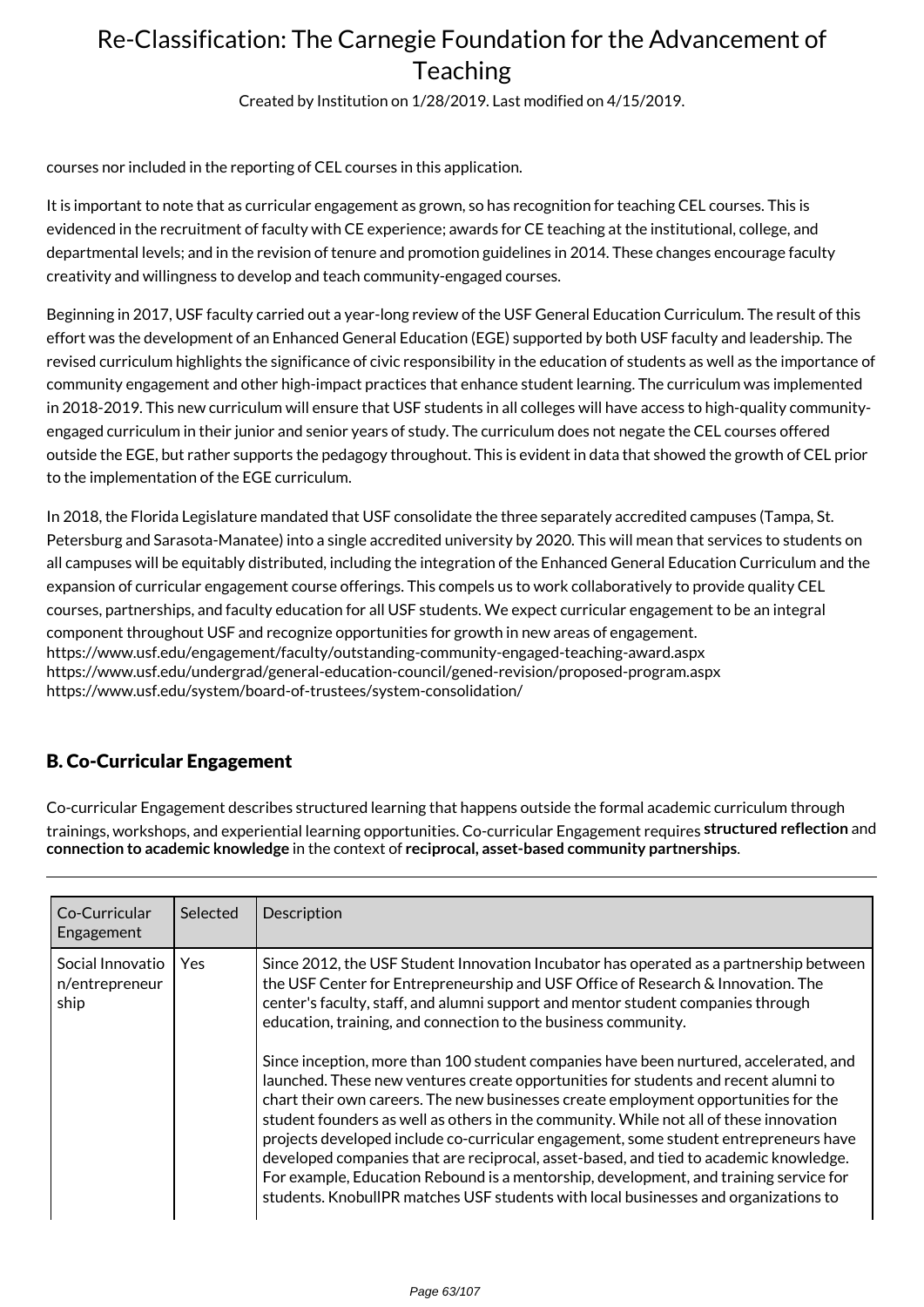|                                                             |     | create mutually beneficial relationships that will allow both parties to advance their goals.<br>VRenewables is developing a street light that operates on renewable energy, such as solar<br>and wind power, that would not require a power grid connection. No Flood Florida is a<br>service that provides consumers with the ability to receive a report containing flood risk<br>for their property. Sugar Sitters is a program impacting the lives of people affected by<br>chronic disease and disabilities.<br>https://www.usf.edu/entrepreneurship/initiatives/incubator.aspx<br>https://www.usf.edu/business/news/articles/180404-spotlight-popovic-aleksandar.aspx                                                                                                                                                                                                                                                                                                                                                                                                                                                                                                                                                                                                                                                                                                                                                                                                                                                                                                                                                                                                                                                                                                                            |
|-------------------------------------------------------------|-----|---------------------------------------------------------------------------------------------------------------------------------------------------------------------------------------------------------------------------------------------------------------------------------------------------------------------------------------------------------------------------------------------------------------------------------------------------------------------------------------------------------------------------------------------------------------------------------------------------------------------------------------------------------------------------------------------------------------------------------------------------------------------------------------------------------------------------------------------------------------------------------------------------------------------------------------------------------------------------------------------------------------------------------------------------------------------------------------------------------------------------------------------------------------------------------------------------------------------------------------------------------------------------------------------------------------------------------------------------------------------------------------------------------------------------------------------------------------------------------------------------------------------------------------------------------------------------------------------------------------------------------------------------------------------------------------------------------------------------------------------------------------------------------------------------------|
| Community<br>service projects<br>- outside of the<br>campus | Yes | USF offers a range of service projects outside of campus locally, regionally, and globally.<br>The CLCE hosts bi-weekly service trips to the Tampa Bay community. Partners are able to<br>advertise service opportunities on BullSync. The CLCE also coordinates two annual days<br>of service aligned with the Corporation for National and Community Service (CNCS) days<br>of service. CLCE hosts Charge in the fall and Stampede of Service in the spring. CHARGE:<br>GRAB SERVICE BY THE HORNS (SEPTEMBER) is an annual kick-off to the community<br>service year, occuring at the start of each fall semester. Hundreds of new students come<br>out to volunteer together in the Tampa Bay area. This new-student tradition of service<br>connects students with the community, but also connects them with USF juniors and<br>seniors who help them learn about engagement opportunities on campus. STAMPEDE OF<br>SERVICE (SOS) (JANUARY) SOS honors the values of Dr. Martin Luther King, Jr. by<br>engaging students in meaningful service experiences that move them along the Active<br>Citizens Continuum. In the process, students connect with each other around common<br>causes while learning how their passions connect to the UN Sustainable Development<br>Goals. Traditionally, SOS was a single day of service limited to 4 hours. SOS 2019 was<br>envisioned to be a weekend of service, allowing students to serve on different and, in<br>some cases, multiple days and times, based on their availability. The programmatic shift<br>opened the door to new community partners who, in the past, could not participate due to<br>scheduling limitations. This new format served as a template for monthly service<br>"conferences" aligned to specific UNSDGs in the region. |
|                                                             |     | The USF Health Service Corps is an interdisciplinary program that enables students in<br>nursing, public health, physical therapy, pharmacy, physician assistant, and medical (MD<br>and MS/PhD) programs to participate in meaningful and rewarding health-related<br>community service activities together. The USF Health Service Corps is sponsored by the<br>USF Area Health Education Center and has its own coordinator, who assists participating<br>USF Health students in planning, implementing, and evaluating service-learning activities.<br>In the past, each College had initiated its own service activities, e.g. National Primary Care<br>Week, Public Health Week, Nurses Week, health fairs, school physicals and more.<br>However, there was little interdisciplinary collaboration between Colleges for these<br>events. The purpose of the USF Health Service Corps is to facilitate opportunities for<br>students in all areas of USF Health to work together on specific time-limited service<br>events, as well as new ongoing service-learning projects throughout the year.<br>The USF Health Service Corps is designed primarily for USF Health students in the CON,<br>COPH, COP, COM, DPT and PA programs. For some non-clinical events, there are<br>opportunities for USF undergraduate pre-health professional students to become<br>involved.<br>Both short- and long-term service events and projects are offered throughout the year in<br>the greater Tampa area as well as in nearby rural areas.<br>https://health.usf.edu/ahec/usfhealthservicescorps/hscevents<br>https://www.usf.edu/student-affairs/leadership-civic-engagement/civic-<br>engagement/volunteer-opportunities.aspx                                                                          |
| Community<br>service projects                               | Yes | There are a number of community service and engagement projects within the campus<br>that benefit the on-campus and off-campus communities.                                                                                                                                                                                                                                                                                                                                                                                                                                                                                                                                                                                                                                                                                                                                                                                                                                                                                                                                                                                                                                                                                                                                                                                                                                                                                                                                                                                                                                                                                                                                                                                                                                                             |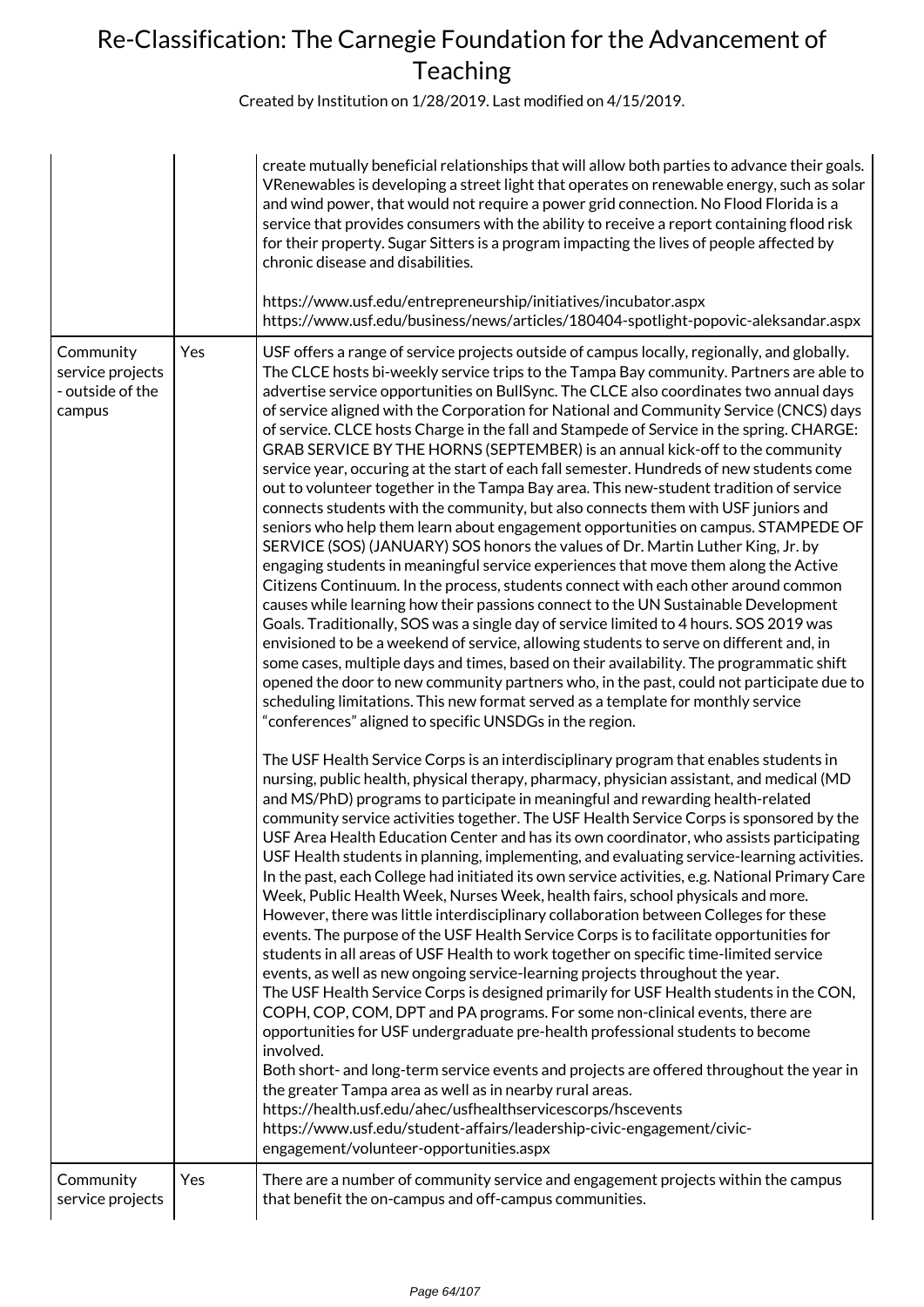| - within the<br>campus             |     | One project which addresses a need in our own campus community is the development of<br>3D maps marking emergency exit routes that are accessible to visually impaired students<br>and staff. The USF Advanced Visualization Center (AVC) has created a tactile version of<br>maps for some classrooms on campus. Maps marking emergency exit routes are required<br>by law to be posted in public buildings. While they can save lives, they have little impact<br>on people who are visually impaired. Fifty students with visual impairment are registered<br>with USF Students with Disabilities Services. The Office of Disability services connected<br>Dr. Howard Kaplan with five students who developed and started testing personalized<br>tactile maps this summer. This helped them get familiarized with certain classrooms prior<br>to the fall semester. It is expected the 3D tactile maps will be available in Fall 2019.<br>Student Government, in partnership with volunteers and faculty from the Muma College<br>of Business Accounting Department and the United Way, offers the IRS VITA (Volunteer<br>Income Tax Assistance) program on campus. Students, faculty, employees, U.S. residents,<br>and international students are welcome to avail themselves of services free of charge.                                                                                         |
|------------------------------------|-----|---------------------------------------------------------------------------------------------------------------------------------------------------------------------------------------------------------------------------------------------------------------------------------------------------------------------------------------------------------------------------------------------------------------------------------------------------------------------------------------------------------------------------------------------------------------------------------------------------------------------------------------------------------------------------------------------------------------------------------------------------------------------------------------------------------------------------------------------------------------------------------------------------------------------------------------------------------------------------------------------------------------------------------------------------------------------------------------------------------------------------------------------------------------------------------------------------------------------------------------------------------------------------------------------------------------------------------------------------------------------------------------------------------|
|                                    |     | Feed-A-Bull Food Pantry is a Tampa campus initiative spearheaded by Student Health<br>Services and Feeding America Tampa Bay. Feed-A-Bull is available to students enrolled on<br>the USF Tampa campus. It was created to address food insecurity by providing<br>supplemental food to students in need, as well as education and resources to students<br>related to purchasing and preparing balanced food on a budget. Feed-A-Bull strives to<br>alleviate food hardship and hunger among USF students by providing supplemental food,<br>nutrition education, and resources to students in need, in order to promote student<br>success and retention. Multiple student organizations, units, colleges, and departments<br>initiate and participate in food drives throughout the year.                                                                                                                                                                                                                                                                                                                                                                                                                                                                                                                                                                                                             |
|                                    |     | Organized by USF Engineering students, this was the 45th year for the University of<br>South Florida's annual engineering EXPO, which aims to bring technology out of the<br>classroom by giving students of all ages an opportunity to experience science from a<br>different perspective. More than 10,000 visitors from schools around the Tampa Bay<br>Region experience science up close during the EXPO, which has become a popular field<br>trip destination for local K-12 students. Through interactive activities and opportunities<br>to meet engineering and science professionals, the EXPO teaches K-12 students the<br>importance of technology in our lives and the value in learning about its impact on society.<br>There are also activities geared toward fulfilling mathematics and science learning<br>standards set by the Florida Department of Education.<br>http://news.usf.edu/article/templates/?a=8532&z=220<br>https://www.usf.edu/student-affairs/student-health-services/services/feed-a-bull-food-<br>pantry.aspx<br>http://news.usf.edu/article/templates/?a=7702                                                                                                                                                                                                                                                                                                     |
| Alternative<br>break -<br>domestic | Yes | The Center for Leadership and Civic Engagement provides students with the opportunity<br>to participate in Alternative Service Breaks entitled Bulls Service Breaks (BSB), which<br>account for 10 to 15 domestic trips annually. The mission of the BSB program is to raise<br>awareness about social justice issues through education, service, and cultural exchange<br>locally, nationally, and internationally. BSB provides educational service opportunities<br>centered on current societal issues. Each trip is rooted in eight components of a quality<br>alternative break and developed to provide strong direct service, orientation, education,<br>training, reflection, reorientation, diversity, social justice, and full engagement. Spring<br>Break trips are created with a focus on the United Nations Sustainability Goals: Women's<br>Empowerment, Minority & Refugee Rights, Youth and Education Equality, Human<br>Trafficking, Disability Services, Inner City Youth Outreach, Public Health, Community<br>Disease Prevention, and Hunger & Homelessness. All trip experiences include pre-trip<br>education and training as well as post-trip re-orientation and long-term social justice<br>issue integration. For example, the 2018 Human Trafficking trip hosted a re-orientation<br>experience that served as a pre-trip education experience. Specifically, there was an |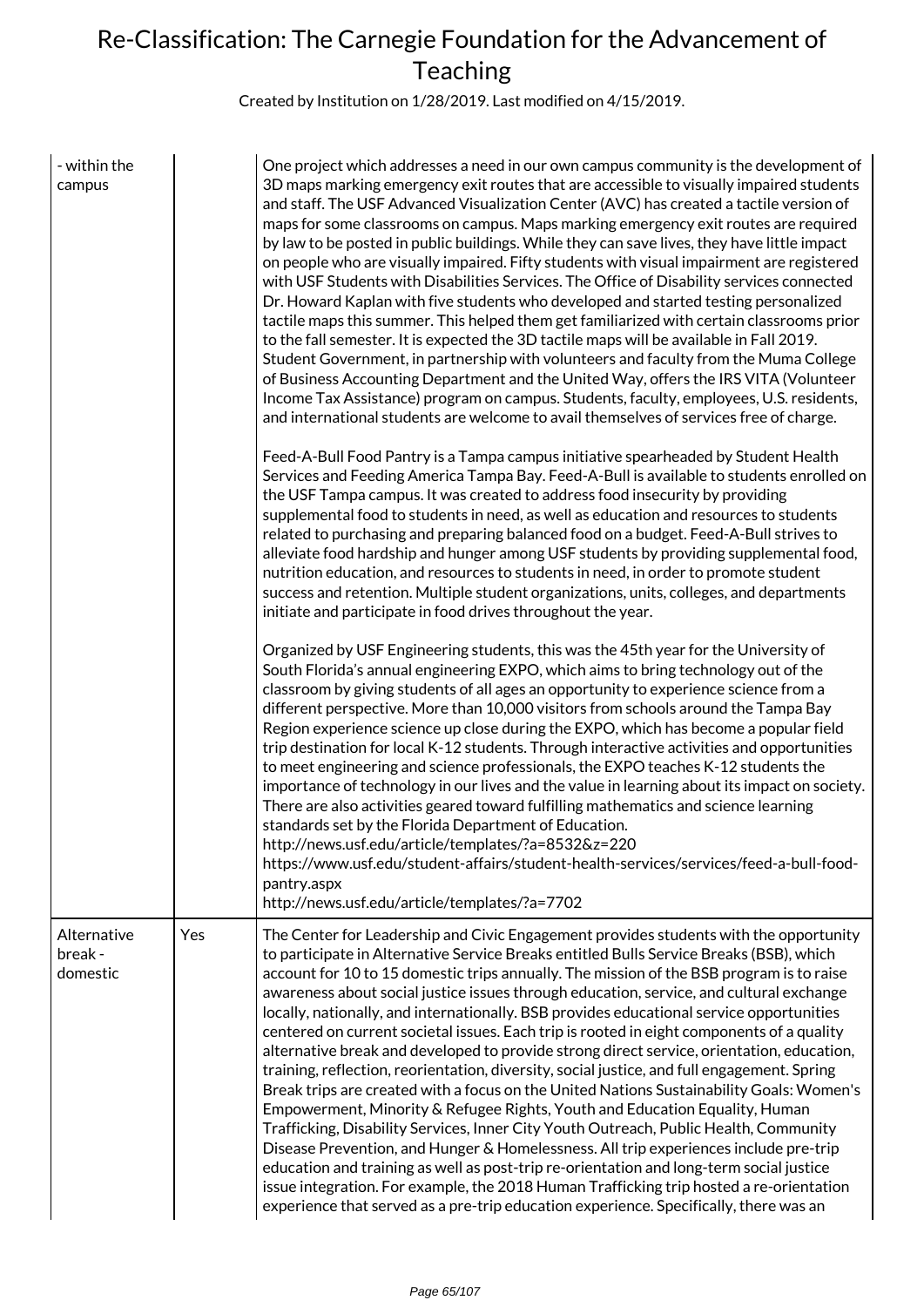|                                         |     | interactive discussion session with a panel of practitioners and educators from the region<br>to understand the multiple issues surrounding human trafficking.                                                                                                                                                                                                                                                                                                                                                                                                                                                                                                                                                                                                                                                                                                                                                                                                                                                                                                                                                                                                                                                                                                                                                                                                                         |
|-----------------------------------------|-----|----------------------------------------------------------------------------------------------------------------------------------------------------------------------------------------------------------------------------------------------------------------------------------------------------------------------------------------------------------------------------------------------------------------------------------------------------------------------------------------------------------------------------------------------------------------------------------------------------------------------------------------------------------------------------------------------------------------------------------------------------------------------------------------------------------------------------------------------------------------------------------------------------------------------------------------------------------------------------------------------------------------------------------------------------------------------------------------------------------------------------------------------------------------------------------------------------------------------------------------------------------------------------------------------------------------------------------------------------------------------------------------|
|                                         |     | In Spring 2018, the CLCE and Campus Recreation partnered to create the Puerto Rico<br>Service Trip. The initiative, a collaboration of the Outdoor Adventure Program and Bulls<br>Service Break, was designed for students with a passion and desire to serve Puerto Rico.<br>In May 2018, a team of students and staff went to in Puerto Rico for a week to assist<br>residents of the island in rebuilding from the devastation caused by Hurricane Maria.<br>Students worked in El Yunque, the only tropical National Rain Forest in the National<br>Forest Service system, and at Hacienda Tres Angeles, a family-owned organic coffee farm,<br>where they rebuilt trails and replanted crops devastated from the storms. Students met<br>with the Foundation for Puerto Rico and learned about important work to regenerate the<br>tourist economy. USF students also met with students from local universities to learn<br>about ways to support recovery efforts. USF students strengthened existing relationships<br>with community partners and built new partnerships that will provide sustainable<br>opportunities to assist Puerto Rico with long-term recovery efforts. This Puerto Rico<br>alternative break will be a recurring experience twice a year. https://www.usf.edu/studen<br>t-affairs/leadership-civic-engagement/civic-engagement/bulls-service-break.aspx |
| Alternative<br>break -<br>international | Yes | International Alternative Service Break opportunities are limited. Most Education Abroad<br>programs are for longer periods of time. The Center for Leadership and Civic Engagement<br>does offer an international alternative service break program in Cape Coast & Ho, Ghana.<br>In 2017-18, the program included an international experience for the first time in at least<br>three years. In May 2017, students traveled to Cape Coast & Ho, Ghana to focus on<br>Community Development, Public Health and Education, Environmental Conservation,<br>and Women's Empowerment. Students majoring in these disciplines worked in teams on<br>community service projects developed in collaboration to local community partners. USF<br>is working to expand international service experiences as part of the leadership studies<br>minor.<br>https://www.usf.edu/student-affairs/leadership-civic-engagement/civic-                                                                                                                                                                                                                                                                                                                                                                                                                                                                 |
| Student<br>leadership                   | Yes | engagement/bulls-service-breaks-international.aspx<br>Student leadership for co-curricular engagement occurs through a variety of<br>organizations, academic programs and mentorship opportunities. Many of these<br>opportunities are community engaged. One example for student leadership development<br>is offered through The Center for Leadership and Civic Engagement (CLCE), which<br>develops student leaders through the Service Fellows Program.                                                                                                                                                                                                                                                                                                                                                                                                                                                                                                                                                                                                                                                                                                                                                                                                                                                                                                                           |
|                                         |     | The Service Fellows Program provides opportunities for USF students committed to<br>service and community engagement. Composed of student-led committees focused on a<br>variety of social issues, this board coordinates accessible, fun, and meaningful service<br>events and projects for on- and off-campus experiences. This board also serves as a bridge<br>in building intentional relationships between nonprofits in the community and student<br>organizations on campus. Service Fellows affords board members leadership experiences<br>through responsibilities that include managing event logistics, community partner<br>relationships, and campus outreach.                                                                                                                                                                                                                                                                                                                                                                                                                                                                                                                                                                                                                                                                                                          |
|                                         |     | Service Fellows strives to ignite students' passion for service and civic engagement.<br>The Service Fellows develop service-learning opportunities for USF students, focusing on<br>current social issues to positively impact the Tampa Bay community. Five Service Fellows<br>committees created service trips focused on a specific social issue, such as Environmental<br>Awareness & Animal Welfare, Youth & Education, Human Rights & Immigration, Hunger<br>& Homelessness, and Wellness & Disabilities; and then organized and led bi-weekly<br>service trips to local nonprofits. This team also works to connect the USF community to<br>service opportunities in the Tampa Bay area. The Fellows oversee the planning and                                                                                                                                                                                                                                                                                                                                                                                                                                                                                                                                                                                                                                                  |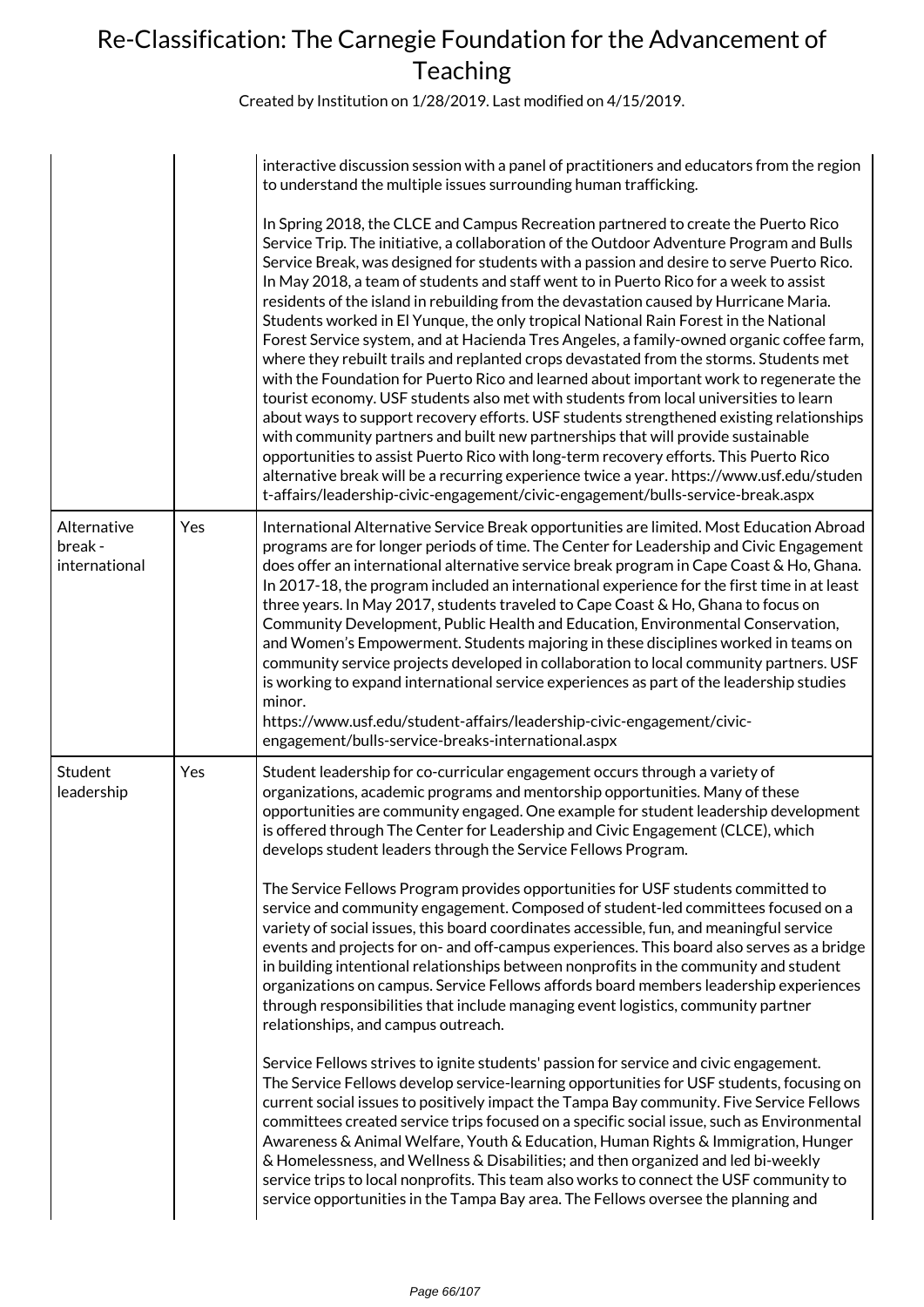|                          |     | execution of large annual service events called CHARGE (September) and Stampede of<br>Service (January). They also oversee the planning and execution of civic engagement<br>programming (Survivors of Suicide Night and the Hunger Banquet), as well as the fall and<br>spring Volunteer Fairs.<br>The Organization Liaisons and Street Team assist in creating a direct connection to fulfill<br>service needs in the Tampa Bay community. Through this team, CLCE is able to navigate<br>different student organizations and connect them to service opportunities.<br>https://www.usf.edu/student-affairs/leadership-civic-engagement/civic-<br>engagement/civic-engagement-board.aspx                                                                                                                                                                                                                                                                                                                                                                                                                                                                                                                                                                                                                                                                                                                                                                                                                                                                                                                                                                                                                                                                                                                                                                                                                                                                                                                                                                                                                                                                                                   |
|--------------------------|-----|----------------------------------------------------------------------------------------------------------------------------------------------------------------------------------------------------------------------------------------------------------------------------------------------------------------------------------------------------------------------------------------------------------------------------------------------------------------------------------------------------------------------------------------------------------------------------------------------------------------------------------------------------------------------------------------------------------------------------------------------------------------------------------------------------------------------------------------------------------------------------------------------------------------------------------------------------------------------------------------------------------------------------------------------------------------------------------------------------------------------------------------------------------------------------------------------------------------------------------------------------------------------------------------------------------------------------------------------------------------------------------------------------------------------------------------------------------------------------------------------------------------------------------------------------------------------------------------------------------------------------------------------------------------------------------------------------------------------------------------------------------------------------------------------------------------------------------------------------------------------------------------------------------------------------------------------------------------------------------------------------------------------------------------------------------------------------------------------------------------------------------------------------------------------------------------------|
| Student<br>internships   | Yes | USF students seek out both domestic and international internships in pursuit of the<br>Global Citizen Award, through which they must align the experience with the Global<br>Sustainability Goals and Global Citizen learning outcomes. Students are asked to reflect<br>on ways their efforts may impact the communities in which they are working and how the<br>experience has impacted their own world view.                                                                                                                                                                                                                                                                                                                                                                                                                                                                                                                                                                                                                                                                                                                                                                                                                                                                                                                                                                                                                                                                                                                                                                                                                                                                                                                                                                                                                                                                                                                                                                                                                                                                                                                                                                             |
|                          |     | There are a number of community-based internships as well. Many of these internships<br>occur through Federal Work Study placements. The School of Social Work requires<br>students to intern for 30 hours at a community agency of their choice. This is in addition<br>to their required internship. These placements occur in homeless shelters, mental health<br>centers, food banks, domestic violence shelters and youth centers. The students reflect on<br>their experience during class time. The School of Psychology also places undergraduate<br>students in internships at local non-profits. This is also in addition to a required internship.<br>Students work with their advisor to be placed in an area of interest. This type of<br>placement serves two purposes, it allows students to explore if this is the work they plan<br>to pursue and to reflect on the experience while providing a needed service.<br>https://www.usf.edu/gcp/documents/2015-2016-gcp-annual-report-exec-sum.pdf                                                                                                                                                                                                                                                                                                                                                                                                                                                                                                                                                                                                                                                                                                                                                                                                                                                                                                                                                                                                                                                                                                                                                                              |
| Work-study<br>placements | Yes | USF has a large number of students who are eligible for Federal Work Study (FWS) grants.<br>Through the Federal Work-Study program, 7% of all FWS-eligible students are offered<br>community engagement positions with local nonprofit agencies and organizations in the<br>surrounding community. The placement and monitoring of community-based FWS<br>students occurs through three units: CLCE, Office of Internships and Career Readiness,<br>and OCEP.<br>In the Center for Leadership and Civic Engagement, FWS students are placed with off-<br>campus community partners through the CLCE's Work and Serve program. Students<br>placed at Junior Achievement: BizTown and Finance Park gain nonprofit experience<br>working with youth ages 10-11 and assist them through a simulated community<br>experience of 20 student-run businesses where they learn business and financial planning<br>skills. Students assist groups of 4-10 students through the community simulation.<br>Students placed at Children's Home Society of Florida gain non-profit experience working<br>at Joshua House, a 36-bed facility for children and youth who have been abused,<br>abandoned, or neglected. Students placed at Metropolitan Ministries gain nonprofit work<br>experience with a large, dynamic social services organization serving homeless families.<br>The organization is committed to finding students a position that fits with both their<br>needs and the Ministry's needs, allowing students to gain real-world work experience.<br>Through the Office of Internships and Career Readiness, FWS students are provided<br>employment opportunities in the community with select non-profits that offer students<br>an internship-level experience and insight into what careers in community service might<br>look like. One of these non-profit organizations is The Skills Center, where students work<br>with children in an after-school program that focuses on literacy and mentoring.<br>The Office of Community Engagement and Partnerships has approximately 20 students<br>placed in community-based organizations. These students are placed in various schools |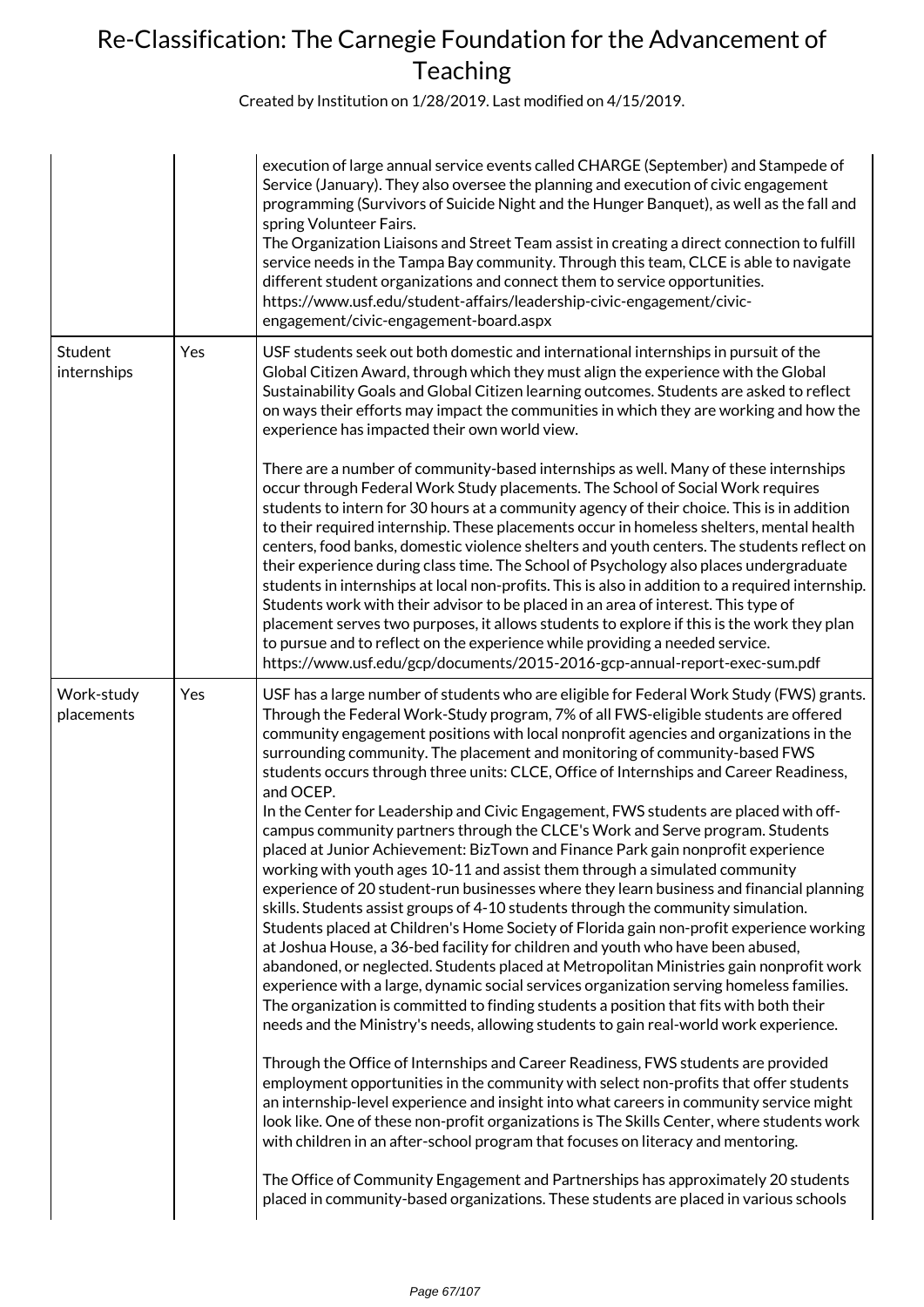|                                                                                                        |     | and non-profits such as Mort Elementary School or the University Area Community<br>Development Corporation, where students tutor, develop, and implement programs and<br>projects to engage children in after-school programs.<br>https://www.usf.edu/student-affairs/leadership-civic-engagement/civic-<br>engagement/work-and-serve.aspx                                                                                                                                                                                                                                                                                                                                                                                                                                                                                                                                                                                                                                                                                                                                                                                                                                                                                                                                                                                                                                                                                                                                                                                                                                                                                                                                                                                                                                                                                                                                                                                                                                                                                                                                                                                                                                                                                                                                                                                                                                                                                                                                                                                                                                                                                                                                                                                                                                                                                                                                                                                                                                                                                                                                                                                          |
|--------------------------------------------------------------------------------------------------------|-----|-------------------------------------------------------------------------------------------------------------------------------------------------------------------------------------------------------------------------------------------------------------------------------------------------------------------------------------------------------------------------------------------------------------------------------------------------------------------------------------------------------------------------------------------------------------------------------------------------------------------------------------------------------------------------------------------------------------------------------------------------------------------------------------------------------------------------------------------------------------------------------------------------------------------------------------------------------------------------------------------------------------------------------------------------------------------------------------------------------------------------------------------------------------------------------------------------------------------------------------------------------------------------------------------------------------------------------------------------------------------------------------------------------------------------------------------------------------------------------------------------------------------------------------------------------------------------------------------------------------------------------------------------------------------------------------------------------------------------------------------------------------------------------------------------------------------------------------------------------------------------------------------------------------------------------------------------------------------------------------------------------------------------------------------------------------------------------------------------------------------------------------------------------------------------------------------------------------------------------------------------------------------------------------------------------------------------------------------------------------------------------------------------------------------------------------------------------------------------------------------------------------------------------------------------------------------------------------------------------------------------------------------------------------------------------------------------------------------------------------------------------------------------------------------------------------------------------------------------------------------------------------------------------------------------------------------------------------------------------------------------------------------------------------------------------------------------------------------------------------------------------------|
| Opportunities<br>to meet with<br>employers who<br>demonstrate<br>Corporate<br>Social<br>Responsibility | Yes | USF students participate in a variety of activities that enable them to engage with<br>employers with strong social responsibility missions. Activities include Intern For A Day,<br>CLCE Volunteer Fairs, Career Readiness, Career and Internship Fairs, Alternate Spring<br>Break, and conferences such as the Tampa Bay Network to End Hunger conference.<br>http://gpsc.usf.edu/service.php and https://www.usf.edu/student-affairs/leadership-civic-<br>engagement/civic-engagement/volunteer-opportunities.aspx                                                                                                                                                                                                                                                                                                                                                                                                                                                                                                                                                                                                                                                                                                                                                                                                                                                                                                                                                                                                                                                                                                                                                                                                                                                                                                                                                                                                                                                                                                                                                                                                                                                                                                                                                                                                                                                                                                                                                                                                                                                                                                                                                                                                                                                                                                                                                                                                                                                                                                                                                                                                               |
| Living-learning<br>communities/re<br>sidence<br>hall/floor                                             | Yes | Residential Education at USF is guided by an educational priority, which states that at the<br>end of the residential experience, USF students will be global citizens who are holistically<br>well, interpersonally competent, and academically engaged. Residential Education<br>provides a sequenced curricular approach to student learning in the residence halls. The<br>strategies for engagement within the residential community are diverse to meet student<br>needs for high-impact practices.<br>One important opportunity offered to students is membership in one of 14 academically<br>linked Living Learning Communities (LLCs). Students in these programs are immersed in<br>the culture of their individual college and gain opportunities for learning about selected<br>careers and disciplines.<br>One of the learning goals of residential education is providing opportunities for learning<br>through service. USF hosts a chapter of the National Residence Hall Honorary Society<br>(NRHH). The NRHH is a Premier Leadership-based Honor Society composed of the top<br>1% of Student Leaders living on campus. At the core of its values are recognition and<br>service. This year alone, NRHH has partnered with several local and national<br>organizations to offer its members service opportunities. These opportunities included<br>Feeding Tampa Bay, the Jordan Porco Foundation, Hope Lodge, and both of USF's large-<br>scale community service initiatives: Charge and Stampede of Service.<br>As previously described, the Residential Curriculum provides a structured approach for<br>learning to occur outside the formal academic curriculum. As a form of structured<br>reflection, all residential students engage in intentional conversations with peer resident<br>assistants. These reflective conversations are geared towards understanding a student's<br>acclimation to the campus; helping students reflect on personal values; and increasing<br>skills to engage in a curious, caring, and inclusive conversation with people from diverse<br>backgrounds.<br>The residential staff is trained in strong, community-building communication skills, paying<br>special attention to individual needs. Most of the conversations with students are<br>intentionally designed to occur around important times of the year or around events<br>occurring on- and off-campus. Conversations at the beginning of the semester focus on<br>acclimation, while consequent conversations focus on values congruence and reflections<br>on social justice advocacy events on campus. Even student hiring has been adjusted to<br>include reflection and experiences that allow potential staff going through the process, a<br>learning opportunity. All applicants who apply to be a resident assistant or community<br>manager are required to provide reflections of their learning. Lastly, Residential<br>Education maintains a strong relationship with Education Abroad and encourages<br>consistent collaboration for students to learn about and participate in study abroad |
|                                                                                                        |     | opportunities that have a community service component.                                                                                                                                                                                                                                                                                                                                                                                                                                                                                                                                                                                                                                                                                                                                                                                                                                                                                                                                                                                                                                                                                                                                                                                                                                                                                                                                                                                                                                                                                                                                                                                                                                                                                                                                                                                                                                                                                                                                                                                                                                                                                                                                                                                                                                                                                                                                                                                                                                                                                                                                                                                                                                                                                                                                                                                                                                                                                                                                                                                                                                                                              |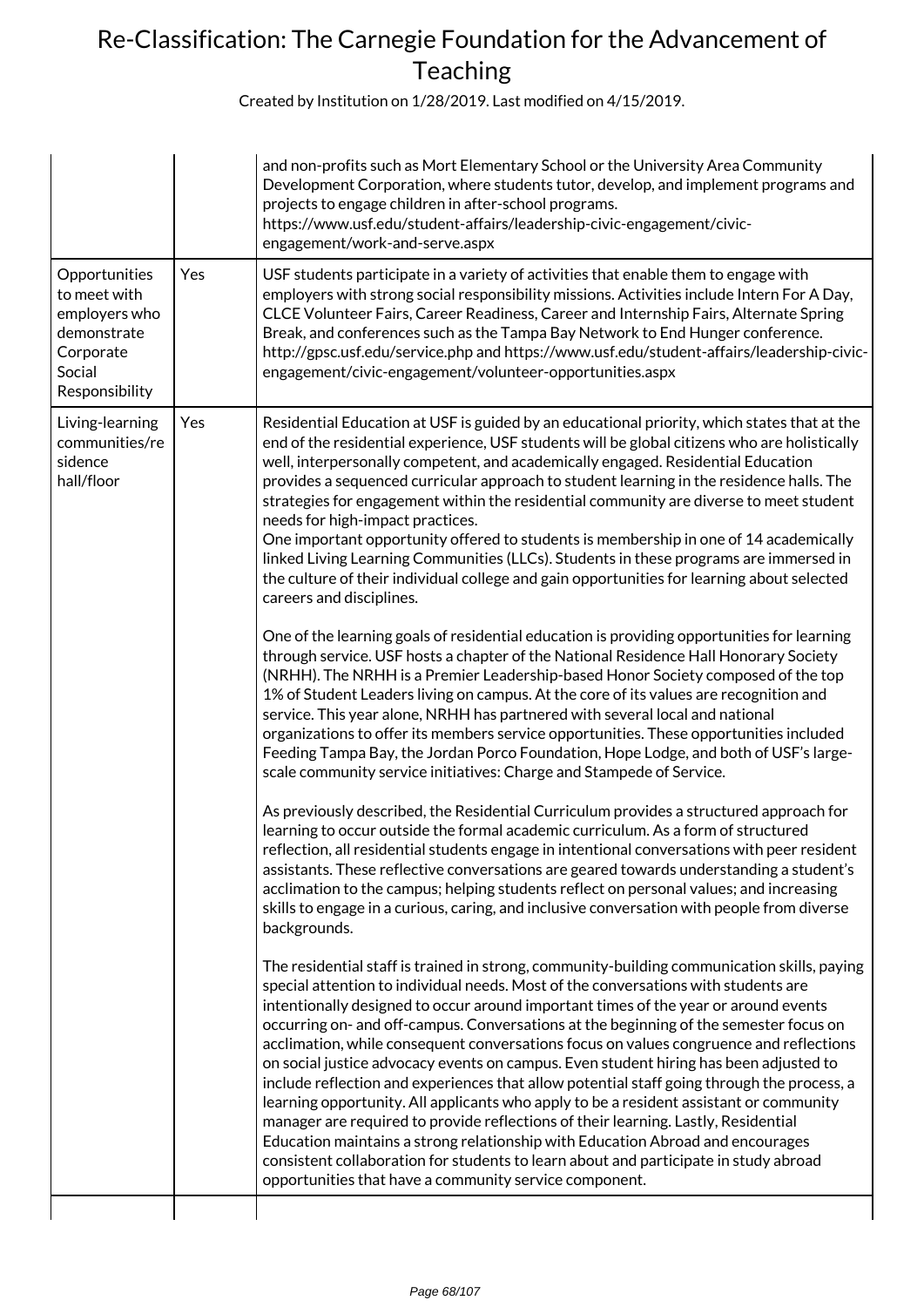| Student<br>teaching<br>assistants | Yes | USF does not have student teaching assistants assigned for co-curricular engagement<br>activity, but does have graduate assistants that enable staff to facilitate co-curricular<br>engagement programs, projects, teaching and research. The Office of Community<br>Engagement and Partnerships, Center for Leadership and Civic Engagement, and various<br>other units on campus engage Graduate Assistants in this manner. Graduate Assistants<br>oversee projects and can serve as liaisons to departments                                                                                                                                                                                                                                                                                                                                                                                                                                                       |
|-----------------------------------|-----|----------------------------------------------------------------------------------------------------------------------------------------------------------------------------------------------------------------------------------------------------------------------------------------------------------------------------------------------------------------------------------------------------------------------------------------------------------------------------------------------------------------------------------------------------------------------------------------------------------------------------------------------------------------------------------------------------------------------------------------------------------------------------------------------------------------------------------------------------------------------------------------------------------------------------------------------------------------------|
| <b>Athletics</b>                  | Yes | In the athletic department, student-athletes participate in a variety of off-campus<br>community service projects each year. The USF Athletic department works with several<br>community partners - including Paralympic Sport Tampa Bay, local Boys and Girls Clubs,<br>Where Love Grows, G3, Metropolitan Ministries, and others - to hold service events for<br>student-athletes and staff throughout the year. In addition, the Men's and Women's<br>Basketball Teams work with an organization to raise money and awareness about a social<br>issue or problem facing families, such as Autism. The teams dedicate proceeds from the<br>games to the organizations working to create awareness. In each of these activities,<br>athletes have the opportunity to reflect on their experience.                                                                                                                                                                   |
|                                   |     | Student-athletes also participate in community service during two notable campus<br>events. In January 2018, more than 40 student-athletes participated in Stampede of<br>Service and helped to clean and beautify a park in the Tampa Bay area. In April 2018, the<br>department held "A Day in Green and Gold", where approximately 130 elementary school<br>students from local Boys and Girls clubs came to campus to participate in a "day-in-the-<br>life" event in athletics. In its third year, student-athletes serve as volunteers and team<br>managers alike, helping to create a Game Day environment for the kids.                                                                                                                                                                                                                                                                                                                                      |
| <b>Greek Life</b>                 | Yes | The University of South Florida recognizes 49 fraternities and sororities within the<br>following governing councils: Interfraternity Council, Multicultural Greek Council,<br>National Pan-Hellenic Council, and the Panhellenic Association. Each of the organizations<br>support local, regional, and national community partnerships and philanthropic causes.<br>Programs offered by the chapters include awareness-based, educational programming<br>covering such topics as domestic violence and human trafficking, as well as bystander<br>intervention education. Many chapters support local community walks, such as the<br>Alzheimer's Walk, Breast Cancer Walk, Arthritis Jingle Jam, and Mothers Against Drunk<br>Driving Walk, as well as local agencies including Metropolitan Ministries, Keeping Tampa<br>Bay Beautiful, Shriners Hospital, Trinity Café, and others. A number of others also<br>participate in the Adopt-A-Road program locally. |
|                                   |     | Some of the chapters work with the Center for Leadership and Civic Engagement to<br>identify meaningful partnerships and get involved in programs offered through CLCE,<br>such as Stampede of Service, Bulls for Kids, and Bulls Service Breaks. While almost all<br>Bulls Service Breaks will find members of the fraternity/sorority community as a part of<br>their efforts or serving as a student site leader, there is also an annual Bulls Service Break<br>open to only fraternity/sorority members.                                                                                                                                                                                                                                                                                                                                                                                                                                                        |
|                                   |     | Some organizations have regular service or philanthropic programs that occur annually or<br>at multiple times throughout the year, sometimes even bi-monthly. These include Alpha<br>Delta Pi Sorority and their bi-weekly volunteering at the Ronald McDonald House. One of<br>the annual projects is the Project Shop, organized by lota Phi Theta Fraternity, Inc., and<br>inclusive of other fraternities/sororities from all councils. More than \$6,000 has been<br>raised over a number of years to provide gifts to children from Tampa's Grant Park<br>community during the holiday season and create a scholarship program for the Grant<br>Park Community Center. Sigma Delta Tau's Annual Puttin' On The Hits program benefits<br>Prevent Child Abuse America and has raised an average of \$50,000 annually.                                                                                                                                            |
|                                   |     | Organizations also raise money for causes based on partnerships created by the national                                                                                                                                                                                                                                                                                                                                                                                                                                                                                                                                                                                                                                                                                                                                                                                                                                                                              |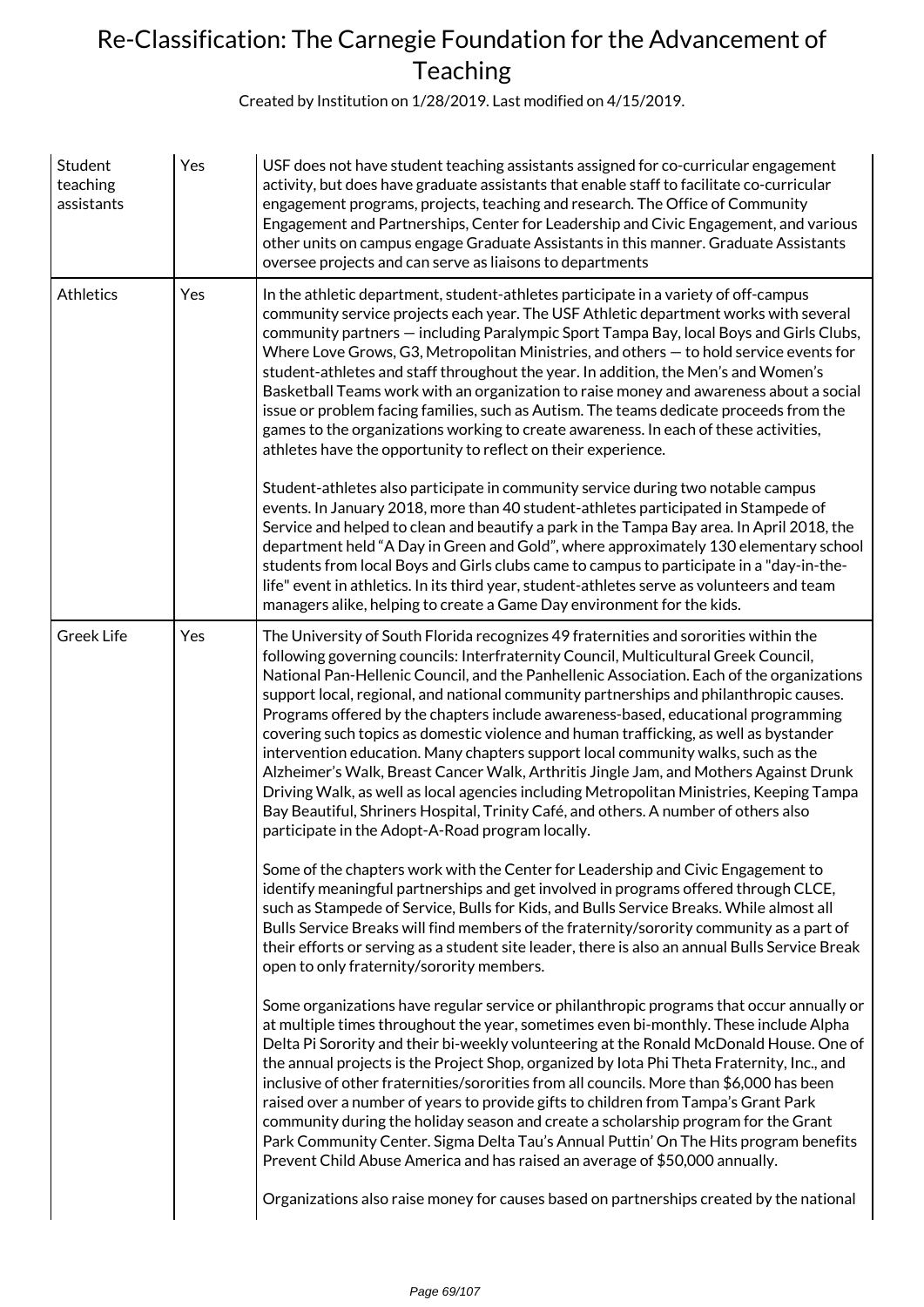|                           |     | organizations. Some of those include partnerships with St. Jude, Service for Sight, the<br>Maine Seacoast Mission, and the Ray of Hope Walk. All of these partnerships represent<br>true community engagement in which a mutually beneficial exchange occurs between the<br>organization and partner.<br>Additionally, the fraternity/sorority community consistently moves quickly to support<br>disaster relief projects, and mobilizes clothing and food drives as well as collections of<br>other items of immediate need.<br>Two of the primary ideals of the fraternity/sorority community is service and<br>philanthropy. Giving back to communities is an integral part of the foundation of their<br>organizations. In the 2017-2018 academic year, the fraternity/sorority community<br>provided over 37,000 service hours and raised over \$100,000 in philanthropic dollars.                                                                                                                                                                                                                                                                                                                                                                                                                                                                                                                                                                                                                                                                                                                                                                                                                                                                                                                                                                                                                                                                                                                                                                                                                                                                                                                                                                                                                                                                                                                                                                                                                                                                                                                                                                                                                                                                                                                                                                                                                                                                                                                                                                                                                                                                                                                                                                                                                                                                                                                                                                                                                                                                                                                                                                                                                                                                 |
|---------------------------|-----|----------------------------------------------------------------------------------------------------------------------------------------------------------------------------------------------------------------------------------------------------------------------------------------------------------------------------------------------------------------------------------------------------------------------------------------------------------------------------------------------------------------------------------------------------------------------------------------------------------------------------------------------------------------------------------------------------------------------------------------------------------------------------------------------------------------------------------------------------------------------------------------------------------------------------------------------------------------------------------------------------------------------------------------------------------------------------------------------------------------------------------------------------------------------------------------------------------------------------------------------------------------------------------------------------------------------------------------------------------------------------------------------------------------------------------------------------------------------------------------------------------------------------------------------------------------------------------------------------------------------------------------------------------------------------------------------------------------------------------------------------------------------------------------------------------------------------------------------------------------------------------------------------------------------------------------------------------------------------------------------------------------------------------------------------------------------------------------------------------------------------------------------------------------------------------------------------------------------------------------------------------------------------------------------------------------------------------------------------------------------------------------------------------------------------------------------------------------------------------------------------------------------------------------------------------------------------------------------------------------------------------------------------------------------------------------------------------------------------------------------------------------------------------------------------------------------------------------------------------------------------------------------------------------------------------------------------------------------------------------------------------------------------------------------------------------------------------------------------------------------------------------------------------------------------------------------------------------------------------------------------------------------------------------------------------------------------------------------------------------------------------------------------------------------------------------------------------------------------------------------------------------------------------------------------------------------------------------------------------------------------------------------------------------------------------------------------------------------------------------------------------|
| Other (please<br>specify) | Yes | There are a number of student organizations focused on addressing societal challenges<br>using a CE approach. "Triumph Over Trafficking" collaborated with OCEP and faculty<br>from various disciplines, including sociology, public health, and social work, for the past<br>two years to bring awareness to labor and sex trafficking. A forum entitled "Global<br>Innovation to Disrupt Human Trafficking" was open to students, faculty, staff, and<br>community members free of charge. This is the fourth and largest event focused on<br>ending human trafficking. Over 150 people attended the event including local law<br>enforcement officers, trafficking survivors and internally renowned experts. The College<br>of The Arts offer students a unique blend of co-curricular programs that allow different<br>disciplines to address regional challenges using a community engagement approach. 1.<br>The USF AVOICE4PEACE Invitational is led by a USF music education doctoral<br>student/interim director of choral studies. The program brings seven middle-, high-school,<br>and college choirs together to talk and sing about peace in observance of the U.N.'s annual<br>International Day of Peace. Students from four counties participate in this event, learning<br>about different peace movements around the world, such as anti-apartheid and peaceful,<br>nonviolent civil resistance using their vocal skills to send a message of peace to the<br>community. 2. USF Architecture students conducted workshops for migrant Pre-K<br>students. They brought their design expertise to a classroom of pre-kindergarten (VPK)<br>students at a Title 1 school in Plant City. The workshop was created by three senior<br>architecture students and a USF Professor. The Pre-K students were introduced to the<br>role of an architect through experiential activities. Kits were designed by the USF<br>students so the children could design homes and buildings through kits that resembled<br>different materials, mimicking how architects choose different materials to best suit<br>specific applications. This program is in its second year and was redesigned based on<br>feedback from students in the classroom and in the School of Architecture. 3. In 2018, the<br>USF School of Architecture and Community Design and Pinellas nonprofit Celebrate<br>Outreach broke ground on the first house of the Mini Homes Design Collaboration, a<br>project that leverages USF student-designed mini homes as a solution to veteran<br>homelessness. Over 40 students designed flexible, high-performance homes specially<br>made to consider the needs of veterans in the community. Students tailored their designs<br>to meet the needs of potential future residents by interacting directly with homeless<br>veterans. They also gained insight on specific design considerations through interactions<br>with veteran peers, who brought attention to accessibility and how to best design for<br>veterans with PTSD. The first mini home will be built on a full-size lot near St. Petersburg.<br>USF architecture students will volunteer their time to build cabinetry with the USF<br>architecture fabrication shop. Additionally, the owner of a local construction company will<br>donate construction labor to build the house. While this first home is supported by the<br>generosity of the community, the implementation of mini homes does not depend on<br>donations. The low-cost homes will be owned by the residents.<br>http://trafficking.usfcs.info https://www.usf.edu/arts/news/2018/1003-usf-avoice4peac<br>e-invitational-brings-together-local-schools-for-peace-awareness-concert.aspx |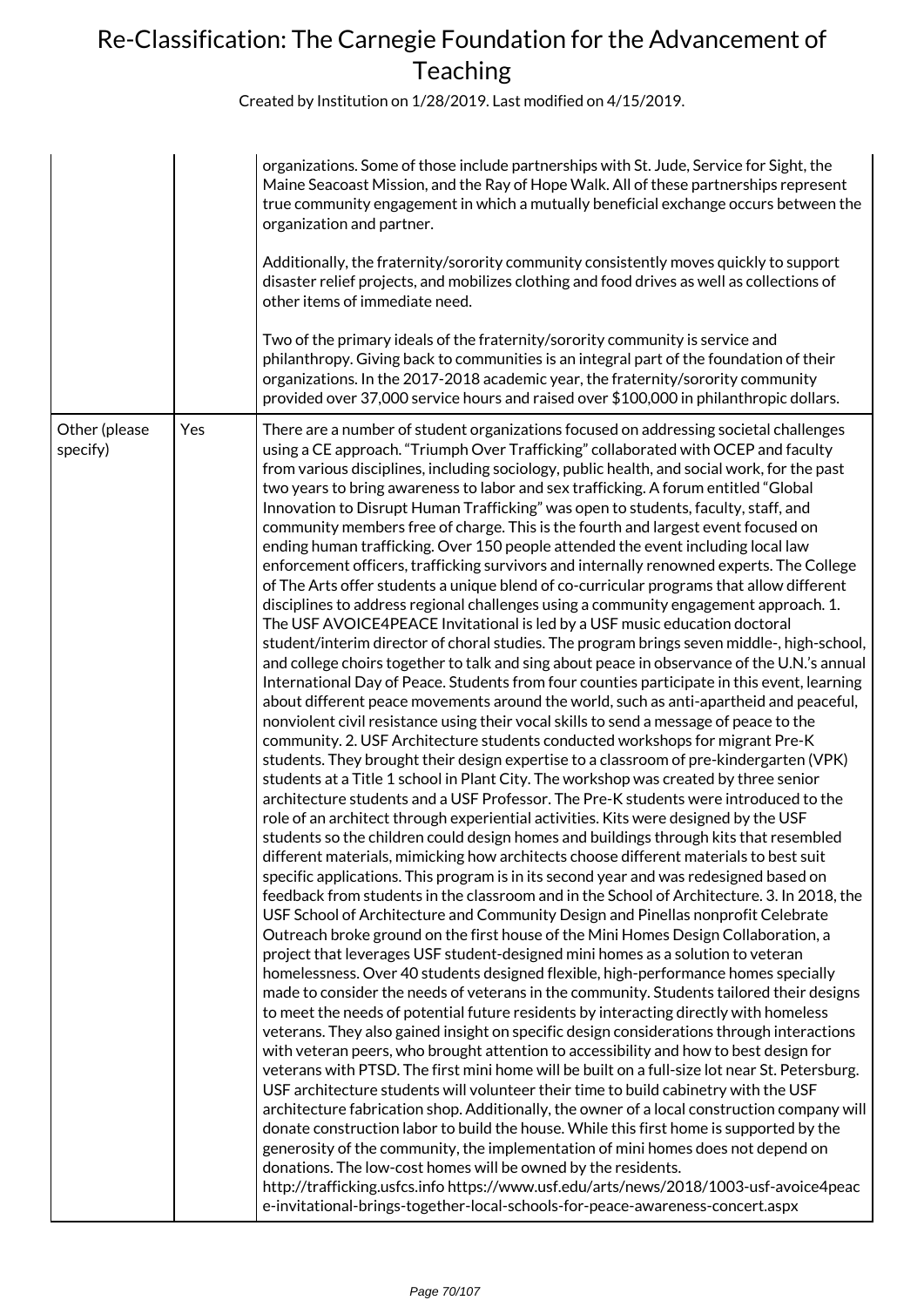Created by Institution on 1/28/2019. Last modified on 4/15/2019.

### **B.2. Indicate whether students have access to a co-curricular engagement tracking system that can serve as a co-curricular transcript or record of community engagement, and if such a system exists, describe the system used and how it is used.**

USF Students have access to BullSync, a system that enables them to connect with various student organizations. BullSync furnishes students with a system that publishes information on the organization, including the constitution, events, and general student body meetings. By providing students with a convenient platform , the university promotes engagement not only within the campus, but with the community through each individual organization's goals. BullSync allows students to produce a co-curricular transcript or ePortfolio to assist them in post-graduation preparation. USF currently has plans to move to the program Engage in Summer 2019. This new program will support and facilitate organization management, event planning, involvement tracking, provide co-curricular guided pathways, facilitate student elections, and enhance data-informed insights. With a Give Pulse module add-in, students will be able to track and access community service opportunities.

Students can also earn micro-credentials for the career readiness competencies they have built through their experience in USF's Career Readiness Badging Program. Competencies include Leadership, Teamwork, Communication, Critical Thinking, Global Citizenship, Technology, and Career Management. For each competency, students reflect upon their academic and community engaged experiences.

https://www.usf.edu/career-services/career-ready/index.aspx

**B.3. Indicate whether co-curricular programming provides students with clear developmental pathways through which they can progress to increasingly complex forms of community engagement over time. Please describe the pathways and how students know about them.** Students are provided with clear developmental pathways that can lead to complex forms of community engagement over time through a number of sources.

Students progress through the Center for Leadership and Civic Engagement initiatives along the pathway outlined by the Active Citizens Continuum. This model supports the concept that students begin with little concern for their role in social problems. Through volunteerism, students begin their education and movement towards discovering the root causes of societal problems. They become conscientious citizens, finally moving towards active citizenship where the community becomes a priority in values and life choices. This model can be seen explicitly in CLCE programs such as Stampede of Service, Alternative Breaks, and the Leadership Minor. Generally, the CLCE scales programs along three dimensions: Global Scope, Audience Capacity, and Longitudinal Time Frame. CLCE works to explicitly connect to external barometers (i.e. Carnegie expectations, NACE competencies, Active Citizens Continuum, Leadership Identity Development, etc.)

Multiple ways of communicating CLCE initiatives and services are provided for students through the USF website, publications, and newsletters; social media; multiple signature events; weekly Bull Market presence; Peer-to-Peer outreach; and specialty events such as the Experiential Learning EXPO, and Volunteer Fair.

Student-athletes can access resources within the Office of Student-Athlete Enhancement and the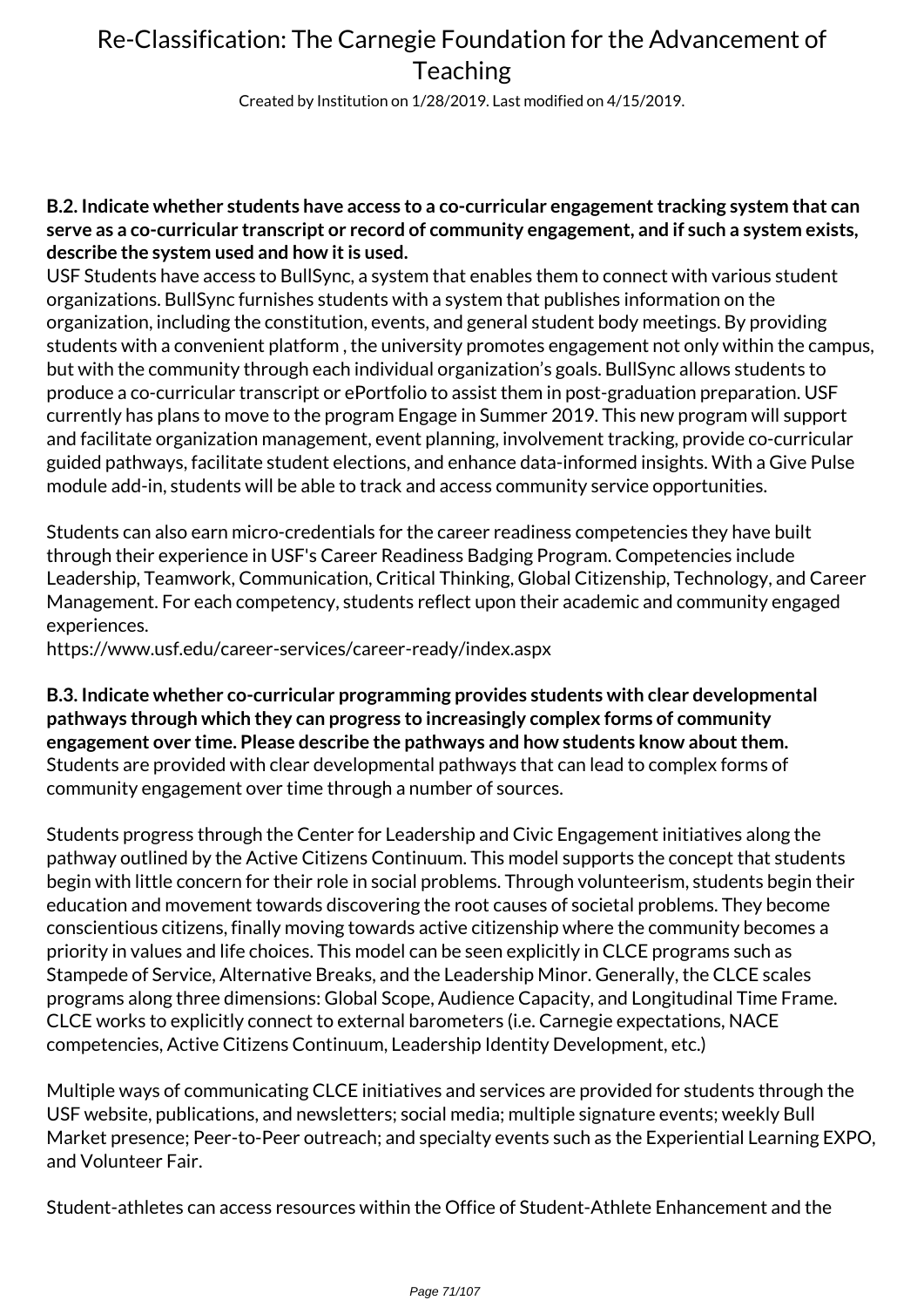Created by Institution on 1/28/2019. Last modified on 4/15/2019.

entire athletic department to engage with the community on a regular basis. Community service calendars are located in the athletics building, and student-athletes are able to sign up to volunteer for events based around their athletic and academic schedules. The Selmon Mentoring Institute and Enhancing U's career development programming offer opportunities for student-athletes to network and gain professional experience in their career fields of interest and to grow in their leadership opportunities. The Student-Athlete Advisory Committee and the Student-Athlete Leadership Academy provide participating student-athletes with the opportunity to engage with one another and with the athletic department as a whole.

Through Education Abroad, various international opportunities are provided for students to engage with local communities and host cultures. The University works on a variety of community-centered projects abroad, designed to bring USF students together with local constituents in meaningful ways. While not limited to service projects, these are among the most in-depth opportunities, as they afford local communities an opportunity to identify a need or project and match them with students' skillsets. While not a pathway in of themselves, international community engagement is a step in a student's pathway. The advertise pathways through academic departments using the Global Roadmaps, an outline of a student's four-year pathway through the major is embedded with Education Abroad experiences. For students majoring in programs that have not yet completed a Global Roadmap, students learn about these opportunities through a combination of classroom presentation, fairs, events, brochures, and the Education Abroad website.

http://alternativebreaks.org/wp-content/uploads/2014/06/Active-Citizen-Continuum-2014.pdf

**B.4. Provide a narrative that speaks broadly to involvement of students in community engagement, such as the ways students have leadership roles in community engagement (give examples), or decision-making roles students have on campus related to community engagement (planning, implementation, assessment, or other). How has student leadership in community engagement changed since the last classification? How is student leadership in community engagement recognized (awards, notation on transcript, etc.)? Provide relevant links.**

Many of the resources, programs, and opportunities for student leadership in CE did not exist in 2010. The Center for Leadership and Civic Engagement has increased and expanded leadership training and opportunities. There is now a 12-credit leadership minor that culminates with a leadership capstone project. The Student Government Association has established funding for student-led projects and manages student fees. The Honors College has added leadership and community service to their graduation requirements. The Office of Internships and Career Readiness, which oversees the Interns with Impact, Intern for A Day and, Global Internships, was established in 2015. The creation of that office and identification of needed leadership programming resulted from a multi-disciplinary workgroup led by the Office of Community Engagement and Partnerships. The office now is under the division of Community Engagement and Career Readiness and collaborates regularly with OCEP, CLCE, academic colleges, community partners, civic organizations, and businesses to create and enhance the leadership opportunities for students in the community.

USF students are actively involved in community engagement projects and programs in a variety of leadership roles through multiple sources, such as the CLCE, Athletics, Student Organizations, Greek Life, Colleges, FWS Internships, and student led clinics. They have worked in a wide range of nonprofits and community organizations including the State of Florida Emergency Management Center,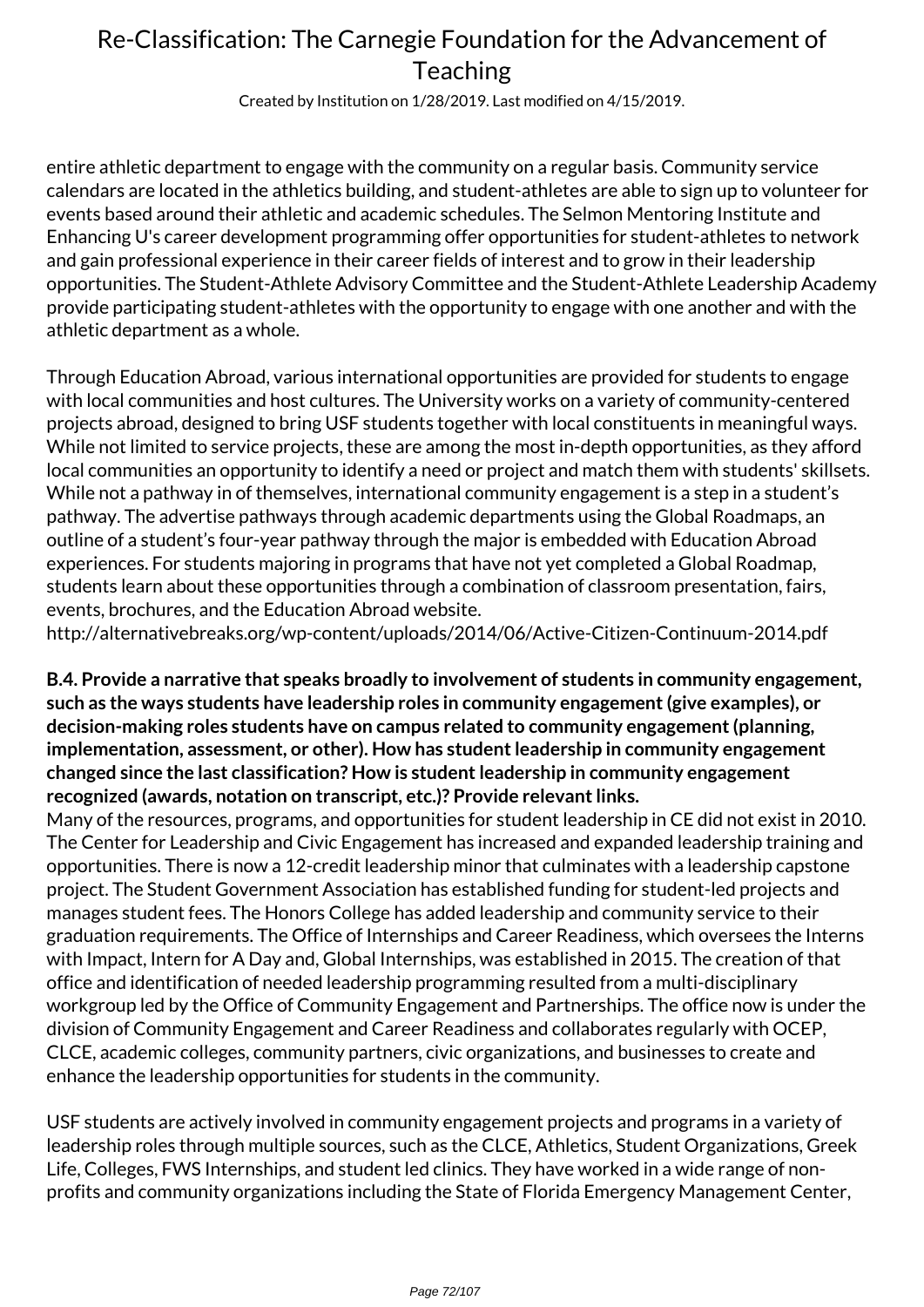Created by Institution on 1/28/2019. Last modified on 4/15/2019.

the Red Cross, Metropolitan Ministries (homeless services), Farm2School (school gardens), and Lutheran Ministries (migrant services). They have organized community forums on critical issues including human trafficking, food insecurity, and homelessness. Students who work in community organizations and non-profit agencies are routinely offered leadership roles as they strive to be better stewards of their resources and serve their populations more effectively. It is precisely in these organizations that students are most often provided with step-up opportunities that aid in leading the organization.

"During the Celebration of Leadership Awards, the CLCE presents a range of awards that recognize the contributions of student leaders, community and student organizations, volunteers, and individual community partners." Awards emphasize contributions to the CLCE's mission of educating and challenging USF students to be effective, ethical leaders who serve as engaged citizens for the global community and who have dedicated their time to the surrounding communities through community service, philanthropy, and/or social justice awareness. These awards also focus on community partners who have collaborated with the USF campus community in a mutually beneficial relationship to create positive, sustainable change for Tampa Bay. They also recognize a particular local community partner who has created opportunities for students to engage in meaningful and impactful work within the community.

Since 2012, USF Athletics has implemented the Stampede of Champions event to celebrate the achievements of student-athletes throughout the academic year. The event honors student-athletes, both individually and as teams, for their endeavors. Specific to community engagement, an individual and a team are honored each year for their involvement with the community. Additionally, studentathletes are recognized by the American Athletic Conference, NCAA, and USF for their efforts in community, academics, and athletics.

https://gousfbulls.com/news/2018/4/6/general-bay-area-kids-experience-a-day-in-green-andgold.aspx?path=general

https://www.usf.edu/student-affairs/leadership-civic-engagement/leadership-

development/celebration-of-leadership-awards.aspx

https://www.usf.edu/career-services/students/internships.aspx

### **B.5. Describe how institutions have designed new programs and initiatives, or re-designed existing ones, to both increase students' access to and participation in community-engaged activities (particularly students who are not currently engaged) so that a relatively larger portion of students have the opportunity for developing the cultural competencies, asset-based approaches, and values of reciprocity for engaging with communities.**

USF has increased access to and participation in community-engaged activities for all students through cross-campus collaboration and the development of units such as the Office of Multicultural Affairs (OMA), which reaches out to those students (minority, first generation, etc.) who may not always seek out these opportunities. OMA coordinates and partners on a number of educational, outreach, cultural, and social programs. One example of a new event is the Lavender Graduation ceremony. Over 150 undergraduate and graduate students, USF staff members and community members took part in a ceremony that honored 39 students from the LGBTQ+ community. "Many times LGBTQ+ students feel invisible and this is a wonderful way to celebrate them and their identities as they prepare to graduate and create change throughout the world."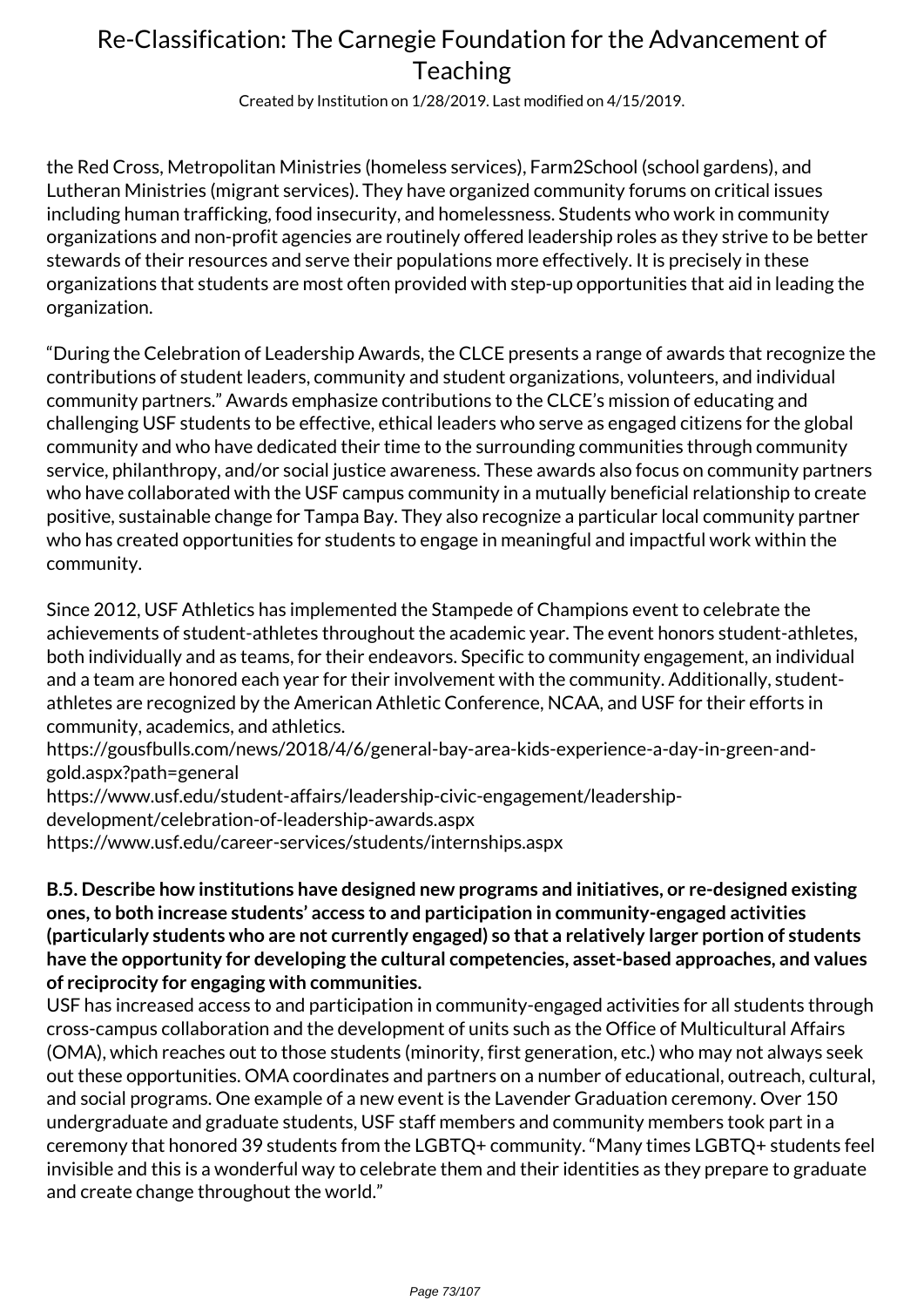Created by Institution on 1/28/2019. Last modified on 4/15/2019.

As discussed previously, the Stampede of Service (coordinated by CLCE) was traditionally a single day of service limited to four hours. SOS 2019 was re-envisioned to be a weekend of service, allowing students to serve on different, and in some cases, multiple days and times based on their availability. The programmatic shift also opened the door to new community partners who, in the past, could not participate due to their own scheduling limitations. Through this approach, students become aware of how the service in which they are engaged can help them gain career competencies and connect with leadership concepts in support of their leadership development. This promotes career readiness skills, student organization involvement, and civic engagement experiences aligned to the United Nations Sustainability Development Goals, moving students along the Active Citizens Continuum.

In 2016, the athletics department implemented a five-year strategic plan which addressed five major goals. Within Student-Athlete Enhancement, the focuses are on overall program development, career development, personal enhancement, leadership advancement, and community involvement. In the first year of the strategic plan (2016-17), the focus was to increase community engagement by 4% annually for student-athletes on each team; cultivate three or more partnerships with nonprofit/charity organizations in the Tampa Bay Community (completed); and create and maintain a collaborative and consistent tracking system to record service hours and participation in community events.

The goal to increase to 4% annually is an ongoing goal for the athletic department, and has required adjustments in the recent years due to new NCAA Time Demands legislation. However, partnerships with local nonprofit/charity organizations has streamlined the volunteering process for studentathletes in the Tampa Bay community. The database, which was referenced in a previous question, allows the Student-Athlete Enhancement staff to track community engagement initiatives and encourage student-athletes who are already participating to continue, and also to encourage studentathletes who have not yet been involved to participate.

Finally, the implementation of required and optional Enhancing U programming has set a standard for community involvement within the athletic department. Student-athletes have a minimum community service hour's requirement, and many of them go above and beyond that requirement by the time they graduate and move on from campus.

http://www.watermarkonline.com/2018/04/19/usf-holds-inaugural-lavender-graduation-honoringlgbtq-students/

## C. Professional Activity and Scholarship

## **C.1.**

How have faculty of any employment status (tenured/tenure track, full time non-tenure track, and part time faculty) not only incorporated community-based teaching and learning into courses, but turned that activity into research to improve teaching and learning through the scholarship of teaching and learning (SoTL), (e.g., publishing articles, making presentations, conducting studies of their courses, conducting workshops, etc)? Provide five examples of faculty scholarship to improve, critique, promote, or reflect on community engaged teaching and learning.Indicate whether the faculty are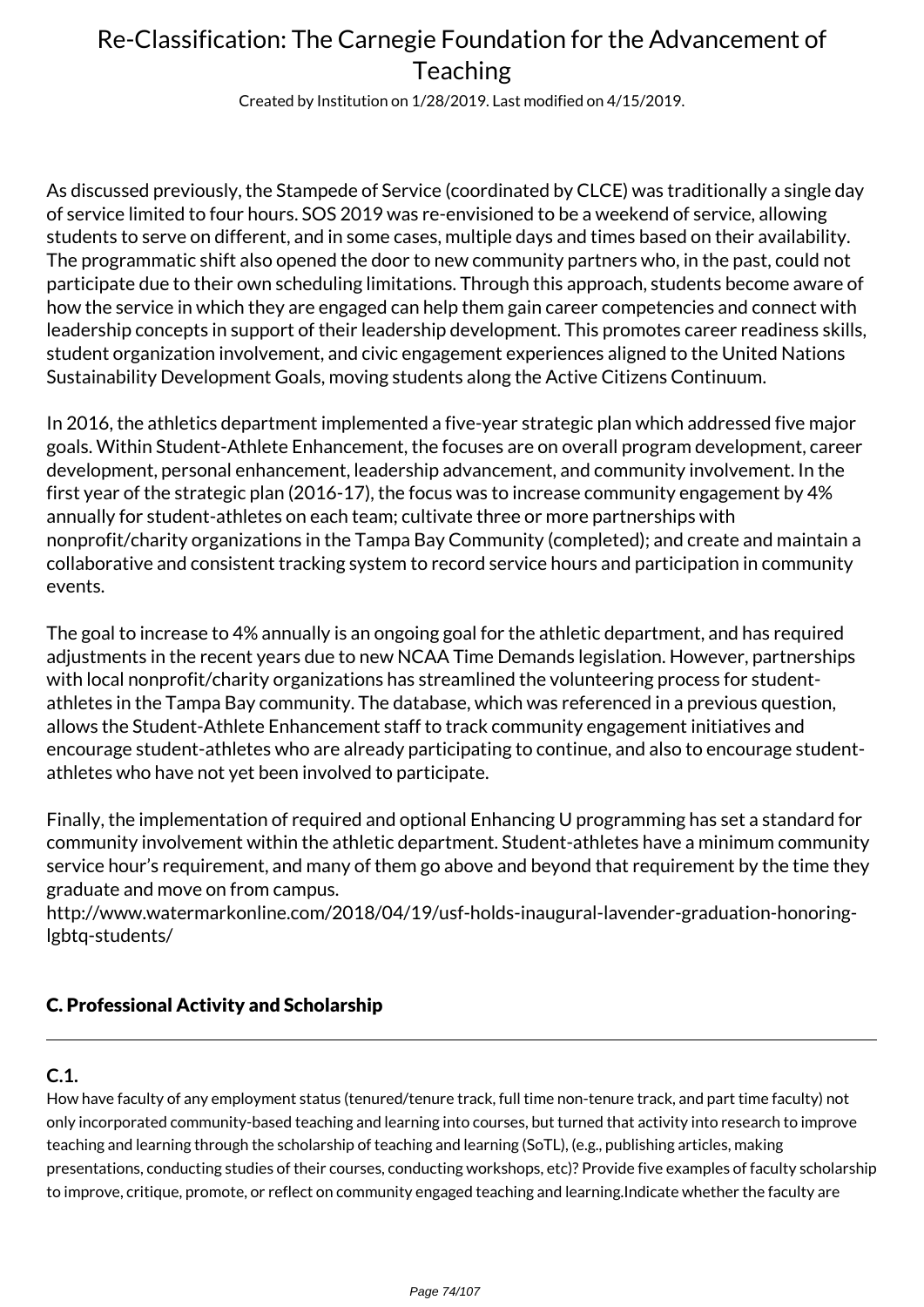Created by Institution on 1/28/2019. Last modified on 4/15/2019.

tenure-track or part-time/non-tenure track Also, describe how this scholarship has been supported since your last classification.

Faculty of all status and across disciplines are committed to integrating CEL in their courses as well as the SoTL. This scholarship is supported though private and federal funding; university, college, and departmental tenure and promotion policies, and professional development appropriations. OCEP provides grant identification, partnership development, and mini-grants for facilitation and implementation of the courses. Here are just a few examples.

1. Kelsey Anderson, (Student) Isabella Chan, (Student) Jaime Corvin, (Associate Professor of Public Health), Dinorah Martinez Tyson (Assistant Professor of Public Health), (2017), "Application of mixed-methods design in communityengaged research: Lessons learned from an evidence-based intervention for Latinos with chronic illness and minor depression."

https://www.sciencedirect.com/science/article/pii/S014971891630129X#!

2. Dr. Jonathan Gaines, (Instructor, College of Engineering and Director of First Year Experiential Education and Learning). Dr. Gaines re-wrote the curriculum for and coordinates USF's creative-thinking-based first-year design course around community-engaged, problem-based learning. There are ~1000 students currently enrolled in these courses taught by with five instructors in different departments.

Gaines, J. E. "Re-imagining a first year design course to incorporate service-learning while minimizing traditional challenges", 10th ASEE First Year Engineering Experience Conference, Glassboro, NJ, July 2018.

3. Gaines, J. E., Bergman, V. (Instructors/Professional Staff) "Bulls-Engineering Youth Experience: Promoting relationships, identity development, and empowerment for first-year students through outreach", 9th ASEE First Year Engineering Experience Conference, Daytona Beach, FL, August 2017. http://www.eng.usf.edu/~gainesj/

4. Andrea Lypka (2018). (Part-time Faculty), "Infusing participatory digital service-learning to deepen community-engaged professional excellence: Triumphs and challenges." The Reading Matrix: An International Online Journal, 8(2), 77-93. http://www.readingmatrix.com/files/19-mh2w200n.pdf

5. Jennifer Marshall, (Professor of Public Health), Mindy Price, (Graduate Student), Joseph England, (Doctoral Student), Kate LeGrand, (Graduate Student), & Russell Kirby, (Professor of Medicine), (2018). "Engaging Florida Residents: Motivations and Impacts of Community Gardens in Tampa Bay." Journal of Community Engagement and Scholarship. http://jces.ua.edu/engaging-florida-residents-motivations-and-impacts-of-community-gardens-in-tampa-bay/

6. Kristy Verdi, (Service-Learning Coordinator/Teacher, Hillsborough County Schools) and Michael Berson (Professor of Science Education). (2017). "Engaged Citizenship Through E-Service-Learning." School Superintendents Association. http://www.aasa.org/content.aspx?id=21574

7. Dr. Christian Wells, (Professor of Anthropology, Director of the Center for Brownfields Research and Redevelopment, and Director of the U.S. Peace Corps Coverdell Fellows Program in Applied Anthropology). Conference presentation (2018), "Cultivating a Critical Environmental Justice Perspective among Students through University-Community Engaged Research in Tampa Bay, Florida" at the 79th Annual Meeting of the Society for Applied Anthropology, Portland, Oregon. http://uweb.cas.usf.edu/~ecwells/

8. Dr. Catherine Wilkins, (Instructor), was recently awarded the Florida Campus Compact Award for Faculty Engagement. Wilkins, Catherine. "Connections: Building Partnerships with Museums to Promote Intergenerational Service-Learning and Alzheimer's Care." Journal of Community Engagement and Higher Education, 10/1 (2018): 51-61. Presentation at the 2018 Southeastern College Art Conference: session chair and presenter, "Collaborating Toward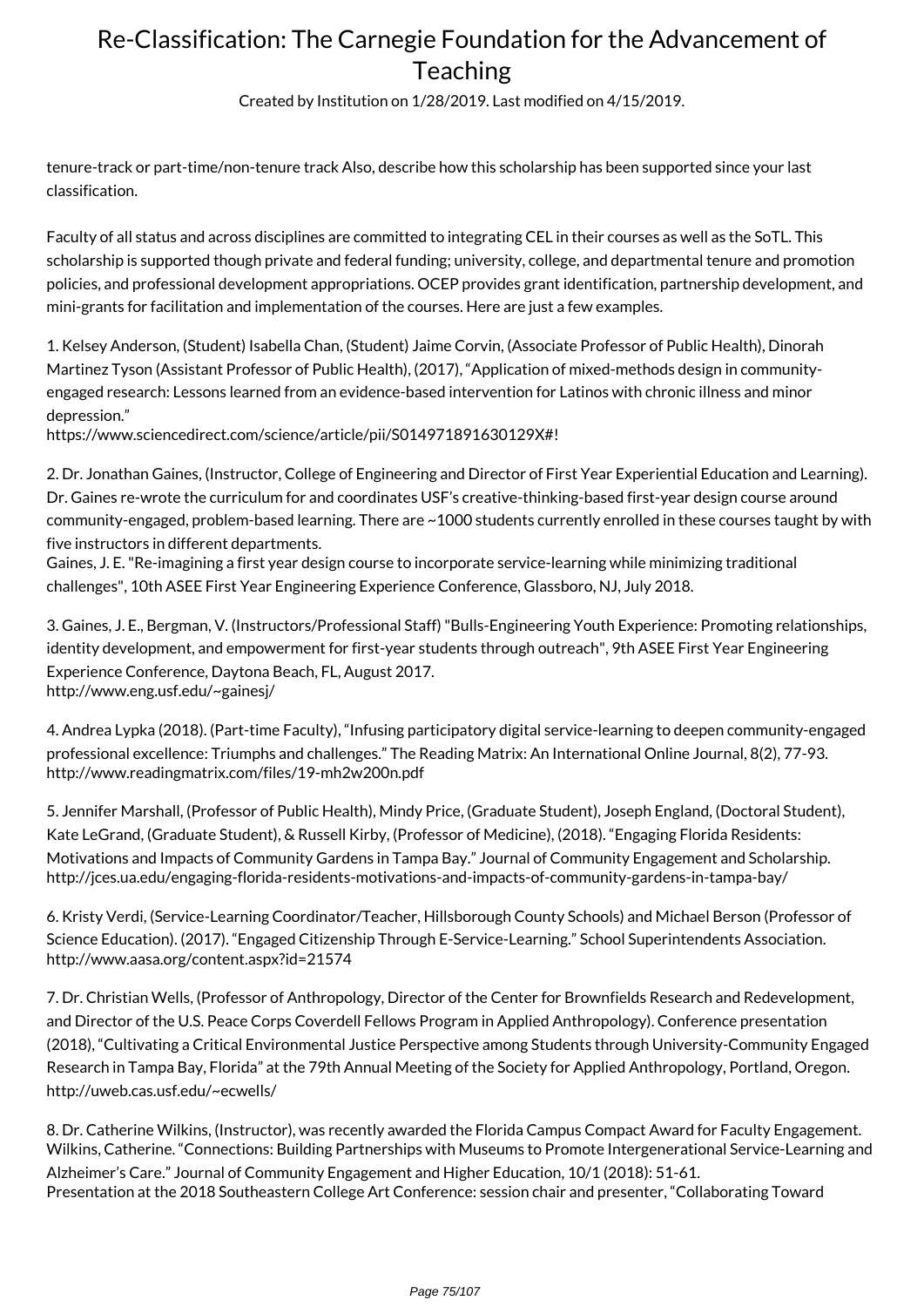Created by Institution on 1/28/2019. Last modified on 4/15/2019.

Community Engagement: Inventive Partnerships Between Museums and Institutions of Higher Education." https://discovery.indstate.edu/jcehe/index.php/joce/article/view/423

### **C.2.**

How have faculty of any employment status (tenured/tenure track, full time non-tenure track, and part time faculty) collaborated with community partners to produce scholarly products of benefit to the community that are representative of co-created knowledge between academics and community partners resulting from outreach and partnerships (e.g., technical reports, curriculum, research reports, policy reports, publications, etc.)? Provide five examples of faculty scholarship conducted with partners for community benefit or to improve, critique, promote, or reflect on partnerships. Also, describe how this scholarship has been supported since your last classification.

1. Roberta Baer, Professor, Anthropology Department, co-created articles and books with community partners on behalf of the refugee community. With her partner, CARIBE, a federally funded English-language program, she co-created "American Stories", an anthology of oral histories from Burmese refugees which is used to help refugees learn English. The book printing and the transcription of interviews were made possible by a mini-grant from OCEP. http://news.usf.edu/article/templates/?a=7883&z=220

2. Rebecca Burns, Associate Professor, Education, co-created publications and presentations with the principal of Mort Elementary School. Dr. Burns coordinates the Teacher Leader Academy, a collaboration between Hillsborough County Public Schools and USF College of Education to empower teachers, improve student achievement, develop leadership, and facilitate school renewal. Through this partnership, the COE maintains active involvement in the community school model, participating in its development and providing strategic planning support.

Burns, R. W., Johnson, W. W. III,+ & Hardin-Roberts, S.\* (2017). The Mort Teacher Leader Academy: Developing teacher leaders for urban schools together. In D. Yendol-Hoppey, D. A. Shanley, D. C. Delane, & D. Hoppey (Eds.), "Working together: Enhancing urban educator quality through school-university partnerships" (pp. 129–148). Charlotte, NC: Information Age Publishing. https://www.usf.edu/education/faculty/faculty-profiles/rebecca-burns.aspx

3. Dinorah Martinez-Tyson, Assistant Professor, Public Health, co-created Campamento Alegria and a related publication. This free program emerged from Dr. Martinez-Tyson's collaboration with community partners: Latinos Unidos por un Nuevo Amanecer, Inc. (LUNA Inc), Morton Plant Mease Health Care and Moffitt Tampa Bay Cancer Community Network. Camp Alegria provides support, education, and outreach for Hispanic breast cancer survivors. It is the first oncology camp, providing activities in Spanish, tailored to the Latina community.

https://link.springer.com/content/pdf/10.1080%2F08858190701818234.pdf

4. Dr. Steven Meyers (Chief Scientist) and Dr. Mark E. Luther, (Associate Professor), Center for Maritime and Port Studies at USF College of Marine Science. They seek to increase and apply fundamental knowledge of global ocean systems and human-ocean interactions through research, education, and community engagement. They partnered with representatives from the Port of Tampa Bay, the Tampa Bay Estuary Program, and US Fish and Wildlife Service to research, publish, and present about the effects of wakes on the shoreline environment of Tampa Bay.

Meyers, S. D., M. E. Luther, S. Ringuet, G. Raulerson, E. Sherwood, K. Conrad and G. Basili, 2018. Wakes from Large Vessels and the Risk to the Shoreline Environment in Tampa Bay. In "Proceedings, MTS/IEEE Oceans18 Conference", Oct. 23, 2018, Charleston, SC.

5. Dr. Lorie Fridell, Associate Professor, College of Behavioral and Community Sciences co-created with the Tampa Bay Police a training titled "Fair and Impartial Policing." She developed and delivered the program with a curriculum design team consisting of police executives, supervisors, officers, community stakeholders, academic experts, and top social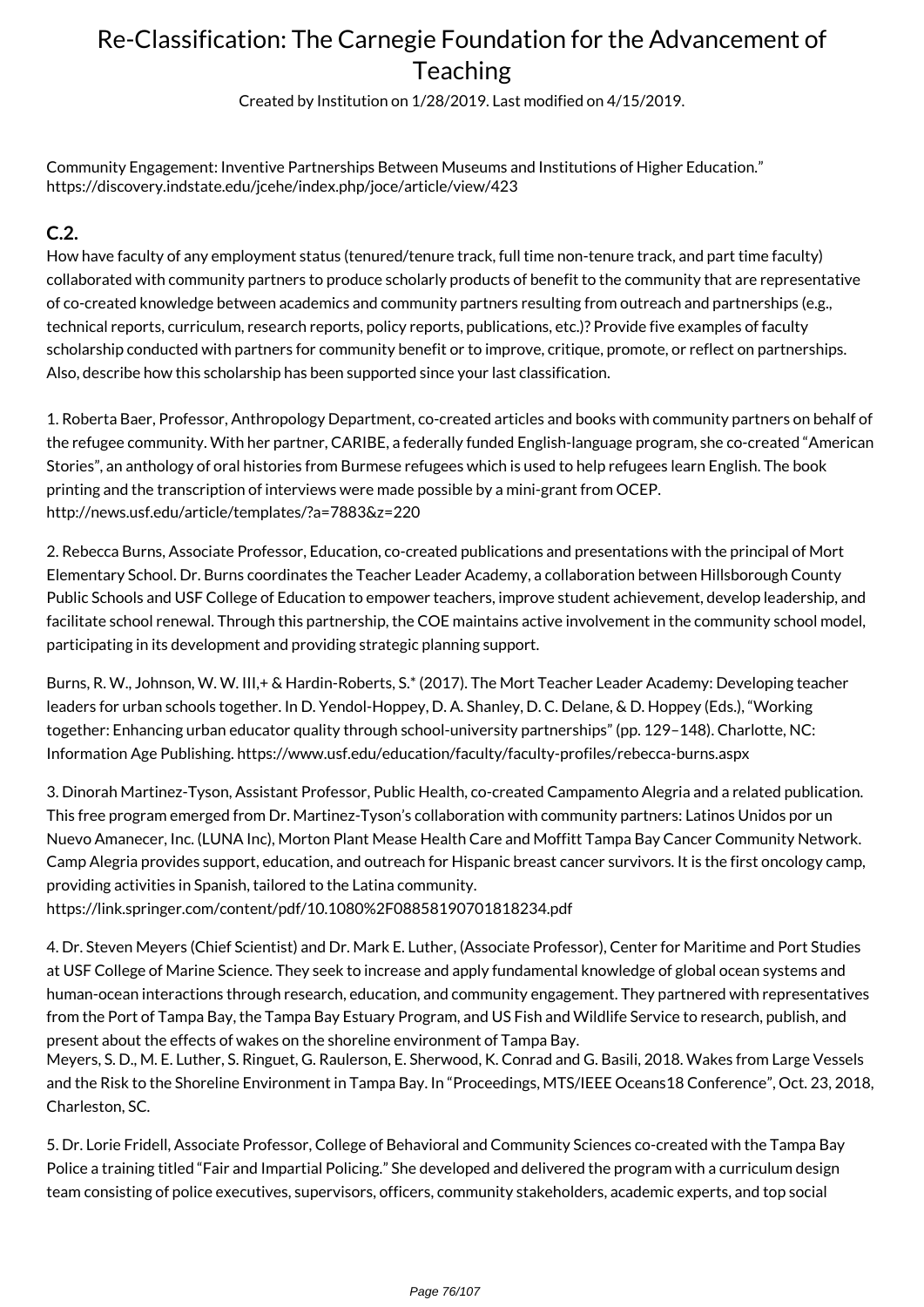Created by Institution on 1/28/2019. Last modified on 4/15/2019.

psychologists from around the nation. This program is now being implemented by the U.S. Department of Justice and police departments around the country. https://fipolicing.com/the-team/

### **C.3.**

How have professional staff contributed to the scholarship of community engagement (through conference presentation, publication, consulting, awards, etc.) associated with their co-curricular engagement achievements (e.g., student program development, training curricula, leadership programing, etc.)? Provide five examples of professional staff scholarship related to community engagement and describe how this scholarship has been supported since your last classification.

Since the 2010 classification, support for professional development and scholarship has expanded to encourage staff to participate in community engagement efforts through scholarly work. Professional staff are supported in presenting and contributing to the scholarship of engagement in multiple ways, such as presentations, consulting, program development, and publications. They are also invited to take part in symposiums, award ceremonies, and conferences in areas of interest and expertise. Recent support includes registration and travel support from professional development funds.

Amanda Finch, M. A., Associate Director for Civic Engagement, Center for Leadership and Civic Engagement, Conference Presentation, "Developing Global Citizens: Alternative Service Break Practices", 2018, Service Unites, Points of Lights Conference on Volunteering and Service, Atlanta, GA

Justin Fitzgerald, M. A., Assistant Director, Center for Leadership & Civic Engagement, Conference Presentation, "Transforming the Student Volunteer Experience: The Win-Win-Win of Professional Development Opportunities in our Performance-Based Era," 2018, Service Unites, Points of Lights Conference on Volunteering and Service, Atlanta, GA

Kara Fulton, Ph.D. Coordinator, USF Global Citizens Project (QEP) and Sommer Mitchell PhD, College of Interdisciplinary Studies, "Supporting Faculty, Staff, & Students Through Global Engagement Programming." Presented at 2017 AAC&U Conference: Global Engagement and Social Responsibility: Higher Education's Role in Addressing Global Crises, New Orleans, LA

Deborah Graña, Graduate Assistant, Center for Leadership & Civic Engagement, Conference Presentation, St. Leo University Student Activities Drive-in Conference, 2018, "Justice League: Service and Outdoor Adventure." The presentation shared best practices for collaboration between civic engagement and outdoor recreation programs using the environmentally focused, disaster relief, alternative break program model that was created in response to Hurricane Maria in Puerto Rico.

Dustin Krein M.Ed., Program Planner/Analyst, and Corinn Beem, Graduate Student in Urban Planning and Design, "Advancing Livability and Sustainability through Service-Learning: Community Sustainability Partnership Program at the University of South Florida," Conference Presentation, 2017 Gulf-South Summit: Service-Learning and Civic Engagement in Higher Education, Birmingham, AL

Monica Lee Miranda, Director of the Center for Student Involvement, "Alianzas: Raising Latinx Students' Experiences towards Academic Achievement and Graduation" The presentation focused on how colleges and universities can implement unique and indicated strategies to impact Latinx student's enrollment and completion rates. Conference Presentation, 2019 NASPA Conference, Los Angeles, CA

Monica Lee Miranda, Director, Center for Student Involvement and Dr. Luz D. Randolph, Assistant Director of Development, Diversity Initiatives. "Escuchando Nuestras Voces: Understanding the Experiences of Latinas in Latina Sororities." The presentation focused on prior research on the Latina sorority experience which strongly supports the assertion that students who are involved and engaged while in college are more apt to be retained. Conference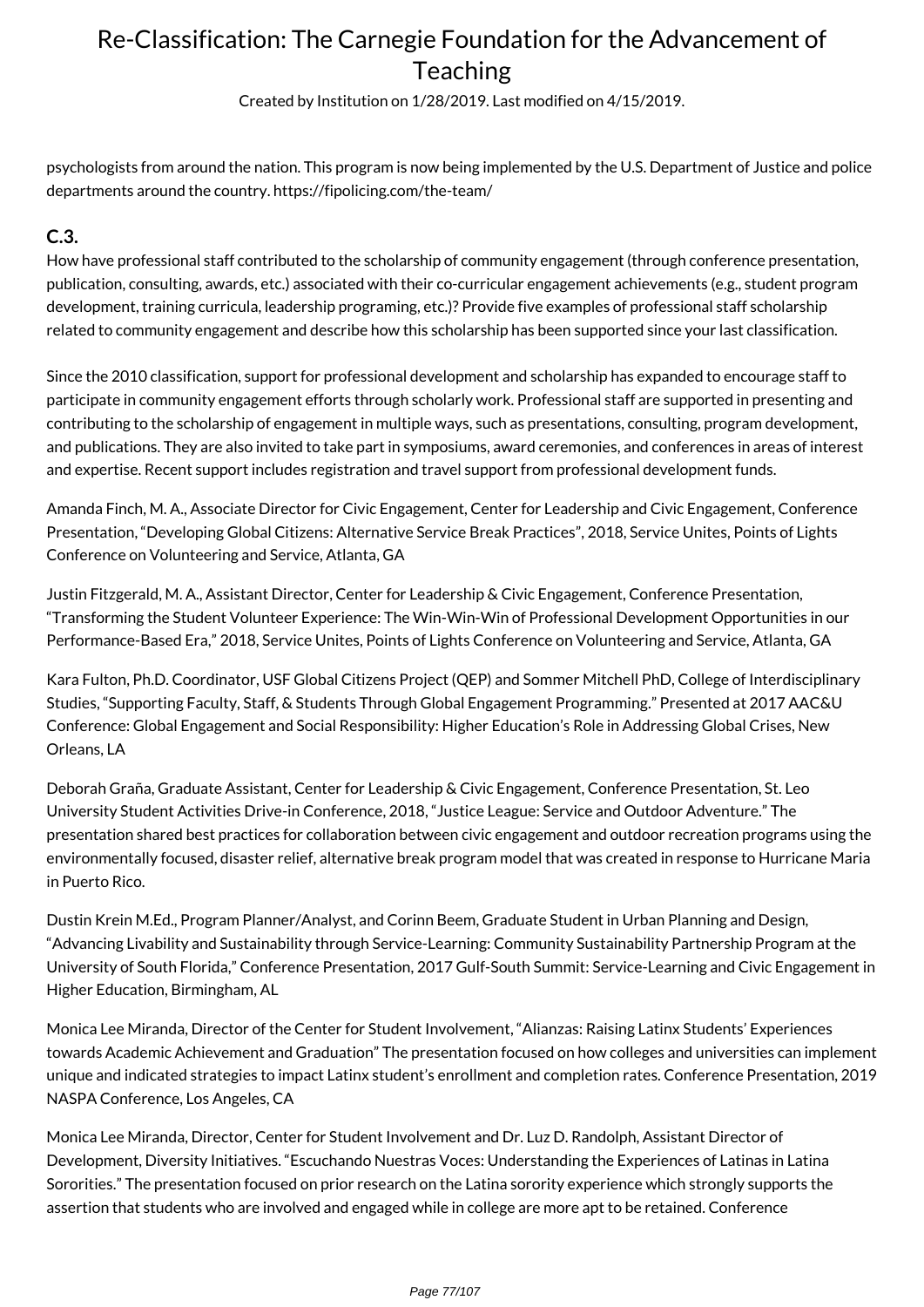Created by Institution on 1/28/2019. Last modified on 4/15/2019.

### Presentation, 2019 NASPA Conference, Los Angeles, CA

Lillian Wichinsky PhD, LMSW, Director and Dustin Krein M.Ed., Program Planner/Analyst, Office of Community Engagement and Partnerships, Conference Presentation, "Educating Faculty for Quality Community Engaged Teaching & Learning," 2018 Florida Campus Compact Professional Development Conference, Miami, FL

### D. Community Engagement and other Institutional Initiatives

### **6.1.**

Indicate how community engagement directly contributes to (or is it aligned with) the institution's **diversity and inclusion** goals (for students and faculty, and describe what has changed since the last classification. Provide relevant links if available.

For the last 10 years, USF has expanded efforts to build a culture of diversity and inclusion for students and faculty. This effort is reflected in recruitment and retention programs and practices. "USF prepares students for an increasingly pluralistic and democratic society; and empowers students to compete in the global marketplace through multiple programs and initiatives." Students are embedded in diverse communities through internships, experiential education, CEL (Community Engaged Learning) and ERCE (Ethical Reasoning and Civic Engagement) courses, community-based undergraduate research, education abroad, and service opportunities.

The USF Strategic plan stresses that USF: "Develop diverse, dynamic global citizens and leaders to strengthen communities and improve quality of life, promote community-engaged scholarship and creative activities to benefit all members of society." USF community partnerships are aligned with this goal. For example, faculty and students from USF Colleges of Education and Engineering are working closely with a predominantly Hispanic-serving community elementary school that has identified challenges in STEM education. OCEP seeks out these partnerships to enhance community outcomes and provide students with the opportunity to work/learn in diverse communities.

USF has implemented a proactive approach to diversity and inclusion for faculty, who have access to several programs that support minorities as they navigate academia, seek tenure and promotion, engage in active research, and excel in their careers. USF continually works to recruit and graduate a diverse faculty. In 2013, USF was named one of the top 50 Colleges Advancing Women in Science, Technology, Engineering, and Math and in 2016, the USF College of Engineering ranked in the top five nationally in conferring engineering doctorates to African American and Hispanic/Latino students.

The Office of Diversity, Inclusion & Equal Opportunity (DIEO) uses a community engagement approach to meet the diversity and inclusion goals of the institution. DIEO promotes diversity, inclusion, and equal opportunity through education, advocacy, and collaboration. DIEO engages the Tampa Bay community in numerous ways, including the Latin Community and African American Advisory Committees working with the President of the University in addressing matters important to the community. DIEO offers education and training; a diversity lecture series; and diversity celebrations that provide a forum for faculty, staff, and students to deepen their knowledge and awareness of issues and opportunities for change in a global society. Each year, DIEO holds a Diversity Summit Luncheon attended by leadership, faculty, staff, students, and community members to discuss a topic of relevance to the community. The President of the University recruits members of the community to serve on an advisory committee to further USF's mission and strategic plan. Beginning in 2020, DIEO will hold a National Diversity Conference, as they seek to engage the diversity community in Tampa Bay and beyond by providing a platform for exploring diversity, equity, inclusion, and best practices throughout the field

Throughout this report, we highlight many examples of community-engaged teaching, research and service in which USF students and faculty participate to serve the diverse population of the Tampa Bay region through multiple collective impact initiatives. http://news.usf.edu/article/templates/?a=7873&z=220. https://www.usf.edu/diversity/diversity-inclusion/diversity-inclusion-main.aspx. https://www.usf.edu/diversity/diversity-inclusion/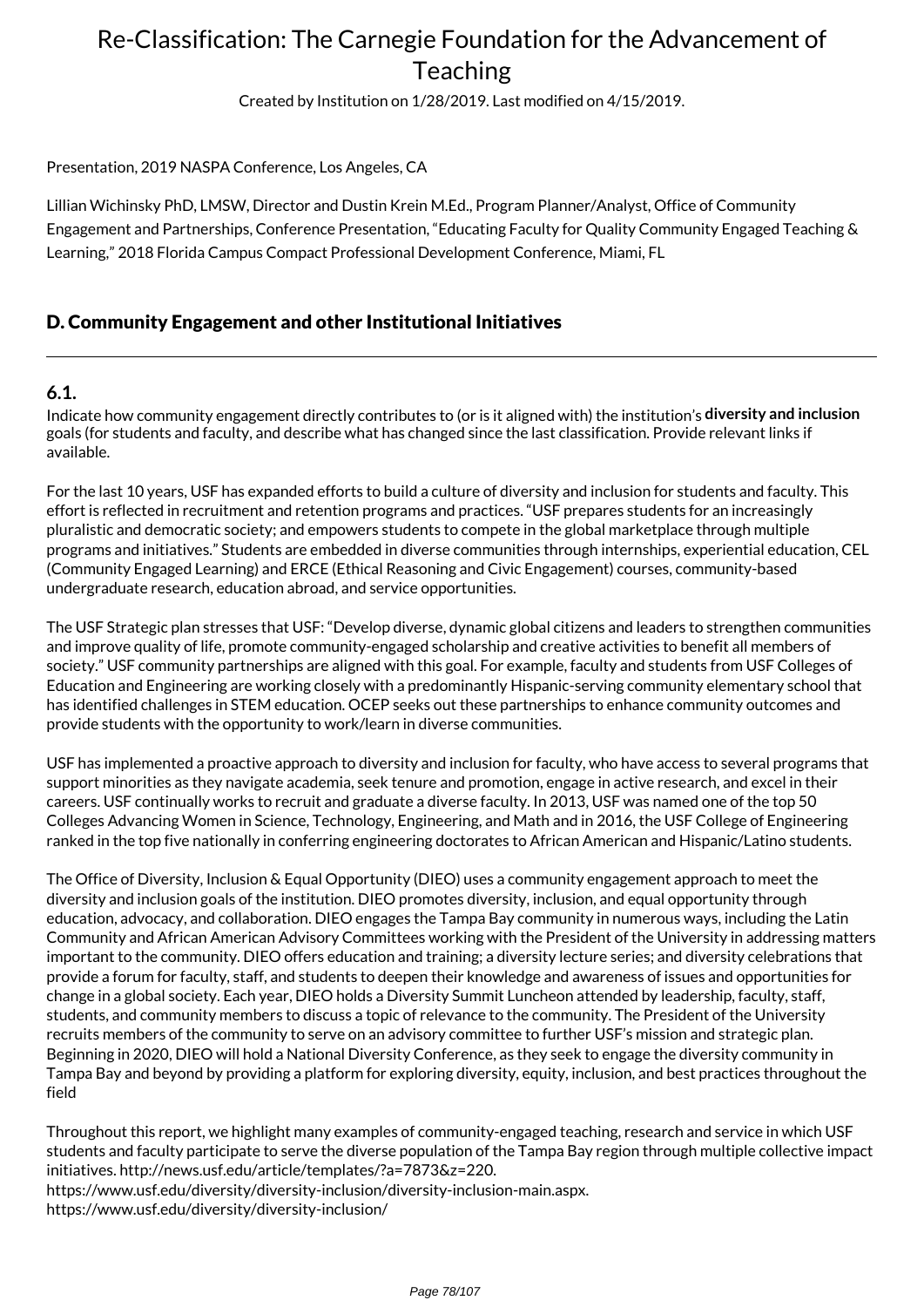Created by Institution on 1/28/2019. Last modified on 4/15/2019.

### **6.2.**

Indicate how community engagement is connected to efforts aimed at **student retention** and success, and describe what has changed since the last classification. Provide relevant links if available.

USF directly and indirectly connects their student retention and student success efforts through community engagement. Over the last ten years, USF has significantly improved its six-year graduation rate from 47% to 70% and First Time in College (FTIC) student retention rates from 81% to over 90% in the same time period — a rate of growth that few institutions can match. These gains are the result of a thoughtful and deliberate culture change, as the university transformed the way it approaches the student experience and is committed to improve graduation and first-year retention rates. USF has been recognized by "The Education Trust" (2017) as being #6 in the nation for eliminating the completion gap between black and white students, #4 in the nation for Latino student success, and #1 in the state of Florida for both.

Over 41% of the undergraduate students at USF Tampa receive Pell Grants, and these students have a 68% graduation rate, which is 19% higher than the national average and higher than non-Pell grant recipients. These outcomes are achieved through multiple student-centric programs, including real-time analytics for identifying students at risk; academic advisors with focused assistance to students who may be struggling; redesigning gateway courses; creating a SMART Lab and increasing library hours; expanding study spaces; writing and tutoring assistance; and creating Living and Learning Communities. An additional critical factor in this formula for success is the integration of high-impact practices such as Community Engaged Learning directly into the graduation requirements. Prior to the implementation of the Enhanced General Education for the 2018-2019 academic year, USF had approximately 4,000 students enrolled in CEL courses (2017-2018). These community-based learning opportunities will only continue to grow as the EGE expands. In addition, USF has over 630 registered student organizations! Of these organizations, over 40 are cultural or identity-based. These organizations have a strong presence in the local community through service projects, volunteerism, and leadership education programs.

Diversity efforts are also connected to faculty professional development efforts. Faculty receive education on cultural sensitivity in the Service-learning Academy (now renamed CEL Academy). During this training, faculty learn how to prepare students to work in diverse communities. Panel discussions take place with community partners to enhance and ensure that student learning takes place with a mutually respectful approach and sensitivity.

A program focused on graduate student education community and engagement diversity efforts include the Rehabilitation & Mental Health Counseling (RMHC) program, which believes that by incorporating diversity throughout the student and faculty population, graduates are prepared to work with clients who represent a wide range of backgrounds and beliefs. The RMHC Program actively reaches out to academic programs that focus on minorities and disabilities to recruit students from these populations. Faculty members are encouraged and expected to foster relationships with leaders of diverse organizations to ensure community connections and learning opportunities, as well as recruitment opportunities. https://www.usf.edu/cbcs/cfs/academics/rmhc/about/diversity.aspx

https://www.usf.edu/about-usf/brand-boundless-community.aspx

https://www.usf.edu/student-affairs/multicultural-affairs/organizations/index.aspx

### **6.3**

Indicate whether the campus **institutional review board** (IRB) or some part of the community engagement infrastructure provides specific guidance for researchers regarding human subjects protections for community-engaged research, and describe what has changed since the last classification. Provide relevant links if available.

The Associate Director for Regulatory Affairs, is designated as overall Administrator for the University of South Florida System (USF) IRB and HRPP, who among other duties ensures USF maintains current registration for all of its IRBs, and ensures there is a plan to provide education regarding human subjects' research protection for PIs, research staff, and IRB staff and administrators.

The Quality Assurance / Quality Improvement (QA/QI) Program assists campuses in the USF System, its affiliate partners, and researchers in performing human subject research of the highest ethical standards and promoting confidence in the integrity of human subject research at this institution. This program conducts random and for cause evaluations of USF IRBapproved research to ensure adherence to federal regulations, state and local laws, and institutional policies and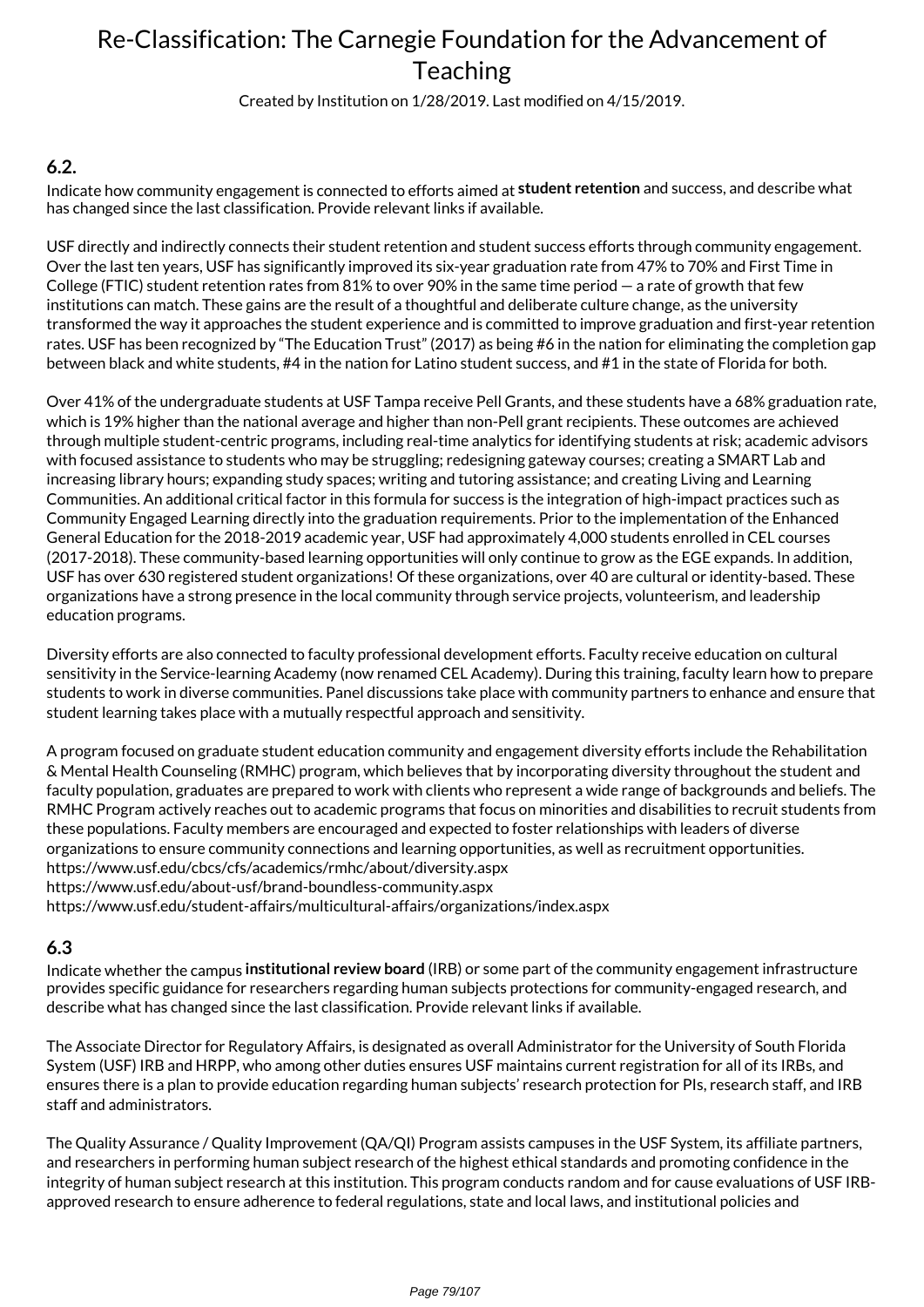Created by Institution on 1/28/2019. Last modified on 4/15/2019.

procedures governing the USF Human Research Protections (HRPP) Program. In addition, the QA/QI Program provides training and education to researchers and their study teams and provides them with tools to facilitate the conduct of their research. The QA/QI Program is independent of the USF IRB and serves as a key component of the AAHRPP- accredited Human Research Protection Program. The QA/QI Program reports to the Associate Director for Regulatory Affairs within Research Integrity & Compliance.

USF trains faculty, staff, and student researchers at the highest level, with no distinction between contextual settings. The Education and Training Program plans, develops, implements, and evaluates human subjects' protection education programs. These programs are designed to ensure educational opportunities that provide information on the: (1) ethical principles of human subject's research, (2) federal regulations and state and local laws, (3) agency rules and guidelines, (4) good clinical practices and (5) university policies and procedures for the appropriate conduct of human subject's research. The human subjects' education and training program reports to the IRB Administration and is housed in Research Integrity & Compliance.

The Education and Training Programs conducted year-round by USF HRPP for USF faculty, staff, students, and our affiliate organizations include online trainings on how to submit research applications (several times a year), monthly face-to-face trainings detailing proper research ethics and policy requirements (at various events), bi-annual study coordinator retreats, bi-annual student researcher workshops, bi-annual IRB Member and staff retreats, and monthly customized classroom presentations on IRB-related issues and research topics.

One of the goals of the HRPP is to provide, conduct, and attend community outreach and education events. In addition to the care taken to assure the ethics and quality of the researcher and the research, this goal helps address and inform the public about their rights as research participants. Therefore, quarterly, they provide community events to potential participants throughout the Tampa Bay Region. USF HRPPs partners with USF's WE-CARE, which seeks to link researchers with various Tampa communities and populations. This is one example of the avenues used to reach this goal. While the IRB works closely with faculty around human subject protection, OCEP educates faculty on cultural sensitively and mutually beneficial approaches to engaged research within the community.

https://www.usf.edu/research-innovation/research-integrity-compliance/ric-programs/qa-qi/resources-useful-links.aspx https://www.usf.edu/research-innovation/research-integrity-compliance/ric-programs/qa-qi/researcher-tools.aspx https://arc.research.usf.edu/Prod/Doc/0/DGBSQITMNQAK72AHO2KG3FB441/USF%20HRPP%20Policy%20and%20Pr ocedure%20Manual%20V12.pdf

https://health.usf.edu/pharmacy/we-care

#### **6.4**

Indicate whether community engagement is connected to campus efforts that support federally funded grants for **Broader Impacts of Research** activities of faculty and students, and describe what has changed since the last classification. Provide relevant links if available.

Over the past 10 years, USF has transitioned into a major research institution and is designated by the Carnegie Foundation for the Advancement of Teaching in the category for Highest Research Activity . This level of activity has had a dramatic impact on both the faculty and student community. USF has a strong record of continuous improvement and success in community engagement for teaching, research, and service. USF was awarded a record \$475.2 million in research contracts and grants in fiscal year 2017. According to the National Institutes of Health, every \$1.00 in research funding brings in \$2.21 in local economic growth. In FY2017, USF's \$475.2 million research funding alone supported more than 5,900 jobs and generated over \$1 billion in local economic growth. The university ranks fifth in new patents among U.S. public universities and is ranked among the top 25 universities in the nation, public or private, for research expenditures. Ranking in the top 25 nationally reflects USF's dramatic rise as a public research university during President Genshaft's tenure. Last year, USF's annual research expenditures were \$558 million, more than triple the amount from when President Genshaft arrived at USF in the early 2000s — the result of a continued commitment and additional investments to strengthen the university's research enterprise. The Office of Sponsored Research closely tracks all research awards, including Broader Impacts of Research grants and funding.

In the 2017-2018 fiscal year, the USF System was awarded over \$15,400,000 in NSF Grants alone and nearly 100 million in funding. USF has a strong record of continuous improvement and success in community engagement through research and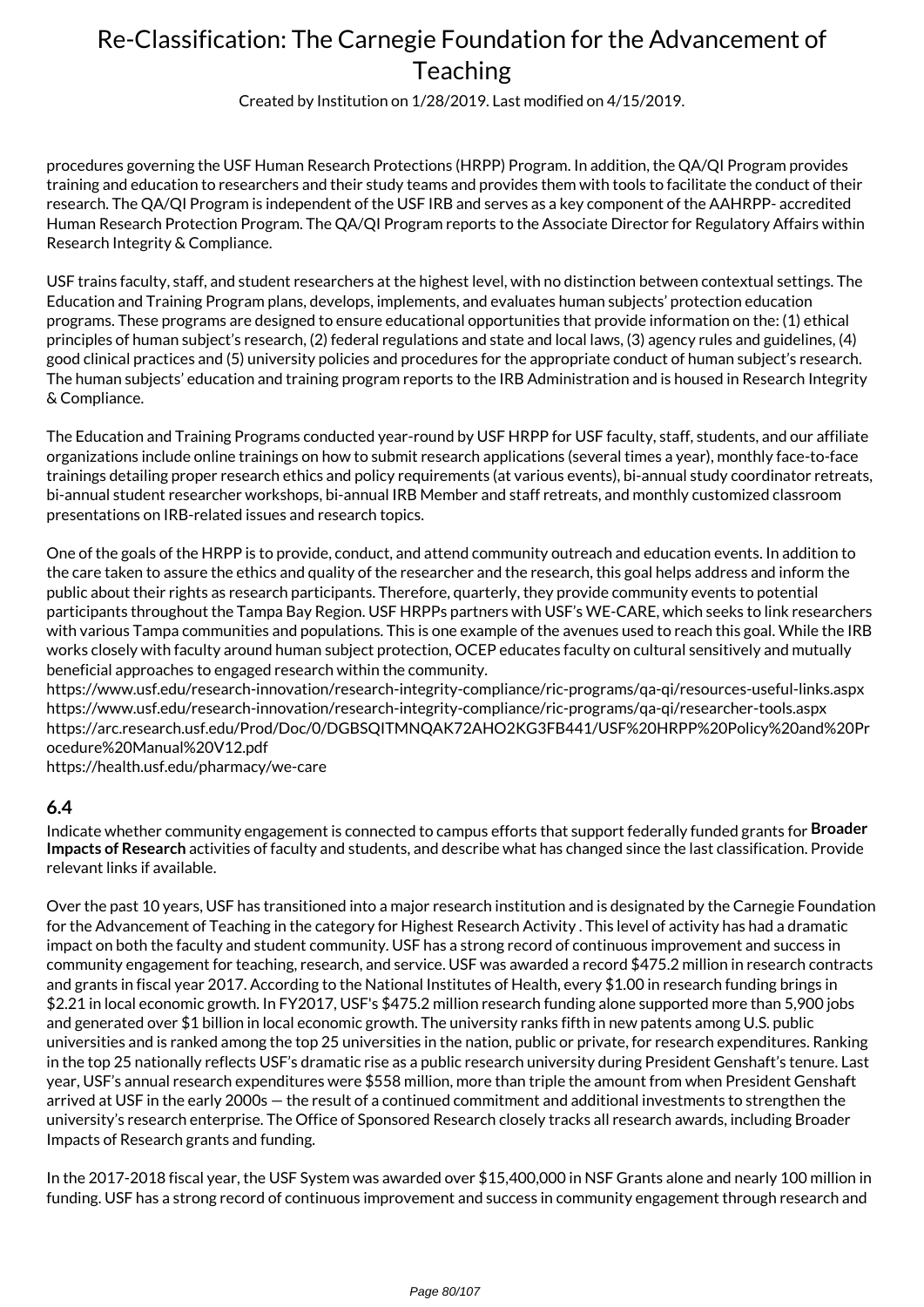Created by Institution on 1/28/2019. Last modified on 4/15/2019.

innovation. USF Office of Research and Innovation tracks USF progress in community engagement in extramural research.

Broader Impacts of Research Grants and Funding.

Eight-year increase Most recent Fiscal Year results

- Proposal Count up 42% Almost 600 proposals
- Proposal Dollars up 73% Over 350 Million dollars in proposals
- Award Count up 66% Nearly 500 Community Engagement Awards
- Award Dollars up 73% Over 100 Million dollars in funding
- Expenditure Dollars up 173% Nearly 100 Million dollars in Sponsored Expenditure

### **6.5. Does the institution encourage and measure student voter registration and voting?** Yes

### **6.5.1**

Indicate whether the institution encourages and measure student voter registration and voting , and describe the methods for encouraging and measuring **student voter registration and voting** and what has changed since the last classification. Provide relevant links if available.

USF regularly holds voter registration activities during the weekly USF Bull Market, where students and community members provide the most up-to-date information to students who may be interested in voter activism and political involvement. Organizations provide the opportunity to volunteer as well.

Additionally, the campus invites and approves requests of non-partisan community partners regularly to recognize the commitment to student voter engagement. During the Fall 2018 semester, USF students were fortunate enough to vote on campus. The campus arena was open for voting, with golf cart rides being provided from student housing and to and from nearby off-campus housing.

The Campus Election Engagement Project (CEEP) and USF's Center for Leadership and Civic Engagement (CLCE) provided students with a successful Voter Education Session on October 17th, 2018. CEEP was linked with multiple professors on campus, who invited members from the organization as guest lecturers to educate their students about the election. Additionally, the League of Women Voters, CEEP, and CLCE provided students with a 'Party at the Polls' event, where students and community partners were able to connect together to view the results, as well as reflect on the events leading up to the election.

During this year's election cycle, representatives from various student organizations and student serving units at USF, as well as community members, were involved in USF's voter engagement efforts through political student organizations and participating faculty members. Members included OCEP, CLCE, USF Student Government, Florida PIRG'S New Voters Project, and Florida PIRG Students, Supervisor of Elections, League of Women Voters, and the ACLU of Florida.

As USF plans for the future of student voter engagement, the CLCE and Student Government will join forces to ensure a more systematic approach to student voter engagement, for the 2020 elections. https://wusfnews.wusf.usf.edu/post/after-court-ruling-early-voting-college-campuses-makes-it-easy-students

#### **6.6**

Indicate whether the institution is committed to providing opportunities for students to **discuss controversial social**, political, or ethical issues across the curriculum and in co-curricular programming as a component of or complement to community engagement, and describe what has changed since the last classification. Provide relevant links if available.

USF is committed to furthering social, political, and ethical awareness as both a component and complement to community engagement. This commitment has grown since 2005/2010 and is evidenced by the breadth and depth of opportunities available to students, faculty, staff, and community. This commitment can be seen through multiple venues such as courses, organizations, residential education, multi-cultural events, and museums.

There are a number of courses offered across disciplines that allow for exploration and discussion around immigration,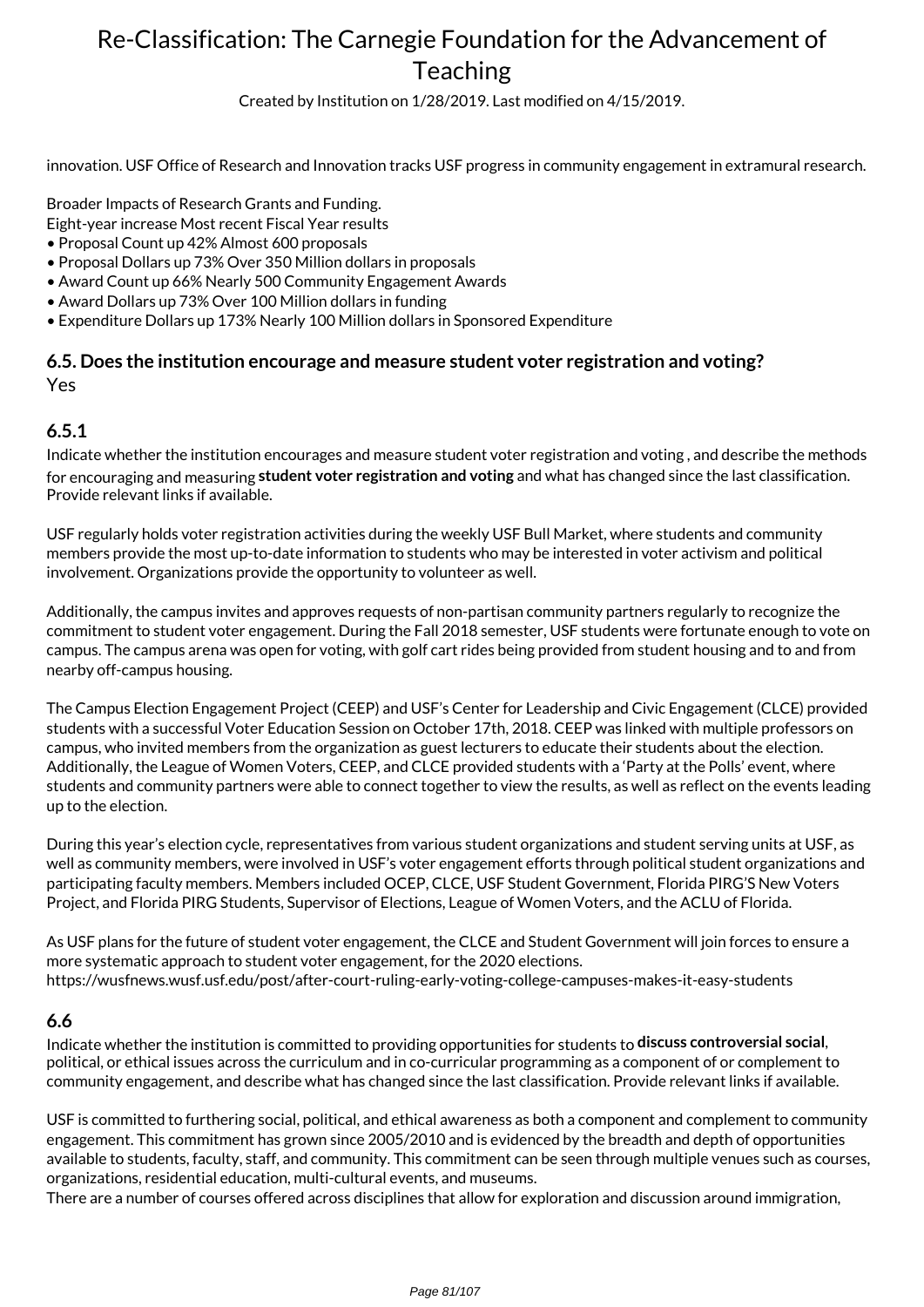Created by Institution on 1/28/2019. Last modified on 4/15/2019.

LGBTQ+ rights, climate change, and other topics. These issues are often tied to co-curricular opportunities both on and off campus. For example, students enrolled in a course that explored immigration and refugee policies participated in an experiential event offered by the Contemporary Arts Museum (CAM), directly aligned with the discussion on building a border wall. A CE anthropology course offered students the opportunity to interview refugees and write their story to complement the discussion.

One of the key co-curricular opportunities at USF is the CAM, which has provided multiple events and programs for students to discuss controversial topics. In 2018, the CAM partnered with USF's School of Art and Art History to host an exhibit titled Breaking Barriers, exploring the issues of identity and PTSD.

In 2017, the Black Pulp! provided students with the opportunity to examine evolving perspectives of Black identity in American culture and history from 1912 to 2016 through rare historical printed media shown in dialogue with contemporary works of art.

During the Fall 2018 semester, CAM partnered with the students from USF's Honors College and English and Humanities Departments to host an educational two-part symposium engaging students in an anti-partisan, national platform called Freedoms 50 State Initiative. Students could share their vision of freedom for the community.

In 2018, The USF College of Arts and Sciences hosted a book launch/seminar titled "Decolonization in Thought & Practice: Europe and the Americas Otherwise." The book, entitled "Comparative Racial Politics in Latin America," "investigates the intersection of social power and racial politics and their impact on the region's histories, politics, identities and cultures."

UnDocually training is available to all USF students. Modeled after Undocually training at other institutions, this training educates the USF community on the history, relevant legislation, and current realities of the undocumented community. This training strives to cultivate a more supportive environment for undocumented students at USF.

USF has established Living-Learning Communities to meet the unique needs of USF students. One such residential option is the LGBTQ+ community. This is open to all students and as part of their experience, workshops, discussions and social opportunities are available. To support students and to foster understanding, USF offers the Safe Zone Training Program, an institutionally recognized Lesbian, Gay, Bisexual, Transgender/Trans+, and Queer/Questioning (LGBTQ+) diversity training program through the Office of Multicultural Affairs. The Safe Zone Training Program aims to educate participants on advocacy for the LGBTQ+ community by promoting understanding, support, and inclusivity through interactive conversations and activities.

http://www.usfcam.usf.edu/CAM/exhibitions/2019\_1\_The\_Visible\_Turn/USFCAM\_Bosco\_SodiMuro\_Press\_Release.pdf https://www.usf.edu/student-affairs/multicultural-affairs/programs/undocually.aspx https://www.usf.edu/student-affairs/multicultural-affairs/programs/safe-zone.aspx http://www.usfcam.usf.edu/CAM/cam\_socialengagement.html http://www.usfcam.usf.edu/CAM/exhibitions/2018\_9\_For\_Freedoms\_50\_State/For\_Freedoms\_50State.html https://books.google.com/books/about/Comparative\_Racial\_Politics\_in\_Latin\_Ame.html?id=mCBtDwAAQBAJ&printsec=fr ontcover&source=kp\_read\_button#v=onepage&q&f=false

### **6.7**

Indicate whether your campus has curricular and/or co-curricular programming in **social innovation or social entrepreneurship** that reflects the principles and practices of community engagement outlined by the definition of community engagement provided above, and describe what has changed since the last classification. Provide relevant links if available.

USF offers curricular programming in social innovation and social entrepreneurship through two colleges and multiple units. These programs just being implemented at the time of submission of the 2010 Carnegie Application for Community Engagement.

The Patel College of Global Sustainability was founded in 2009, just prior to submitting the 2010 Carnegie Application for Community Engagement. Their unique mission is focused on achieving sustainable development, both locally and globally,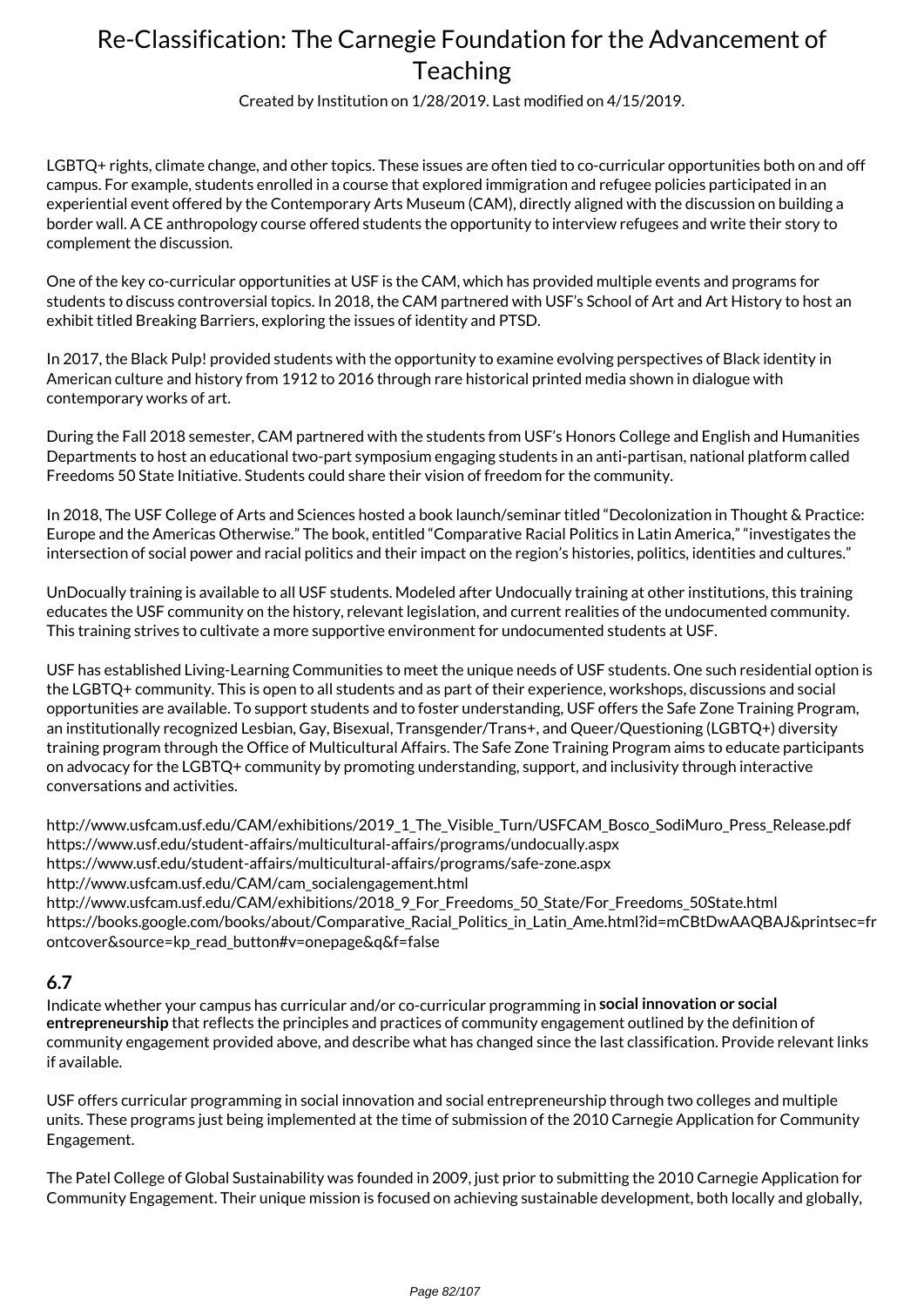Created by Institution on 1/28/2019. Last modified on 4/15/2019.

by fostering social, economic, and environmental sustainability. They accomplish this mission through teaching, research, student mentoring, and community outreach, as well as by generating practical knowledge and developing innovative technologies, skills and policies. One of the programs they offer is an entrepreneurship concentration. The M.A. in Global Sustainability concentration in Entrepreneurship provides students with a comprehensive understanding of concepts, tools, and skills of sustainability and green technology. Focus areas include green technology, development, transportation, energy, and sustainable enterprise. The program teaches students the applicable entrepreneurial skills they need to solve problems related to sustainability and provides students with real-world, hands-on learning experience to learn how to successfully transfer knowledge into products and processes that benefit society and the entrepreneur.

The USF Center for Entrepreneurship, is a nationally ranked, campus-wide interdisciplinary center located in the Muma College of Business. The center offers undergraduate courses and programs for all USF students (business and nonbusiness). Whether students would like to increase their entrepreneurial business skills, pursue their own business ideas, or learn ways to bring innovation and entrepreneurial leadership into existing positions and businesses, an entrepreneurship minor or concentration teaches valuable skills that complement any degree program. Students do not need to declare a minor or concentration to take entrepreneurship courses. Many courses are offered online making them more accessible to the community.

The USF Student Innovation Incubator has operated as a partnership between the USF Center for Entrepreneurship and USF Office of Research & Innovation since 2012. The Center's faculty, staff, and alumni support and mentor student companies through education, training, and connection to the business community. Since inception, more than 100 student companies have been nurtured, accelerated, and launched. These new ventures create opportunities for students and recent alumni to chart their own careers. The new businesses create employment opportunities for the student founders as well as others in the community. While not all of the student companies have used a community-engaged approach, some student companies have been founded for the purpose of addressing community challenges. https://www.usf.edu/pcgs/ma-program/entrepreneurship-concentration.aspx

https://www.usf.edu/entrepreneurship/

https://www.usf.edu/entrepreneurship/programs/undergraduate/

https://www.usf.edu/entrepreneurship/initiatives/incubator.aspx

## E. Outreach and Partnerships

Outreach and Partnerships has been used to describe two different but related approaches to community engagement. Outreach has traditionally focused on the application and provision of institutional resources for community use. Partnerships focus on collaborative interactions with community and related scholarship for the mutually beneficial exchange, exploration, and application of knowledge, information, and resources (research, capacity building, economic development, etc.). The distinction between these two is grounded in the concepts of reciprocity and mutual benefit, which are explicitly explored and addressed in partnership activities. Community engaged institutions have been intentional about reframing their outreach programs and functions into a community engagement framework that is more consistent with a partnership approach.

### 1. Outreach

### **1.1**

What changes to outreach programs and functions (extension programs, training programs, non-credit courses, evaluation support, etc.) that reflect a community engagement partnership approach have taken place since your last classification? Describe three examples of representative outreach programs: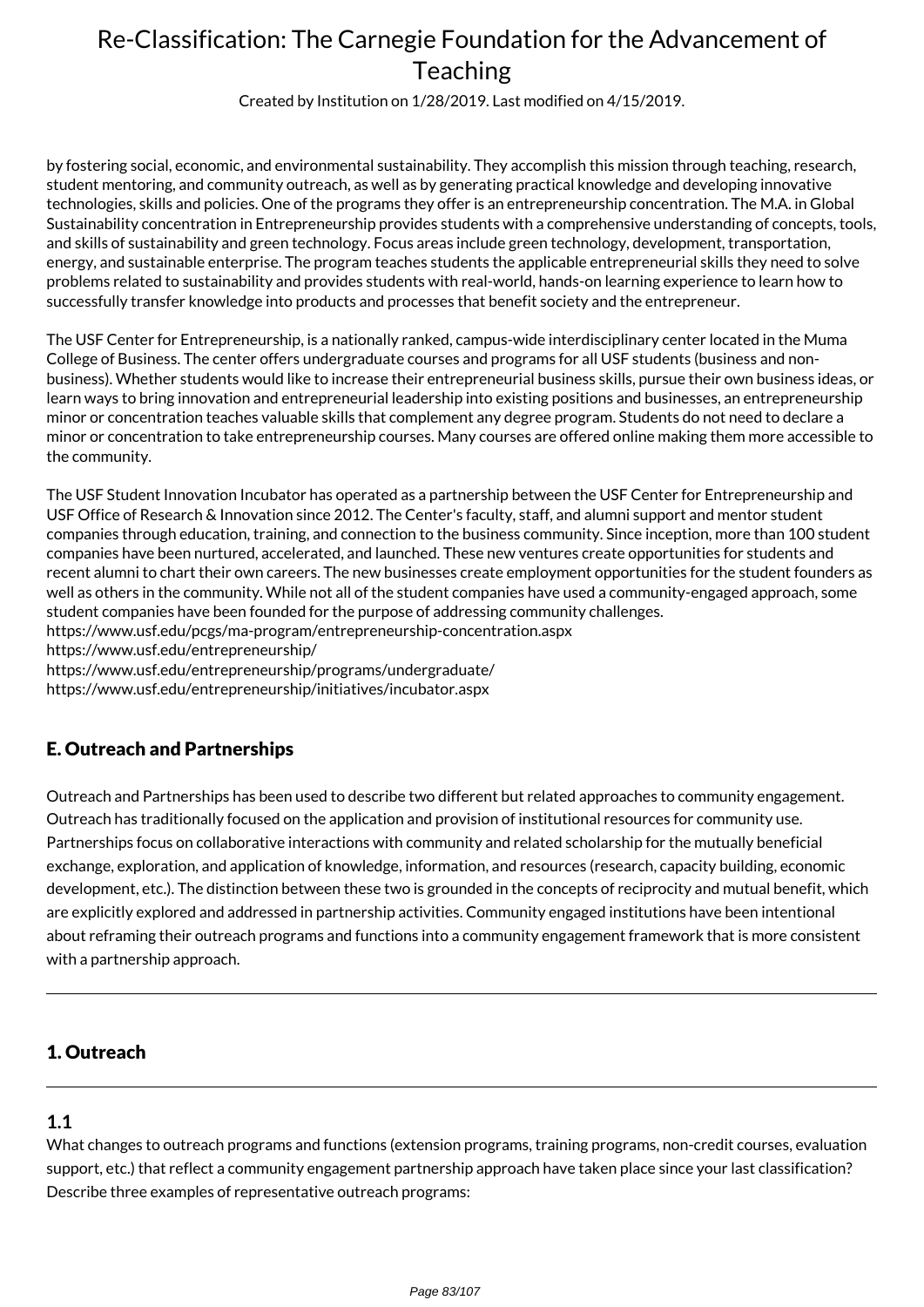Created by Institution on 1/28/2019. Last modified on 4/15/2019.

USF continues to offer programs documented in the 2005/2010 application, while expanding outreach efforts to meet the health, education, and sustainability challenges faced by Florida communities and the Tampa region.

1. USF Morsani College of Medicine provides health outreach to the region's most vulnerable populations, serving individuals across the lifespan. Developed with city leaders, Tampa Bay Street Medicine is a student-run organization providing medical care to homeless individuals and families through street runs, clinics, and a van that offers basic medical care. BRIDGE Healthcare Clinic is a student-run free clinic for uninsured individuals. The clinic is a multi-disciplinary effort with medicine, social work, physical therapy, pharmacy, and public health to improve patient well-being. The Ybor Youth Clinic serves youth ages 13-24, providing sexual/reproductive health care, HIV and STI testing and treatment, prevention counseling, and referrals. Working with city and county governments, non-profit organizations, and other health providers, they offer mental health services and counselors skilled in trauma and LGBTQ+ issues. Pediatrics Outreach Services Program (OSP) serves high-risk and underserved children, adolescents, and child victims of domestic violence. Services include primary care, treatment for chronic and acute illnesses, health and oral hygiene education, treatment and selfmanagement education for asthma, nutrition counseling, childhood health promotion, and injury prevention education.

2. The USF Community Sustainability Partnership Program (CSPP) allows communities to provide leadership through sustainability and livability. CSPP harnesses USF resources, faculty expertise, and student innovation to create change through community-identified projects. These collaborations are at the forefront of solving complex social, economic, and environmental challenges to strengthen Florida communities. The program engages faculty and students in CEL courses across disciplines such as architecture, business, criminal justice, engineering, global sustainability, and urban planning. CSPP is composed of multiple projects which take place over an academic year to advance the needs of a community, while educating the next generation's workforce. Since 2017, over 500 undergraduate and graduate students have worked on 23 large-scale studies. These studies include historic preservation, sea level rise, transportation corridors, wastewater management, affordable housing, GIS mapping, and walkability studies. Students present the findings to city officials and residents; and most recently recommendations from students on a peril of flood study were integrated into a city's strategic plan. This is a strong mutually beneficial outreach partnership.

3. The Osher Lifelong Learning Institute (OLLI-USF) is a learning community for older adults (50+) offering classes in the arts and sciences, computer training, and technology education. The Institute's mission is to provide intellectual stimulation, social interaction, service opportunities, and outreach to the University and the greater community. OLLI-USF's roots go back to 1993 when it was the USF Division of Senior Programs (DSP) with its constituent programs, SeniorNet and Learning in Retirement. In February of 2005, USF DSP became OLLI-USF after receiving the first of several gifts from The Bernard Osher Foundation. Review of the 2015-2016 annual report indicates OLLI-USF engaged with 1,497 members and offered 270 courses. OLLI volunteers contributed a total of 14,547 hours in 2015.

https://health.usf.edu/medicine/studentorgs/tbsm

https://health.usf.edu/bridge/

https://health.usf.edu/care/pediatrics/services-specialties/ad-med/ybor-youth-clinic

https://health.usf.edu/medicine/pediatrics/pediatrics-outreach-services-program.

https://hscweb3.hsc.usf.edu/blog/2018/02/20/delivering-health-care-seafarer/

https://www.usf.edu/engagement/cspp/https://www.usf.edu/continuing-education/olli/about-us/index.aspx

### **1.2**

What changes have taken place regarding institutional resources (co-curricular student service, work/study student placements, library services, athletic offerings, etc.) that are provided as outreach to the community? Provide examples of how these institutional resources are consistent with a community engagement partnership approach.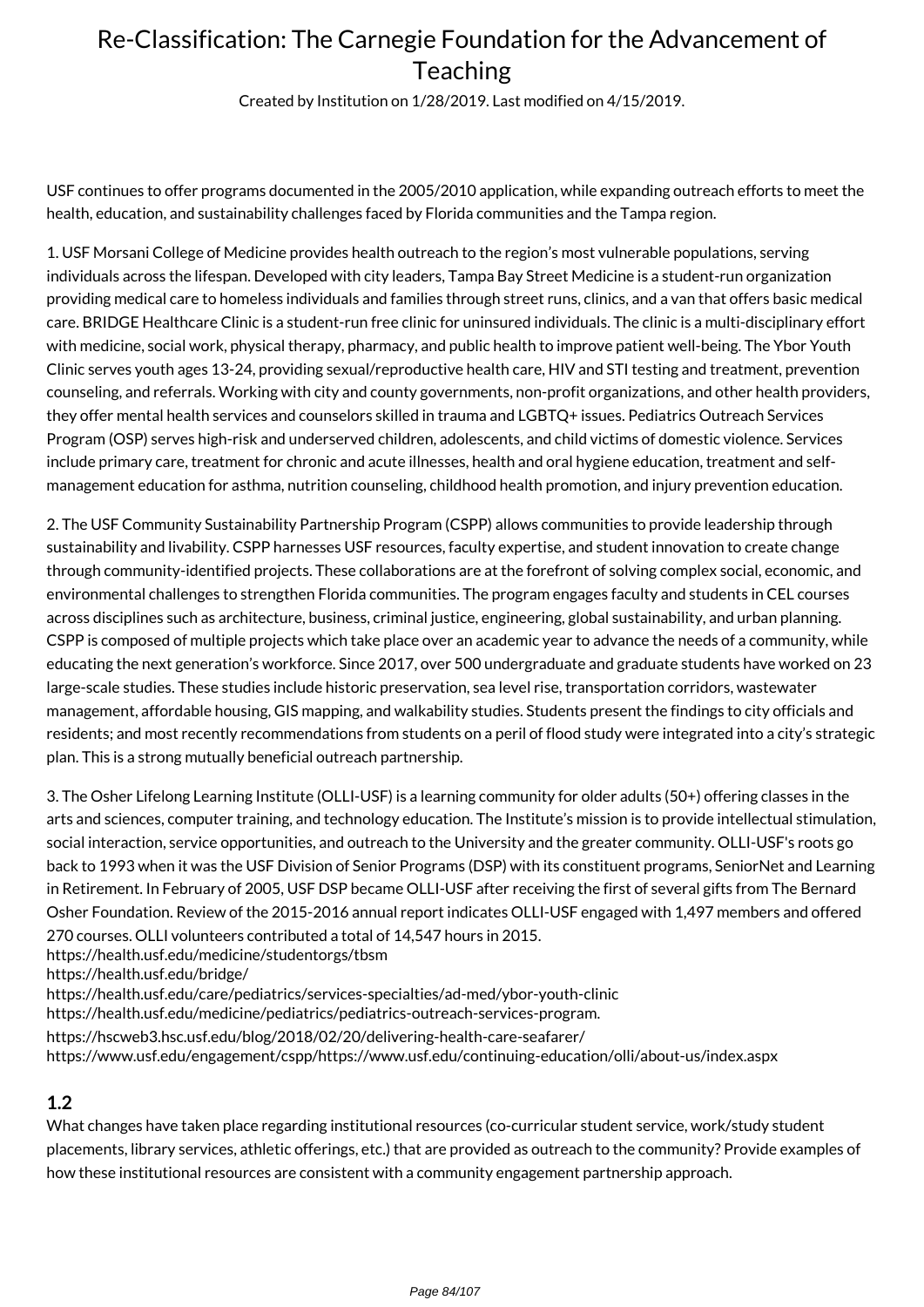Created by Institution on 1/28/2019. Last modified on 4/15/2019.

In the 2005/2010 application, a number of institutional resources such as co-curricular student services, the USF Student Lecture Series, College of The Arts performances, library services, athletic events, and educational services were provided as evidence for outreach to the community. As discussed throughout this application, these programs continue to be offered and have expanded, such as the new Muma College of Business lecture series, featuring business topics of interest to students and the community. Additionally, as USF has grown as a research institution, so have its institutional resources and expertise in other disciplines. These are provided as outreach in a partnership approach.

1. Arts4All Florida (A4AF) is an institutional resource and partnership program, headquartered in USF's College of Education (COE) since 1996. Arts4All works to provide, support, and champion arts education and cultural experiences for and by people with disabilities. For over 36 years, A4AF has provided programs for people with disabilities to contribute to the social, cultural, and economic life of Florida. In 2017-2018, 307 students exhibited their artwork at galleries across Florida, including USF's Contemporary Art Museum. The USF Pepin Academy Summer Institute was one of the partners to host camp art experiences for 413 children and teens. Over 49,600 people have been directly served through 457 programs in 64 counties. USF is eager to continue its support and collaboration with A4A, helping make 87% of their programs free of charge.

2. Bulls-EYE (Engineering Youth Experience) utilizes undergraduate engineering students to mentor middle school youth from the Tampa Bay community in summer STEM interventions. The mission is to empower underrepresented STEM populations by promoting personal development, community values, leadership, entrepreneurship, and engineering problem solving. The NSF-funded program hired in 2018 over 40 undergraduate students and invited over 75 middle school students to campus. Bulls-EYE targets underrepresented students from two populations: 1) Undergraduate students looking to promote their personal success and make a difference in their local community through outreach and professional development; and 2) Middle school students at risk for low achievement, but who may benefit from life skills and STEM education. Students complete a six-week summer program on campus, in which activities improve both their practical and technical skills. Students are exposed to a broad array of engineering disciplines through hands-on activities and are shown how engineers improve their community.

Tutor-a-Bull provides aspiring teachers with one-on-one, small group, and classroom experience. Tutor-a-Bull's mission is to partner with schools, community, and industry to improve outcomes for PK-12 students through innovative approaches that improve the quality of teachers, principals, and other educators. Tutor-a-Bull strives to increase motivation for learning by providing academic support to struggling middle- and high-school students in 15 schools across Hillsborough County. During the last decade, the program has served more than 4,000 students with almost 70,000 hours of individualized instruction in reading and math by more than 900 Tutor-a-Bull teachers-in-training.

https://www.usf.edu/cbcs/fmhi/ http://arts4allflorida.org/about-us http://bullseye.eng.usf.edu/ https://www.usf.edu/arts/events/ https://www.lib.usf.edu/services/ https://www.usf.edu/student-affairs/involvement/our-events/lectures/ https://www.usf.edu/business/graduate/mba-sport-entertainment/lecture-series.aspx https://www.usf.edu/student-affairs/involvement/our-events/special-events.aspx

### 2. Partnerships

**This section replaces the previous "partnership grid" with a series of repeating questions for each of the partnerships you identify.**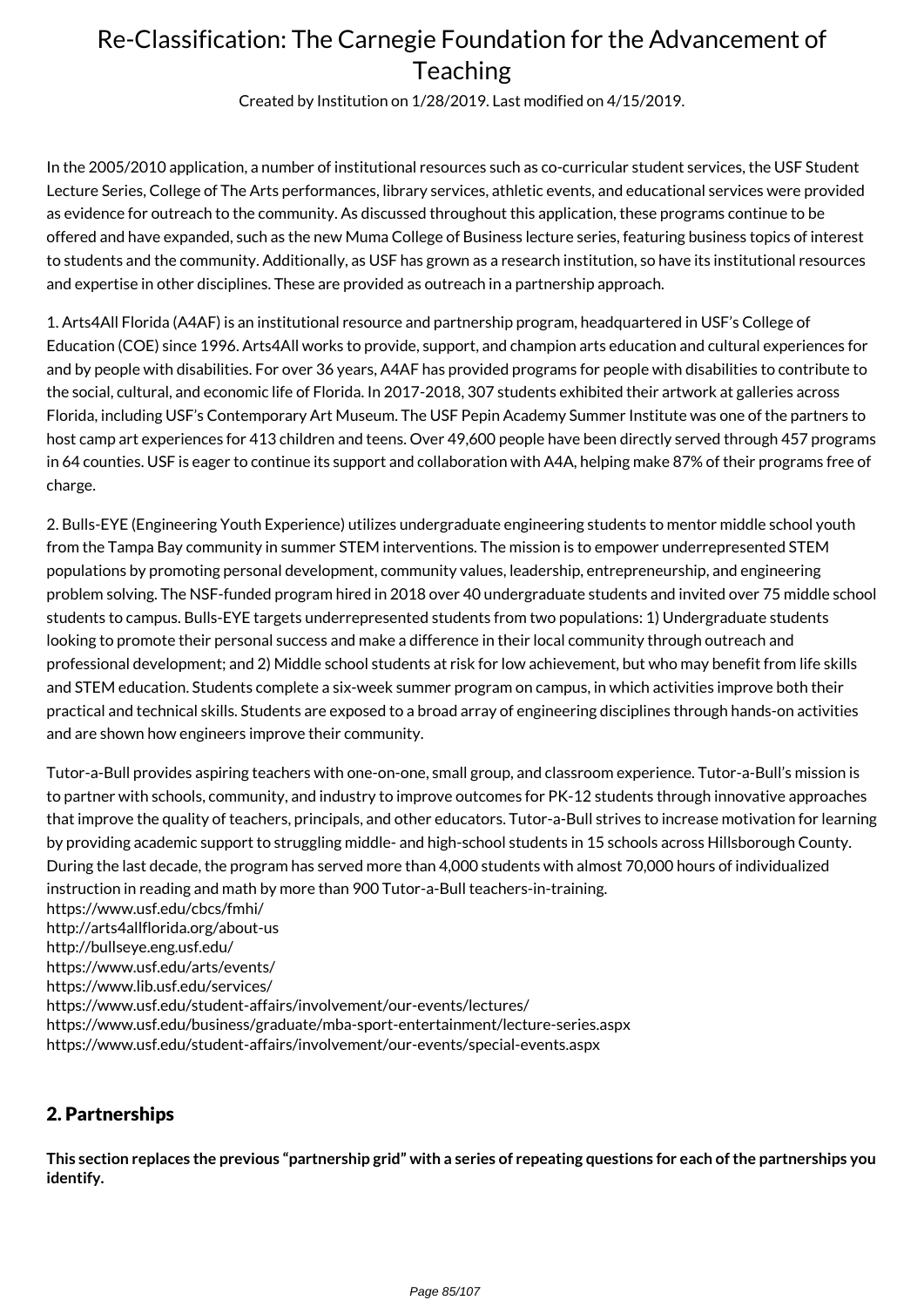Created by Institution on 1/28/2019. Last modified on 4/15/2019.

Describe representative examples of partnerships (both institutional and departmental) that were in place during the most recent academic year (maximum = 15 partnerships). As part of this section, we are asking for an email contact for each partnership provided. The text for the email that will be sent to your community partner can be found below.

### As part of this section, we are asking for an email contact for each partnership provided. The following email will be sent to your community partner:

Dear community organization partnering with a college or university,

{Name of Campus} is in the process of applying for the 2020 Elective Community Engagement Classification from the Carnegie Foundation. The classification is offered to campuses that can demonstrate evidence of collaboration between institutions of higher education and their larger communities (local, regional/state, national, global) for the mutually beneficial creation and exchange of knowledge and resources in a context of partnership and reciprocity. Partnerships that meet the standards of community engagement are grounded in the qualities of reciprocity, mutual respect, shared authority, and co-creation of goals and outcomes.

We were provided your email address by the campus applying for the Community Engagement Classification. The Community Engagement classification is offered by the Carnegie Foundation and is available to all colleges and universities in the United States. For more information about the classification, please go to https://www.brown.edu/swearer/carnegie.

We would like to ask you to assist with this classification process by providing confidential responses to a very brief online survey (LINK provided). While your participation in the survey is entirely voluntary, your input and perspective on the activity are valuable in evaluating campus community engagement. Beyond the evaluation of campus community engagement, the responses provided by community partners contributes to a national understanding of how communities and campuses are collaborating for the purpose of deepening the quality and impact of such partnerships.

In order to be able to assess and improve partnership activities, it is important to provide candid responses to the questions. The responses you provide are confidential and will not be shared by Swearer Center as the Administrative home of the Carnegie Community Engagement Classification with the campus.

Many thanks for your response.

Sincerely,

#### **Survey Questions**

The survey will include the first page of this framework with the definition of community engagement.

As a community partner, to what extent do you agree or disagree with the following statements with regards to your collaboration with this institution? (1= Strongly disagree, 4=Strongly agree)

- 1.Community partners are recognized by the campus.
- 2.Community partners are asked about their perceptions of the institution's engagement with and impact on community.
- 3.My community voice is heard and I have a seat on the table in important conversations that impact my community.
- 4.The faculty and/or staff that our community partnership works with take specific actions to ensure mutuality and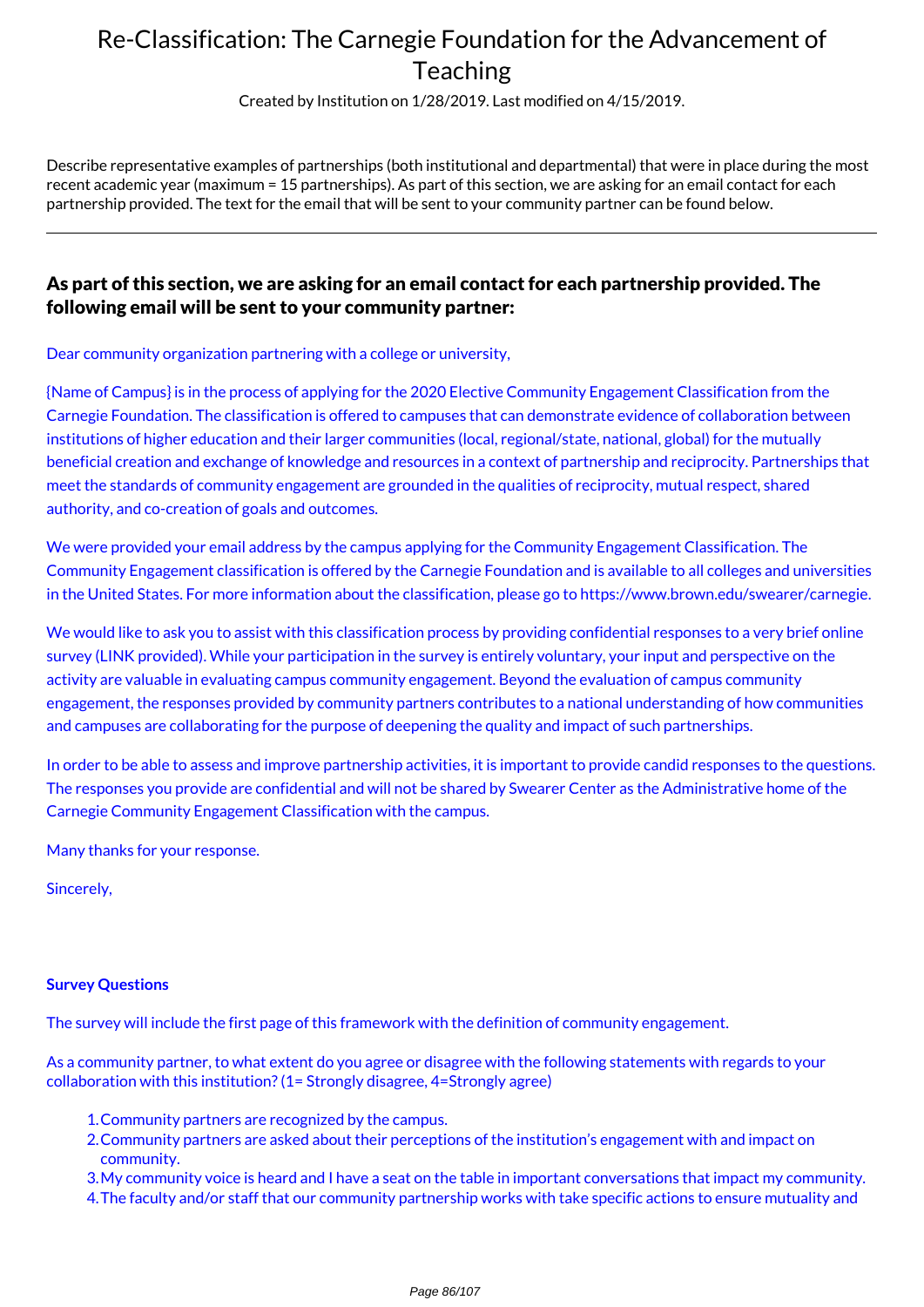Created by Institution on 1/28/2019. Last modified on 4/15/2019.

reciprocity in partnerships.

- 5.The campus collects and shares feedback and assessment findings regarding partnerships, reciprocity, and mutual benefit, both from community partners to the institution and from the institution to the community.
- 6.The partnership with this institution had a positive impact on my community
- 7.Describe the actions and strategies used by the campus to ensure mutuality and reciprocity in partnerships.
- 8.Please provide any additional information that you think will be important for understanding how the campus partnering with you has enacted reciprocity, mutual respect, shared authority, and co-creation of goals and outcomes.

Please indicate whether you consent to having your responses used for research purposes by the Swearer Center as the Administrative home of the Carnegie Community Engagement Classification. For research purposes, all responses will be aggregated and no individual partner or campus information will be identified. If you have any questions, please contact us via email: carnegie@brown.edu

#### **The button below "Add Partner" will prompt 14 questions related to the partnership. Please note that adding any partner's email will trigger the survey to send instantly. If you do not wish to send the survey to the partners at this time, you can choose to add their email information before you submit the full application.**

| Project/Collaboration<br><b>Title</b> | STEM Initiative with Girl Scouts of Central Florida                                                                                                                                                                                                                                                                                                                                                                                                                                                                                                                                                                                                      |
|---------------------------------------|----------------------------------------------------------------------------------------------------------------------------------------------------------------------------------------------------------------------------------------------------------------------------------------------------------------------------------------------------------------------------------------------------------------------------------------------------------------------------------------------------------------------------------------------------------------------------------------------------------------------------------------------------------|
| <b>Organization Name</b>              | <b>Girl Scouts of Central Florida</b>                                                                                                                                                                                                                                                                                                                                                                                                                                                                                                                                                                                                                    |
| <b>Point of Contact</b>               | Alexandra Thiele                                                                                                                                                                                                                                                                                                                                                                                                                                                                                                                                                                                                                                         |
| Email                                 | athiele@gswcf.org                                                                                                                                                                                                                                                                                                                                                                                                                                                                                                                                                                                                                                        |
| Phone                                 | 813-262-1690                                                                                                                                                                                                                                                                                                                                                                                                                                                                                                                                                                                                                                             |
| <b>Institutional Partner</b>          | USF Engineering Departments, Mechanical, Computer Science and other fields                                                                                                                                                                                                                                                                                                                                                                                                                                                                                                                                                                               |
| Purpose of this<br>collaboration      | In 2016, the Girl Scouts of West Central Florida (GSWCF) began its STEM Pledge initiative<br>aiming to put 2.5 million girls into STEM programs by 2025. Thus, STEM programming has<br>become essential and is now one of the four pillars of GSWCF. First-year USF engineering<br>students receive hands-on experience with the tools and techniques of their fields while teaching<br>and mentoring elementary- and middle-school-level girl scouts. Service-learning courses include<br>App Development with Dr. Schinnel Small from USF Computer Science & Engineering and<br>Designing Robots with Dr. Jonathan Gaines from Mechanical Engineering. |
| Length of Partnership                 | 1 year and ongoing                                                                                                                                                                                                                                                                                                                                                                                                                                                                                                                                                                                                                                       |
| Number of faculty<br>involved         | $\overline{2}$                                                                                                                                                                                                                                                                                                                                                                                                                                                                                                                                                                                                                                           |
| Number of staff<br>involved           | $\mathbf{1}$                                                                                                                                                                                                                                                                                                                                                                                                                                                                                                                                                                                                                                             |
| Number of students<br>involved        | 120-160                                                                                                                                                                                                                                                                                                                                                                                                                                                                                                                                                                                                                                                  |
| Grant funding, if<br>relevant         | N/A                                                                                                                                                                                                                                                                                                                                                                                                                                                                                                                                                                                                                                                      |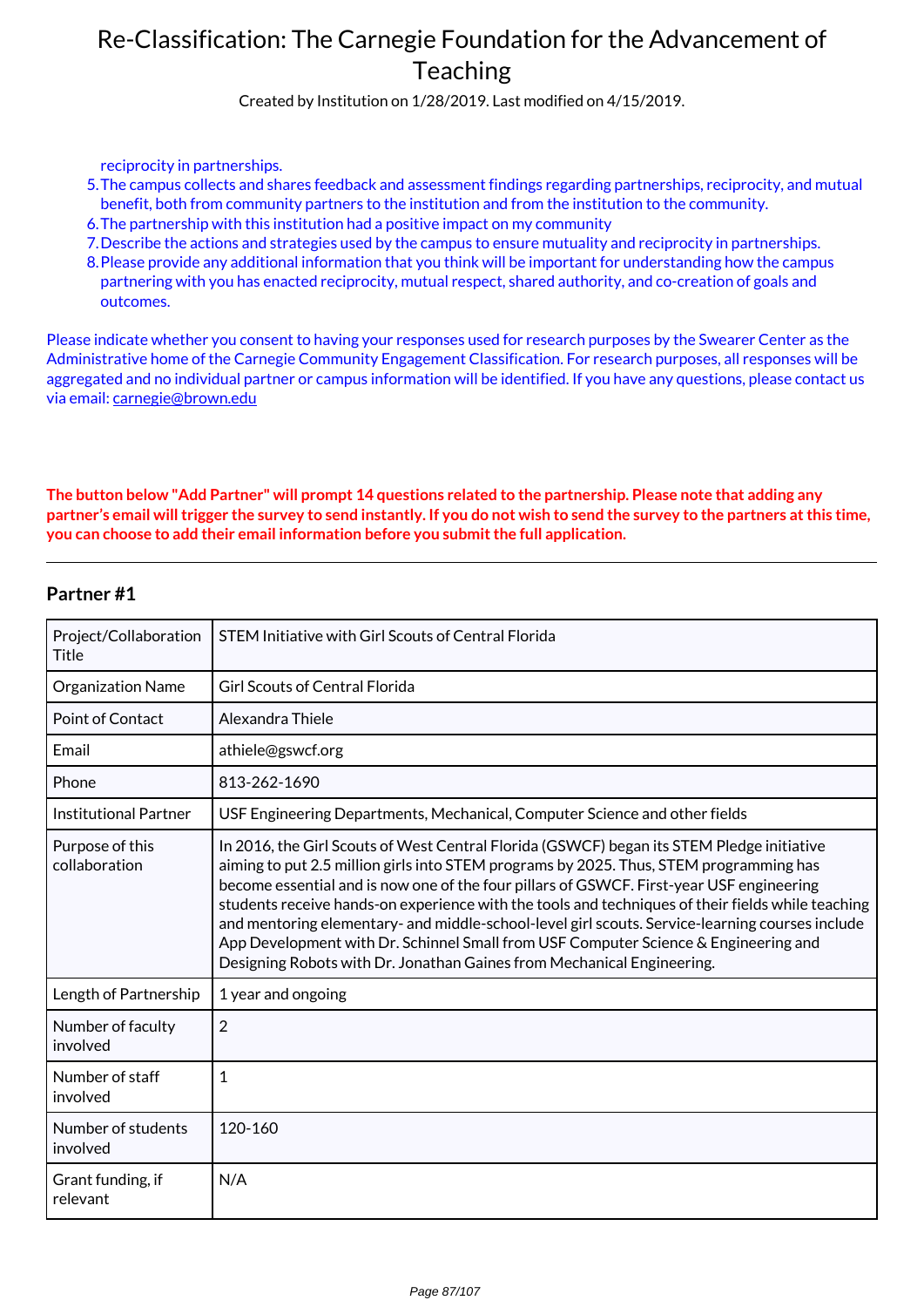Created by Institution on 1/28/2019. Last modified on 4/15/2019.

| Impact on the<br>institution | First-year USF Engineering students gain the valuable skills of design and implementation of the<br>development of a prototype within their field of study. Concurrently, students are engaged in<br>service-learning courses in collaboration with GSWCF, building their communication, teaching,<br>and mentoring skills.                                                                                     |
|------------------------------|-----------------------------------------------------------------------------------------------------------------------------------------------------------------------------------------------------------------------------------------------------------------------------------------------------------------------------------------------------------------------------------------------------------------|
| Impact on the<br>community   | GSWCF receives the resource of USF engineering students to help girl scouts at the elementary-<br>and middle-school levels build their STEM skills for the next generation of women engineers and<br>scientists. In Fall 2018, 80 girl scouts participated in the partnership with USF Engineering. In<br>Spring 2019, 250 girl scouts are expected to participate in STEM programming with USF<br>Engineering. |

### **Partner #2**

| Project/Collaboration<br><b>Title</b> | How to Make History                                                                                                                                                                                                                                                                                                                                                                                                                                                                                                                                                                          |
|---------------------------------------|----------------------------------------------------------------------------------------------------------------------------------------------------------------------------------------------------------------------------------------------------------------------------------------------------------------------------------------------------------------------------------------------------------------------------------------------------------------------------------------------------------------------------------------------------------------------------------------------|
| Organization Name                     | Gulf Beaches Historical Museum and St. Petersburg Beach Public Library                                                                                                                                                                                                                                                                                                                                                                                                                                                                                                                       |
| Point of Contact                      | <b>Betcinda Kettells</b>                                                                                                                                                                                                                                                                                                                                                                                                                                                                                                                                                                     |
| Email                                 | bkettells@stpetebeach.org                                                                                                                                                                                                                                                                                                                                                                                                                                                                                                                                                                    |
| Phone                                 | 727-363-9239                                                                                                                                                                                                                                                                                                                                                                                                                                                                                                                                                                                 |
| <b>Institutional Partner</b>          | Dr. Catherine Wilkins, USF Honors College                                                                                                                                                                                                                                                                                                                                                                                                                                                                                                                                                    |
| Purpose of this<br>collaboration      | Dr. Wilkins is responsible for supervising students as they practiced recording oral histories,<br>producing documentary photography, digitizing visual and print artifacts, and cataloguing and<br>contributing to an online historical archive. USF students are helping to digitize the at-risk<br>collection of the Gulf Beaches Historical Museum.                                                                                                                                                                                                                                      |
| Length of Partnership                 | 1 year and ongoing                                                                                                                                                                                                                                                                                                                                                                                                                                                                                                                                                                           |
| Number of faculty<br>involved         | $\mathbf{1}$                                                                                                                                                                                                                                                                                                                                                                                                                                                                                                                                                                                 |
| Number of staff<br>involved           | $\mathbf{1}$                                                                                                                                                                                                                                                                                                                                                                                                                                                                                                                                                                                 |
| Number of students<br>involved        | 40                                                                                                                                                                                                                                                                                                                                                                                                                                                                                                                                                                                           |
| Grant funding, if<br>relevant         | n/a                                                                                                                                                                                                                                                                                                                                                                                                                                                                                                                                                                                          |
| Impact on the<br>institution          | Provides students with hands-on experience in recording oral histories, producing documentary<br>photography, digitizing visual and print artifacts, cataloguing and creating a historical archive,<br>and developing an exhibition/program of their work.                                                                                                                                                                                                                                                                                                                                   |
| Impact on the<br>community            | By the end of the second semester, students had digitized more than 120 artifacts, including a<br>diary written by an early female pioneer in 1911, hand-tinted postcards from the 1890s, and<br>original oil paintings produced during World War II. Through the support of the St. Petersburg<br>Beach Public Library, students uploaded these digital artifacts along with metadata reflecting<br>their research about the objects to the Pinellas Memory Project, an online archive run by the<br>Pinellas Public Library Cooperative and accessible to citizens and scholars worldwide. |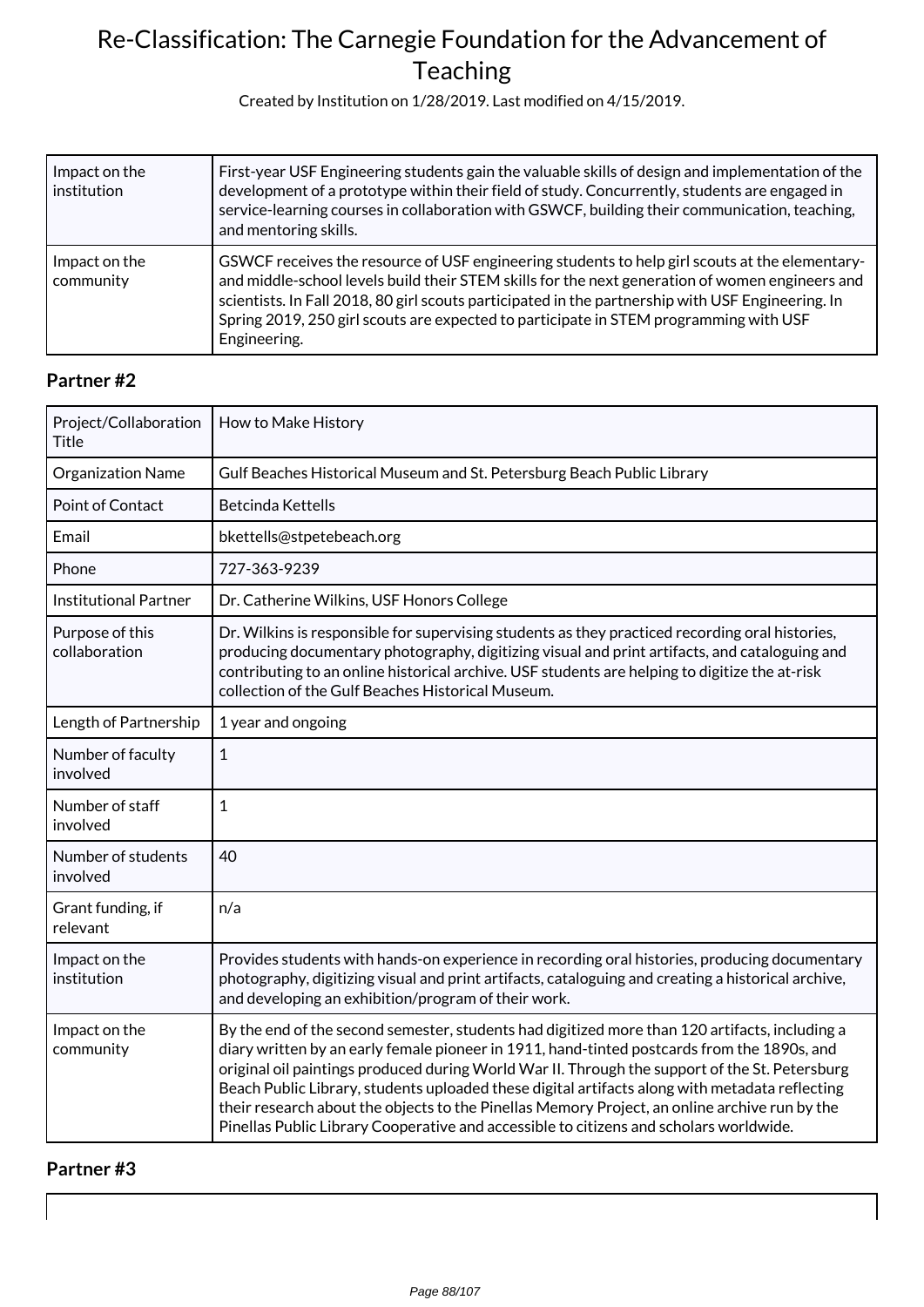Created by Institution on 1/28/2019. Last modified on 4/15/2019.

| Project/Collaboration<br>Title   | Procurement Case Study Analysis 2018                                                                                                                                                                                                                                                                                                                                                                                                                                                                                                                                                                                                                                                                                                                                                                                                  |
|----------------------------------|---------------------------------------------------------------------------------------------------------------------------------------------------------------------------------------------------------------------------------------------------------------------------------------------------------------------------------------------------------------------------------------------------------------------------------------------------------------------------------------------------------------------------------------------------------------------------------------------------------------------------------------------------------------------------------------------------------------------------------------------------------------------------------------------------------------------------------------|
| Organization Name                | Habitat for Humanity of Hillsborough County                                                                                                                                                                                                                                                                                                                                                                                                                                                                                                                                                                                                                                                                                                                                                                                           |
| Point of Contact                 | Ron Spoor, COO                                                                                                                                                                                                                                                                                                                                                                                                                                                                                                                                                                                                                                                                                                                                                                                                                        |
| Email                            | rspoor@habitathillsborough.org                                                                                                                                                                                                                                                                                                                                                                                                                                                                                                                                                                                                                                                                                                                                                                                                        |
| Phone                            | 813-239-2242, ext 107                                                                                                                                                                                                                                                                                                                                                                                                                                                                                                                                                                                                                                                                                                                                                                                                                 |
| <b>Institutional Partner</b>     | USF Muma College of Business, Kerry Walsh, Director, Business Honors Program                                                                                                                                                                                                                                                                                                                                                                                                                                                                                                                                                                                                                                                                                                                                                          |
| Purpose of this<br>collaboration | For graduate and undergraduate business students to analyze procurement data provided by 11<br>Habitat for Humanity affiliates from across the state; and then to provide the most effective<br>solution for the agency moving forward. Currently, the organization is decentralized; students<br>recommended a hybrid model, using both decentralized and centralized purchasing methods.<br>"With a hybrid method, some critical purchasing could stay decentralized while other non-critical<br>purchases are managed through a central location or manager," according to the<br>recommendation presented by the students.                                                                                                                                                                                                        |
| Length of Partnership            | 1.5 years                                                                                                                                                                                                                                                                                                                                                                                                                                                                                                                                                                                                                                                                                                                                                                                                                             |
| Number of faculty<br>involved    | $\mathbf{1}$                                                                                                                                                                                                                                                                                                                                                                                                                                                                                                                                                                                                                                                                                                                                                                                                                          |
| Number of staff<br>involved      | 1                                                                                                                                                                                                                                                                                                                                                                                                                                                                                                                                                                                                                                                                                                                                                                                                                                     |
| Number of students<br>involved   | 10                                                                                                                                                                                                                                                                                                                                                                                                                                                                                                                                                                                                                                                                                                                                                                                                                                    |
| Grant funding, if<br>relevant    | n/a                                                                                                                                                                                                                                                                                                                                                                                                                                                                                                                                                                                                                                                                                                                                                                                                                                   |
| Impact on the<br>institution     | Students had the opportunity to examine different approaches for material procurement and<br>provide a professional report the client to streamline efforts.                                                                                                                                                                                                                                                                                                                                                                                                                                                                                                                                                                                                                                                                          |
| Impact on the<br>community       | Habitat for Humanity Florida CEO Barbara Inman said her organization will take action based on<br>the options presented by the students. Specifically, she plans to: <b>Notation</b> the results with the<br>board of directors and then more widely within Habitat affiliates in the state, and even across<br>other states. Il nvite affiliates and some outside experts in construction to work on a plan to<br>implement as much of the centralized purchasing as can be done, focusing on the highest-return<br>items first, such as cabinets, roofing tiles and concrete. [Schedule another presentation of this<br>material for a wider Habitat audience. There are more than 1,000 Habitat employees in Florida<br>and many more board members and volunteers. <b>Engage another study to further determine</b><br>direction. |

| Project/Collaboration<br>Title | Service-learning in the Dominican Republic  |
|--------------------------------|---------------------------------------------|
| <b>Organization Name</b>       | The Kerolle Initiative for Community Health |
| <b>Point of Contact</b>        | Reginald Kerolle                            |
| Email                          | rkerollemd@aim.com                          |
| Phone                          | 829-825-2409                                |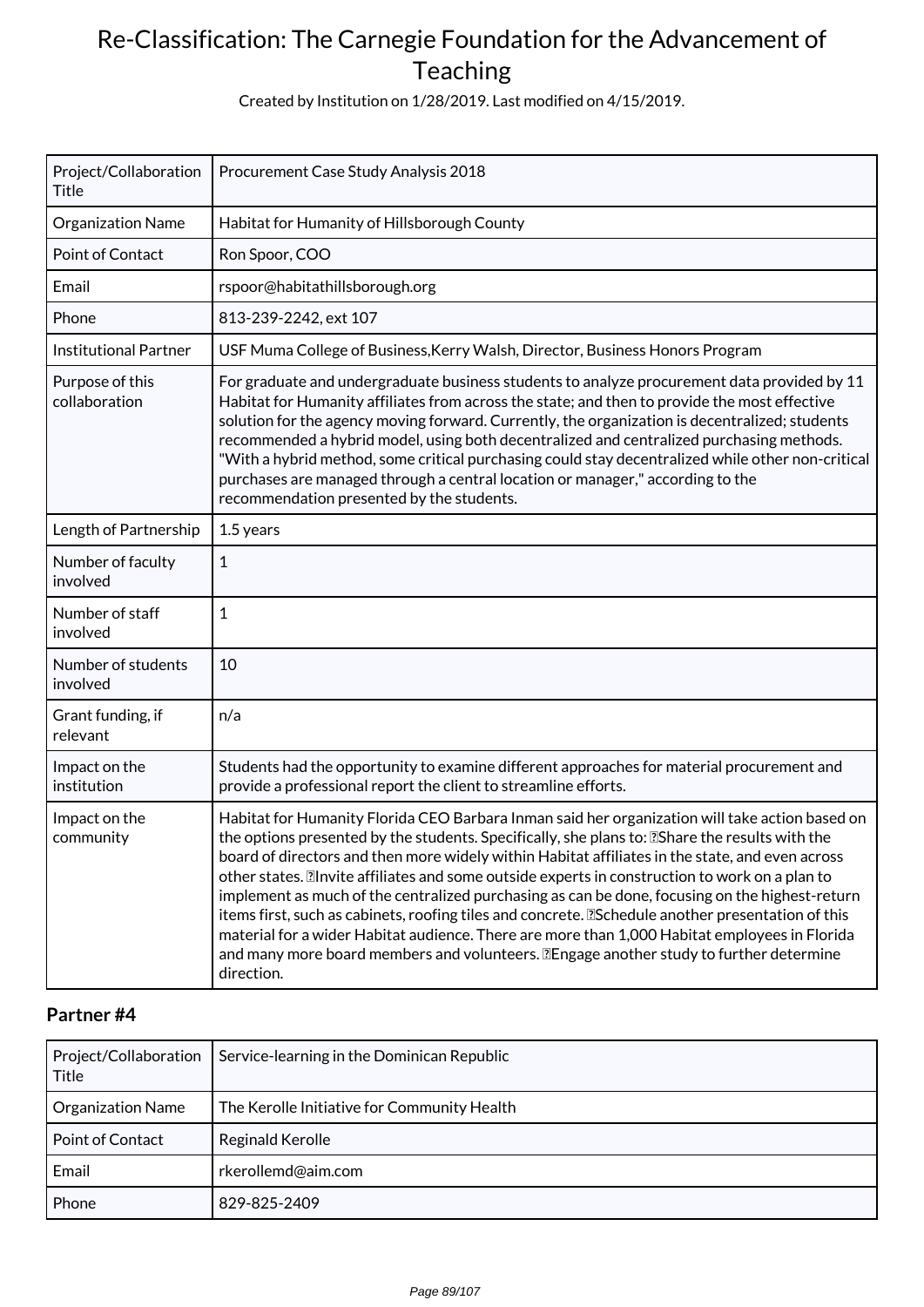Created by Institution on 1/28/2019. Last modified on 4/15/2019.

| <b>Institutional Partner</b>     | USF Honors College, Lindy Davidson Ph.D                                                                                                                                                                                                                                                                                                                                                                                                                                                                                                                                                                     |
|----------------------------------|-------------------------------------------------------------------------------------------------------------------------------------------------------------------------------------------------------------------------------------------------------------------------------------------------------------------------------------------------------------------------------------------------------------------------------------------------------------------------------------------------------------------------------------------------------------------------------------------------------------|
| Purpose of this<br>collaboration | Service trip / service-learning course to support the work of the Kerolle Initiative's community<br>health efforts through volunteering in mobile clinics, community outreach, and assisting Dr.<br>Kerolle with his efforts for improved and sustainable healthy communities. Students gain a<br>culture-centered perspective on health.                                                                                                                                                                                                                                                                   |
| Length of Partnership            | 2 years and ongoing                                                                                                                                                                                                                                                                                                                                                                                                                                                                                                                                                                                         |
| Number of faculty<br>involved    | $\mathbf{1}$                                                                                                                                                                                                                                                                                                                                                                                                                                                                                                                                                                                                |
| Number of staff<br>involved      | 5                                                                                                                                                                                                                                                                                                                                                                                                                                                                                                                                                                                                           |
| Number of students<br>involved   | 130 as of December 2018                                                                                                                                                                                                                                                                                                                                                                                                                                                                                                                                                                                     |
| Grant funding, if<br>relevant    | n/a                                                                                                                                                                                                                                                                                                                                                                                                                                                                                                                                                                                                         |
| Impact on the<br>institution     | Students who participate in the program may do so as a part of the Honors global requirement,<br>Global Citizens Project, for undergraduate research projects, and for follow-up internships.<br>Students gain an understanding of public health challenges in other parts of the world.                                                                                                                                                                                                                                                                                                                    |
| Impact on the<br>community       | Through the partnership, the Kerolle Initiative has increased their presence in impoverished<br>areas along the north coast of the Dominican Republic, improved community awareness about<br>health issues, used data gathered through student research for project development, and<br>improved food security through the construction of community gardens and a school kitchen.<br>Additionally, community members have over time improved bathroom facilities, acquired bed<br>nets, and had the opportunity to learn skills in food preparation and service applicable to the<br>hospitality industry. |

| Project/Collaboration<br>Title   | Junior Achievement of Tampa Bay Partnership                                                                                                                                                                                                                                                          |
|----------------------------------|------------------------------------------------------------------------------------------------------------------------------------------------------------------------------------------------------------------------------------------------------------------------------------------------------|
| <b>Organization Name</b>         | Junior Achievement of Tampa Bay                                                                                                                                                                                                                                                                      |
| Point of Contact                 | Carla Prescott, M.Ed                                                                                                                                                                                                                                                                                 |
| Email                            | Carla.Prescott@ja.org                                                                                                                                                                                                                                                                                |
| Phone                            | 813-631-1410 Ext 222                                                                                                                                                                                                                                                                                 |
| <b>Institutional Partner</b>     | University of South Florida, Center for Leadership and Civic Engagement, College of Education,<br>Internships, Athletics, Muma College of Business,                                                                                                                                                  |
| Purpose of this<br>collaboration | Multiple purposes to enhance the work of Biz Town by placing student volunteers, interns,<br>tutors, mentors, business students, athletes in the organization by connecting K-12 students<br>with economic concepts, work place skills and personal and business finances in a student size<br>town. |
| Length of Partnership            | 6 years and ongoing                                                                                                                                                                                                                                                                                  |
| Number of faculty<br>involved    | 4                                                                                                                                                                                                                                                                                                    |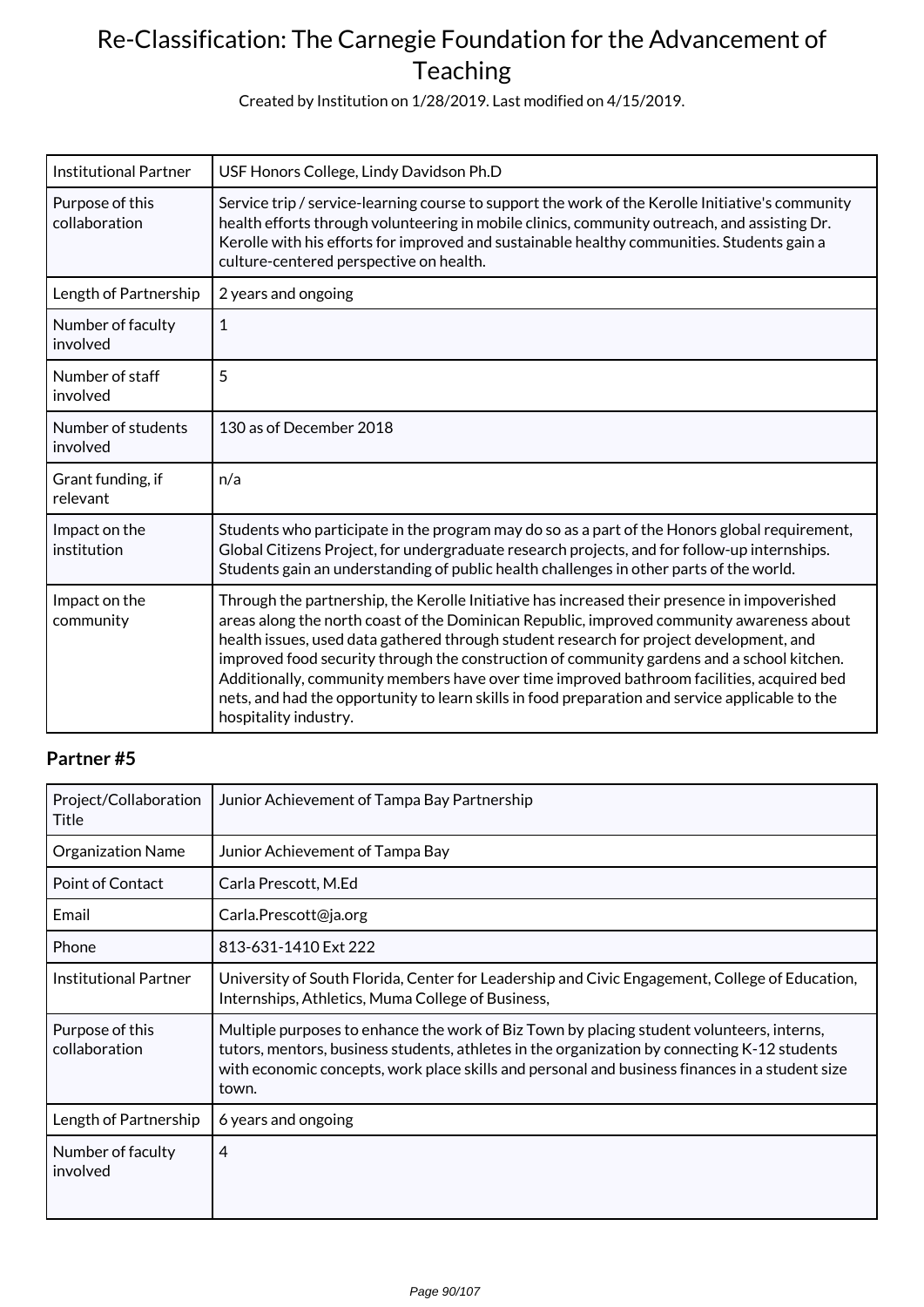Created by Institution on 1/28/2019. Last modified on 4/15/2019.

| Number of staff<br>involved    | 4                                                                                                                                                                                                                 |
|--------------------------------|-------------------------------------------------------------------------------------------------------------------------------------------------------------------------------------------------------------------|
| Number of students<br>involved | 195                                                                                                                                                                                                               |
| Grant funding, if<br>relevant  | n/a                                                                                                                                                                                                               |
| Impact on the<br>institution   | Provides students from a range of disciplines transformative experiences through several<br>partnerships based on volunteerism, internships, federal work study, service-<br>learning/community-engaged learning. |
| Impact on the<br>community     | Provides support to JA's mission of educating students in grades K-12 about financial literacy,<br>work readiness, and entrepreneurship through experiential, hands-on programs.                                  |

| Project/Collaboration<br><b>Title</b> | Learning Gate Community School Partnership                                                                                                                  |
|---------------------------------------|-------------------------------------------------------------------------------------------------------------------------------------------------------------|
| Organization Name                     | Learning Gate Community School                                                                                                                              |
| Point of Contact                      | Michelle Mason (Principal)                                                                                                                                  |
| Email                                 | michelen@learninggate.org                                                                                                                                   |
| Phone                                 | 813-948-4190 Ext 315                                                                                                                                        |
| <b>Institutional Partner</b>          | USF Department of Anthropology, Engineering, Florida Center for Instructional Technology,<br>Geosciences, Marketing, Patel College of Global Sustainability |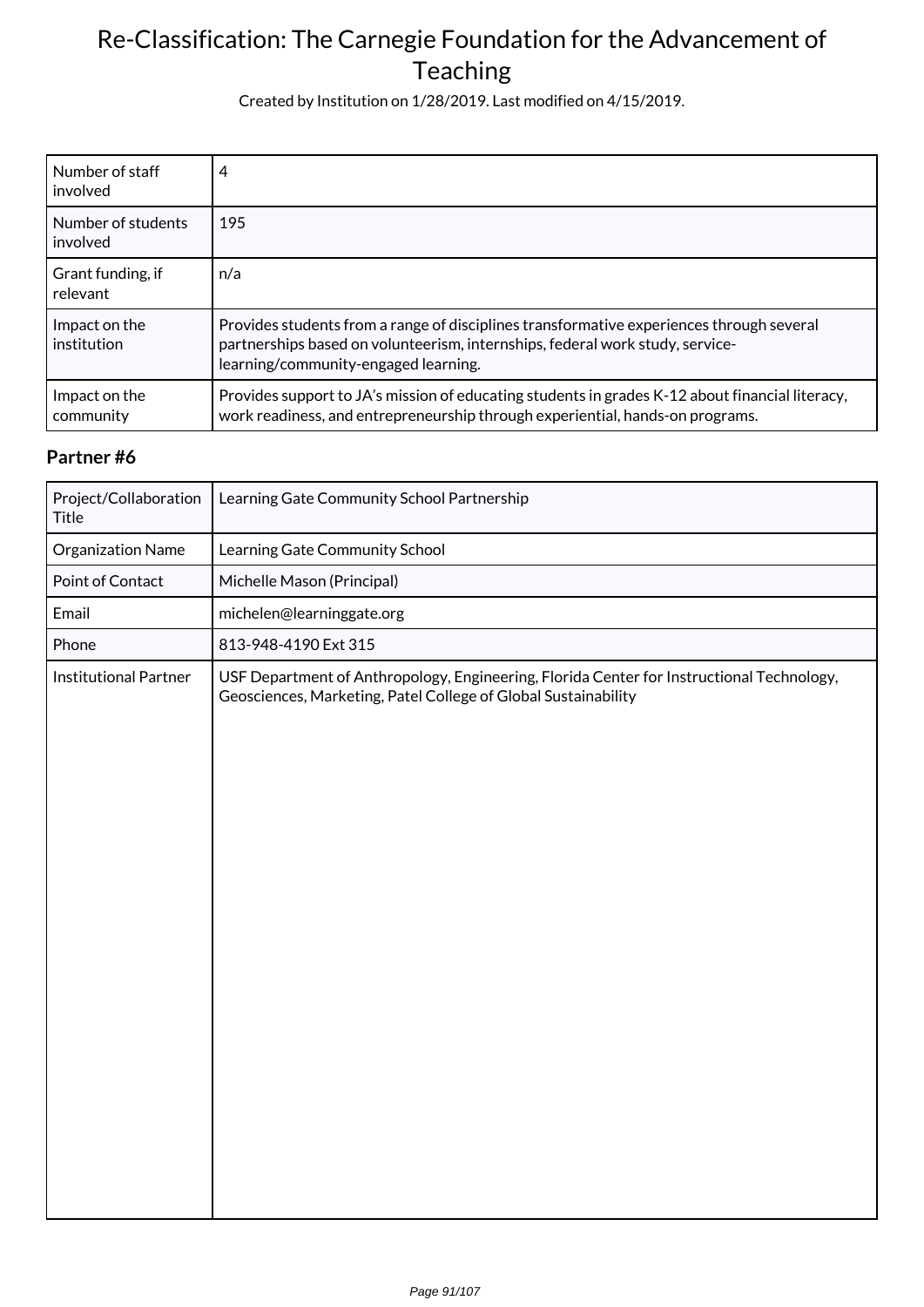Created by Institution on 1/28/2019. Last modified on 4/15/2019.

| Purpose of this<br>collaboration | Daniel Yeh (Engineering): Worked on real-world problems through projects on green buildings<br>and rainwater harvesting with USF students. The school boasts a network of cisterns and pipes to<br>capture rainwater runoff and reuse it for the campus' bathrooms, thereby reducing the need and<br>cost for fresh water to provide the school's toilets. Dr. Yeh and his students also built an<br>innovative hands-on learning platform called BBRATS, for BioEnergy/BioRecycling Research and<br>Training Station, which combines the challenge grant food waste project with projects on global<br>sanitation (funded by the Bill and Melinda Gates Foundation) and algae biofuel (National Science<br>Foundation) to teach students that problems on food, energy, water, and wastes are all<br>intimately linked. Nate Wolkenhauer (Florida Center for Instructional Technology):<br>Interdisciplinary Study of Migratory Birds - Blended Learning Project The electronic data<br>collected, including photos, video, and lesson plans, will be hosted online by USF's Florida Center<br>for Instructional Technology. Through a publicly accessible data and resource sharing site, this<br>project will offer environmental education blended learning resources to students and teachers<br>near and far. Robert Bair, a graduate student in civil and environmental engineering at the<br>University of South Florida, and several classmates have added a new dimension in a research<br>project called Pathways to Organic Waste Reduction, Reuse, and Recycle (POW3R),<br>demonstrating sustainable food waste management. Bair and his team have built and installed an<br>anaerobic digester in a small shed on the K-6 charter school's 40-acre campus in Lutz as a test<br>bed for turning non-compostable food waste, mostly meats and liquid wastes, into fertilizer. The<br>nutrient-rich slurry the apparatus produces is used to support new plant growth in a nearby<br>greenhouse and distributed elsewhere in the school's expansive organic garden Patel College of<br>Global Sustainability: Partner with LGCS for EcoFest, a community event organized by Learning<br>Gate Community School, USF, and the City of Tampa to celebrate the many businesses,<br>organizations, and individuals in the Tampa Bay area dedicated to the Principles of Sustainability,<br>Ecology, Equity and Economy. USF was involved with the workshops and organization of<br>ECOFEST and brought both students and student volunteers. Geosciences: Interns from this<br>department work with the Nature Instructor and the Learning Gate students to catalog the trees.<br>Dr. Jennifer Collins provided advice and suggestions to Jim McGinity (Nature Instructor at<br>Learning Gate). Mr. McGinity was then awarded a grant for \$4,964.67 from the Tampa Bay<br>Estuary program in 2013/2014 for "Learning Gate Community School - Pond Restoration &<br>Water Quality Monitoring." Kelly Page Werder (Marketing): Service-Learning Course:<br>"Advanced Public Relations" USF students worked with LGCS to create promotional materials<br>and a campaign. This provided USF students an opportunity to help an organization with a real<br>need around communication challenges. The class also gave community presentations at the end<br>of the semester. Anthropology: Dr. Rebecca Zarger and students collaborated with Learning<br>Gate, investigating how the garden affected their learning and eating habits. |
|----------------------------------|------------------------------------------------------------------------------------------------------------------------------------------------------------------------------------------------------------------------------------------------------------------------------------------------------------------------------------------------------------------------------------------------------------------------------------------------------------------------------------------------------------------------------------------------------------------------------------------------------------------------------------------------------------------------------------------------------------------------------------------------------------------------------------------------------------------------------------------------------------------------------------------------------------------------------------------------------------------------------------------------------------------------------------------------------------------------------------------------------------------------------------------------------------------------------------------------------------------------------------------------------------------------------------------------------------------------------------------------------------------------------------------------------------------------------------------------------------------------------------------------------------------------------------------------------------------------------------------------------------------------------------------------------------------------------------------------------------------------------------------------------------------------------------------------------------------------------------------------------------------------------------------------------------------------------------------------------------------------------------------------------------------------------------------------------------------------------------------------------------------------------------------------------------------------------------------------------------------------------------------------------------------------------------------------------------------------------------------------------------------------------------------------------------------------------------------------------------------------------------------------------------------------------------------------------------------------------------------------------------------------------------------------------------------------------------------------------------------------------------------------------------------------------------------------------------------------------------------------------------------------------------------------------------------------------------------------------------------------------------------------------------------------------------------------------------------------------------------------------------------------------------------------------------------------------------------------------------------------------------------------------------------------------------------------------------------------------------------------------------------------------------------------------------------------------------------------------------------------------------------------------------------------------------------|
| Length of Partnership            | 15 years                                                                                                                                                                                                                                                                                                                                                                                                                                                                                                                                                                                                                                                                                                                                                                                                                                                                                                                                                                                                                                                                                                                                                                                                                                                                                                                                                                                                                                                                                                                                                                                                                                                                                                                                                                                                                                                                                                                                                                                                                                                                                                                                                                                                                                                                                                                                                                                                                                                                                                                                                                                                                                                                                                                                                                                                                                                                                                                                                                                                                                                                                                                                                                                                                                                                                                                                                                                                                                                                                                                                 |
| Number of faculty<br>involved    | 30                                                                                                                                                                                                                                                                                                                                                                                                                                                                                                                                                                                                                                                                                                                                                                                                                                                                                                                                                                                                                                                                                                                                                                                                                                                                                                                                                                                                                                                                                                                                                                                                                                                                                                                                                                                                                                                                                                                                                                                                                                                                                                                                                                                                                                                                                                                                                                                                                                                                                                                                                                                                                                                                                                                                                                                                                                                                                                                                                                                                                                                                                                                                                                                                                                                                                                                                                                                                                                                                                                                                       |
| Number of staff<br>involved      | 20                                                                                                                                                                                                                                                                                                                                                                                                                                                                                                                                                                                                                                                                                                                                                                                                                                                                                                                                                                                                                                                                                                                                                                                                                                                                                                                                                                                                                                                                                                                                                                                                                                                                                                                                                                                                                                                                                                                                                                                                                                                                                                                                                                                                                                                                                                                                                                                                                                                                                                                                                                                                                                                                                                                                                                                                                                                                                                                                                                                                                                                                                                                                                                                                                                                                                                                                                                                                                                                                                                                                       |
| Number of students<br>involved   | 1,000                                                                                                                                                                                                                                                                                                                                                                                                                                                                                                                                                                                                                                                                                                                                                                                                                                                                                                                                                                                                                                                                                                                                                                                                                                                                                                                                                                                                                                                                                                                                                                                                                                                                                                                                                                                                                                                                                                                                                                                                                                                                                                                                                                                                                                                                                                                                                                                                                                                                                                                                                                                                                                                                                                                                                                                                                                                                                                                                                                                                                                                                                                                                                                                                                                                                                                                                                                                                                                                                                                                                    |
| Grant funding, if<br>relevant    | \$9,264 and other collaboratively funded projects                                                                                                                                                                                                                                                                                                                                                                                                                                                                                                                                                                                                                                                                                                                                                                                                                                                                                                                                                                                                                                                                                                                                                                                                                                                                                                                                                                                                                                                                                                                                                                                                                                                                                                                                                                                                                                                                                                                                                                                                                                                                                                                                                                                                                                                                                                                                                                                                                                                                                                                                                                                                                                                                                                                                                                                                                                                                                                                                                                                                                                                                                                                                                                                                                                                                                                                                                                                                                                                                                        |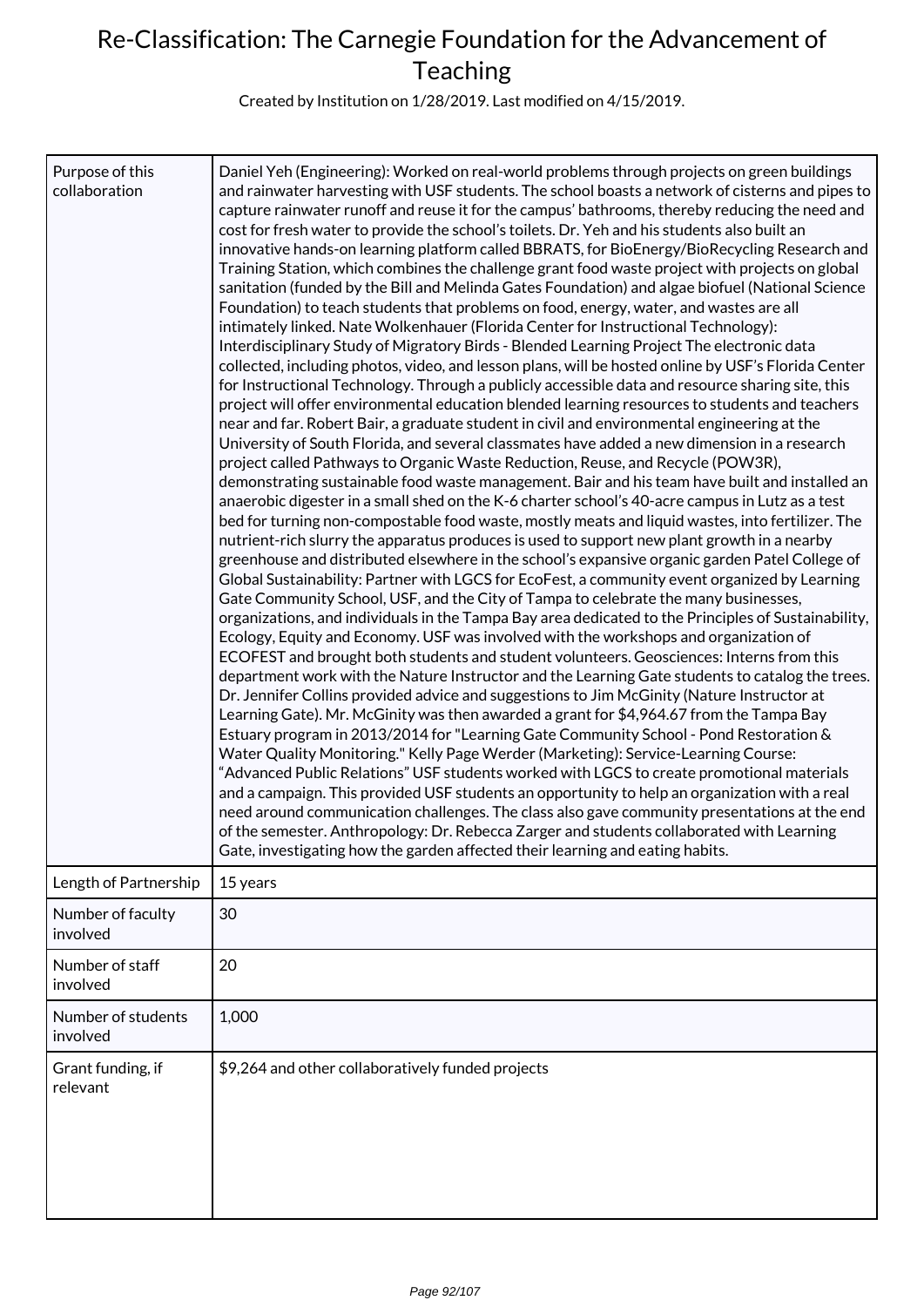Created by Institution on 1/28/2019. Last modified on 4/15/2019.

| Impact on the<br>institution | The impact on USF is broad. It has involved and impacted faculty and students in multiple<br>departments through numerous projects in the last 15+ years. USF students have had the<br>opportunity to apply their classroom learning into a real-world experience, providing them with<br>additional skills and experiences while being a student. Faculty have received grants and<br>published articles and presented at conferences which help further their careers and help them<br>receive promotions as a result of this collaboration.                                                                                                                    |
|------------------------------|-------------------------------------------------------------------------------------------------------------------------------------------------------------------------------------------------------------------------------------------------------------------------------------------------------------------------------------------------------------------------------------------------------------------------------------------------------------------------------------------------------------------------------------------------------------------------------------------------------------------------------------------------------------------|
| Impact on the<br>community   | Through the numerous collaborative USF/Learning Gate projects, USF has assisted the school<br>with achieving their mission, "To promote academic excellence, community service and<br>environmental responsibility through family & community partnerships" and their vision:<br>"Tomorrow's leaders engaging in and contributing to an educated, sustainable world." The<br>collaboration between Learning Gate and USF has aided students in obtaining jobs and pursuing<br>their career goals. For example, one Learning Gate alumni who worked on the tree projects as a<br>student at Learning Gate now works for Hillsborough County doing tree permitting. |

### **Partner #7**

| Project/Collaboration<br>Title   | <b>Mendez Foundation Partnership</b>                                                       |
|----------------------------------|--------------------------------------------------------------------------------------------|
| Organization Name                | <b>Mendez Foundation</b>                                                                   |
| Point of Contact                 | <b>Charles Mendez or Kim Mendez</b>                                                        |
| Email                            | cmendez3@mendezfoundation.org                                                              |
| Phone                            | 813-251-3600                                                                               |
| <b>Institutional Partner</b>     | USF Department of Child & Family Studies, Tom Massey, Ph.D.                                |
| Purpose of this<br>collaboration | Translation of research to community settings; child & adolescent behavioral health        |
| Length of Partnership            | 6 years and ongoing                                                                        |
| Number of faculty<br>involved    | 5                                                                                          |
| Number of staff<br>involved      | 3                                                                                          |
| Number of students<br>involved   | 12-15 graduate students currently, 60 students over 6 years                                |
| Grant funding, if<br>relevant    | 3.65 million                                                                               |
| Impact on the<br>institution     | Connects USF students to community through Hillsborough Children Services and Pasco County |
| Impact on the<br>community       | Provides community partners with latest research for practice and implementation.          |

| Title             | Project/Collaboration   Metropolitan Ministries & USF Partnership |
|-------------------|-------------------------------------------------------------------|
| Organization Name | Metropolitan Ministries                                           |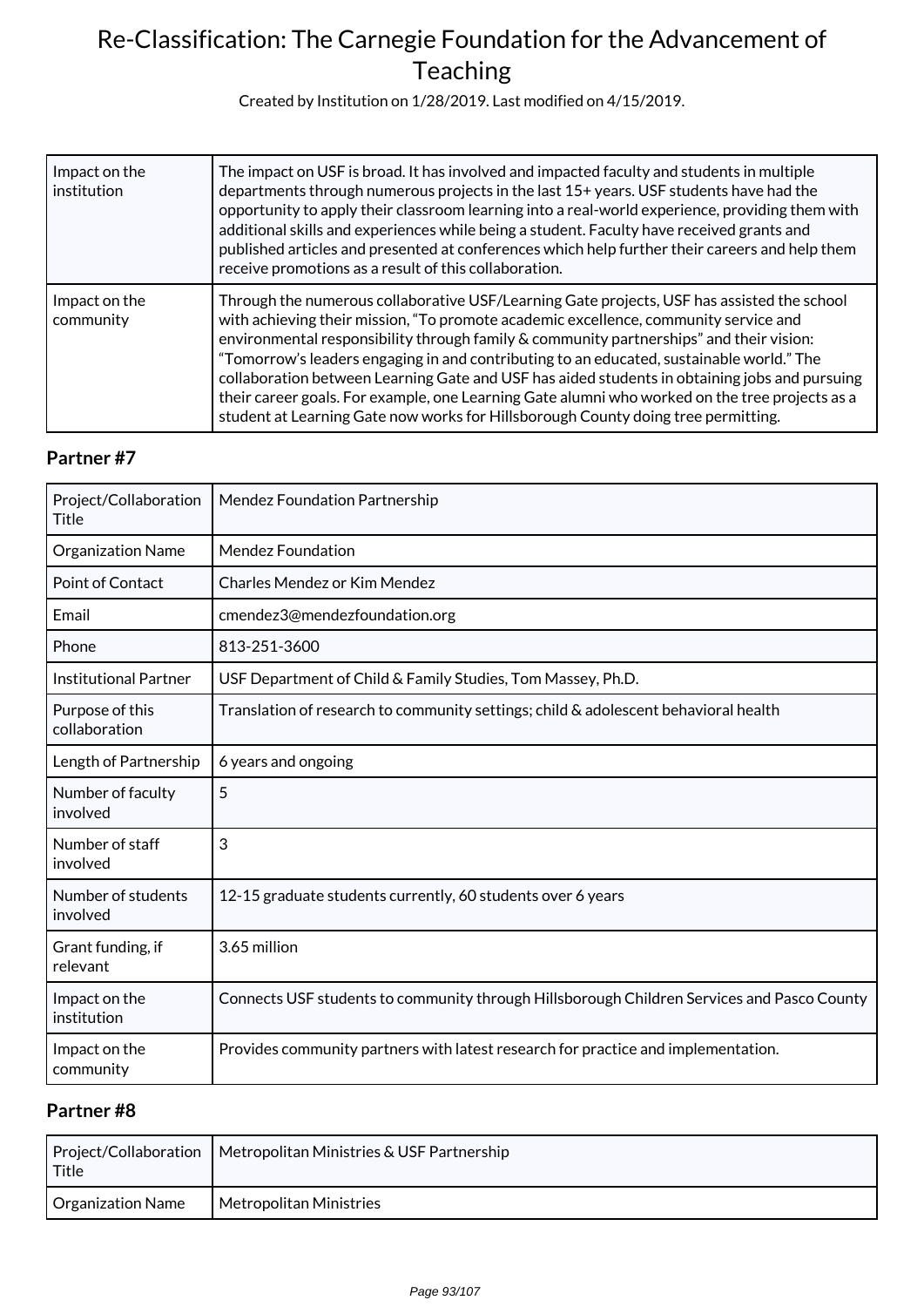Created by Institution on 1/28/2019. Last modified on 4/15/2019.

| Point of Contact                 | Christina Mitchell                                                                                                                                                                                                                                                                                                                                                                                                                                                                                                                                                                                                                                                                                                                                                                                                                                                                                                                                                                                                                                                                                                                                                                                                                                                                                                                                                                                                                                                                                                                                                                                                                                 |
|----------------------------------|----------------------------------------------------------------------------------------------------------------------------------------------------------------------------------------------------------------------------------------------------------------------------------------------------------------------------------------------------------------------------------------------------------------------------------------------------------------------------------------------------------------------------------------------------------------------------------------------------------------------------------------------------------------------------------------------------------------------------------------------------------------------------------------------------------------------------------------------------------------------------------------------------------------------------------------------------------------------------------------------------------------------------------------------------------------------------------------------------------------------------------------------------------------------------------------------------------------------------------------------------------------------------------------------------------------------------------------------------------------------------------------------------------------------------------------------------------------------------------------------------------------------------------------------------------------------------------------------------------------------------------------------------|
| Email                            | Christina.Mitchell@metromin.org                                                                                                                                                                                                                                                                                                                                                                                                                                                                                                                                                                                                                                                                                                                                                                                                                                                                                                                                                                                                                                                                                                                                                                                                                                                                                                                                                                                                                                                                                                                                                                                                                    |
| Phone                            | 813-209-1067                                                                                                                                                                                                                                                                                                                                                                                                                                                                                                                                                                                                                                                                                                                                                                                                                                                                                                                                                                                                                                                                                                                                                                                                                                                                                                                                                                                                                                                                                                                                                                                                                                       |
| <b>Institutional Partner</b>     | University of South Florida, multiple units, colleges, student organizations and athletics                                                                                                                                                                                                                                                                                                                                                                                                                                                                                                                                                                                                                                                                                                                                                                                                                                                                                                                                                                                                                                                                                                                                                                                                                                                                                                                                                                                                                                                                                                                                                         |
| Purpose of this<br>collaboration | To engage USF students and staff in meaningful projects that support Metropolitan Ministries'<br>mission of caring for the homeless and those at risk of becoming homeless through services that<br>alleviate suffering, promote dignity, and instill self-sufficiency.                                                                                                                                                                                                                                                                                                                                                                                                                                                                                                                                                                                                                                                                                                                                                                                                                                                                                                                                                                                                                                                                                                                                                                                                                                                                                                                                                                            |
| Length of Partnership            | Since 1995 and ongoing                                                                                                                                                                                                                                                                                                                                                                                                                                                                                                                                                                                                                                                                                                                                                                                                                                                                                                                                                                                                                                                                                                                                                                                                                                                                                                                                                                                                                                                                                                                                                                                                                             |
| Number of faculty<br>involved    | 77 Faculty and staff who volunteer or oversee student volunteers and course work                                                                                                                                                                                                                                                                                                                                                                                                                                                                                                                                                                                                                                                                                                                                                                                                                                                                                                                                                                                                                                                                                                                                                                                                                                                                                                                                                                                                                                                                                                                                                                   |
| Number of staff<br>involved      | See above                                                                                                                                                                                                                                                                                                                                                                                                                                                                                                                                                                                                                                                                                                                                                                                                                                                                                                                                                                                                                                                                                                                                                                                                                                                                                                                                                                                                                                                                                                                                                                                                                                          |
| Number of students<br>involved   | From 2016-2018, 1,149 students                                                                                                                                                                                                                                                                                                                                                                                                                                                                                                                                                                                                                                                                                                                                                                                                                                                                                                                                                                                                                                                                                                                                                                                                                                                                                                                                                                                                                                                                                                                                                                                                                     |
| Grant funding, if<br>relevant    | n/a                                                                                                                                                                                                                                                                                                                                                                                                                                                                                                                                                                                                                                                                                                                                                                                                                                                                                                                                                                                                                                                                                                                                                                                                                                                                                                                                                                                                                                                                                                                                                                                                                                                |
| Impact on the<br>institution     | 2017 Food Drives w/USF Athletics Spring Football Game and Fall Canned Food Drive; and 2018<br>NCAA Track & Field Tournament Clothing Drive. USF Hearts for the Homeless student group<br>volunteers twice per week during the Fall & Spring semesters doing blood pressure & pulse<br>screenings for the clients we serve in Outreach and for the 100 homeless families who live on our<br>campus. They also create and provide health literature. Federal Work Study Interns have the<br>opportunity to learn and serve in every department on campus. Marshall Center & CLCE & OCEP<br>staff volunteer in our Holiday Center, helping us serve 20,000+ families in need. From 2015 to<br>2017, USF Kid's Clinic from the Pediatric Department gave their professional services and<br>student volunteer time once per week to conduct health screenings for the 250 homeless<br>children who live at Metropolitan Ministries. Academic Foundations Students (all Freshman)<br>classes spend 20 hours during their first semester volunteering at Metropolitan Ministries (as an<br>option among other organizations) to gain a better perspective on the needs of the Tampa<br>community. We have hosted the student leadership team from the CLCE Alternative Spring<br>Breaks for our Metro Immersion program. MI is a service-learning, three-day experience focused<br>on the topics of homelessness, poverty, and hunger. USF Gospel Choir has performed in the<br>Holiday Tent. USF Wesley Foundation volunteers in the Holiday Tent every year with their<br>students, staff, and community partners (Hyde Park United Methodist Church). |
| Impact on the<br>community       | Alleviate Suffering - 1,346,034 meals served to hungry neighbors throughout Tampa Bay - a 13%<br>increase over last year. - 174,639 nights of safe shelter for children and their parents - a 22%<br>increase over last year. - 18,402 families received Holiday assistance. - 18,470 children received<br>toys. - 1,510 families were assisted with essential water & electricity bills. - 67,108 services<br>provided through outreach - a 19% increase over last year. - 27,616 families helped through<br>outreach services. Instill self-sufficiency - 414 families benefited from residential housing and<br>programs, with 83.2% successful exits. - 94% of families have maintained their housing for at<br>least one year after graduating from our Uplift U® self-sufficiency program. - 98% of families<br>have not returned to homelessness.                                                                                                                                                                                                                                                                                                                                                                                                                                                                                                                                                                                                                                                                                                                                                                                           |

|       | $\mid$ Project/Collaboration $\mid$ USF College of Education Partnership with Mort Elementary, A Community Partnership School |
|-------|-------------------------------------------------------------------------------------------------------------------------------|
| Title |                                                                                                                               |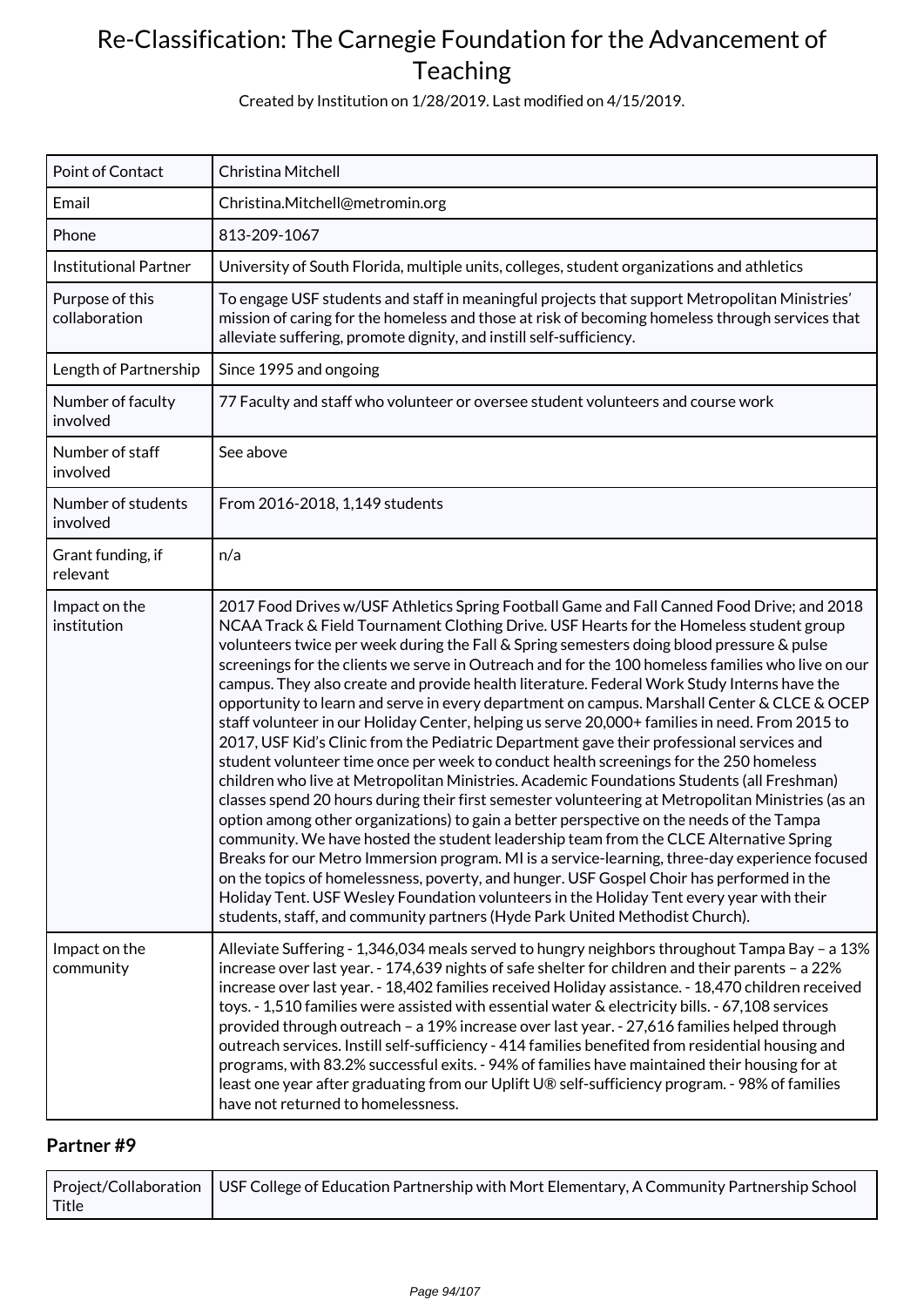Created by Institution on 1/28/2019. Last modified on 4/15/2019.

| Organization Name                | Mort Elementary School                                                                                                                                                                                                                                                                                                                                                                                                                                                                                                                                                                                       |
|----------------------------------|--------------------------------------------------------------------------------------------------------------------------------------------------------------------------------------------------------------------------------------------------------------------------------------------------------------------------------------------------------------------------------------------------------------------------------------------------------------------------------------------------------------------------------------------------------------------------------------------------------------|
| Point of Contact                 | Latiecea Hailey-Brown                                                                                                                                                                                                                                                                                                                                                                                                                                                                                                                                                                                        |
| Email                            | Latiecea.Hailey-Brown@sdhc.k12.fl.us                                                                                                                                                                                                                                                                                                                                                                                                                                                                                                                                                                         |
| Phone                            | 813-975-7373                                                                                                                                                                                                                                                                                                                                                                                                                                                                                                                                                                                                 |
| <b>Institutional Partner</b>     | College of Education, Rebecca Burns Ph.D.                                                                                                                                                                                                                                                                                                                                                                                                                                                                                                                                                                    |
| Purpose of this<br>collaboration | The University of South Florida College of Education (USF COE) is committed to community<br>engagement by partnering with our local schools and districts to support school renewal for low-<br>performing, high-needs schools. The mission of this collaboration is to establish a school-<br>university partnership that would foster school renewal of a turnaround urban school. Goals:<br>1. Increase leadership capacity of administrators, teachers, and students 2. Transform teacher<br>professional learning to enhance practice 3. Develop quality new teachers 4. Improve student<br>achievement |
| Length of Partnership            | 6 years and ongoing (25 year committment)                                                                                                                                                                                                                                                                                                                                                                                                                                                                                                                                                                    |
| Number of faculty<br>involved    | 5                                                                                                                                                                                                                                                                                                                                                                                                                                                                                                                                                                                                            |
| Number of staff<br>involved      | $\mathfrak{S}$                                                                                                                                                                                                                                                                                                                                                                                                                                                                                                                                                                                               |
| Number of students<br>involved   | Annually, 15-23 teachers as graduate students, Annually, 12-18 undergraduates                                                                                                                                                                                                                                                                                                                                                                                                                                                                                                                                |
| Grant funding, if<br>relevant    | 2016 to present \$40,000                                                                                                                                                                                                                                                                                                                                                                                                                                                                                                                                                                                     |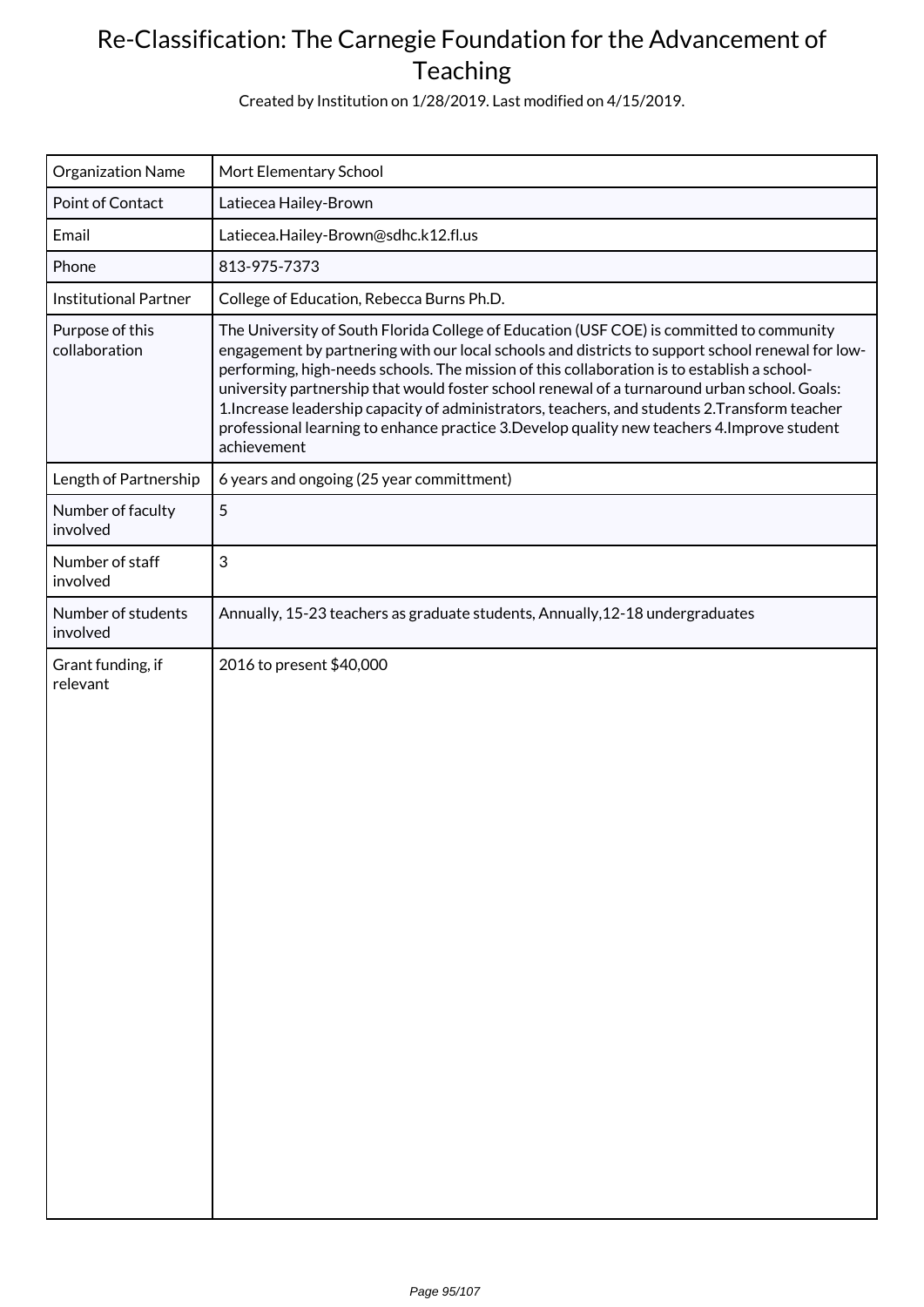Created by Institution on 1/28/2019. Last modified on 4/15/2019.

| Impact on the<br>institution | Each year, Mort teachers agree to mentor 18-20 teacher candidates during their two-year,<br>clinically intensive preparation program. In this program, teacher candidates accumulate almost<br>2,000 clinical hours at Mort upon their graduation, which means that Mort teacher leaders<br>assume additional responsibilities beyond teaching children in order to support teacher<br>candidates. Mort's capacity to nurture the next generation of high-quality teachers is a direct<br>result of the intentional development of teacher leadership capacity. Partnering on the<br>development of quality new teachers has also created a pipeline for teacher recruitment and<br>retention at Mort. Prior to the partnership, Mort had 16 teacher vacancies that remained the<br>entire year. That means that each day, children in those 16 classrooms either had a substitute or<br>were divided up among other classrooms. Today, there is a waiting list to teach at Mort, and<br>successful teacher candidates usually have the first opportunity at open positions. The remaining<br>teacher candidates who successfully complete their clinical program have also been successful in<br>obtaining a teaching position, indicating a 100% placement rate for graduates. Furthermore,<br>doctoral students also engage in teaching and research experiences with this program. To<br>illustrate the impressiveness of the Mort Teacher Leader Academy, one doctoral student came<br>from Chicago, IL to USF's College of Education to study this program further. The College of<br>Education, led by Dr. Rebecca Burns, its partnership with Mort, and the development of the Mort<br>Teacher Leader Academy have been recognized recently at the state and national levels: 2019<br>Exemplary Professional Development Schools (PDS) Achievement Award This coveted award is<br>given each year to a small number of school-university partnerships whose work creates and<br>sustains genuine collaborative relationships between P-12 schools and higher education, citing<br>the extraordinary commitment of multiple stakeholders in supporting an urban Title I school<br>through Florida's Community Partnership Schools program. While most CPS's feature three<br>partners, Mort has seven other partners in addition to USF, helping the school to achieve<br>dramatic progress in both student achievement and teacher retention. 2018 Dr. Shirley S.<br>Schwartz Urban Education Impact Award The award honors outstanding partnerships between<br>universities and urban school districts that have a positive and significant impact on student<br>learning. 2018 Florida Compact Campus-Community Partnership Award The awards honors<br>outstanding campus-community partnerships that produce measurable improvements in and<br>demonstrate a commitment to a community, while enhancing higher education. |
|------------------------------|--------------------------------------------------------------------------------------------------------------------------------------------------------------------------------------------------------------------------------------------------------------------------------------------------------------------------------------------------------------------------------------------------------------------------------------------------------------------------------------------------------------------------------------------------------------------------------------------------------------------------------------------------------------------------------------------------------------------------------------------------------------------------------------------------------------------------------------------------------------------------------------------------------------------------------------------------------------------------------------------------------------------------------------------------------------------------------------------------------------------------------------------------------------------------------------------------------------------------------------------------------------------------------------------------------------------------------------------------------------------------------------------------------------------------------------------------------------------------------------------------------------------------------------------------------------------------------------------------------------------------------------------------------------------------------------------------------------------------------------------------------------------------------------------------------------------------------------------------------------------------------------------------------------------------------------------------------------------------------------------------------------------------------------------------------------------------------------------------------------------------------------------------------------------------------------------------------------------------------------------------------------------------------------------------------------------------------------------------------------------------------------------------------------------------------------------------------------------------------------------------------------------------------------------------------------------------------------------------------------------------------------------------------------------------------------------------------------------------------------------------------------------------------------------------------------------------------------------------------------------------------------------------------------------------------------|
|                              |                                                                                                                                                                                                                                                                                                                                                                                                                                                                                                                                                                                                                                                                                                                                                                                                                                                                                                                                                                                                                                                                                                                                                                                                                                                                                                                                                                                                                                                                                                                                                                                                                                                                                                                                                                                                                                                                                                                                                                                                                                                                                                                                                                                                                                                                                                                                                                                                                                                                                                                                                                                                                                                                                                                                                                                                                                                                                                                                      |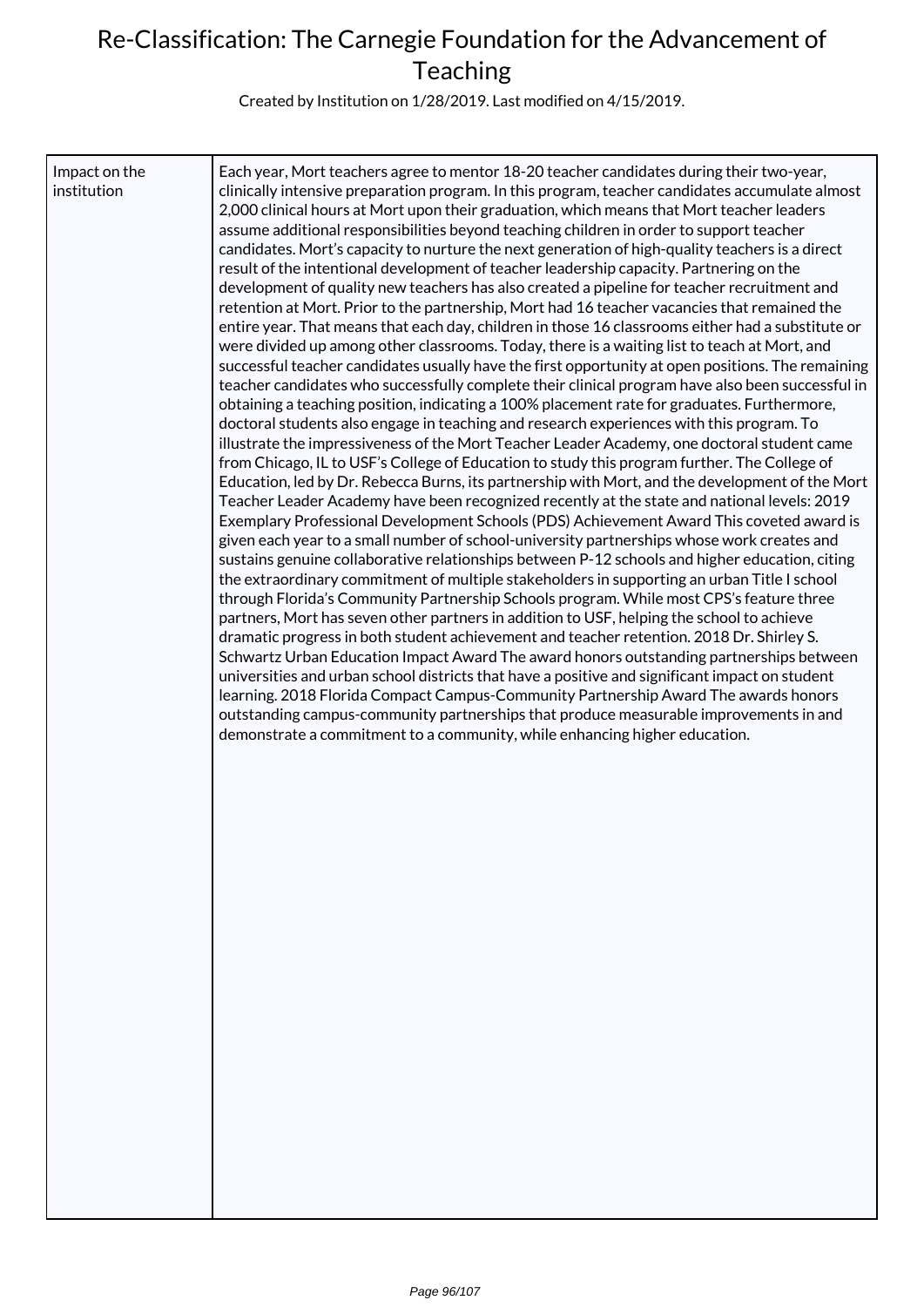Created by Institution on 1/28/2019. Last modified on 4/15/2019.

| Impact on the<br>community | The most significant impact has been in developing leadership capacity with teachers through a<br>Customized Teacher Leader Academy. A key component of the partnership was to establish a<br>cadre of teacher leaders with the skills to (1) systematically study their own practice by<br>developing critical data literacy and teacher researcher skills, (2) effectively coach teacher<br>candidates and in-service teachers to improve practice, and (3) skillfully facilitate job-embedded,<br>differentiated professional development to meet the developmental needs of teachers. This was<br>accomplished through the creation of a Customized Teacher Leader Academy at Mort. Designed<br>by a USF COE researcher (Rebecca Burns, PhD) and teacher educator (Mort Principal, Woodland<br>Johnson), Customized Teacher Leader Academies offer an innovative approach to rethinking<br>teacher professional learning. Teachers earn advanced degrees and credentials by participating<br>in graduate coursework that is collaboratively planned and taught on-site at the school. But<br>unlike typical graduate coursework, "courses" use the school's data as the curriculum rather than<br>a prescribed week-by-week, pre-established syllabus. In this way, graduate coursework is<br>transformed to be responsive to issues and challenges that teacher leaders face in a turnaround<br>school, and teacher professional learning is elevated to the rigor required in higher education. To<br>date, 31 teachers have been certified in teacher leadership, four have graduated with advanced<br>degrees, and another 20 are enrolled in graduate degrees. As a result of the partnership, over a<br>third of the staff are now formally recognized for their accomplishments in teacher leadership.<br>While most Community Partnership Schools feature three partners, Mort features eight<br>partners. These partners consist of the school district, USF COE, and Tampa Family Health<br>Centers as the core partners, along with the Tampa Innovation Alliance, the Community Area<br>Development Center, Florida Hospital, and Bay Hope Church. All partners have made a 25-year<br>commitment to continue sustaining the partnership to produce a highly collective impact on the<br>community. As a result of the partnership, the school has improved from an F to a D to a C in<br>2018. In fact, student achievement improved so much in 2018 that the school was only four<br>points from receiving a B. Students' achievement on English/Language Arts, Mathematics, and<br>Science standardized tests outperformed the two other comparison elementary schools and is<br>closing the gap to reach the district averages. By being a community partnership school, Mort |
|----------------------------|---------------------------------------------------------------------------------------------------------------------------------------------------------------------------------------------------------------------------------------------------------------------------------------------------------------------------------------------------------------------------------------------------------------------------------------------------------------------------------------------------------------------------------------------------------------------------------------------------------------------------------------------------------------------------------------------------------------------------------------------------------------------------------------------------------------------------------------------------------------------------------------------------------------------------------------------------------------------------------------------------------------------------------------------------------------------------------------------------------------------------------------------------------------------------------------------------------------------------------------------------------------------------------------------------------------------------------------------------------------------------------------------------------------------------------------------------------------------------------------------------------------------------------------------------------------------------------------------------------------------------------------------------------------------------------------------------------------------------------------------------------------------------------------------------------------------------------------------------------------------------------------------------------------------------------------------------------------------------------------------------------------------------------------------------------------------------------------------------------------------------------------------------------------------------------------------------------------------------------------------------------------------------------------------------------------------------------------------------------------------------------------------------------------------------------------------------------------------------------------------------------------------------------------------------------------------------------------------------------------------------------------------------------------------------------------------------------------------------------------------------------------------------------------------------|
|                            | now has a full-time Parent Resource Teacher and a designated room for parents and families to<br>learn English, receive assistance in completing necessary documents to receive support, and<br>access trainings related to job skills The improved performance of students on standardized<br>tests; the improved school grade; and the improved student, teacher, and parent perceptions of<br>the school are all evidence of the tremendous impact of the partnership.                                                                                                                                                                                                                                                                                                                                                                                                                                                                                                                                                                                                                                                                                                                                                                                                                                                                                                                                                                                                                                                                                                                                                                                                                                                                                                                                                                                                                                                                                                                                                                                                                                                                                                                                                                                                                                                                                                                                                                                                                                                                                                                                                                                                                                                                                                                         |

| Project/Collaboration<br>Title   | Refugee Services, Department of Children, Families & USF                                                                                                                                                                                                                                                                                        |
|----------------------------------|-------------------------------------------------------------------------------------------------------------------------------------------------------------------------------------------------------------------------------------------------------------------------------------------------------------------------------------------------|
| <b>Organization Name</b>         | Refugee Services, Department of Children, Families & Families                                                                                                                                                                                                                                                                                   |
| Point of Contact                 | Janet Blair, Regional Community Liaison                                                                                                                                                                                                                                                                                                         |
| Email                            | janet.blair@myflfamilies.com                                                                                                                                                                                                                                                                                                                    |
| Phone                            | 727-373-7682                                                                                                                                                                                                                                                                                                                                    |
| Institutional Partner            | USF Departments of Anthropology, Psychology, School of Social Work, College of Public Health,<br>Engineering and Honors College, Office of Community Engagement and Partnerships                                                                                                                                                                |
| Purpose of this<br>collaboration | -students worked with Professor Mahoney over the past 2 years to provide volunteer hours and<br>internships and conduct research/service-learning in the refugee community. Approximately<br>half of these were grad students. Led food drives, created books for learning English, Engaged<br>with community to understand refugee challenges. |
| Length of Partnership            | 16 years and ongoing                                                                                                                                                                                                                                                                                                                            |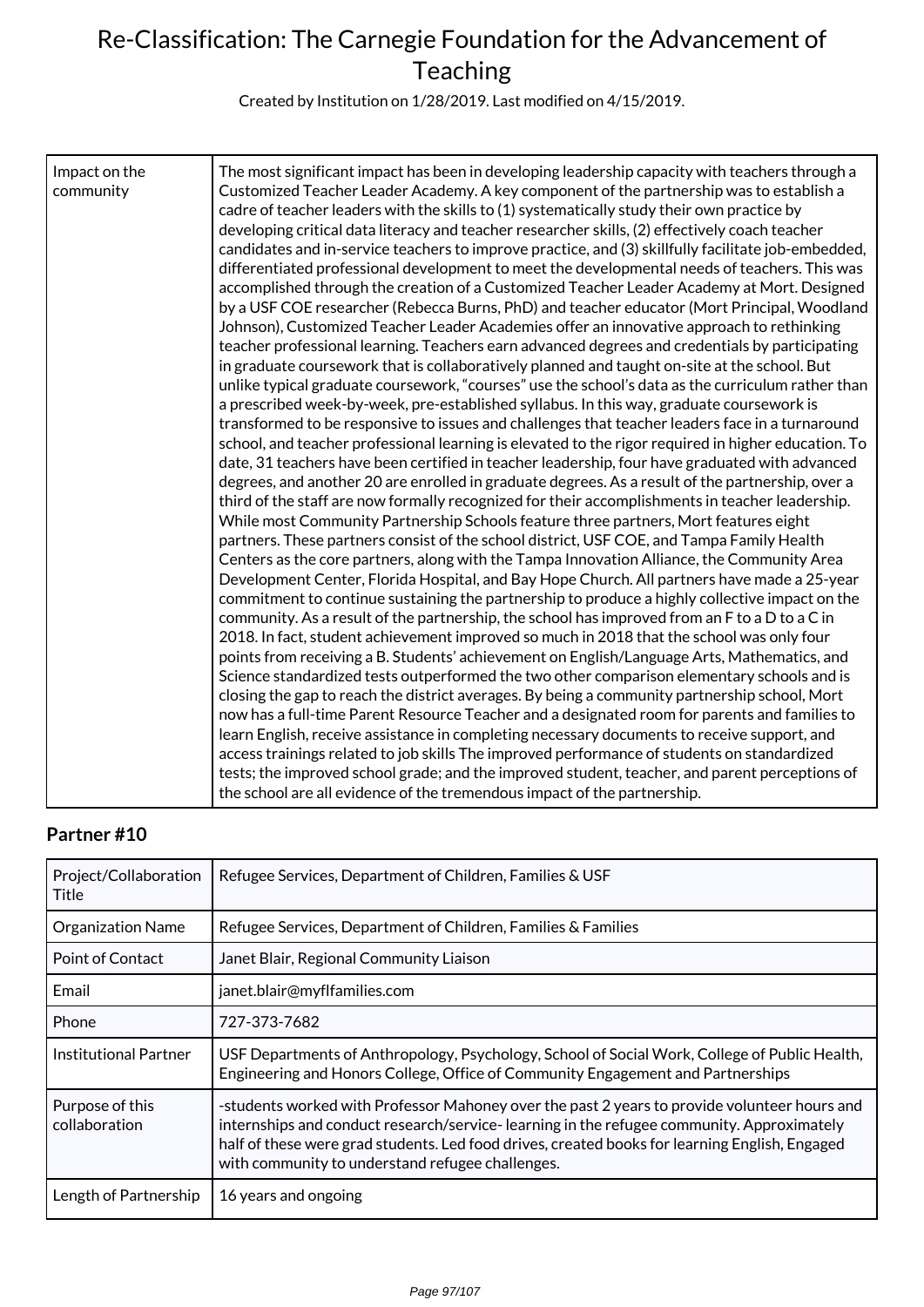Created by Institution on 1/28/2019. Last modified on 4/15/2019.

| Number of faculty<br>involved  | 11                                                                                                                                                                               |
|--------------------------------|----------------------------------------------------------------------------------------------------------------------------------------------------------------------------------|
| Number of staff<br>involved    | 2                                                                                                                                                                                |
| Number of students<br>involved | Close to 600 students over the past 16 years.                                                                                                                                    |
| Grant funding, if<br>relevant  | n/a                                                                                                                                                                              |
| Impact on the<br>institution   | Student education in public health, social work, applied anthropology, psychology, engineering to<br>prepare for work in the community and to increase knowledge about diversity |
| Impact on the<br>community     | Assisted in services to the refugee community in the Tampa region.                                                                                                               |

| Project/Collaboration<br><b>Title</b> | The Skills Center & USF Partnerships                                                                                                                                                                                                                                                                                                               |
|---------------------------------------|----------------------------------------------------------------------------------------------------------------------------------------------------------------------------------------------------------------------------------------------------------------------------------------------------------------------------------------------------|
| <b>Organization Name</b>              | The Skills Center                                                                                                                                                                                                                                                                                                                                  |
| <b>Point of Contact</b>               | Celeste Roberts, Founder/Director                                                                                                                                                                                                                                                                                                                  |
| Email                                 | croberts@theskillscenter.org                                                                                                                                                                                                                                                                                                                       |
| Phone                                 | 813-703-1324 Ext 104                                                                                                                                                                                                                                                                                                                               |
| <b>Institutional Partner</b>          | USF Rightpath Research and Innovation Center, Office of community Engagement and<br>Partnerships, Cybersecurity Department                                                                                                                                                                                                                         |
| Purpose of this<br>collaboration      | Two purposes: To bring in additional academic language support for elementary students The<br>opportunity to engage FWS students Dr. Nathan Fisk - Cybersecurity Summer Camp for Teens<br>to expose students to Cybersecurity and Jobs in the field Another Class working on a EQL<br>Database                                                     |
| Length of Partnership                 | 1 year and ongoing                                                                                                                                                                                                                                                                                                                                 |
| Number of faculty<br>involved         | 3                                                                                                                                                                                                                                                                                                                                                  |
| Number of staff<br>involved           | 3                                                                                                                                                                                                                                                                                                                                                  |
| Number of students<br>involved        | 11                                                                                                                                                                                                                                                                                                                                                 |
| Grant funding, if<br>relevant         | n/a                                                                                                                                                                                                                                                                                                                                                |
| Impact on the<br>institution          | Federal Work Study students are able to gain authentic nonprofit and community experience<br>working with youth to help them develop their literacy skills through Dr. Trina Spencer's<br>evidence-based reading curriculum. Additional FWS student(s) gain experience in<br>administrative/logistics tasks in nonprofit management and marketing. |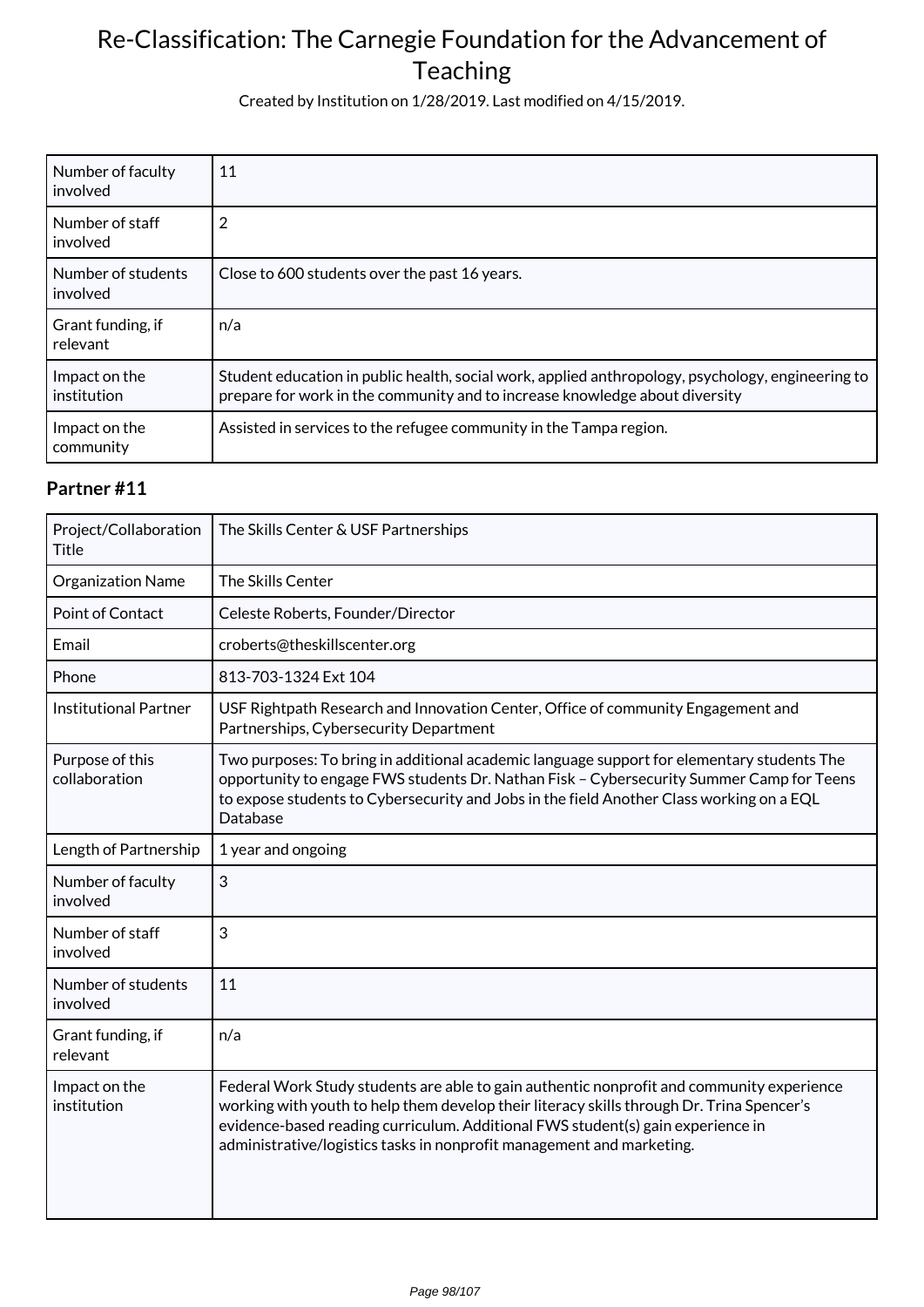Created by Institution on 1/28/2019. Last modified on 4/15/2019.

| l Impact on the | The Skills Center is better positioned through their partnership with USF to meet their mission of $ $ |
|-----------------|--------------------------------------------------------------------------------------------------------|
| I communitv     | I improving academic achievements and building character, while promoting health and fitness for       |
|                 | young people ages 3 to 18.                                                                             |

| Project/Collaboration<br>Title   | Connections: Mental Healthcare, Community Engagement, and Art: Tampa Museum of Art &<br><b>USF Partnerships</b>                                                                                                                                                                                                                                                                                                                                                                                                                                                                                                                                                                                                                                                                                                                                                                                                                                                                                                                                                                                                                                        |
|----------------------------------|--------------------------------------------------------------------------------------------------------------------------------------------------------------------------------------------------------------------------------------------------------------------------------------------------------------------------------------------------------------------------------------------------------------------------------------------------------------------------------------------------------------------------------------------------------------------------------------------------------------------------------------------------------------------------------------------------------------------------------------------------------------------------------------------------------------------------------------------------------------------------------------------------------------------------------------------------------------------------------------------------------------------------------------------------------------------------------------------------------------------------------------------------------|
| Organization Name                | Tampa Museum of Art                                                                                                                                                                                                                                                                                                                                                                                                                                                                                                                                                                                                                                                                                                                                                                                                                                                                                                                                                                                                                                                                                                                                    |
| Point of Contact                 | <b>Brittney Bevel</b>                                                                                                                                                                                                                                                                                                                                                                                                                                                                                                                                                                                                                                                                                                                                                                                                                                                                                                                                                                                                                                                                                                                                  |
| Email                            | brittny.bevel@tampamuseum.org                                                                                                                                                                                                                                                                                                                                                                                                                                                                                                                                                                                                                                                                                                                                                                                                                                                                                                                                                                                                                                                                                                                          |
| Phone                            | 813-421-8362                                                                                                                                                                                                                                                                                                                                                                                                                                                                                                                                                                                                                                                                                                                                                                                                                                                                                                                                                                                                                                                                                                                                           |
| <b>Institutional Partner</b>     | USF Honors College: Dr. Catherine Wilkins                                                                                                                                                                                                                                                                                                                                                                                                                                                                                                                                                                                                                                                                                                                                                                                                                                                                                                                                                                                                                                                                                                              |
| Purpose of this<br>collaboration | Students meet weekly at the Tampa Museum of Art to learn about the art on display, practice the<br>Visual Thinking Strategies (VTS) method of art exploration with each other, and work in small<br>groups to design interactive museum tours suitable for persons with Alzheimer's disease,<br>depression, or post-traumatic stress disorder.                                                                                                                                                                                                                                                                                                                                                                                                                                                                                                                                                                                                                                                                                                                                                                                                         |
| Length of Partnership            | 3 years and ongoing                                                                                                                                                                                                                                                                                                                                                                                                                                                                                                                                                                                                                                                                                                                                                                                                                                                                                                                                                                                                                                                                                                                                    |
| Number of faculty<br>involved    | $\overline{2}$                                                                                                                                                                                                                                                                                                                                                                                                                                                                                                                                                                                                                                                                                                                                                                                                                                                                                                                                                                                                                                                                                                                                         |
| Number of staff<br>involved      | 1                                                                                                                                                                                                                                                                                                                                                                                                                                                                                                                                                                                                                                                                                                                                                                                                                                                                                                                                                                                                                                                                                                                                                      |
| Number of students<br>involved   | 128                                                                                                                                                                                                                                                                                                                                                                                                                                                                                                                                                                                                                                                                                                                                                                                                                                                                                                                                                                                                                                                                                                                                                    |
| Grant funding, if<br>relevant    |                                                                                                                                                                                                                                                                                                                                                                                                                                                                                                                                                                                                                                                                                                                                                                                                                                                                                                                                                                                                                                                                                                                                                        |
| Impact on the<br>institution     | Technically, this partnership started in 2015 with USF student volunteers participating in this<br>program until 2017, when this partnership officially became a USF Honors College course.<br>Through the curriculum Dr. Wilkins designed for Connections, students learn about the health<br>conditions they encounter in the patient groups and undergo intensive training in the VTS<br>method, which in clinical settings has been found to help participants access and express<br>memories, practice their communication skills, externalize emotions, and relieve anxiety.<br>Intimate interactions with participants provide students the opportunity to build empathy and<br>deepen their understanding not just of a disease itself, but also of the human condition in general.<br>In the 2017-18 academic year, more than two dozen of Dr. Wilkins' students shared their<br>research findings at the USF Undergraduate Research Conference, marking a significant<br>institutional impact through the dissemination of the new knowledge they created. Spring 2019<br>students are on schedule to present once again at this conference. |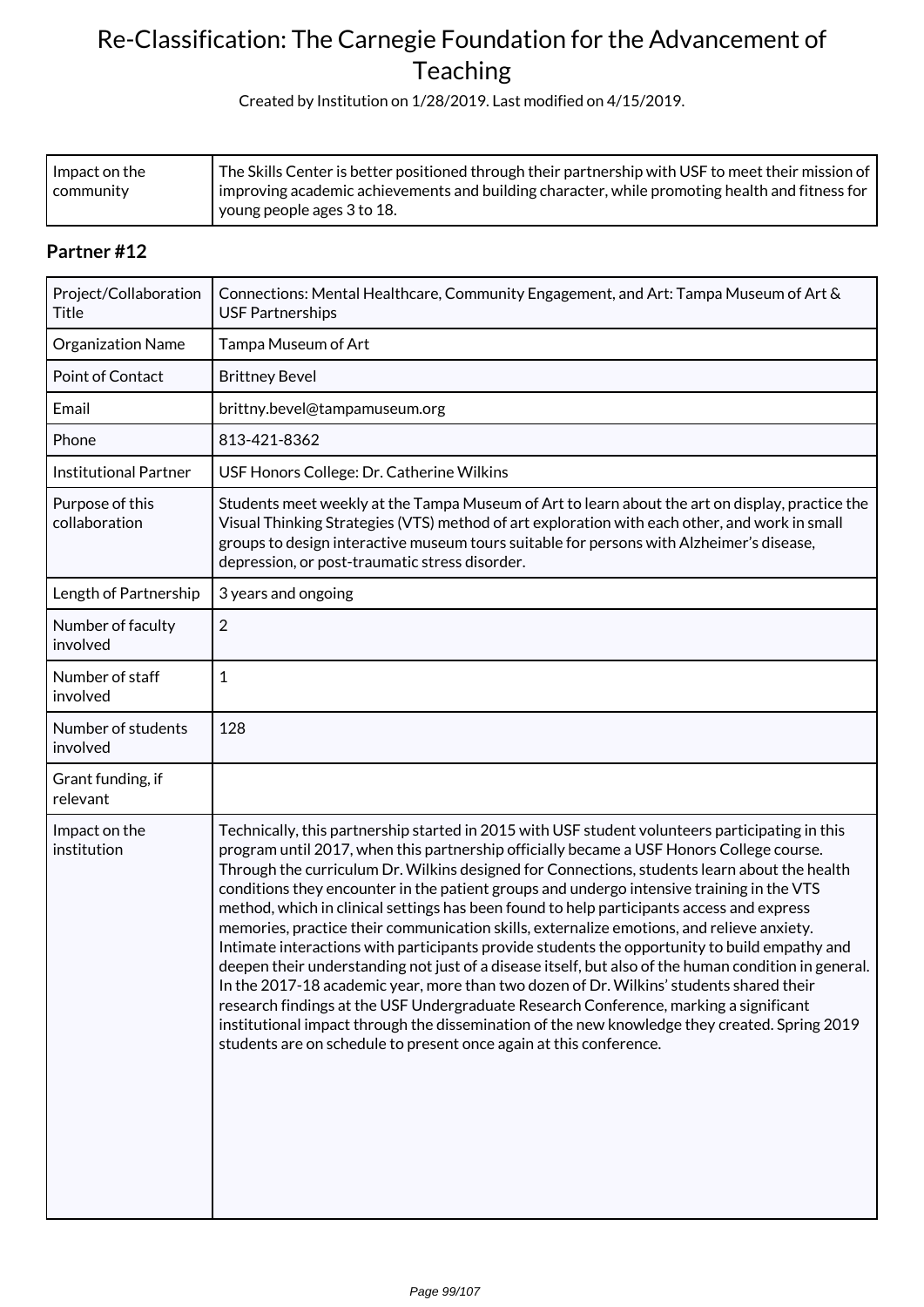Created by Institution on 1/28/2019. Last modified on 4/15/2019.

| Impact on the<br>community | In 2017, students from a diverse set of disciplines facilitated 50 such tours for more than 400<br>individuals from 14 community organizations, including the Alzheimer's Association, Wounded<br>Warriors, and DACCO Behavioral Health. Many assisted living facilities also sent patients and<br>caregivers on a regular basis to participate in student-led programming. In 2018, students<br>facilitated 55 tours impacting 521 individuals from 15 community organizations, including<br>Metropolitan Ministries, Alzheimer's Association, and DACCO Behavioral Health. This<br>intergenerational service-learning experience provides meaningful benefits to participants,<br>enhancing emotional wellbeing, reducing social isolation, and combating the stigma associated |
|----------------------------|-----------------------------------------------------------------------------------------------------------------------------------------------------------------------------------------------------------------------------------------------------------------------------------------------------------------------------------------------------------------------------------------------------------------------------------------------------------------------------------------------------------------------------------------------------------------------------------------------------------------------------------------------------------------------------------------------------------------------------------------------------------------------------------|
|                            | with their health conditions.                                                                                                                                                                                                                                                                                                                                                                                                                                                                                                                                                                                                                                                                                                                                                     |

### **Partner #13**

| Project/Collaboration<br><b>Title</b> | University Area Community Development Corporation and USF Partnerships                                                                                                                                                                                                                                                                                                                                                                     |
|---------------------------------------|--------------------------------------------------------------------------------------------------------------------------------------------------------------------------------------------------------------------------------------------------------------------------------------------------------------------------------------------------------------------------------------------------------------------------------------------|
| Organization Name                     | University Area Community Development Corporation                                                                                                                                                                                                                                                                                                                                                                                          |
| <b>Point of Contact</b>               | Davida A. Franklin, Community Relations Manager                                                                                                                                                                                                                                                                                                                                                                                            |
| Email                                 | dfranklin@uacdc.org                                                                                                                                                                                                                                                                                                                                                                                                                        |
| Phone                                 | 813-558-5212, Ext. 209                                                                                                                                                                                                                                                                                                                                                                                                                     |
| <b>Institutional Partner</b>          | Departments of Anthropology, Agricultural Education and Communication, Integrative Biology,<br>College of Public Health, Global Citizens Project, Contemporary Art Museum, Police<br>Department, School of Social Work, Greek LIfe, CLCE, OCEP,                                                                                                                                                                                            |
| Purpose of this<br>collaboration      | Multiple purposes: literacy, career education, community safety action plan, internships,<br>community assessments, arts programs, community gardens, youth field trips. Opportunities for<br>student learning and community building to address local challenges.                                                                                                                                                                         |
| Length of Partnership                 | 21 years on ongoing                                                                                                                                                                                                                                                                                                                                                                                                                        |
| Number of faculty<br>involved         | Currently 6                                                                                                                                                                                                                                                                                                                                                                                                                                |
| Number of staff<br>involved           | $\overline{2}$                                                                                                                                                                                                                                                                                                                                                                                                                             |
| Number of students<br>involved        | currently 87                                                                                                                                                                                                                                                                                                                                                                                                                               |
| Grant funding, if<br>relevant         | EPA Brownfields Area-Wide Planning Grant: \$30,000                                                                                                                                                                                                                                                                                                                                                                                         |
| Impact on the<br>institution          | The UACDC has become an integral partner with USF in a number in ways. This partnership<br>enables our students, staff, and faculty to address the challenges of the University Area through<br>several different lenses, while providing enriching community-based learning to students.                                                                                                                                                  |
| Impact on the<br>community            | The UACDC and USF have built an essential, mutually beneficial relationship that provides<br>solutions to ongoing issues in this University Area community. USF is proud to partner with the<br>UACDC, who has championed positive change in the economic, educational, and social levels of<br>the community through youth programs, adult education, affordable housing, workforce and<br>resource assistance, and community engagement. |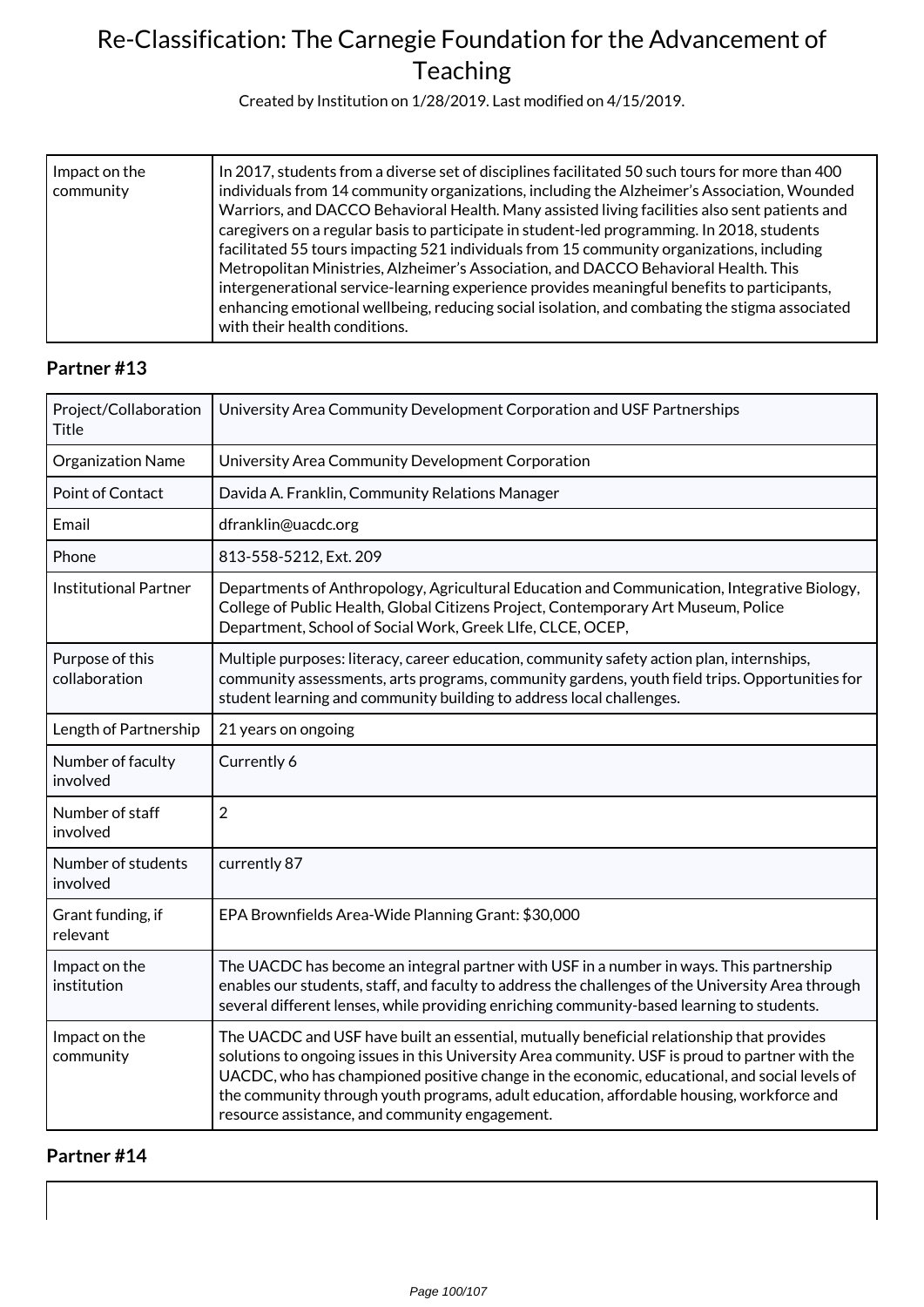Created by Institution on 1/28/2019. Last modified on 4/15/2019.

| Project/Collaboration<br><b>Title</b> | Urban Teacher Residency Partnership Program                                                                                                                                                                                                                                                                                                                                                                                                                                                                                                                                                                                                                                                                                                                                                                                                                                                                                                                                                                                                                                                                                                                                                                                                                                                                                                                                     |
|---------------------------------------|---------------------------------------------------------------------------------------------------------------------------------------------------------------------------------------------------------------------------------------------------------------------------------------------------------------------------------------------------------------------------------------------------------------------------------------------------------------------------------------------------------------------------------------------------------------------------------------------------------------------------------------------------------------------------------------------------------------------------------------------------------------------------------------------------------------------------------------------------------------------------------------------------------------------------------------------------------------------------------------------------------------------------------------------------------------------------------------------------------------------------------------------------------------------------------------------------------------------------------------------------------------------------------------------------------------------------------------------------------------------------------|
| Organization Name                     | Hillsborough County Public Schools                                                                                                                                                                                                                                                                                                                                                                                                                                                                                                                                                                                                                                                                                                                                                                                                                                                                                                                                                                                                                                                                                                                                                                                                                                                                                                                                              |
| Point of Contact                      | <b>Debbie Mills</b>                                                                                                                                                                                                                                                                                                                                                                                                                                                                                                                                                                                                                                                                                                                                                                                                                                                                                                                                                                                                                                                                                                                                                                                                                                                                                                                                                             |
| Email                                 | Debbie.mills@sdhc.k12.fl.us                                                                                                                                                                                                                                                                                                                                                                                                                                                                                                                                                                                                                                                                                                                                                                                                                                                                                                                                                                                                                                                                                                                                                                                                                                                                                                                                                     |
| Phone                                 | 813-272-4482                                                                                                                                                                                                                                                                                                                                                                                                                                                                                                                                                                                                                                                                                                                                                                                                                                                                                                                                                                                                                                                                                                                                                                                                                                                                                                                                                                    |
| <b>Institutional Partner</b>          | USF College of Education                                                                                                                                                                                                                                                                                                                                                                                                                                                                                                                                                                                                                                                                                                                                                                                                                                                                                                                                                                                                                                                                                                                                                                                                                                                                                                                                                        |
| Purpose of this<br>collaboration      | UTRPP is a K-5 teacher preparation program that places students in one of six elementary<br>schools in Hillsborough County. The schools serve as professional development schools or<br>learning labs where coursework is embedded in the practice of teaching students from low-<br>income households, students of color, migrant students, English Language Learners, and students<br>with special needs. Unique features of the program include: a) a $$3,200$ scholarship each year (2)<br>years) for residents; b) full-time residencies in junior and senior years (7:30 am to 3:30 pm, M-F);<br>c) engagement in a curriculum emphasizing inquiry, inclusion, integration, and innovation in each<br>of the elementary subject areas; d) working alongside an experienced elementary collaborating<br>teacher with support from partnership resource teachers and content coaches; e) opportunities<br>to develop as a teacher researcher and receive credit for Undergraduate Research as a part of<br>the program; f) two study abroad teaching opportunities (Cambridge and Costa Rica); g) junior<br>year semester residency in a primary classroom (K-2) and a semester residency in an<br>intermediate classroom (3-5); h) year-long residency in a K-5 classroom in senior year; and i) a<br>guaranteed teaching position in Hillsborough County upon graduation. |
| Length of Partnership                 | 7 years and ongoing                                                                                                                                                                                                                                                                                                                                                                                                                                                                                                                                                                                                                                                                                                                                                                                                                                                                                                                                                                                                                                                                                                                                                                                                                                                                                                                                                             |
| Number of faculty<br>involved         | 4 full-time, 6-10 part-time                                                                                                                                                                                                                                                                                                                                                                                                                                                                                                                                                                                                                                                                                                                                                                                                                                                                                                                                                                                                                                                                                                                                                                                                                                                                                                                                                     |
| Number of staff<br>involved           | 3                                                                                                                                                                                                                                                                                                                                                                                                                                                                                                                                                                                                                                                                                                                                                                                                                                                                                                                                                                                                                                                                                                                                                                                                                                                                                                                                                                               |
| Number of students<br>involved        | Currently: 42 undergraduates, 4 Ph.D.                                                                                                                                                                                                                                                                                                                                                                                                                                                                                                                                                                                                                                                                                                                                                                                                                                                                                                                                                                                                                                                                                                                                                                                                                                                                                                                                           |
| Grant funding, if<br>relevant         | 1.3 million                                                                                                                                                                                                                                                                                                                                                                                                                                                                                                                                                                                                                                                                                                                                                                                                                                                                                                                                                                                                                                                                                                                                                                                                                                                                                                                                                                     |
| Impact on the<br>institution          | In 2014 UTRPP received the Association of Teacher Educators Distinguished Program in<br>Teacher Education Award and the National Association of Professional Development Schools<br>Exemplary Partnership Achievement Award. UTRPP is also recipient of a prestigious U.S.<br>Department of Education, Investing in Innovation (i3) Grant.                                                                                                                                                                                                                                                                                                                                                                                                                                                                                                                                                                                                                                                                                                                                                                                                                                                                                                                                                                                                                                      |
| Impact on the<br>community            | Professional Development Schools partner with the University to prepare pre-service teachers,<br>provide continuous staff development for experienced professionals, and research and develop<br>practices that lead to student success. Pizzo Elementary School, for example, is engaged in<br>collaborative work with the School District of Hillsborough County, the University of South<br>Florida, and the Museum of Science and Industry (MOSI) around an innovative STEM<br>partnership. Students in the UTRPP receive more than 2,000 hours of hands-on instructional<br>time in the classroom, as compared to 700 hours in a traditional internship program. The School<br>District of Hillsborough County receives stronger, new teachers with residency experiences in<br>their schools, through prolonged engagement in the field and preservice preparation that<br>integrates theory and practice, cross-subject area and technology integration throughout<br>classroom lessons taught, culturally responsive and inclusive teaching, and teacher as researcher<br>skills.                                                                                                                                                                                                                                                                                       |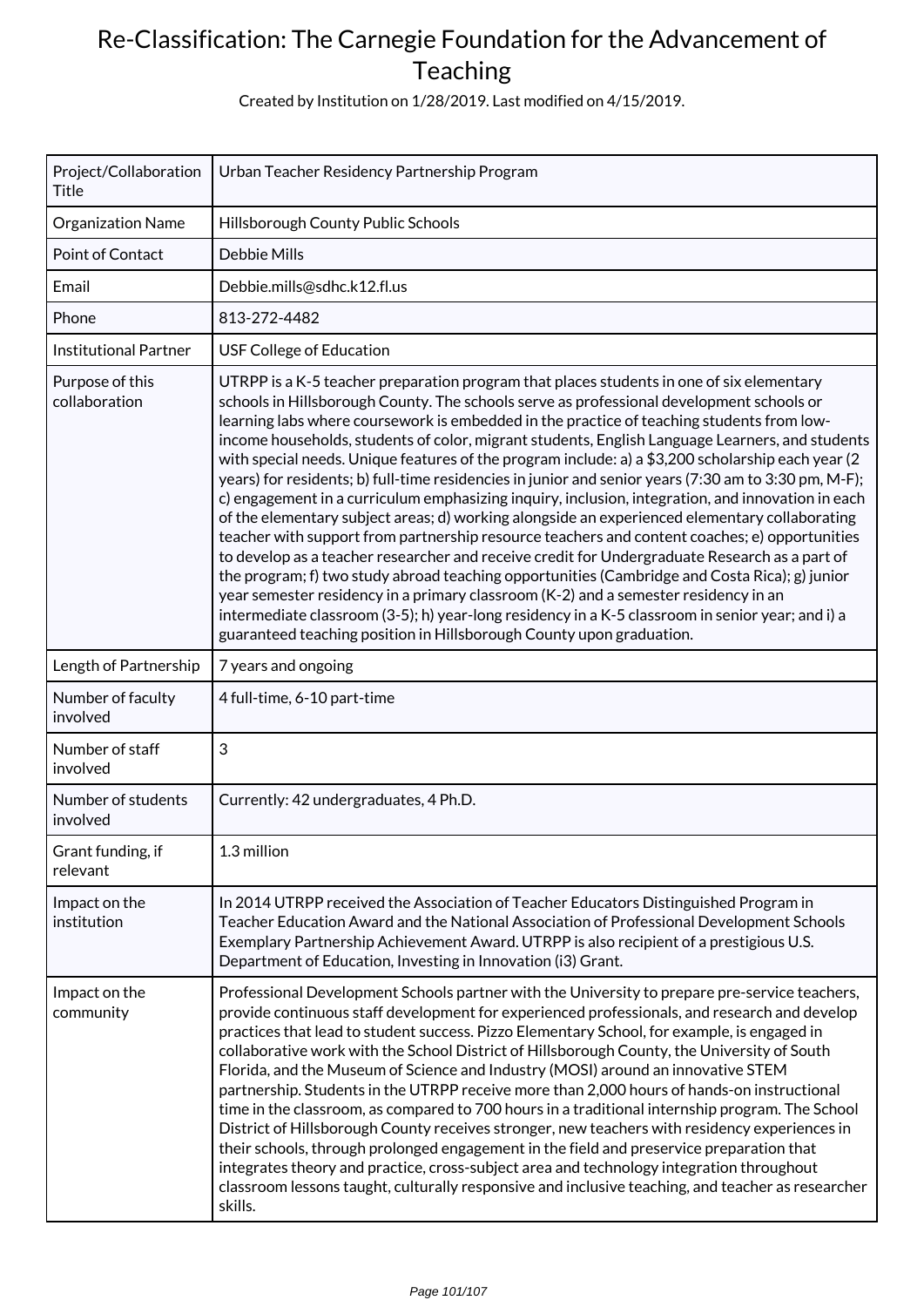Created by Institution on 1/28/2019. Last modified on 4/15/2019.

### **2.2**

In comparing the "partnership grid" from your previous application/classification with the responses above, please reflect on what has changed in the quality, quantity, and impact of your partnership activity.

In the 15 years since USF submitted the Carnegie Application for Community Engagement, we have grown in resources and expertise, and as we have done so, we have continued to create, and seek out new partnerships locally and globally. USF has continued to develop hundreds of community partnerships, and these have increased in the depth and breadth of engagement, while having a significant impact on our students, faculty, and community. We consider community partners as co-educators and co-researchers, sharing their expertise with students and faculty in a mutually benefical approach to addressing community well-being. The partnerships are more purposeful and developed in collaboration with community members and organizations. They occur across the academic, social, and economic spectrum.

To address STEM challenges, the College of Arts and Sciences expanded partnerships with school districts and local organizations such as Hillsborough County Schools and the University Area Community Development Corporation. To address health care, The Morsani College of Medicine created the Sea Farers Clinic with the Port of Tampa to provide care to ship workers. The Bridge Homeless Outreach, in partnership with local faith-based organizations, serves the growing homeless population, and the Pediatric Clinic meets the needs of uninsured families. The Muma College of Business directs efforts towards improving the economic health of the community by providing information through the Data Analytics Center and Small Business Development Center. To expand access to low-income housing, the College of Arts and Sciences offers the Community Real Estate Development certification. These partnerships were not established during the previous application, but have been developed to meet the growing demand for expertise in these fields.

In the previous application, the longest partnership reported was 10 years: today, we can report many partnerships over 10 years. In fact, we can report partnerships of over 25 years with organizations such as Metropolitan Ministries, who serve the homeless, and 25-year MOUs with local community schools (Mort Elementary) to bring a collective impact approach to addressing the challenges of low-performing schools. The impact of these efforts are discussed within the application. While we have many long-term partnerships, we can also describe partners like the Skills Center, who are in their first year partnering with USF. We are working with these partners and others to create an infrastructure for long-term relationships with faculty and students from multiple disciplines and units.

USF has become more intentional in partnership development. With the creation of a new college at USF, faculty from the Patel College for Global Sustainability (2009) have joined scholars from the College of Marine Sciences, College of Engineering, and the College of Arts and Sciences to address environmental challenges faced by Florida, such as red tide, global warming, and hurricane preparedness. New partnerships with cities, communities, and environmental groups had to be established to address these pressing issues of critical importance to the state and region. As USF consolidates, there will be many more opportunities to expand and deepen partnerships to address challenges across the region and world.

### **2.3**

What actions have you taken since the last classification to deepen and improve partnership practices and relationships—in initiating, sustaining, and assessing partnerships? How did these practices encourage authentic collaboration and reciprocity with community partners?

The establishment of the Office of Community Engagement and Partnerships (OCEP) in 2009 and expanded funding for OCEP and the Center for Civic Engagement and Leadership (CLCE) over the last 10 years have permitted both offices to formalize, deepen, and improve partnership practices. The most recent effort to deepen and improve partnership practices was the establishment of the Office of Corporate Partnerships which opens the door to additional opportunities. There is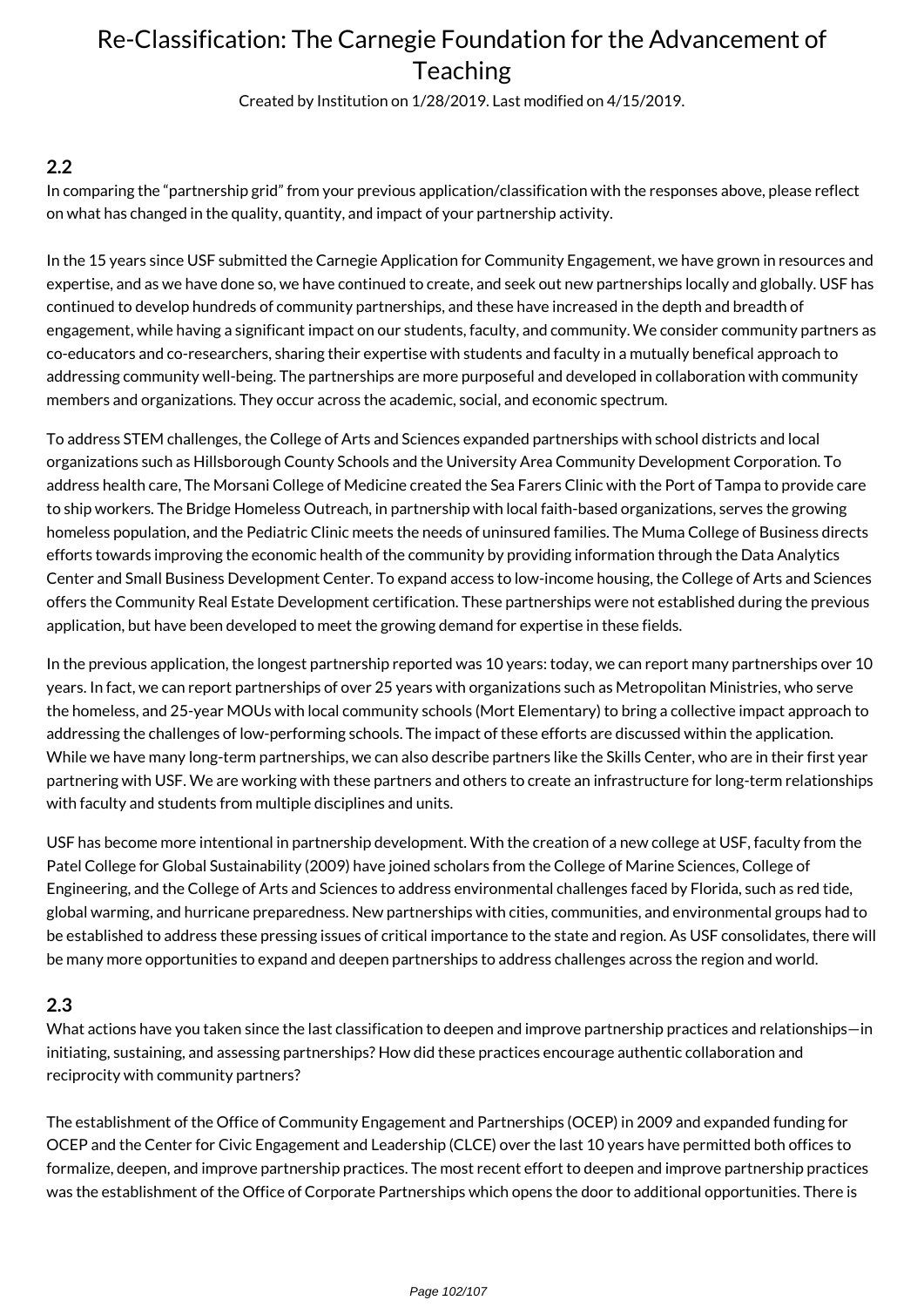Created by Institution on 1/28/2019. Last modified on 4/15/2019.

substantial collaboration between all these units, the USF Health Office of Community Engagement, and the Colleges which comprise USF. These practices encourage sharing of information, and improved partnership development practices.

There have been a number of actions taken to initiate and sustain partnerships. Over the past five years, OCEP has initiated community partner Match-up events. Community members are invited to meet faculty and staff from across USF to talk about partnering. Representatives from CE units speak to participants about opportunities, expertise, and services available through their respective units. These partnerships range from short-term volunteerism to more long-term opportunities such as research, internships, or community-engaged courses. Community members also network with each other to talk about shared interests and challenges. The event is held at the local library off-campus and is well attended, with 50-60 participants each time. Evaluations from community partners suggest these events are effective in initiating partnerships, and faculty report they are often able to identify new partnerships for research and teaching.

One of the key changes described in this application is the development and implementation of a Community Engaged Academy (Service-learning Academy, 2017) for faculty, staff, and graduate students. One of the features of the Academy is the discussion of best practices for working with community partners. As part of this discussion, community partners are invited to participate and talk about the challenges they encounter as co-educators, so faculty can better prepare students. Faculty evaluations of the Academy are extremely positive and participants report feeling well-prepared to integrate CEL into their courses and research. As part of the academy, faculty develop long-term relationships with the OCEP staff, and the staff helps facilitate a multitude of relationships.

USF staff and faculty participate on a number of community advisory boards and in a multitude of organizations that open the door to new partnerships. In addition, OCEP provides workshops, visit departments and community agencies and organizations to talk about partnership development. OCEP collaborates with the Colleges, CLCE, Career Readiness, Education Abroad, and Undergraduate Research on events that bring new partners to campus as well. Each of these actions broadens the reach of USF and the opportunity to partner. Partnership development is an on-going process and will continue to develop as the Enhanced General Education becomes fully integrated into USF. The implementation of the EGE curriculum and the required criteria to receive the CEL attribute will help to ensure better practices in partnership development. Assessment of partnerships for community-engaged learning and research is not formalized through OCEP or CLCE at the current time, and this is an area for improvement.

### **2.4**

How are partnerships assessed, what have you learned from your assessments since your last classification, and how is assessment data shared?

Partnership assessment is carried out both formally and informally by specific units, colleges, programs, projects, and grant investigators. The findings are shared with the appropriate funders, campus and community partners and utilized in various ways to improve programming, address gaps or mandated reporting. They are provided in annual reports, at advisory committees and through other mechanisms. The difference since our last classification is that as the university has grown, so has its partnerships and the assessment of these efforts. USF's reach into the community is deep and pervasive. There are a number of assessments that take place each year through various colleges. For example, The Colleges of Education, Nursing, Behavioral and Community Sciences assess partnerships that offer practicums and internships. This information is shared with community partners, students and department leadership. The information is used to improve placements for both students and community partners. Faculty report partnerships in the annual reporting system and assess these efforts at an individual level to their colleges.

The USF Morsani College of Medicine systematically assesses efforts in addressing health care needs. Information is utilized to develop new programs and/or address challenges, particularly with underrepresented communities. This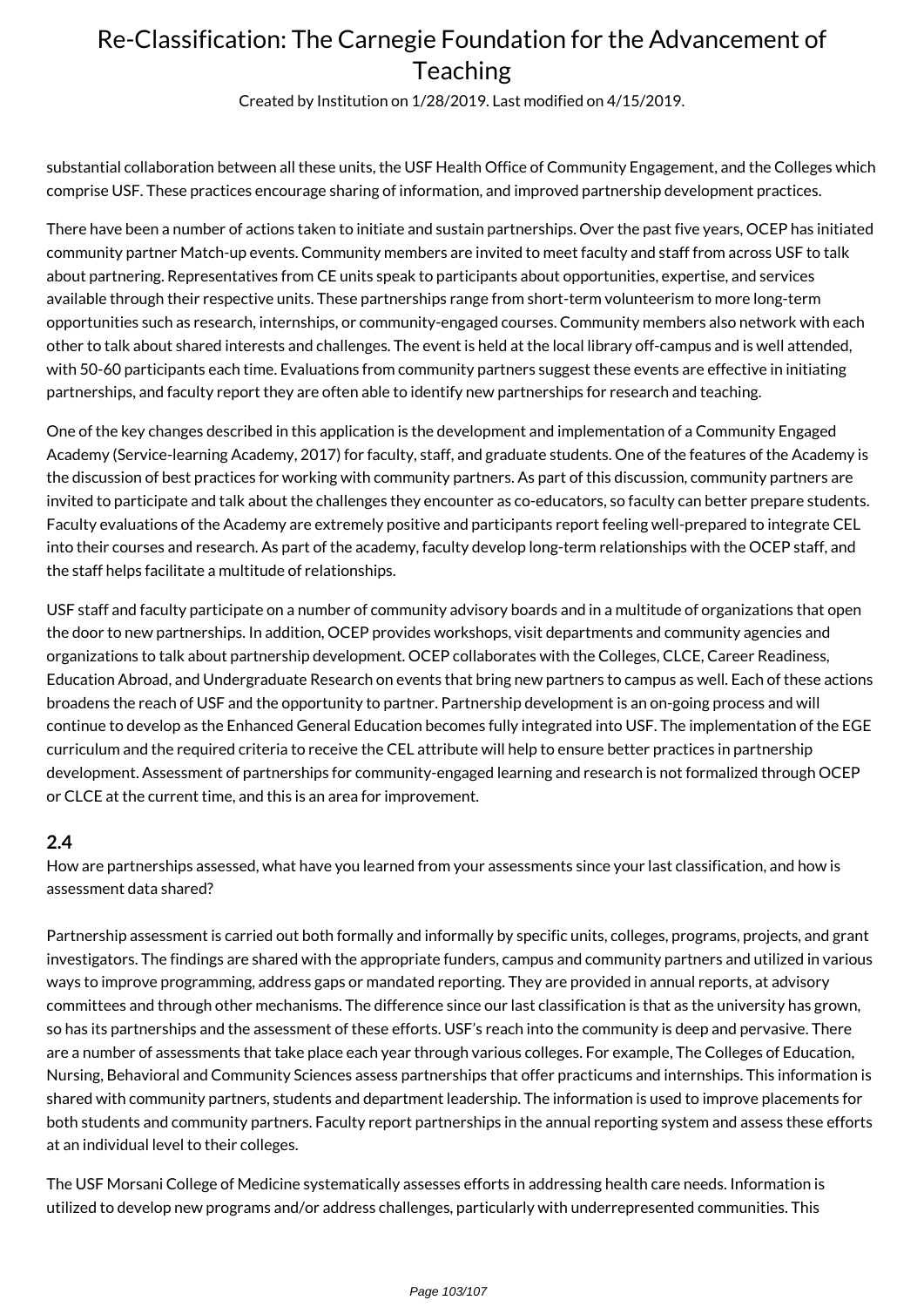Created by Institution on 1/28/2019. Last modified on 4/15/2019.

information is shared in annual reports to the community, state as well as local advisory boards and other sources. One unique effort is the WE-CARE program, a cross-collaboration of multiple stakeholders working to build trust between community and researchers to address the gap in health equity. WE-CARE uses a 360-degree community engagement model. Major components include an Advisory Board, Community-led Research Review Committee, Community Network, Researcher Network and Community Engagement. WE-CARE facilitates community forums around health care particularly the participation and promotion of community ownership of research studies that maximize health equity. They use the information to improve programs and services.

In 2017, OCEP carried out a community partner survey. The purpose was to understand challenges faced by community partners so that USF might identify opportunities to collaborate, assess current efforts, and build a partnership portal for sharing information. The survey was sent out to over 120 partners and unfortunately had only a 20% response rate. While the responses provided useful information, it was very limited. As a follow-up to the survey's, OCEP staff interviewed 30 community partners. This extensive effort has been very successful and OCEP staff will continue to meet with community partners annually. By meeting individually, communication with partners became more open and informative. Through these meetings a number of insights came to light. For example, OCEP staff are developing a better understanding of how to assess the infrastructure of partner organizations to support successful community-based federal work study placements. In this way, partners can receive assistance in building infrastructure for more productive outcomes. Prior to these meetings, a number of placements were unsuccessful.

Ongoing assessment has allowed new programs, projects and collaborative efforts to emerge for the ongoing benefit of both the community and the university. https://health.usf.edu/pharmacy/we-care

### **2.5**

Provide a summary narrative describing overall changes that have taken place related to outreach and partnerships on campus since the last classification. In your narrative, address the trajectory of outreach and partnerships on your campus – where have you been, where are you now, where are you strategically planning on going? Provide relevant links.

There are many factors that have influenced the trajectory of outreach and partnerships at USF over the past 10 years. The establishment of, The Patel College of Global Sustainability, the Office of Community Engagement and Partnerships, Office of Corporate Partnerships, and the Center for Leadership and Civic Engagement. Additionally, over the past 10 years USF has transitioned into a major research institution and today is one of a small number of public research universities nationwide with Very High Research Activity that is also designated as Community Engaged by the Carnegie Foundation for the Advancement of Teaching.

-The establishment of the Patel College of Global Sustainability has led to partnerships which address environmental challenges such red tide or sea level rise.

-The creation and funding of OCEP has led to increased awareness among faculty about the benefits of community engaged teaching, learning and scholarship. This has opened the door to new partnerships and outreach efforts and the expansion of course offerings.

-The adoption of the Enhanced General Education will increase student and community partnership development even further as faculty in all disciplines align the EGE curriculum with community needs and student learning outcomes. Students will have a broader range of learning opportunities. This is an institutional priority.

-The establishment of the Office of Corporate Partnerships has led to the development of new partnerships and opportunities for research and business. The OCP provides a new door into USF to better connect researchers, interns and other university assets to local businesses by reducing the complexity of working within a large system.

-Expanded programming and intentional engagement through CLCE allows for new partnerships nationally and abroad for student leadership development.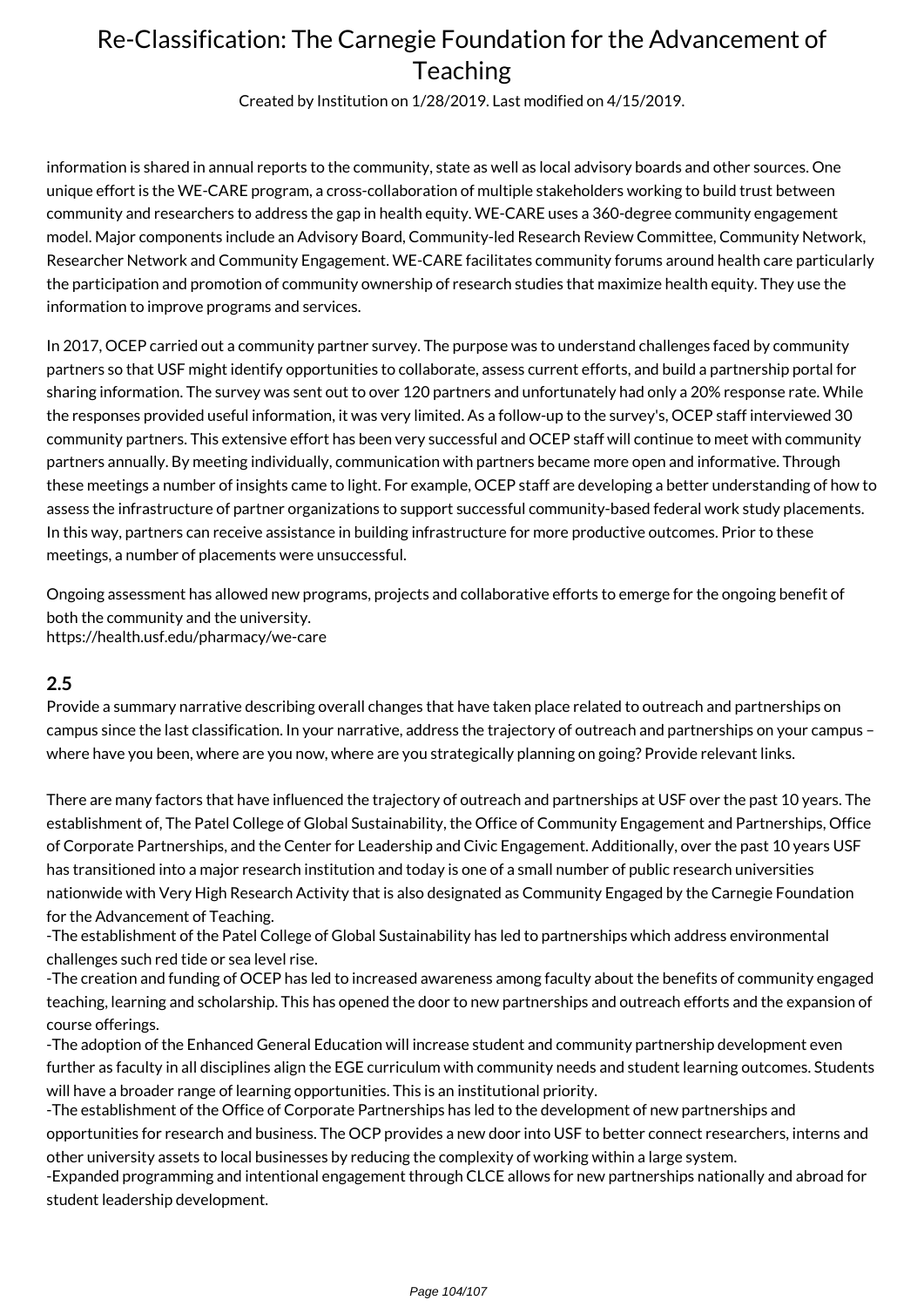Created by Institution on 1/28/2019. Last modified on 4/15/2019.

-The expansion of the Colleges of Nursing, Medicine, Public Health and Pharmacy over the past 10 years has had a significant impact on partnership development and student learning to address regional health challenges for people of all ages, incomes and societal needs. New clinics, programs and centers have been opened in collaboration with city, state and religious organizations.

-The relocation of the Morsani College of Medicine to downtown Tampa will bring new partnerships that can improve the health of the community to form a Wellness District.

-The rapid development of research at USF has led to the creation of partnerships to address drug addiction, STEM education, climate change, diabetes, autism, mental health and technology to name just a few.

Each of these factors and events have influenced the growth of new and innovative partnerships for students, faculty and community. As Provost Wilcox stated in his address to faculty in 2017, "Above all, at USF, we remain deeply committed to pursuing the truth through rigorous science and scholarship, as together we strive to improve the health and well being of the communities we serve" As USF moves to consolidate the three campuses, outreach and partnership development will continue to grow and focus on teaching, research and service for the future well being of our communities and all USF students.

### Reflection and Additional Information

### **(Optional)**

Reflect on the process of completing this application. What learnings, insights, or unexpected findings developed across the process?

In reflecting on this self-study, the committee that worked together over the past year developed a number of insights to share about the process and information uncovered.

USF is a large institution sometimes making a study of this magnitude difficult and challenging. The application compelled us to look deeply into all aspects of our outreach and engagement efforts and methods. At the same time, findings from this study, particularly the opportunity to compare our work over the last ten years, were eye opening and validated the belief that USF is on an upward trajectory.

We were impressed by both the depth and range of community engaged outreach and partnership efforts that take place campus-wide. It was difficult to choose which programs and partnerships to highlight for this application, and we hope we have provided a good representation. It was humbling to hear from partners about the significance of these partnerships to their communities. More assessment of these efforts would provide valuable information for continued improvement.

The sheer quantity of community-engaged efforts also brought to light challenges we will work to address going forward. We must find a way to create a platform to share more information. It will be important to systematize an approach to connect the various units to enhance interdisciplinary efforts around community challenges. We found faculty and students campus-wide working to address common issues, but who were unaware of the efforts of others. Creating opportunities for collaboration through CE research, teaching, and service could lead to more collective impact efforts.

Finally, USF has implemented a number of tools for evaluating students (BSSCE, NSSE, Graduating Senior Survey, etc.). While these tools provided a wealth of information utilized in this study, we recognize that additional student-level data about community engagement is needed; we will work with the Office of Decision Support to align assessment more closely to community engagement goals.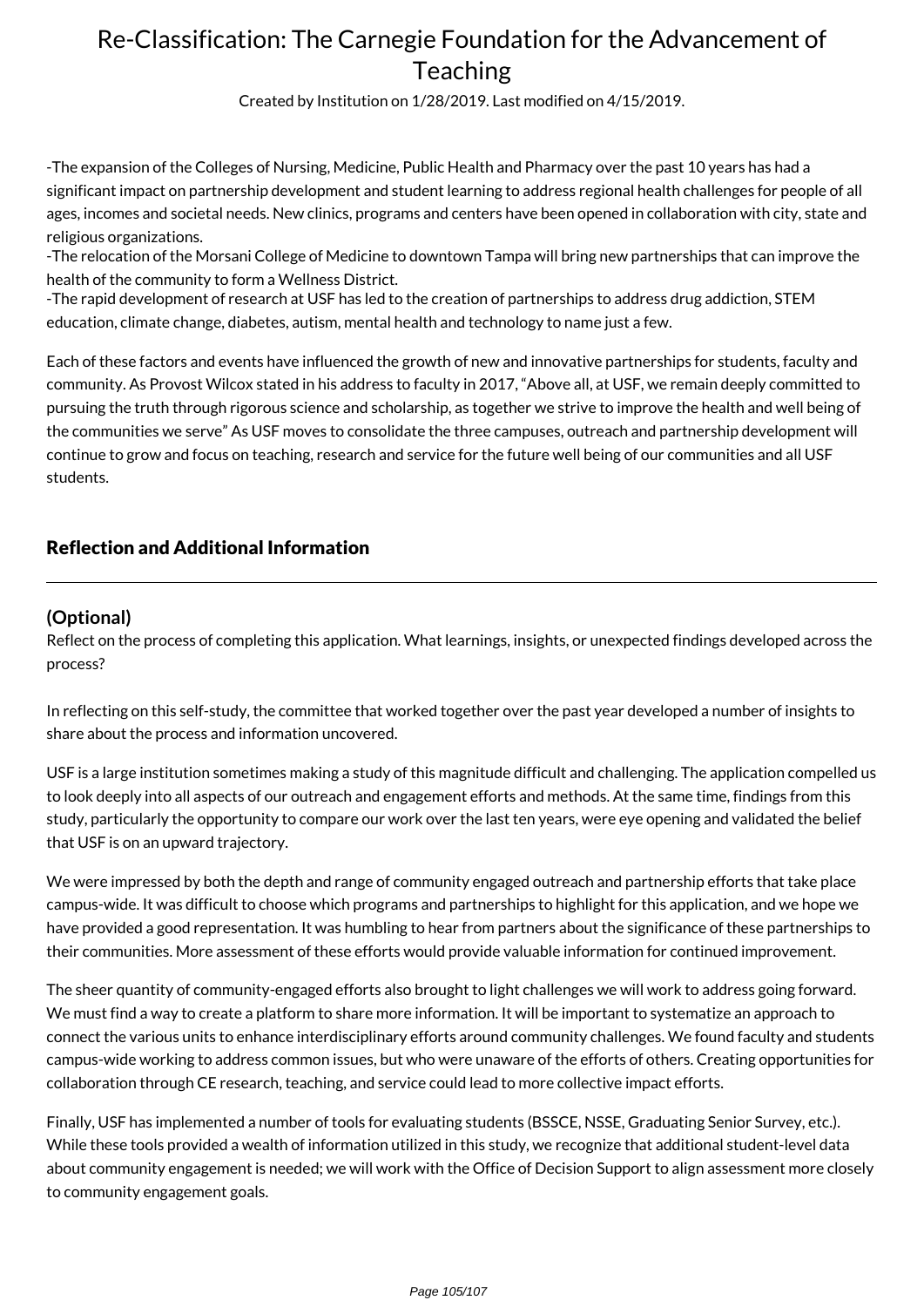Created by Institution on 1/28/2019. Last modified on 4/15/2019.

## **(Optional)**

Please use this space to describe any additional changes since your last classification not captured in previous questions.

Community engagement has always been at the forefront of the mission of the University of South Florida. The data reported seem inadequate to truly convey the commitment and the constant innovation that takes place each day to improve our students' understanding of their place in the world and their ability to make a difference in the lives of others. While USF has grown in research efforts, the university continues to engage meaningfully to address societal challenges locally, regionally, nationally, and globally. As President Genshaft stated in her letter to the Carnegie Foundation in 2006, "With a commitment to teaching and learning; along with discovery, innovation, and the creation of new knowledge; community engagement has represented an important and integral part of life at USF since our founding." This is as true today as it was in 2006. Our efforts have been intentional and pervasive, because the students who attend USF come from the same communities we serve. We have invested extensively in the wellbeing of our region and have never lost sight of the unique role USF plays.

While this application has given us the chance to study and report on USF's community engagement efforts, it only tells part of the story. Previous questions gave us the opportunity to explain "how" community engagement is implemented, but what may not be captured is "why" community engagement is fundamental to our mission. USF students reflect our community and our community reflects our students. The societal challenges we work to address in the region such as poverty, homelessness, food insecurity, health care, mental health care, social justice, and veteran integration are all part of the same issues faced by the student population. Our extensive, innovative student success programming and general education curriculum were designed to further support students as they tackle these very issues. There is a symbiotic relationship between campus and community, with each partner seeking to learn from the other in a mutually beneficial approach to meeting societal challenges. These efforts have been successful because community engagement was integrated into the fabric of the university from its very inception. We are proud of our efforts over the last decade to transform the university into a research institution without losing sight of our mission to educate students and to engage with the community meaningfully.

USF has a great future ahead with the 2020 consolidation of the three campuses; St. Petersburg, Sarasota-Manatee, and Tampa. We have already begun to collaborate and plan for this future. The merging of campuses will strengthen communityengaged faculty research and teaching, enhance student civic education and leadership, and expand and deepen community partnerships to improve outcomes in the region. Our challenge will be to strengthen our data reporting processes and assessment tools.

### **(Optional)**

Please provide any suggestions or comments you may have on the documentation process and online data collection.

1. Consider adding to the framework questions that more specifically address sustainability and community engagement (affordable housing, climate change, water quality, etc.). The inclusion of questions that highlight efforts on these issues is relevant to Carnegie and the classification and addresses an important challenge in society. 2. The framework might also include accommodation for terms utilized at the specified university (e.g. EGE, Enhanced General Education, CE, Community Engaged, OCEP, Office of Community Engagement). Specifying acronyms early on might streamline writing and review of documents.

3. Consider creating a separate space for links for every question or a place within the document for all the links rather than having to provide an outside source for links that could not be integrated into narratives.